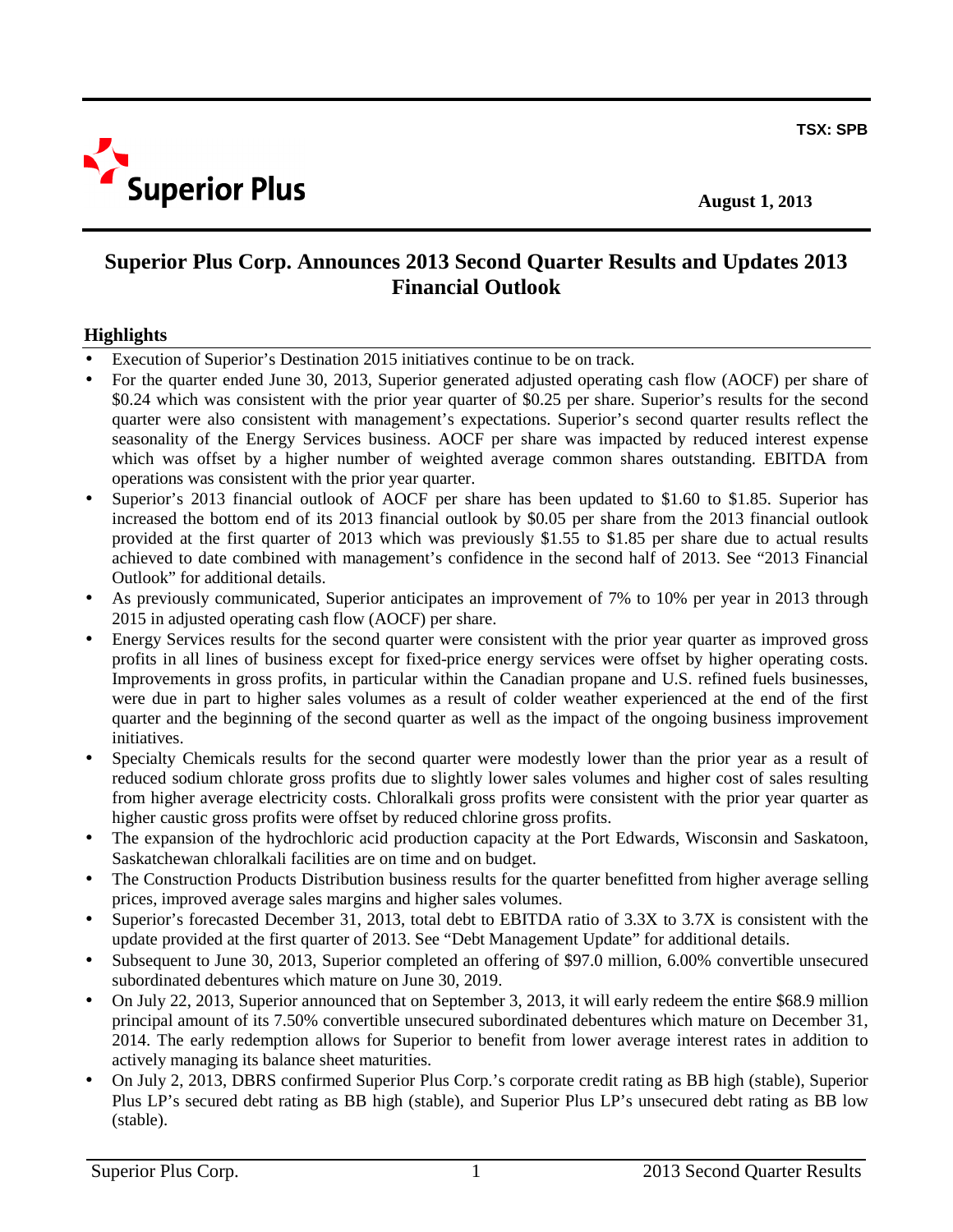#### **Second Quarter Financial Summary**

|                                                              | Three months ended | <b>June 30,</b> | Six months ended<br><b>June 30,</b> |         |
|--------------------------------------------------------------|--------------------|-----------------|-------------------------------------|---------|
| (millions of dollars except per share amounts)               | 2013               | 2012            | 2013                                | 2012    |
| Revenue                                                      | 854.4              | 834.3           | 1,904.3                             | 1,900.2 |
| Gross profit                                                 | 190.0              | 184.1           | 443.1                               | 422.2   |
| EBITDA from operations <sup>(1)</sup>                        | 48.1               | 49.0            | 153.6                               | 139.5   |
| Interest                                                     | (13.8)             | (17.1)          | (30.8)                              | (36.8)  |
| Cash income tax expense                                      | (0.4)              | (0.3)           | (0.8)                               | (0.5)   |
| Corporate costs                                              | (3.7)              | (3.4)           | (9.8)                               | (7.4)   |
| Adjusted operating cash flow <sup>(1)</sup>                  | 30.2               | 28.2            | 112.2                               | 94.8    |
|                                                              |                    |                 |                                     |         |
| Adjusted operating cash flow per share, basic $(1)(2)(3)$    | \$0.24             | \$0.25          | \$0.94                              | \$0.85  |
| Adjusted operating cash flow per share, diluted (1)(2)(3)(4) | \$0.24             | \$0.25          | \$0.91                              | \$0.83  |
| Dividends paid per share                                     | \$0.15             | \$0.15          | \$0.30                              | \$0.30  |

<sup>(1)</sup> EBITDA from operations and adjusted operating cash flow are key performance measures used by management to evaluate the performance of Superior. These measures are defined under "Non-IFRS Financial Measures" in Superior's 2013 Second Quarter Management's Discussion and Analysis (MD&A).

(2) The prior year results have been restated for the impact of adopting International Accounting Standard  $19 -$  "Employee Benefits" effective January 1, 2013. The impact to EBITDA from operations was a decrease to Energy Services of \$0.3 million and \$0.6 million for the three and six months ended period June 30, 2012, and a decrease to Specialty Chemicals of \$0.5 million and \$0.5 million for the three and six months ended June 30, 2012. See Superior's 2013 Second Quarter MD&A for additional details.

<sup>(3)</sup> The weighted average number of shares outstanding for the three months ended June 30, 2013 is 126.2 million (2012 – 111.6 million) and for the six months ended June 30, 2013 is 119.9 million (2012 – 111.4 million).

<sup>(4)</sup> For the three months ended June 30, 2013 and 2012 there were no dilutive instruments. For the six months ended June 30, 2013, the dilutive impact of the 7.50%, October 31, 2016 convertible debentures was 6.6 million shares (126.5 million total shares on a dilutive basis) with a resulting impact on AOCF of \$2.8 million (\$115.0 million total on a dilutive basis). For the six months ended June 30, 2012, the dilutive impact of the 7.50%, October 31, 2016 convertible debentures was 6.6 million shares (118.0 million total shares on a dilutive basis) with a resulting impact on AOCF of \$2.8 million (\$97.6 million total on a dilutive basis).

#### **Segmented Information**

|                                           | Three months ended<br><b>June 30,</b> |      | Six months ended<br><b>June 30,</b> |       |
|-------------------------------------------|---------------------------------------|------|-------------------------------------|-------|
| (millions of dollars)                     | 2013                                  | 2012 | 2013                                | 2012  |
| <b>EBITDA</b> from operations:            |                                       |      |                                     |       |
| <b>Energy Services</b>                    | 15.2                                  | 16.1 | 82.8                                | 74.2  |
| <b>Specialty Chemicals</b>                | 25.1                                  | 26.8 | 58.0                                | 55.9  |
| <b>Construction Products Distribution</b> | 7.8                                   | 6.1  | 12.8                                | 9.4   |
|                                           | 48.1                                  | 49.0 | 153.6                               | 139.5 |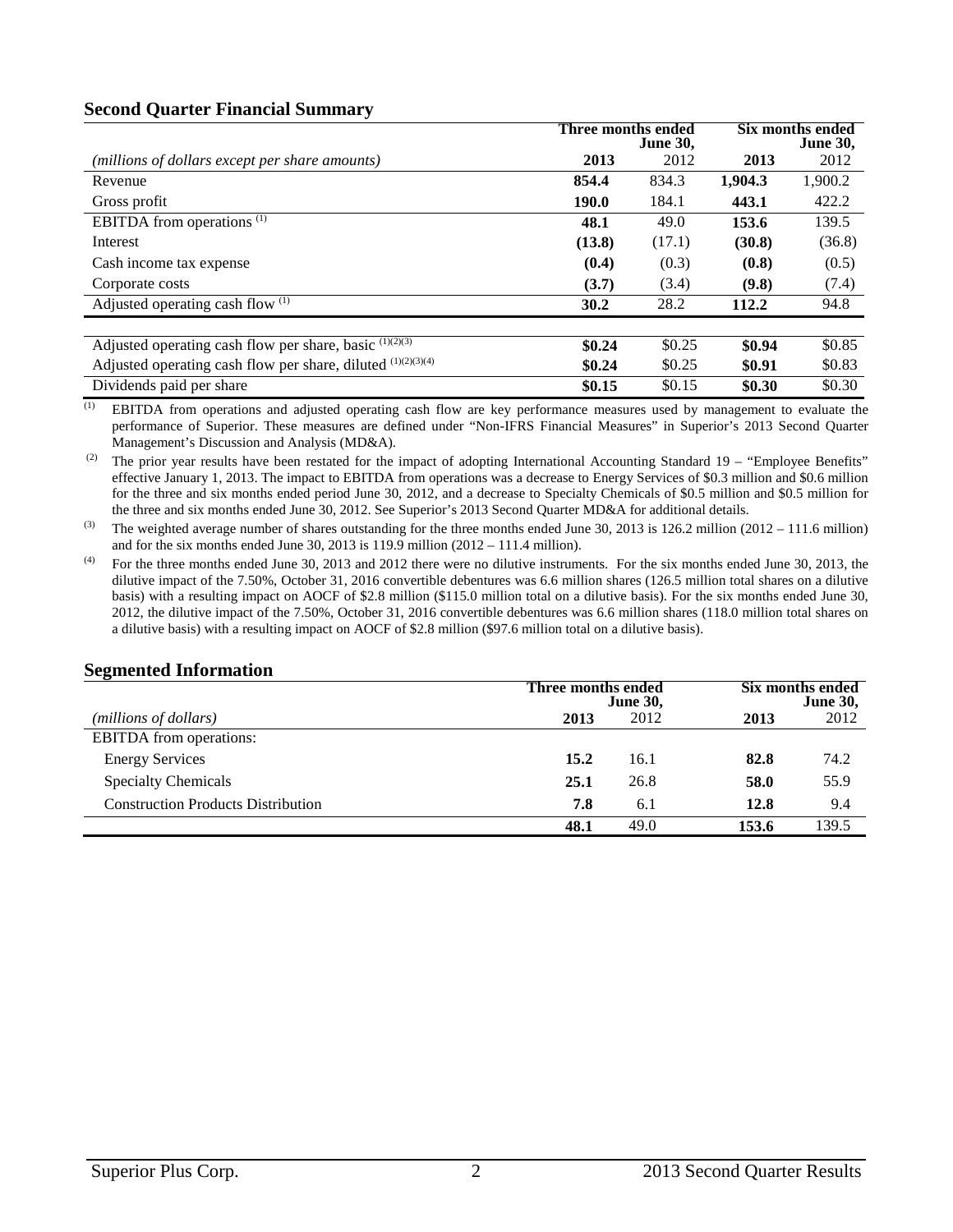# **Energy Services**

- Energy Services EBITDA from operations for the second quarter was \$15.2 million compared to \$16.1 million in the prior year quarter. Results were impacted by higher gross profits from all the businesses except for the fixed-price energy services business.
- The Canadian propane business generated gross profit of \$50.2 million in the second quarter compared to \$47.5 million in the prior year quarter due to improved sales volumes and higher average sales margins.
- Canadian propane average sales margins were 18.9 cents per litre in the second quarter compared to 18.6 cents per litre in the prior year quarter. The increase in the average sales margin was due to improved pricing on industrial and commercial contracts and improvements to overall pricing management.
- Canadian propane distribution sales volumes were 10 million litres or 4% higher than the prior year quarter due to improved sales volumes in all lines of business except for industrial. Industrial volumes were consistent with the prior year quarter. Sales volumes, specifically residential and commercial sale volumes, benefited from colder average temperatures across Canada at the end of the first quarter and the beginning of the second quarter. The impact of weather for both the Canadian propane and the U.S. refined fuels businesses is not as significant in the second and third quarters due to the seasonal nature of heating related sales volumes.
- Average weather across Canada, as measured by degree days, for the second quarter was 5% colder than the prior year and 4% colder than the 5-year average.
- The U.S. refined fuels business generated gross profits of \$24.5 million in the second quarter compared to \$23.6 million in the prior year quarter. The increase in gross profit was due to higher sales volumes.
- U.S. refined fuels average sales margins of 6.4 cents per litre in the quarter were consistent with the prior year quarter of 6.5 cents per litre.
- Sales volumes within the U.S. refined fuels business were 20.8 million litres or 6% higher than the prior year. Sales volumes in all segments were higher than the prior year quarter due to colder weather experienced at the end of the first quarter and the beginning of the second quarter. Additionally, sales volumes benefitted from the timing of agricultural sales and an increase in demand for gasoline and diesel.
- Average weather for the U.S. refined fuel business, as measured by degree days, for the second quarter was 15% colder than the prior year and 7% colder than the 5-year average. The impact of colder weather benefited sales in the second quarter, but to a lesser degree than the impact that would be expected in the first and fourth quarters due to the seasonal nature of heating related volumes.
- The fixed-price energy services business generated gross profits of \$4.4 million compared to \$8.9 million in the prior year quarter due to reduced natural gas profits. Lower natural gas gross profits were due to a reduction in sales volumes as a result of a reduced contribution from the residential segment which has been in decline due to a change in strategy in prior years to exit that market and focus on small commercial and industrial accounts. Gross profit related to the electricity segment was lower than the prior year as reduced contributions from the Ontario market more than offset improvements in the U.S. market.
- The supply portfolio management business generated gross profits of \$5.7 million in the second quarter compared to \$3.3 million in the comparative period as market based trading conditions were more favourable compared to the prior year quarter.
- Operating expenses were \$78.8 million in the second quarter compared to \$74.3 million in the prior year quarter. Operating expenses were impacted by higher sales volumes in the Canadian propane and U.S. refined fuels businesses, offset in part, by cost reduction initiatives implemented throughout 2012.
- Superior expects business conditions in 2013 for its Energy Services business will be similar to 2012. EBITDA from operations is anticipated to be higher in 2013 than in 2012 due in part to the assumption that weather will be consistent with the 5-year average in 2013. Superior's 2012 results were negatively impacted by warm weather, as average weather in the first quarter of 2012, as measured by degree days, across Canada and the Northeastern U.S. was at record or near record levels. Additionally, Superior expects to realize ongoing improvements in its financial results as a result of its business initiative activities which will more than offset a reduction in the contribution from the fixed-price energy services business due to exiting the Canadian residential market in prior years.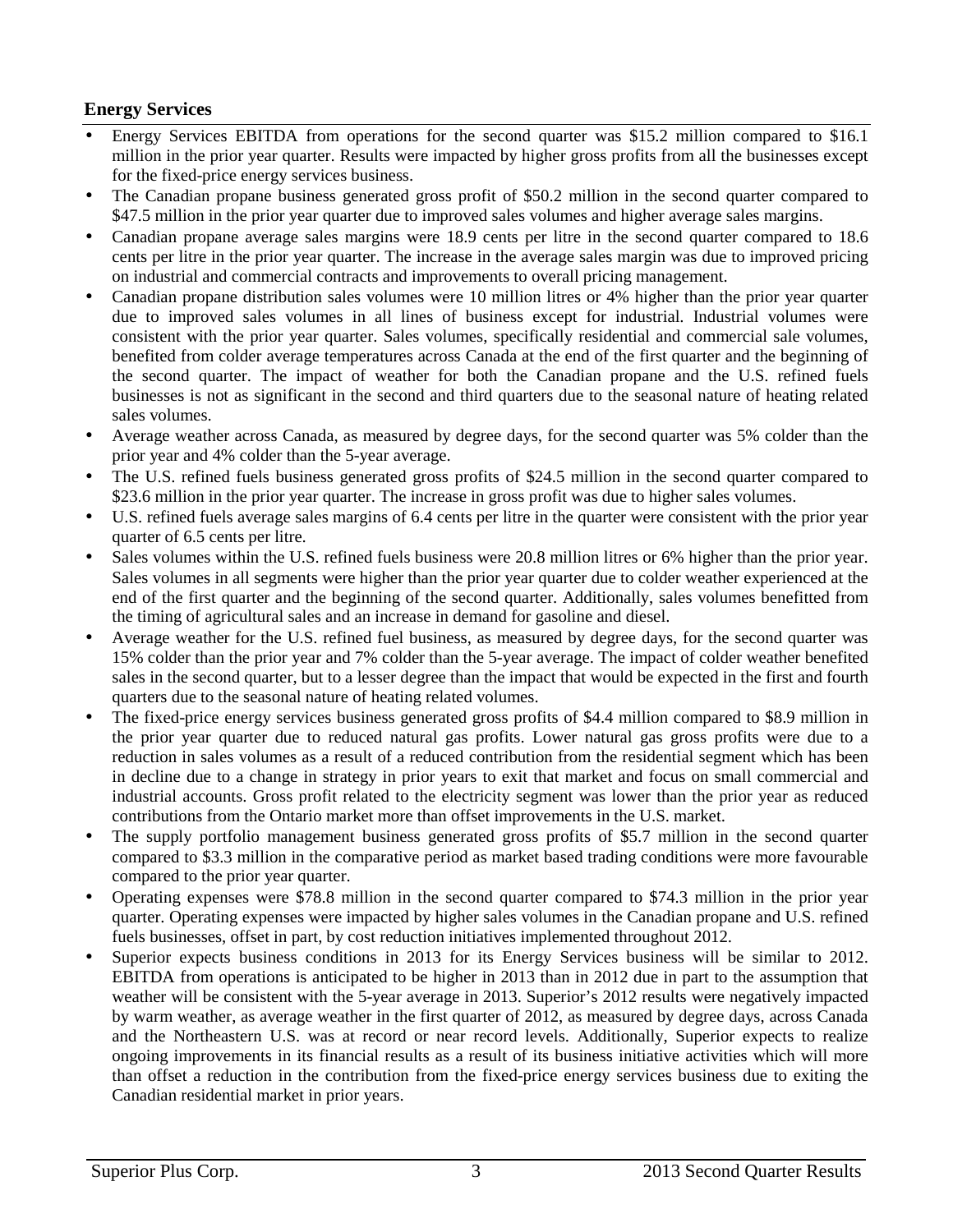# **Specialty Chemicals**

- EBITDA from operations for the second quarter was \$25.1 million compared to \$26.8 million in the prior year quarter.
- Sodium chlorate gross profits were modestly lower than the prior year quarter due to reduced sales volumes and higher cost of sales as a result of higher average electricity costs.
- Sodium chlorate sales volumes were 1% lower than the prior year quarter due primarily to reduced customer demand as a result of pulp mill maintenance. The market for sodium chlorate continues to be balanced due to a stable market for pulp.
- Chloralkali gross profits were consistent with the prior year quarter as improved sales volumes were fully offset by reduced average selling prices. Sales volumes in the second quarter benefitted from improved plant operating performance and higher customer demand. The reduction in average selling prices for chloralkali was due to a weak pricing environment for chlorine, the impact of which was offset in part, by improved average pricing on caustic sales volumes.
- Operating expenses of \$33.6 million were \$1.0 million lower than the prior year due to reduced employee compensation costs.
- As previously announced, Superior has approved an expansion of its hydrochloric acid production capacity at its Port Edwards, Wisconsin and Saskatoon, Saskatchewan facilities. Upon completion of both projects, Superior will have doubled its total hydrochloric acid production capacity to 360,000 wet metric tonnes. The expansion of the production capacity will allow Superior to optimize overall returns at both facilities by converting a larger portion of its chlorine into higher value hydrochloric acid. The Port Edwards project is anticipated to cost \$18 million with commercial production expected in the first quarter of 2014, the Saskatoon project is anticipated to cost \$25 million with commercial production expected in the second half of 2014. To date, cumulative costs of \$6.4 million have been incurred with respect to both projects.
- During the second quarter ERCO reached an agreement with its unionized employees at its North Vancouver, British Columbia facility which had expired on November 30, 2012. The new agreement is for a period of six years.
- Superior expects business conditions in 2013 for its Specialty Chemicals business will be similar to 2012. EBITDA from operations, excluding the impact of the \$12.5 million one-time payment from TransCanada received in the third quarter of 2012, is anticipated to be modestly higher in 2013 due to improved performance of the chloralkali product segment as a result of higher gross profits from hydrochloric acid and modestly higher selling prices for caustic soda, which will more than offset reduced pricing for chlorine. Superior does anticipate that electricity prices will be modestly higher than the prior year. Superior continues to see a stable market for sodium chlorate as a result of the current market for pulp. Superior also expects a stable market for chloralkali sales volumes and pricing as North American supply demand fundamentals continue to be balanced. The market for chloralkali continues to be supported by historically low natural gas prices.

# **Construction Products Distribution**

- EBITDA from operations for the second quarter was \$7.8 million compared to \$6.1 million in the prior year quarter. Results in the second quarter of 2013 benefited from higher average selling prices, improved average sales margins and higher overall sales volumes.
- Gross profit was higher than the prior year quarter as improved average selling prices and modestly higher average sales margins combined with improved sales volumes. Gypsum sales volumes were higher than the prior year quarter as a result of improved U.S. sales volumes due to ongoing improvements in residential construction activity. The improvement in U.S. sales volumes was partially offset by reduced sales in Canada due in part to the closing of a number of branch locations as part of 2012 restructuring activities, combined with a slowdown in new housing starts and general construction related activity. Gypsum sales margins benefited from improved board pricing and the withdrawal from certain Canadian markets that were less profitable, partially offset, by the introduction of lower margin products and a slowdown in the Ontario market.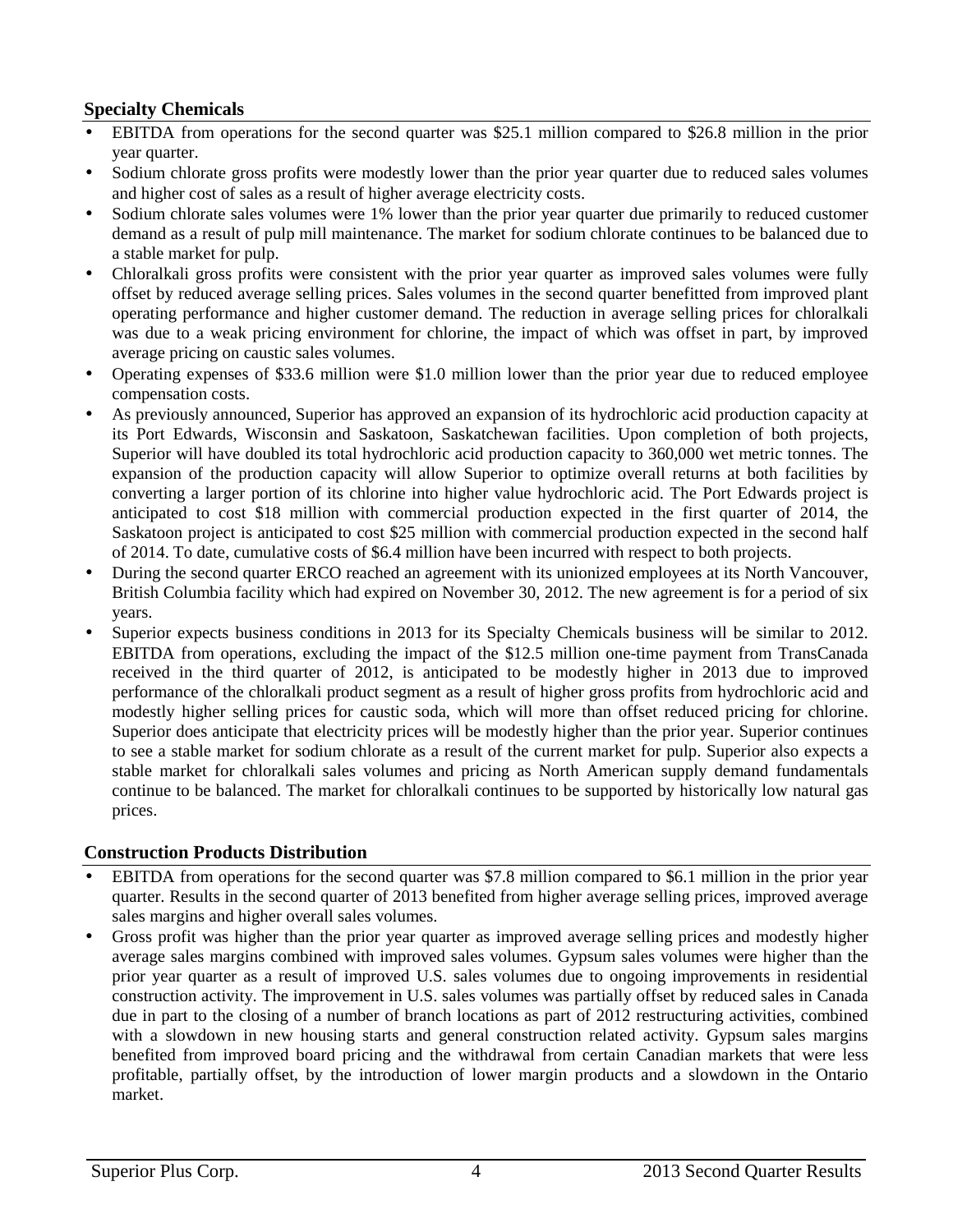- Commercial and industrial insulation (C&I) sales volumes were modestly higher than the prior year quarter, although end-use markets continue to be challenging. C&I gross margins were consistent with the prior year.
- Operating expenses for the second quarter were \$40.7 million compared to \$39.5 million in the prior year quarter. Operating costs were impacted by costs associated with higher sales volumes and inflationary increases of wages and other operating costs. Operating expenses as a percentage of sales were consistent with the prior year quarter.
- Superior expects business conditions in 2013 for its Construction Products Distribution business to be similar to 2012 with slightly improving conditions in the U.S. and lower residential construction in Canada. EBITDA from operations is anticipated to be higher in 2013 than 2012 due in part to the absence of restructuring costs incurred in 2012. In addition, results will benefit from the ongoing business initiative activities. Superior continues to see difficult market conditions in both the residential and commercial segments in Canada and the U.S, although the U.S. residential market continues to show signs of improvement. Superior does not anticipate significant improvements in the end-use markets in the near term.

# **Corporate Related**

- Total interest expense for the second quarter was \$13.8 million compared to \$17.1 million in the prior year quarter. Interest expense was lower than the prior year quarter as a result of lower average debt levels due to Superior's ongoing focus to reduce its total debt levels.
- Corporate costs were \$3.7 million in the second quarter which was consistent with the prior year quarter.
- Superior's total debt (including convertible debentures) to Compliance EBITDA was 3.5X as at June 30, 2013, compared to 4.4X as at December 31, 2012 and 4.4X as at June 30, 2012. The reduction in total leverage compared to December 31, 2012 is due primarily to reduced debt levels as a result of the \$137.8 million in net proceeds from the common share equity issue in the first quarter of 2013, cash flow from operations in excess of dividends and capital expenditures, and the normal course reduction in working capital requirements due to the seasonal nature of Superior's energy businesses. Superior continues to focus on reducing its total leverage through ongoing debt reduction, including reducing working capital requirements and improving business operations. See "Debt Management Update" for details on Superior's anticipated December 31, 2013 total debt to EBITDA ratio.
- On July 2, 2013, DBRS confirmed Superior Plus Corp.'s corporate credit rating as BB high (stable), Superior Plus LP's secured debt rating as BB high (stable), and Superior Plus LP's unsecured debt rating as BB low (stable).
- On July 22, 2013, Superior announced that on September 3, 2013, it will early redeem the entire \$68.9 million principal amount of its 7.50% convertible unsecured subordinated debentures which mature on December 31, 2014. The early redemption allows for Superior to benefit from lower average interest rates in addition to actively managing its balance sheet maturities.

# **CRA Income Tax Update**

As anticipated in Superior's previous disclosure, Superior received on April 2, 2013 from the CRA Notices of Reassessment for Superior's 2009 and 2010 taxation years reflecting the CRA's intent to challenge the tax consequences of Superior's corporate conversion transaction (Conversion) which occurred on December 31, 2008. The CRA's position is based on the acquisition of control rules, in addition to the general anti-avoidance rules in the Income Tax Act (Canada). The table below summarizes Superior's estimated tax liabilities and payment requirements associated with the received and anticipated Notices of Reassessment.

|                      |                        | 50% of the Taxes |                      |
|----------------------|------------------------|------------------|----------------------|
| <b>Taxation Year</b> | Taxes Payable $(1)(2)$ | Payable $(1)(2)$ | <b>Payment Dates</b> |
| 2009/2010            | \$13.0                 | \$6.5            | Paid in April 2013   |
| 2011                 | $$10.0^{(3)}$          | \$5.0            | Q3 2013              |
| 2012                 | \$10.0 <sup>(3)</sup>  | \$5.0            | Q3 2013              |
| 2013                 | \$20.0 <sup>(3)</sup>  | \$10.0           | Q3 2014              |
| <b>Total</b>         | \$53.0                 | \$26.5           |                      |

 $(1)$  In millions of dollars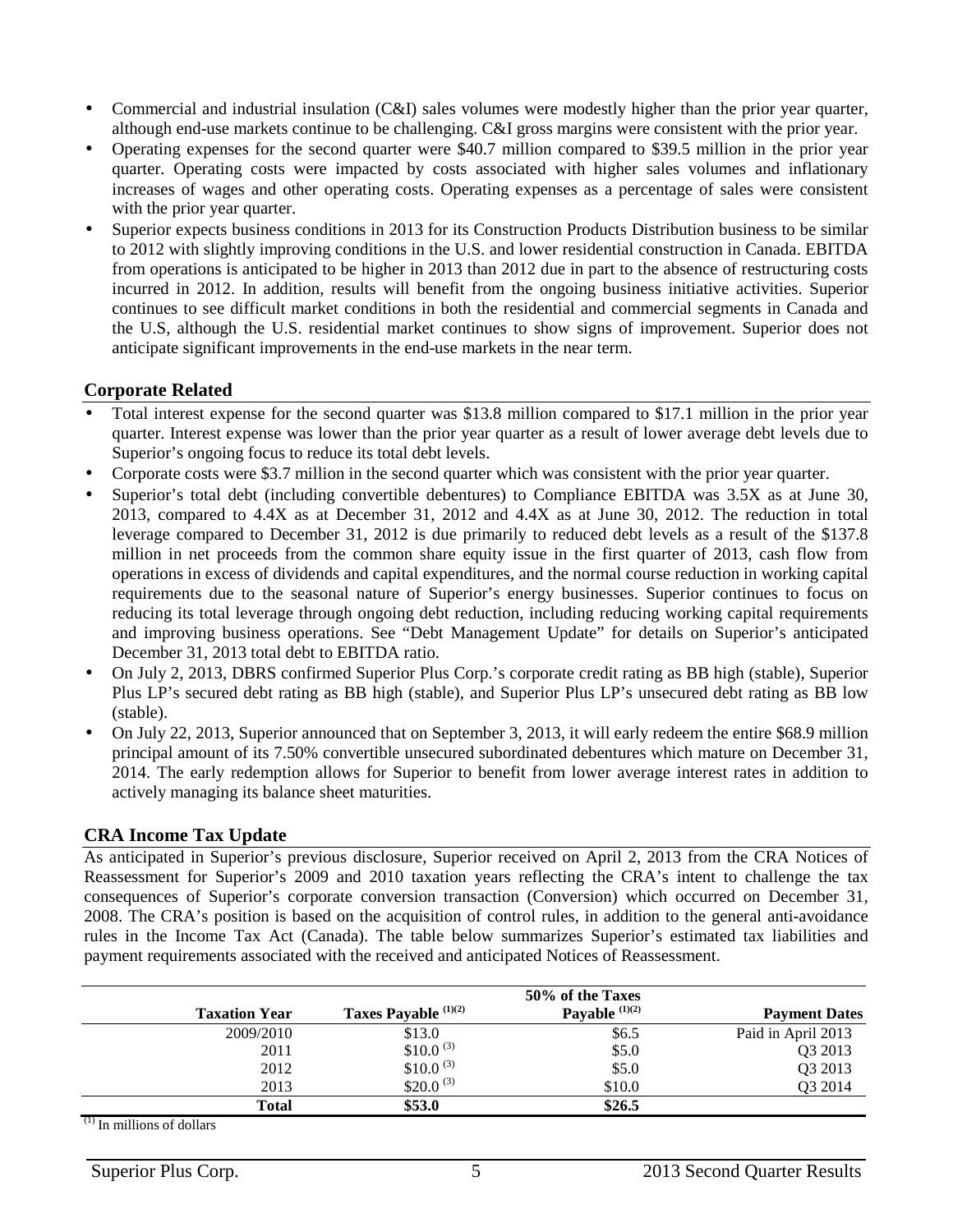(2) Includes estimated interest and penalties.

(3) Estimated based on Superior's previously filed tax returns and the midpoint of Superior's 2013 outlook.

On May 8, 2013, Superior filed a Notice of Objection with the CRA's appeals division. After 90 days, if the CRA has not responded to or settled the Notice of Objection with Superior, then Superior can make an application to the Tax Court of Canada. Superior anticipates filing its application to the Tax Court of Canada in August 2013 and that a decision in the Tax Court of Canada could be rendered by the end of 2014 or early 2015. If a decision of the Tax Court of Canada were to be appealed, the appeal process could reasonably be expected to take an additional 2 years. If Superior receives a positive decision then any taxes, interest and penalties paid to the CRA will be refunded plus interest and if Superior is unsuccessful then any remaining taxes payable plus interest and penalties will have to be remitted.

Superior remains confident in the appropriateness of its tax filing position and the expected tax consequences of the Conversion and intends to vigorously defend such position and intends to file its future tax returns on a basis consistent with its view of the outcome of the Conversion.

Superior's 2013 financial outlook includes the impact of the reassessment although the interim tax payments made by Superior will be recorded to the balance sheet and will not impact either adjusted operating cash flow or net earnings.

Based on the midpoint of Superior's current 2013 financial outlook of adjusted operating cash flow per share of \$1.70, if the tax pools from the Conversion were not available to Superior, the impact would be an increase to cash income taxes of approximately \$0.15 per share for 2013. As previously stated, Superior intends to file its future income tax returns on a basis consistent with its view of the outcome of the Conversion.

#### **2013 Financial Outlook**

Superior expects 2013 AOCF per share of \$1.60 to \$1.85, which is an increase of \$0.05 per share to the bottom end of the 2013 outlook from the outlook provided at the end of the first quarter of 2013 of \$1.55 to \$1.80 per share. Superior's 2013 financial outlook is consistent with Superior's 2012 actual results as the impact of ongoing improvements in the businesses as a result of Superior's business initiative projects, average weather, as measured by degree days being consistent with the five year average, the absence of one-time restructuring costs, will be offset by the absence of the one-time TransCanada payment received in third quarter 2012 and a greater number of common shares outstanding due to the issuance of 12,960,500 shares on March 27, 2013. Superior's 2013 financial outlook has been provided on the basis that Superior will continue to prepare and file its future tax returns on a basis consistent with its view of the outcome of the CRA's challenge of its corporate conversion transaction.

For additional details on the assumptions underlying the 2013 financial outlook, see Superior's 2013 Second Quarter Management's Discussion and Analysis.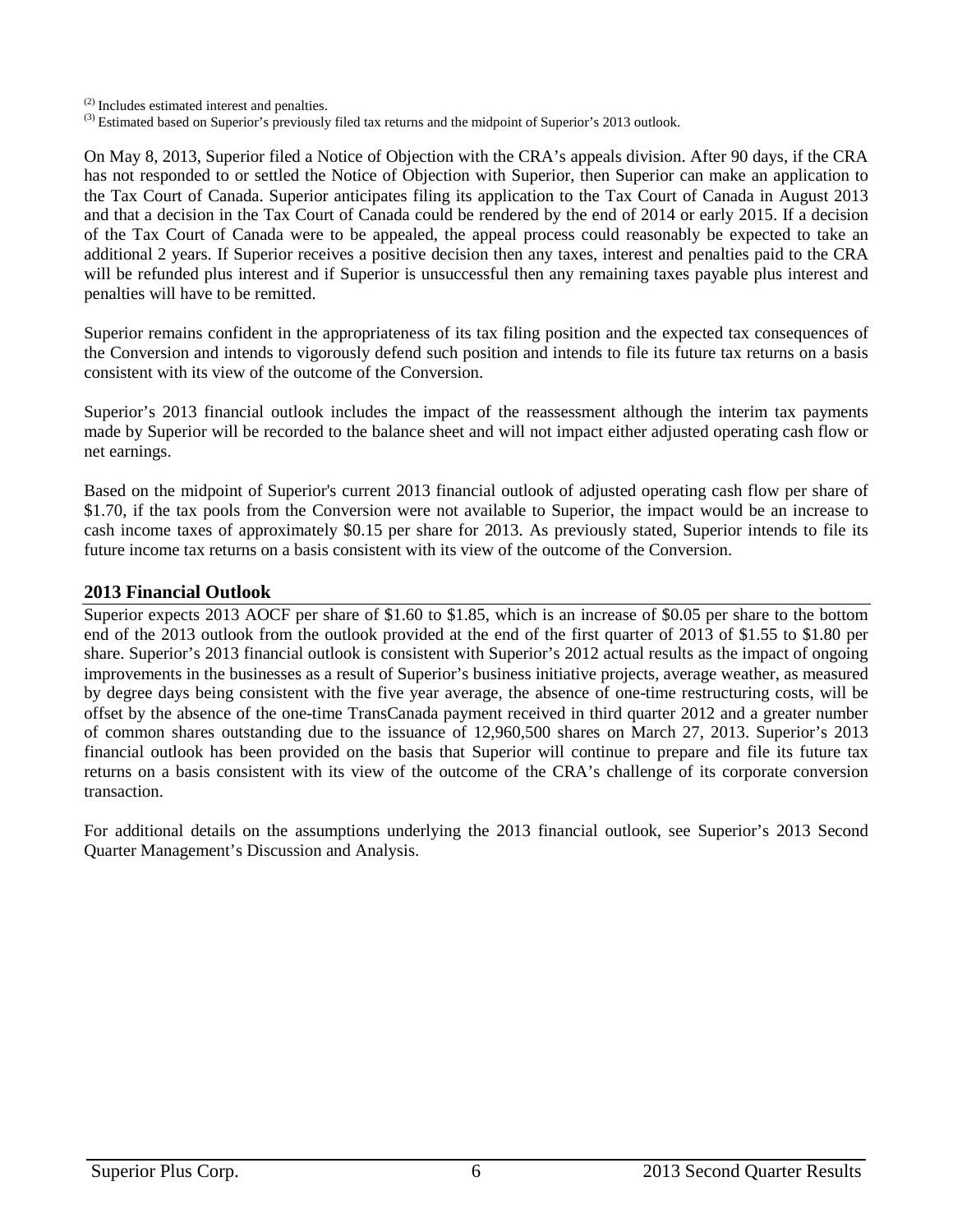# **Debt Management Update**

Superior's anticipated debt repayment for 2013 and total debt to EBITDA leverage ratio as at December 31, 2013, based on Superior's 2013 financial outlook is detailed in the chart below.

|                                                                | (Dollar Per   | (Millions of  |
|----------------------------------------------------------------|---------------|---------------|
|                                                                | Share)        | Dollars)      |
| 2013 financial outlook AOCF per share – mid-point $(1)$        | 1.73          | 212.8         |
| Maintenance capital expenditures, net                          | (0.26)        | (31.7)        |
| Capital lease obligation repayments                            | (0.13)        | (15.4)        |
| Payments to CRA in relation to tax reassessment <sup>(2)</sup> | (0.13)        | (16.5)        |
| Cash flow available for dividends and debt repayment before    |               |               |
| growth capital                                                 | 1.21          | 149.2         |
| Expansion of Port Edward's and Saskatoon facilities            | (0.23)        | (28.2)        |
| Other growth capital expenditures                              | (0.15)        | (18.5)        |
| Proceeds from dividend reinvestment program                    | 0.04          | 4.9           |
| Estimated 2013 free cash flow available for dividend and       |               |               |
| debt repayment                                                 | 0.87          | 107.4         |
| Proceeds from equity issue, net of issue costs                 | 1.12          | 137.8         |
| Dividends                                                      | (0.60)        | (73.8)        |
| Total estimated debt repayment                                 | 1.39          | 171.4         |
| Estimated total debt to EBTIDA as at December 31, 2013         | $3.3X - 3.7X$ | $3.3X - 3.7X$ |
| Dividends                                                      | 0.60          | 73.8          |
| Calculated payout ratio after all capital and payment to CRA   | 69%           | 69%           |

(1) See "Financial Outlook" in Superior's 2013 Second Quarter Management's Discussion and Analysis for additional details including assumptions, definitions and risk factors.

(2) See "CRA Income Tax Update" for additional details.

#### **2013 Detailed Second Quarter Results**

Superior's 2013 Second Quarter Management's Discussion and Analysis is attached and is also available on Superior's website at www.superiorplus.com under the Investor Relations section.

#### **2013 Second Quarter and Annual Results Conference Call**

Superior will be conducting a conference call and webcast for investors, analysts, brokers and media representatives to discuss the 2013 Second Quarter Results at 8:30 a.m. MDT on Friday, August 2, 2013. To participate in the call, dial:1-866-223-7781. An archived recording of the call will be available for replay until midnight, September 30, 2013. To access the recording, dial: 1-800-408-3053 and enter pass code 7706964 followed by the # key. Internet users can listen to the call live, or as an archived call, on Superior's website at www.superiorplus.com.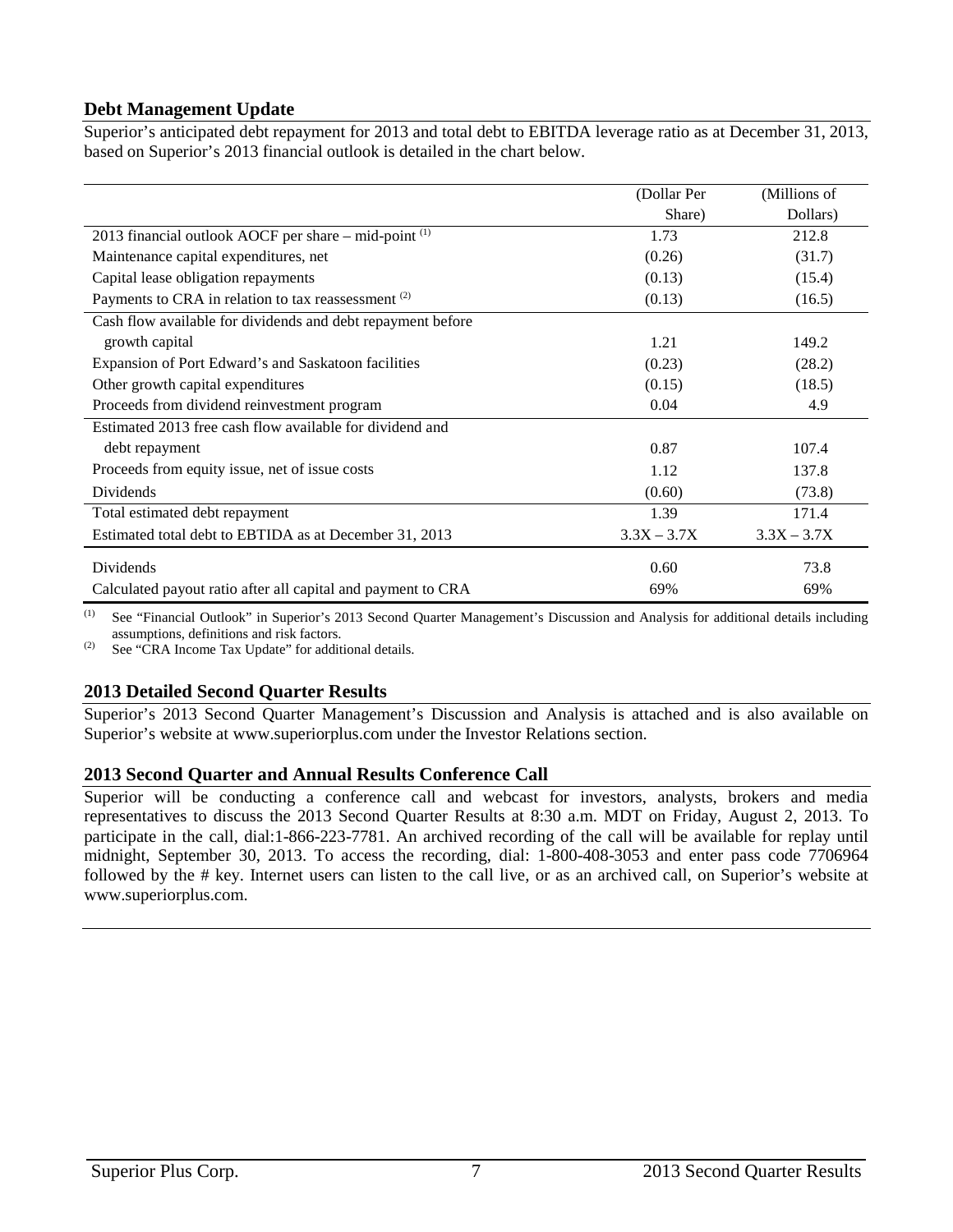# **Forward Looking Information**

This document, the documents incorporated herein by reference and other reports and filings made with the securities regulatory authorities include forward-looking statements. All forward-looking statements are based on our beliefs as well as assumptions based on information available at the time the assumption was made and on management's experience and perception of historical trends, current conditions and expected future developments, as well as other factors deemed appropriate in the circumstances. Forward-looking information may include statements regarding the objectives, business strategies to achieve those objectives, expected financial results (including those in the area of risk management), economic or market conditions, and the outlook of or involving Superior, Superior LP and its businesses. No assurance can be given that these assumptions and expectations will prove to be correct. Those assumptions and expectations are based on information currently available to Superior, including information obtained from third party industry analysts and other third party sources, and the historic performance of Superior's businesses. Forward-looking statements are not facts, but only predications and can generally be identified by the use of statements that include phrases such as "anticipate", "believe", "continue", "could", "estimate", "foresee", "expect", "plan", "intend", "forecast", "future", "guidance", "may", "predict", "project", "should", "strategy", "target", "will" or similar expressions suggesting future outcomes.

In particular, this document contains forward-looking statements pertaining to the following: future financial position, consolidated and business segment outlooks, expected EBITDA from operations, expected adjusted operating cash flow (AOCF) and adjusted operating cash flow per share, expected leverage ratios and debt repayment, debt management summary, expectations in terms of the cost of operations, capital spend and maintenance and the variability of these costs, business strategy and objectives, development plans and programs, business expansion and improvement projects, expected timing of commercial production and the costs associated therewith, market conditions in Canada and the U.S., expected tax consequences of the Conversion, the expected challenge by the CRA of the tax consequences of the Conversion (and the expected timing and impact of such process including any payment of taxes and the quantum of such payments), future income taxes, the impact of proposed changes to Canadian tax legislation or U.S. tax legislation, the anticipated redemption of the 7.50% debentures, future economic conditions, future exchange rates and exposure to such rates, dividend strategy, payout ratio, expected weather, expectations in respect to the global economic environment, our trading strategy and the risk involved in these strategies, the impact of certain hedges on future reported earnings and cash flows, commodity prices and costs, the impact of contracts for commodities, demand for chemicals including sodium chlorate and chloralkali, effect of operational and technological improvements, business enterprise system upgrade plans, future account receivable levels, expected governmental regulatory regimes and legislation and their expected impact on regulatory and legislative compliance costs, expectations for the outcome of existing or potential legal and contractual claims, our ability to obtain financing on acceptable terms, expected life of facilities and statements regarding net working capital and capital expenditure requirements of Superior or Superior Plus LP, the assumptions set forth under the "Financial Outlook" section of our MD&A and are subject to the risks and uncertainties set forth below.

By its very nature, forward-looking information involves numerous assumptions, risks and uncertainties, both general and specific. Should one or more of these risks and uncertainties materialize or should underlying assumptions prove incorrect, as many important factors are beyond our control, Superior's or Superior LP's actual performance and financial results may vary materially from those estimates and intentions contemplated, expressed or implied in the forward-looking information. These risks and uncertainties include incorrect assessments of value when making acquisitions, increases in debt service charges, the loss of key personnel, fluctuations in foreign currency and exchange rates, inadequate insurance coverage, liability for cash taxes, counterparty risk, compliance with environmental laws and regulations, operational risks involving our facilities, force majeure, our ability to access external sources of debt and equity capital, and the risks identified in (i) our MD&A under the heading "Risk Factors" and (ii) Superior's most recent Annual Information Form. The preceding list of assumptions, risks and uncertainties is not exhaustive.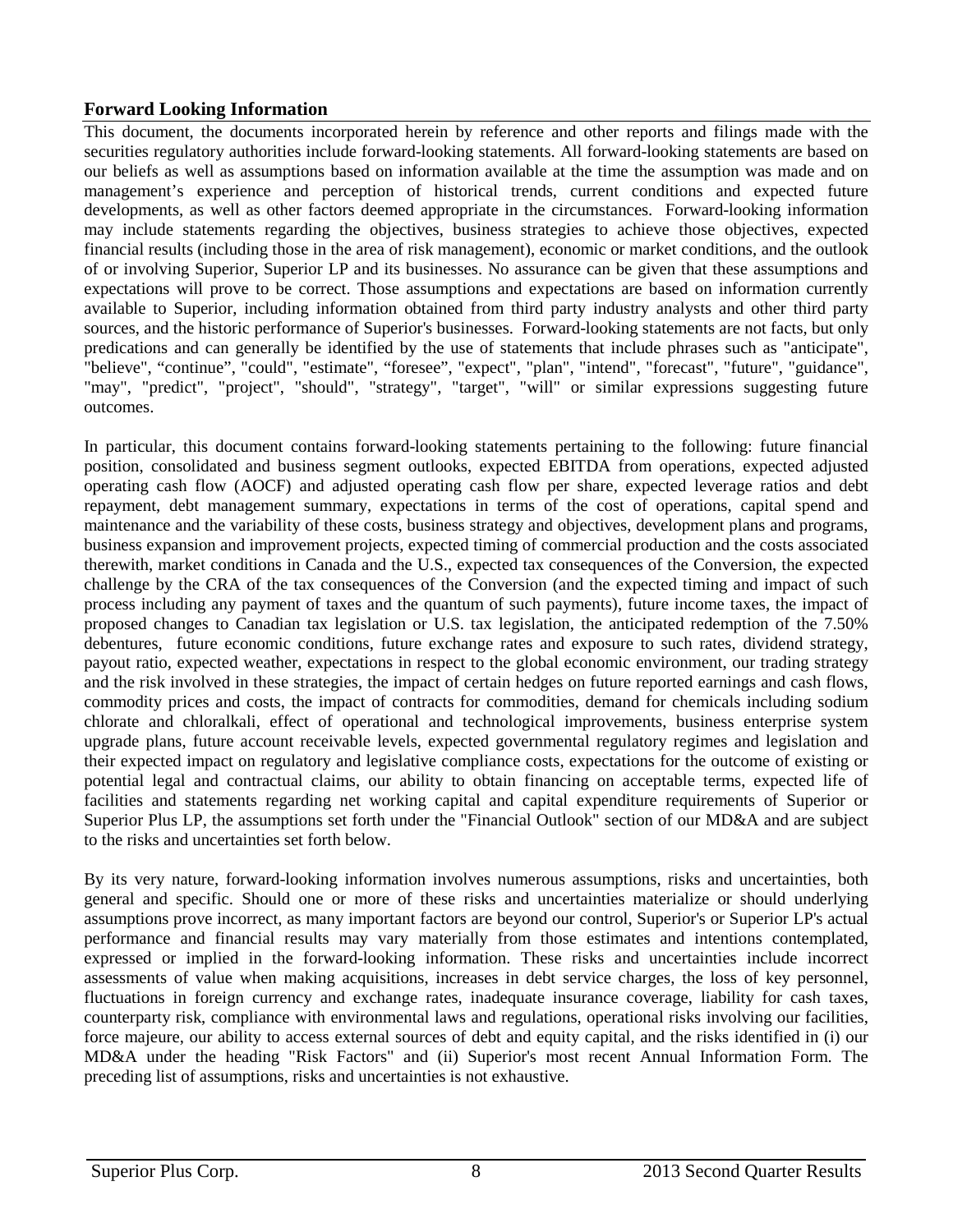Readers are urged to consider these factors carefully in evaluating forward-looking statements and are cautioned not to place undue reliance on these forward-looking statements. The forward-looking statements included in this document are made only as of the date hereof and, except as required by law, neither Superior nor Superior LP undertakes to publicly update or revise such information to reflect new information, future events or otherwise. In light of these risks, uncertainties, and assumptions, the forward-looking events might occur to a different extent or at a different time than we have described, or might not occur. We cannot assure that projected results or events will be achieved.

For more information about Superior, visit our website at www.superiorplus.com or contact:

| <b>Wayne Bingham</b> | <b>Executive Vice-President and Chief Financial Officer</b> |
|----------------------|-------------------------------------------------------------|
|                      | E-mail: wbingham@superiorplus.com                           |
|                      | Phone: (403) 218-2951 / Fax: (403) 218-2973                 |
| <b>Jay Bachman</b>   | Vice-President, Investor Relations and Treasurer            |
|                      | E-mail: jbachman@superiorplus.com                           |
|                      | Phone: (403) 218-2957 / Fax: (403) 218-2973                 |
|                      | Toll Free: 1-866-490-PLUS (7587)                            |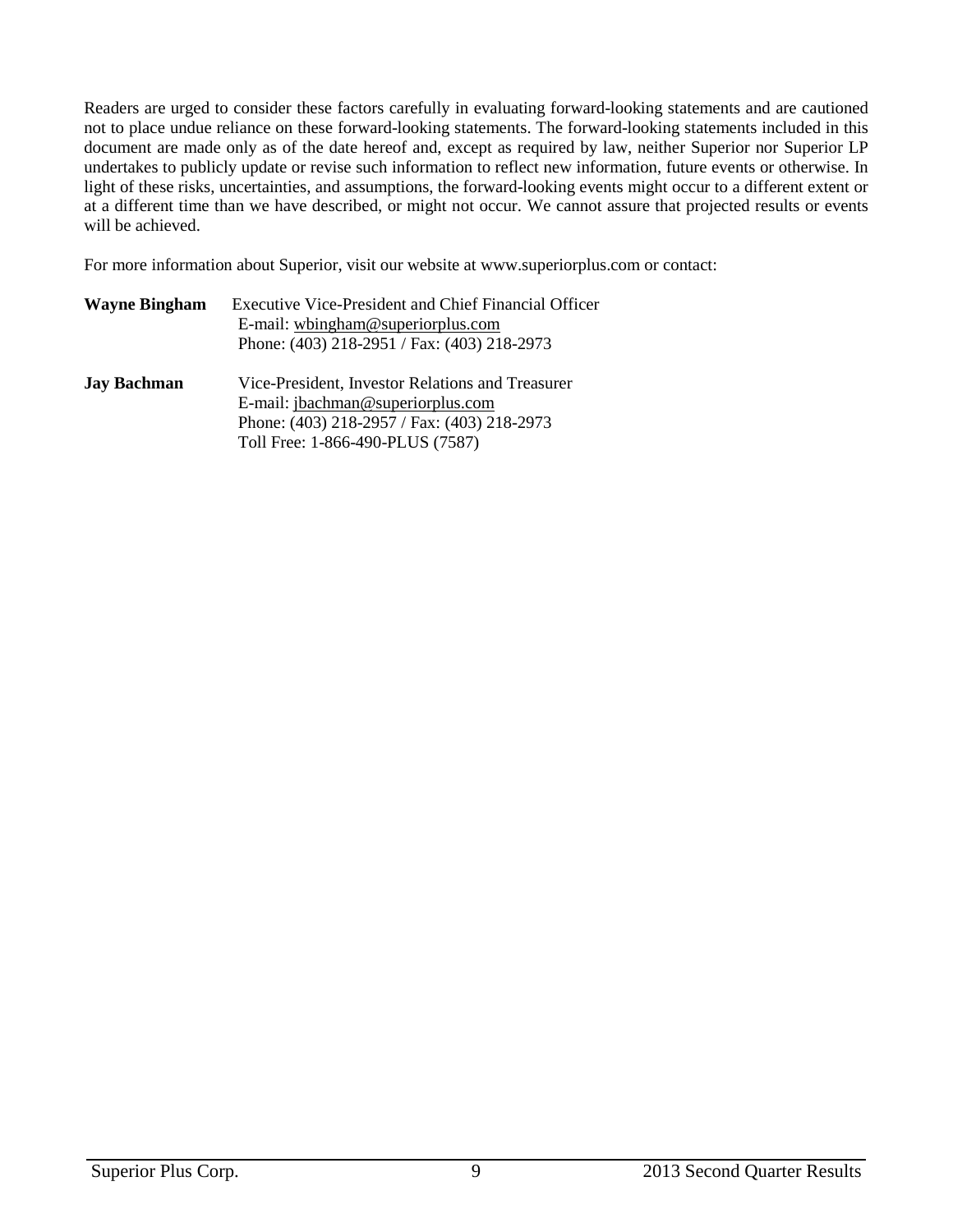# **Management's Discussion and Analysis of 2013 Second Quarter Results August 1, 2013**

The following Management Discussion & Analysis (MD&A) is a review of the financial performance and position of Superior Plus Corp. (Superior) as at June 30, 2013 and for the three and six months ended June 30, 2013 and 2012. The information in this MD&A is current to August 1, 2013. This MD&A should be read in conjunction with Superior's audited consolidated financial statements and notes to those statements as at and for the twelve months ended December 31, 2012 and its December 31, 2012 MD&A. Additional information regarding Superior, including the Annual Information Form, is available on SEDAR at www.sedar.com, and on Superior's website, www.superiorplus.com.

The accompanying unaudited condensed consolidated financial statements of Superior were prepared by and are the responsibility of Superior's management. Superior's unaudited condensed consolidated financial statements were prepared in accordance with *International Accounting Standard 34 Interim Financial Reporting* as issued by the International Accounting Standards Board (IASB). Dollar amounts in this MD&A are expressed in Canadian dollars and millions except where otherwise noted.

#### **Overview of Superior**

Superior is a diversified business corporation. Superior holds 99.9% of Superior Plus LP (Superior LP), a limited partnership formed between Superior General Partner Inc. (Superior GP) as general partner and Superior as limited partner. Superior owns 100% of the shares of Superior GP and Superior GP holds 0.1% of Superior LP. The cash flow of Superior is solely dependent on the results of Superior LP and is derived from the allocation of Superior LP's income to Superior by means of partnership allocations. Superior, through its ownership of Superior LP and Superior GP, has three operating segments: the Energy Services segment, which includes a Canadian propane distribution business, a U.S. refined fuels distribution business, a fixed-price energy services business and a supply portfolio management business; the Specialty Chemicals segment; and the Construction Products Distribution segment.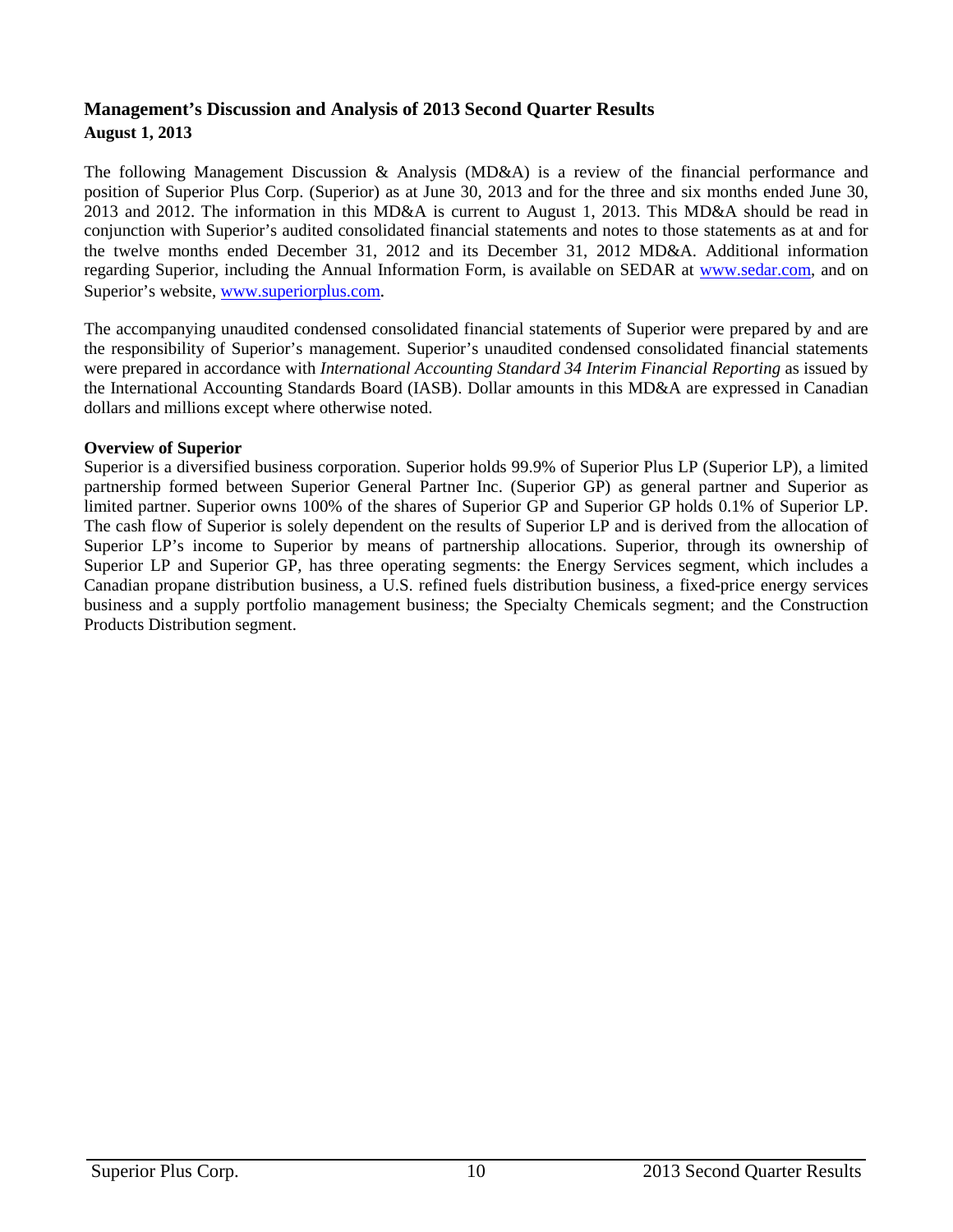### **Second Quarter Results Summary of Adjusted Operating Cash Flow**

| ິ                                                  | Three months ended | <b>June 30.</b> |        | Six months ended<br>June 30. |
|----------------------------------------------------|--------------------|-----------------|--------|------------------------------|
| (millions of dollars except per share amounts)     | 2013               | $2012^{(4)}$    | 2013   | $2012^{(4)}$                 |
| EBITDA from operations: (1)                        |                    |                 |        |                              |
| <b>Energy Services</b>                             | 15.2               | 16.1            | 82.8   | 74.2                         |
| <b>Specialty Chemicals</b>                         | 25.1               | 26.8            | 58.0   | 55.9                         |
| <b>Construction Products Distribution</b>          | 7.8                | 6.1             | 12.8   | 9.4                          |
|                                                    | 48.1               | 49.0            | 153.6  | 139.5                        |
| Interest expense                                   | (13.8)             | (17.1)          | (30.8) | (36.8)                       |
| Cash income tax expense                            | (0.4)              | (0.3)           | (0.8)  | (0.5)                        |
| Corporate costs                                    | (3.7)              | (3.4)           | (9.8)  | (7.4)                        |
| Adjusted operating cash flow (AOCF) <sup>(1)</sup> | 30.2               | 28.2            | 112.2  | 94.8                         |
|                                                    |                    |                 |        |                              |

| Adjusted operating cash flow per share, basic $(2)$   | \$0.24 | \$0.25 | \$0.94 | \$0.85 |
|-------------------------------------------------------|--------|--------|--------|--------|
| Adjusted operating cash flow per share, diluted $(3)$ | \$0.24 | \$0.25 | \$0.91 | \$0.83 |

(1) Earnings before interest, taxes, depreciation and amortization (EBITDA) and adjusted operating cash flow are not IFRS measures. See "Non-IFRS Financial Measures".

(2) The weighted average number of shares outstanding for the three months ended June 30, 2013, is  $126.2$  million  $(2012 - 111.6$  million) and the six months ended June 30, 2013, is 119.9 million (2012 – 111.4 million).

(3) For the three months ended June 30, 2013, there were no dilutive instruments. For the three months ended June 30, 2012, there were no dilutive instruments. For the six months ended June 30, 2013, the dilutive impact of the 7.50%, October 31, 2016 convertible debentures was 6.6 million shares (126.5 million total shares on a dilutive basis) with a resulting impact on AOCF of \$2.8 million (\$115.0 million total on a dilutive basis). For the six months ended June 30, 2012, the dilutive impact of the 7.50%, October 31, 2016 convertible debentures was 6.6 million shares (118.0 million total shares on a dilutive basis) with a resulting impact on AOCF of \$2.8 million (\$97.6 million total on a dilutive basis).

The prior year quarter has been restated for the impact of adopting IAS 19 Employee Benefits on January 1, 2013. The impact to EBITDA from operations was a decrease to Energy Services of \$0.3 million and \$0.6 million for the three and six months ended period June 30, 2012 and a decrease to Specialty Chemicals of \$0.5 million and \$0.5 million for the three and six months ended June 30, 2012.

#### **Adjusted Operating Cash Flow Reconciled to Net Cash Flow from Operating Activities** (1)

|       |                                                 | Three months ended |                 |        | Six months ended |
|-------|-------------------------------------------------|--------------------|-----------------|--------|------------------|
|       |                                                 |                    | <b>June 30,</b> |        | <b>June 30,</b>  |
|       | (millions of dollars)                           | 2013               | 2012            | 2013   | 2012             |
|       | Net cash flow from operating activities         | 97.0               | 141.0           | 192.3  | 261.9            |
| Add:  | Non cash interest expense                       | 1.7                | 1.6             | 3.4    | 3.3              |
| Less: | Increase (decrease) in non-cash working capital | (52.6)             | (95.4)          | (48.5) | (129.8)          |
|       | Gain on debenture redemption                    | (0.2)              |                 | (0.4)  |                  |
|       | Income tax expense                              | (0.4)              | (0.3)           | (0.8)  | (0.5)            |
|       | Finance costs recognized in net earnings        | (15.3)             | (18.7)          | (33.8) | (40.1)           |
|       | Adjusted operating cash flow                    | 30.2               | 28.2            | 112.2  | 94.8             |

 $<sup>(1)</sup>$  See the unaudited condensed consolidated financial statements for net cash flow from operating activities and changes</sup> in non-cash working capital.

Second quarter adjusted operating cash flow was \$30.2 million, an increase of \$2.0 million or 7% from the prior year quarter. The increase in adjusted operating cash flow was due to higher operating results at Construction Products Distribution and lower interest costs. Adjusted operating cash flow of \$0.24 per share, decreased by \$0.01 per share as compared to the prior year quarter due to a 7% increase in adjusted operating cash flow as noted above more than offset by a 13% increase in the weighted average number of shares outstanding. The average number of shares outstanding increased in 2013 as a result of shares issued from Superior's Dividend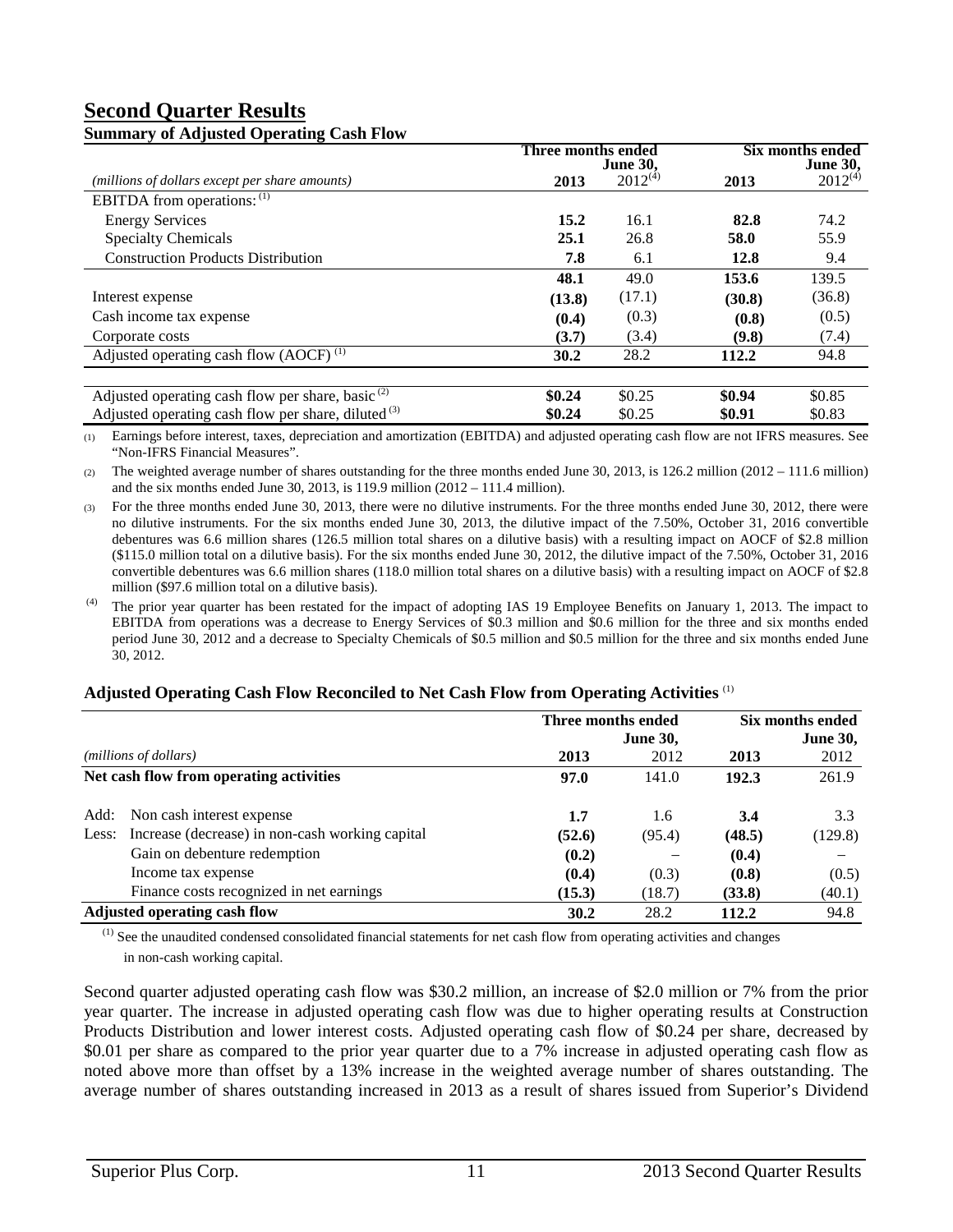Reinvestment Program and Optional Share Purchase Plan (DRIP) and the completion of an equity offering on March 27, 2013.

Adjusted operating cash flow for the six months ended June 30, 2013 was \$112.2 million, an increase of \$17.4 million or 18% from the prior year. The increase in adjusted operating cash flow was due to higher operating results at all of Superior's operating segments and lower interest costs. Adjusted operating cash flow of \$0.94 per share, increased by \$0.09 per share as compared to the prior year due to an 18% increase in adjusted operating cash flow as noted above offset in part by an 8% increase in the weighted average number of shares outstanding. The average number of shares outstanding increased in 2013 as a result of shares issued from Superior's Dividend Reinvestment Program and Optional Share Purchase Plan (DRIP) and the completion of an equity offering on March 27, 2013.

The net losses for the second quarter were \$25.5 million, compared to net earnings of \$12.7 million in the prior year quarter. Net losses were primarily impacted by unrealized losses on derivative financial instruments which were offset in part by higher gross profits and lower interest costs. The change in the unrealized losses on financial instruments was due principally to losses in the current quarter on Superior's foreign currency forward contracts due to exchange rate fluctuations. Revenues of \$854.4 million were \$20.1 million higher than the prior year quarter due to increased Energy Services revenue as a result of higher sale volumes and higher revenues at Construction Products Distribution due to increased U.S. based gypsum specialty products demand. Gross profit of \$190.0 million was \$5.9 million higher than the prior year quarter primarily due to increased sales volumes and gross margins at Energy Services and higher Construction Products Distribution gross profits and gross margins. Operating expenses of \$170.3 million in the second quarter were \$4.0 million higher than in the prior year quarter due to higher operating costs associated with increases sales volumes within the Energy Services segment and general inflationary increases. Total income tax recovery for the second quarter of \$3.1 million was consistent with the income tax recovery of \$3.8 million in the prior year quarter.

The net earnings for the six months ended June 30, 2013 were \$5.9 million, compared to net earnings of \$40.6 million in the prior year. Net earnings were primarily impacted by unrealized losses on derivative financial instruments which more than offset higher gross profits and lower interest costs. The change in the unrealized losses on financial instruments was due principally to losses on Superior's embedded debenture conversion feature derivatives compared to the prior year as a result of fluctuations in Superior's share price and losses on Superior's foreign currency forward contracts due to exchange rate fluctuations. Revenues of \$1,904.3 million were \$4.1 million higher than the prior year due to increased Specialty Chemicals sales volumes and increased Construction Products Distribution pricing and sales volumes offset in part by lower Energy Services revenues. Gross profit of \$443.1 million was \$20.9 million higher than the prior year primarily due to increased sales volumes and gross margins at Energy Services and gross margins at Construction Products Distribution due to the closure of lower margin branches in 2012. Operating expenses of \$349.4 million were \$2.8 million higher than in the prior year due to higher operating costs associated with increases sales volumes within the Energy Services segment offset in part by reduced amortization and depreciation expense and lower one-time restructuring costs. Total income tax expense was \$12.7 million compared to income tax expense of \$2.3 million in the prior year. The increase in income tax expense was due to an increase in permanent items and a decrease in the income tax recovery on the true up in the second quarter of 2013 as compared to the prior year quarter.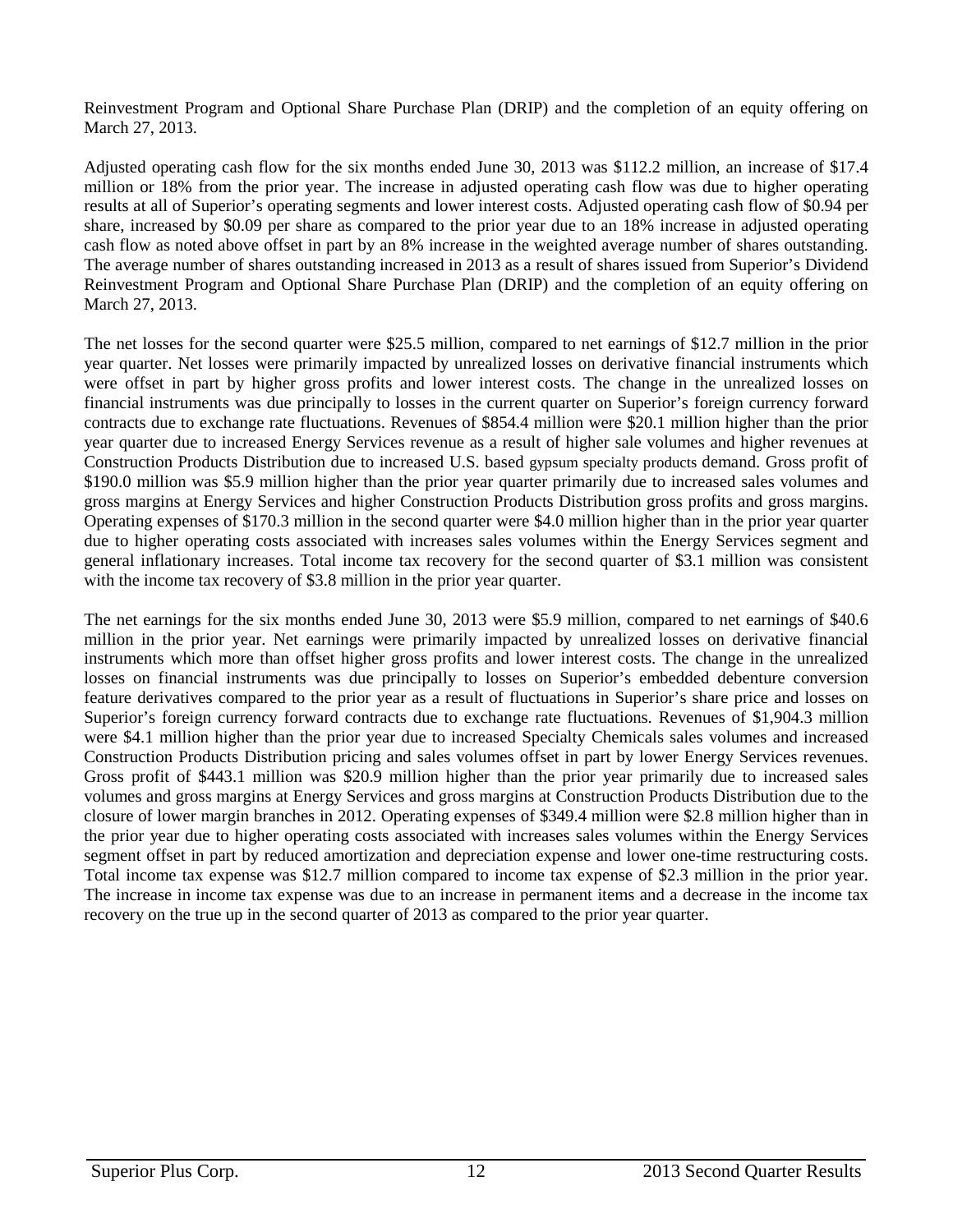| $\frac{1}{2}$ subsequently the contract of $\frac{1}{2}$ . The second second second $\frac{1}{2}$ | Three months ended |              | Six months ended<br><b>June 30,</b> |              |
|---------------------------------------------------------------------------------------------------|--------------------|--------------|-------------------------------------|--------------|
| (millions of dollars)                                                                             | 2013               | $2012^{(2)}$ | 2013                                | $2012^{(2)}$ |
| $Revenue$ <sup>(1)</sup>                                                                          | 511.3              | 498.0        | 1,231.0                             | 1,245.6      |
| Cost of sales <sup><math>(1)</math></sup>                                                         | (417.3)            | (407.6)      | (983.5)                             | (1,013.2)    |
| Gross profit                                                                                      | 94.0               | 90.4         | 247.5                               | 232.4        |
| Less: Cash operating and administrative $costs^{(1)}$                                             | (78.8)             | (74.3)       | (164.7)                             | (158.2)      |
| <b>EBITDA</b> from operations                                                                     | 15.2               | 16.1         | 82.8                                | 74.2         |

**Energy Services**  Energy Services' condensed operating results for 2013 and 2012;

(1)In order to better reflect the results of its operations, Superior has reclassified certain amounts for purposes of this MD&A to present its results as if it had accounted for various transactions as accounting hedges. See "Reconciliation of Divisional Segmented Revenue, Cost of Sales and Cash Operating and Administrative Costs Included in this MD&A" for detailed amounts.

(2) The prior year quarter has been restated for the impact of adopting IAS 19 Employee Benefits on January 1, 2013. Cash operating and administrative costs were increased by \$0.3 million for the three months ended June 30, 2012 and \$0.6 million for the six months ended June 30, 2012 due to the accounting standard change.

Revenues for the second quarter of 2013 were \$511.3 million, an increase of \$13.3 million from revenues of \$498.0 million in 2012. The increase in revenues is primarily due to higher sales volumes offset in part lower commodity prices as compared to the prior year quarter. Total gross profit for the second quarter of 2013 was \$94.0 million, an increase of \$3.6 million or 4% over the prior year quarter. The increase in gross profit was primarily due to higher Canadian propane distribution and supply portfolio management gross profits as a result of higher gross margins and sale volumes offset in part by lower Fixed-price energy services gross profits. A summary and detailed review of gross profit is provided below.

#### **Gross Profit Detail**

|                                 |      | Three months ended<br><b>June 30,</b> |             | Six months ended<br><b>June 30,</b> |
|---------------------------------|------|---------------------------------------|-------------|-------------------------------------|
| (millions of dollars)           | 2013 | 2012                                  | 2013        | 2012                                |
| Canadian propane distribution   | 50.2 | 47.5                                  | 127.3       | 120.3                               |
| U.S. refined fuels distribution | 24.5 | 23.6                                  | 77.4        | 69.3                                |
| Other services                  | 9.2  | 8.0                                   | <b>20.1</b> | 18.5                                |
| Supply portfolio management     | 5.7  | 2.4                                   | 13.6        | 7.9                                 |
| Fixed-price energy services     | 4.4  | 8.9                                   | 9.1         | 16.4                                |
| Total gross profit              | 94.0 | 90.4                                  | 247.5       | 232.4                               |

#### *Canadian Propane Distribution*

Canadian propane distribution gross profit for the second quarter was \$50.2 million, an increase of \$2.7 million or 6% from 2012, due to higher sales volumes and gross margins. Residential sales volumes increased by 3 million litres or 18% from the prior year quarter, due to colder weather during the second quarter of 2013 as compared to the prior year quarter and successful customer acquisition and retention programs. Average weather across Canada for the second quarter, as measured by degree days, was 5% colder than the prior year quarter and 4% colder than the five-year average. However, heating related volumes in the second and third quarters are generally not materially impacted by average weather due to the seasonality of Canadian propane distributions operations. Industrial and commercial sales volumes increased by 6 million litres or 3% as compared to the prior year quarter due to successful customer additions and customer retention efforts. Automotive propane volumes increased by 2 million litres or 10%, this increase is in contrast to the historical structural decline in this end-use market due to the continued favourable price spread between propane and gasoline.

Average propane sales margins for the second quarter increased to 18.9 cents per litre from 18.6 cents per litre in the prior year quarter. The increase is principally due to improved pricing management, impact of a lower supply cost environment and favourable sales mix as the current quarter included a higher proportion of higher-margin sales volumes.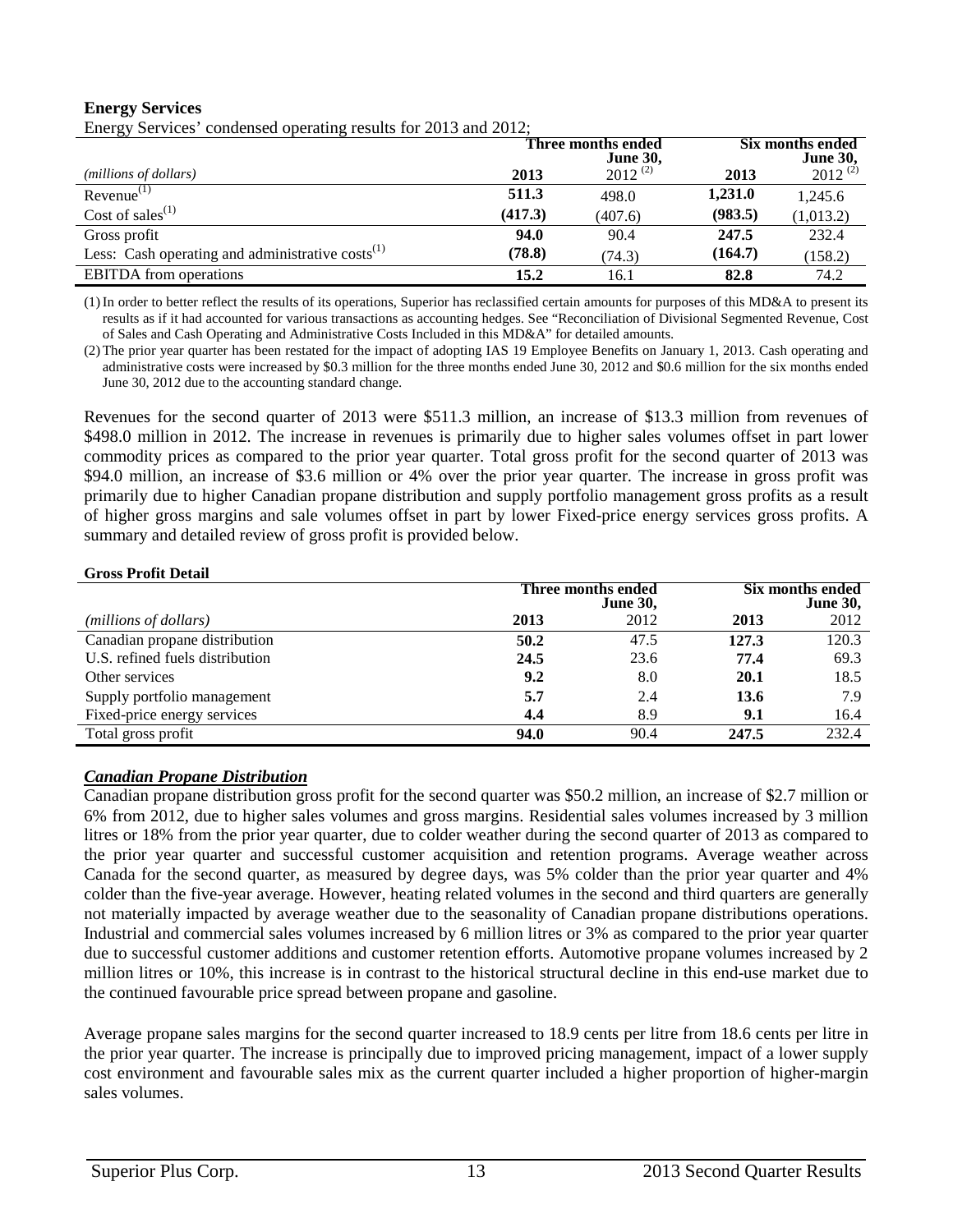| <b>Volumes by End-Use Application</b> |                           |      | Volumes by Region <sup>(1)</sup> |                             |      |
|---------------------------------------|---------------------------|------|----------------------------------|-----------------------------|------|
| Three months ended June 30,           |                           |      |                                  | Three months ended June 30, |      |
| (millions of litres)                  | 2013                      | 2012 | (millions of litres)             | 2013                        | 2012 |
| Residential                           | 20                        | 17   | Western Canada                   | 150                         | 143  |
| Commercial                            | 49                        | 43   | Eastern Canada                   | 93                          | 90   |
| Agricultural                          | 7                         | 6    | Atlantic Canada                  | 22                          | 22   |
| Industrial                            | 166                       | 168  |                                  |                             |      |
| Automotive                            | 23                        | 21   |                                  |                             |      |
|                                       | 265                       | 255  |                                  | 265                         | 255  |
| Volumes by End-Use Application        |                           |      | Volumes by Region <sup>(1)</sup> |                             |      |
|                                       | Six months ended June 30, |      |                                  | Six months ended June 30,   |      |
| (millions of litres)                  | 2013                      | 2012 | (millions of litres)             | 2013                        | 2012 |
| Residential                           | 72                        | 64   | Western Canada                   | 405                         | 386  |
| Commercial                            | 156                       | 140  | Eastern Canada                   | 237                         | 228  |
| Agricultural                          | 24                        | 22   | Atlantic Canada                  | 52                          | 55   |
| Industrial                            | 404                       | 408  |                                  |                             |      |
| Automotive                            | 38                        | 35   |                                  |                             |      |
|                                       | 694                       | 669  |                                  | 694                         | 669  |

# **Canadian Propane Distribution Sales Volumes**

(1) **Regions**: Western Canada region consists of British Columbia, Alberta, Saskatchewan, Manitoba, Northwest Ontario, Yukon and Northwest Territories; Eastern Canada region consists of Ontario (except for Northwest Ontario) and Quebec; and Atlantic Canada region consists of New Brunswick, Newfoundland & Labrador, Nova Scotia and Prince Edward Island.

#### *U.S. Refined Fuels Distribution*

U.S. refined fuels distribution gross profit for the second quarter was \$24.5 million, an increase of \$0.9 million from the prior year quarter. The increase in gross profit was due to higher sales volumes. Sales volumes of 383 million litres, increased by 20 million litres or 6% from the prior year quarter. The increase was primarily due to colder weather at the beginning of the quarter, timing of agricultural sales volumes and increase in gasoline and diesel fuel demand. Weather as measured by heating degree days for the second quarter was 15% higher than the prior year quarter. However, heating related volumes in the second and third quarters are generally not materially impacted by average weather due to the seasonality of U.S. Refined fuels distributions operations. Average U.S. refined fuels sales margins of 6.4 cents per litre were consistent with the 6.5 cents per litre in the prior year quarter.

#### **U.S. Refined Fuels Distribution Sales Volumes**

| Volumes by End-Use Application <sup>(1)</sup> |                             |      | Volumes by Region <sup>(2)</sup> |                             |      |
|-----------------------------------------------|-----------------------------|------|----------------------------------|-----------------------------|------|
|                                               | Three months ended June 30, |      |                                  | Three months ended June 30, |      |
| ( <i>millions of litres</i> )                 | 2013                        | 2012 | ( <i>millions of litres</i> )    | 2013                        | 2012 |
| Residential                                   | 42                          | 37   | <b>Northeast United States</b>   | 383                         | 363  |
| Commercial                                    | 189                         | 184  |                                  |                             |      |
| Automotive                                    | 152                         | 141  |                                  |                             |      |
|                                               | 383                         | 363  |                                  | 383                         | 363  |
| Volumes by End-Use Application <sup>(1)</sup> |                             |      | Volumes by Region $(2)$          |                             |      |
|                                               | Six months ended June 30,   |      |                                  | Six months ended June 30,   |      |
| ( <i>millions of litres</i> )                 | 2013                        | 2012 | (millions of litres)             | 2013                        | 2012 |
| Residential                                   | 184                         | 163  | <b>Northeast United States</b>   | 896                         | 835  |
| Commercial                                    | 416                         | 400  |                                  |                             |      |
| Automotive                                    | 296                         | 272  |                                  |                             |      |
|                                               | 896                         | 835  |                                  | 896                         | 835  |

(1) **Volume**: Volume of heating oil, propane, diesel and gasoline sold (millions of litres).

(2) **Regions**: Northeast United States region consists of Pennsylvania, Connecticut, New York, and Rhode Island.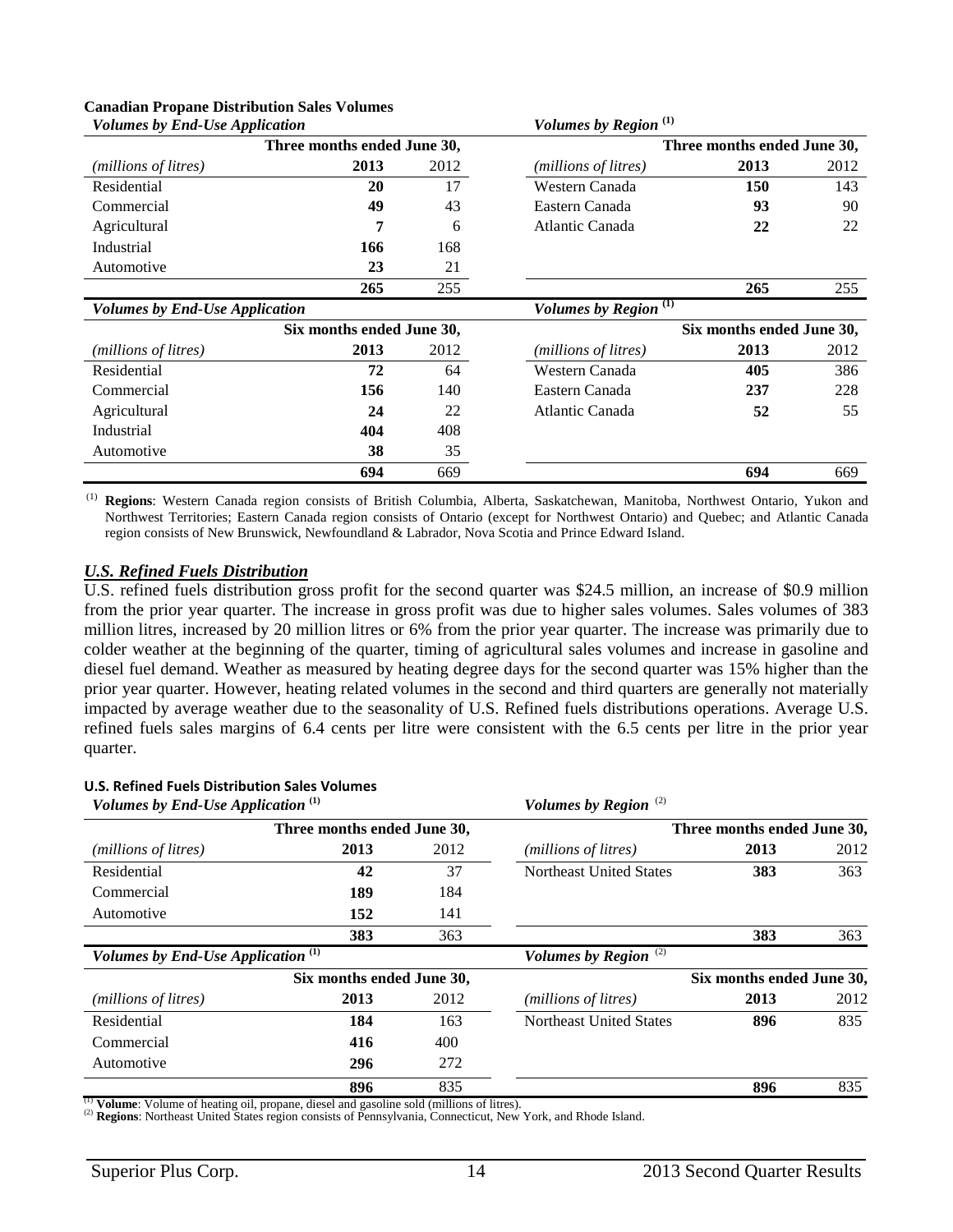#### *Other Services*

Other services gross profit was \$9.2 million in the second quarter, an increase of \$1.2 million from the prior year quarter due to higher service calls and installation work.

### *Supply Portfolio Management*

Supply portfolio management gross profits were \$5.7 million in the second quarter, an increase of \$3.3 million from the prior year quarter due to favourable market conditions, favourable new supply contracts and optimization of arbitrage opportunities through logistics management.

# *Fixed-Price Energy Services*

#### **Fixed-Price Energy Services Gross Profit**

|                                         | Three months ended June 30, 2013 |                                | Three months ended June 30, 2012 |        |                  |                                            |
|-----------------------------------------|----------------------------------|--------------------------------|----------------------------------|--------|------------------|--------------------------------------------|
| (millions of dollars except volume)     | <b>Gross Profit</b>              |                                |                                  | Gross  |                  |                                            |
| and per unit amounts)                   |                                  | Volume                         | Per Unit                         | Profit | Volume           | Per Unit                                   |
| Natural gas $(1)$                       | 2.9                              | 5.0 G.I                        | 58.0¢/GJ                         | 6.6    | $4.6 \text{ GJ}$ | $143.5\frac{\text{e}}{\text{GJ}}$          |
| Electricity <sup><math>(2)</math></sup> | 1.5                              | <b>204.9 KWh</b>               | $0.73 \times$ /KWh               | 2.3    | 186.6 KWh        | $1.23 \times$ /KWh                         |
| Total                                   | 4.4                              |                                |                                  | 8.9    |                  |                                            |
|                                         |                                  |                                |                                  |        |                  |                                            |
|                                         |                                  | Six months ended June 30, 2013 |                                  |        |                  |                                            |
| (millions of dollars except volume)     | <b>Gross Profit</b>              |                                |                                  | Gross  |                  |                                            |
| and per unit amounts)                   |                                  | Volume                         | Per Unit                         | Profit | Volume           | Six months ended June 30, 2012<br>Per Unit |
| Natural gas $(1)$                       | 5.9                              | 9.5 GJ                         | 62.1e/GJ                         | 11.8   | 9.4 GJ           | $125.5\frac{\text{e}}{G}$                  |
| Electricity <sup><math>(2)</math></sup> | 3.2                              | 410.1 KWh                      | $0.78$ ¢/KWh                     | 4.6    | 371.7 KWh        | $1.24 \times$ /KWh                         |

 $\overline{^{(1)}}$  Natural gas volumes are expressed in thousands of gigajoules (GJ).

 $^{(2)}$  Electricity volumes are expressed in thousands of kilowatt hours (KWh).

Fixed-price energy services gross profit was \$4.4 million in the second quarter, a decrease of \$4.5 million or 51% from \$8.9 million in the prior year quarter. Natural gas gross profit was \$2.9 million, a decrease of \$3.9 million from the prior year quarter due to lower gross margins offset in part by higher sales volumes. Gross profit per unit was 58.0 cents per gigajoule (GJ), a decrease of 85.5 cents per GJ or 60% from the prior year quarter. The decrease in natural gas gross margin was due to sales mix as the existing customer base contains a lower proportion of higher margin residential customers and the continued decline in the total number of higher margin residential customers. Sales volumes of natural gas was 5.0 million GJ, 0.4 million GJ or 9% higher than the prior year quarter due to colder weather. Electricity gross profit in the second quarter of 2013 was \$1.5 million, a decrease of \$0.8 million or 35% from the prior year quarter due to an increase in the supply cost of electricity, customer mix and an increase in capacity rates.

#### *Operating Costs*

Cash operating and administrative costs were \$78.8 million in the second quarter of 2013, an increase of \$4.5 million or 6% from the prior year quarter. The increase in expenses was primarily due to higher employee costs associated with increased sales volumes and system conversion costs offset in part by the impact of cost reduction initiatives implemented in 2012.

# **Outlook**

EBITDA from operations is anticipated to be higher in 2013 than in 2012 due in part to the assumption that weather will be consistent with the 5-year average in 2013. Superior's 2012 results were negatively impacted by warm weather, as average weather in the first quarter of 2012, as measured by degree days, across Canada and the Northeastern U.S. was at record or near record warmer than normal levels. Additionally, Superior expects to realize ongoing improvements in its financial results as a result of its business initiative activities which will more than offset a reduction in the contribution from the fixed-price energy services business due to Superior exiting the Canadian residential market in prior years.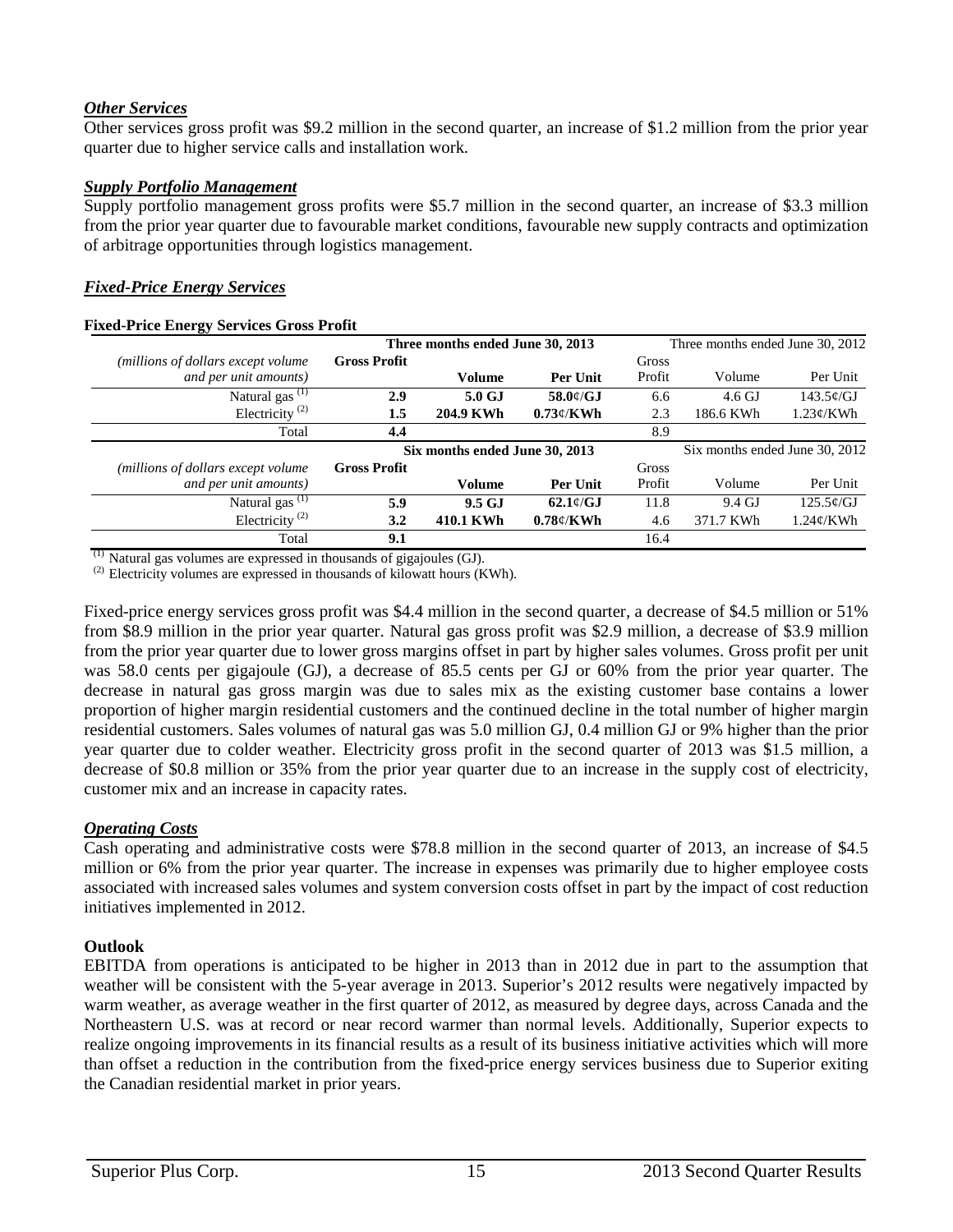Initiatives to improve results in the Energy Services business continued during the first half of 2013 in conjunction with Superior's goal for each of its businesses to become best-in-class. Business improvement projects for 2013 include: a) improving customer service, b) improving overall logistics and procurement functions, c) enhancing the management of margins, d) working capital management, and e) improving existing and implementing new technologies to facilitate improvements to the business.

#### **System Conversion**

In 2013, Canadian propane distribution commenced the implementation of an order to cash, billing and logistics IT system to replace the distribution and invoicing functions of the present enterprise system. To mitigate the risk associated with system changes, Canadian propane distribution will leverage the learnings from the U.S Refined fuels organization that have been using this new system and implementation will be rolled out one region at a time. The total estimated cost of the implementation is \$16.0 million, approximately \$9.8 million has been incurred to date and the estimated completion is the summer of 2014.

In addition to the significant assumptions detailed above, refer to "Risk Factors to Superior" for a detailed review of significant business risks affecting the Energy Services' businesses.

#### **Specialty Chemicals**

| $\beta$ specially Chemicals condensed operating results for 2015 and 2012,<br>(millions of dollars except per metric tonne)<br>$(MT)$ amounts) | Three months ended<br><b>June 30,</b> |           |           |              |           |       | Six months ended<br><b>June 30,</b> |       |  |
|------------------------------------------------------------------------------------------------------------------------------------------------|---------------------------------------|-----------|-----------|--------------|-----------|-------|-------------------------------------|-------|--|
|                                                                                                                                                |                                       | 2013      |           | $2012^{(2)}$ | 2013      |       | $2012^{(2)}$                        |       |  |
|                                                                                                                                                |                                       | \$ per MT | \$ per MT |              | \$ per MT |       | \$ per MT                           |       |  |
| Chemical revenue $(1)$                                                                                                                         | 137.7                                 | 692       | 137.6     | 726          | 282.3     | 702   | 270.5                               | 717   |  |
| Chemical cost of sales <sup>(1)</sup>                                                                                                          | (79.0)                                | (397)     | (76.2)    | (402)        | (157.9)   | (393) | (148.0)                             | (392) |  |
| Chemical gross profit                                                                                                                          | 58.7                                  | 295       | 61.4      | 324          | 124.4     | 309   | 122.5                               | 325   |  |
| Less: Cash operating and administrative                                                                                                        |                                       |           |           |              |           |       |                                     |       |  |
| $costs^{(1)}$                                                                                                                                  | (33.6)                                | (169)     | (34.6)    | (182)        | (66.4)    | (165) | (66.6)                              | (177) |  |
| <b>EBITDA</b> from operations                                                                                                                  | 25.1                                  | 126       | 26.8      | 142          | 58.0      | 144   | 55.9                                | 148   |  |
| Chemical volumes sold (thousands of MTs)                                                                                                       | 199                                   |           |           | 190          | 402       |       | 377                                 |       |  |

Specialty Chemicals' condensed operating results for 2013 and  $2012$ ;

(1) In order to better reflect the results of its operations, Superior has reclassified certain amounts for purposes of this MD&A related to derivative financial instruments, non-cash amortization and foreign currency translation losses or gains related to U.S.-denominated working capital. See "Reconciliation of Divisional Segmented Revenue, Cost of Sales and Cash Operating and Administrative Costs Included in this MD&A" for detailed amounts.

The prior year quarter and period ended June 30, 2012 has been restated for the impact of adopting IAS 19 Employee Benefits on January 1, 2013. Cash operating and administrative costs were increased by \$0.5 million for the three months ended June 30, 2012 and \$1.0 million for the six months ended June 30, 2012 due to the accounting standard change.

Chemical revenue for the second quarter of \$137.7 million was \$0.1 million or nil% higher than in the prior year quarter primarily due to higher sales volumes offset in part by lower pricing. Second quarter gross profit of \$58.7 million was \$2.7 million lower than in the prior year quarter due to reduced sodium chlorate gross profits. Sodium chlorate gross profits decreased due to lower sales volumes as a result of pulp mill shutdowns for maintenance and lower export sales. Sodium chlorate sales volumes decreased by 1,000 tonnes or 1% compared to the prior year quarter. Sodium Chlorate gross margins were lower than the prior year quarter due to higher average electricity costs. Chloralkali/potassium products gross profits were consistent with the prior year quarter as higher sales volumes were offset by lower pricing. Sales volumes increased by 10,000 tonnes or 15% due to improved plant operational performance and increased customer demand. Pricing was weaker than the prior year quarter particularly for chlorine which remains soft.

Cash operating and administrative costs of \$33.6 million were \$1.0 million or 3% lower than in the prior year quarter due to lower employee compensation costs.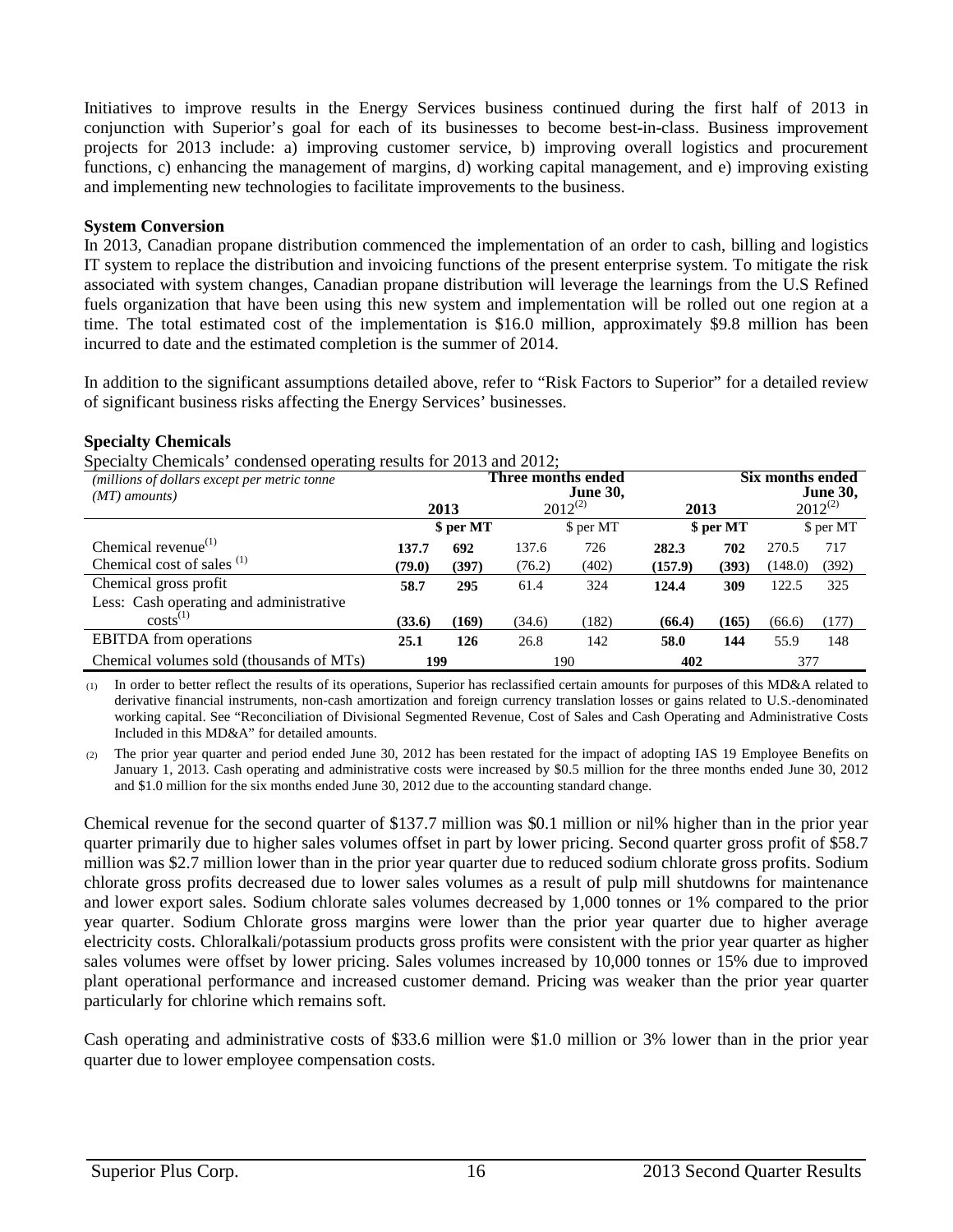#### **Major Capital Projects**

As announced in the first quarter of 2012, Superior has approved an \$18 million expansion of hydrochloric acid production capacity at the Port Edwards, Wisconsin chloralkali facility. The existing capacity of 110,000 wet metric tonnes (WMT), or 36,000 dry metric tonnes, will be increased to approximately 220,000 WMT. The expansion project commenced in 2012, with commercial production expected in the first quarter of 2014.

As announced in the third quarter of 2012, Superior has approved a \$25 million expansion of the hydrochloric acid production capacity at the Saskatoon, Saskatchewan chloralkali facility. The existing capacity of 70,000 WMT, or 22,000 dry metric tonnes, will be increased to approximately 140,000 WMT. The expansion project commenced in 2012, with commercial production expected in the fourth quarter of 2014.

As of June 30, 2013, a total of \$6.4 million has been spent on the two projects. Upon completion of both projects, Superior will have total hydrochloric acid production capacity of approximately 360,000 WMT. The two expansions will allow Superior to optimize overall returns at both facilities by converting a larger portion of its chlorine into higher-value hydrochloric acid.

#### **Outlook**

Superior expects business conditions in 2013 for its Specialty Chemicals business will be similar to 2012. EBITDA from operations, excluding the impact of the \$12.5 million one-time payment from TransCanada received in the third quarter of 2012, is anticipated to be slightly higher in 2013 as improved performance of the chloralkali product segment as a result of higher gross profits from hydrochloric acid and modestly higher selling prices for caustic soda will be offset in part by reduced pricing for chlorine. Superior does anticipate that electricity prices will be modestly higher than the prior year. Superior continues to see a stable market for sodium chlorate as a result of the current market for pulp. Superior also expects a stable market for chloralkali sales volumes and pricing as North American supply demand fundamentals continue to be balanced. The market for chloralkali continues to be supported by historically low natural gas prices.

In addition to the significant assumptions detailed above, refer to "Risk Factors to Superior" for a detailed review of the significant business risks affecting Superior's Specialty Chemicals' segment.

#### **Construction Products Distribution**

Construction Products Distribution's condensed operating results for 2013 and 2012;

|                                                    | Three months ended |                 |         | Six months ended |
|----------------------------------------------------|--------------------|-----------------|---------|------------------|
|                                                    |                    | <b>June 30,</b> |         | <b>June 30,</b>  |
| (millions of dollars)                              | 2013               | 2012            | 2013    | 2012             |
| Revenue                                            |                    |                 |         |                  |
| Gypsum Specialty Distribution (GSD) revenue        | 138.7              | 133.4           | 262.2   | 254.5            |
| Commercial and Industrial Insulation (C&I) revenue | 68.2               | 66.3            | 131.2   | 129.4            |
| Cost of sales                                      |                    |                 |         |                  |
| GSD cost of sales                                  | (107.5)            | (104.8)         | (202.6) | (198.9)          |
| C&I cost of sales                                  | (50.9)             | (49.3)          | (97.2)  | (95.4)           |
| Gross profit                                       | 48.5               | 45.6            | 93.6    | 89.6             |
| Less: Cash operating and administrative costs      | (40.7)             | (39.5)          | (80.8)  | (80.2)           |
| <b>EBITDA</b> from operations                      | 7.8                | 6.1             | 12.8    | 9.4              |

<sup>(1)</sup>In order to better reflect the results of its operations, Superior has reclassified certain amounts for purposes of this MD&A to present its results as if it had accounted for various transactions as accounting hedges. See "Reconciliation of Divisional Segmented Revenue, Cost of Sales and Cash Operating and Administrative Costs Included in this MD&A" for detailed amounts.

GSD and C&I revenues of \$206.9 million for the second quarter of 2013 were \$7.2 million or 4% higher than in the prior year quarter. GSD revenue increased due to higher sales volumes as U.S. residential construction improved, and project work in most U.S. regions offset in part by lower contribution from the Ontario market due to the impact of a slowdown in residential construction and branch closures completed during 2012. C&I revenues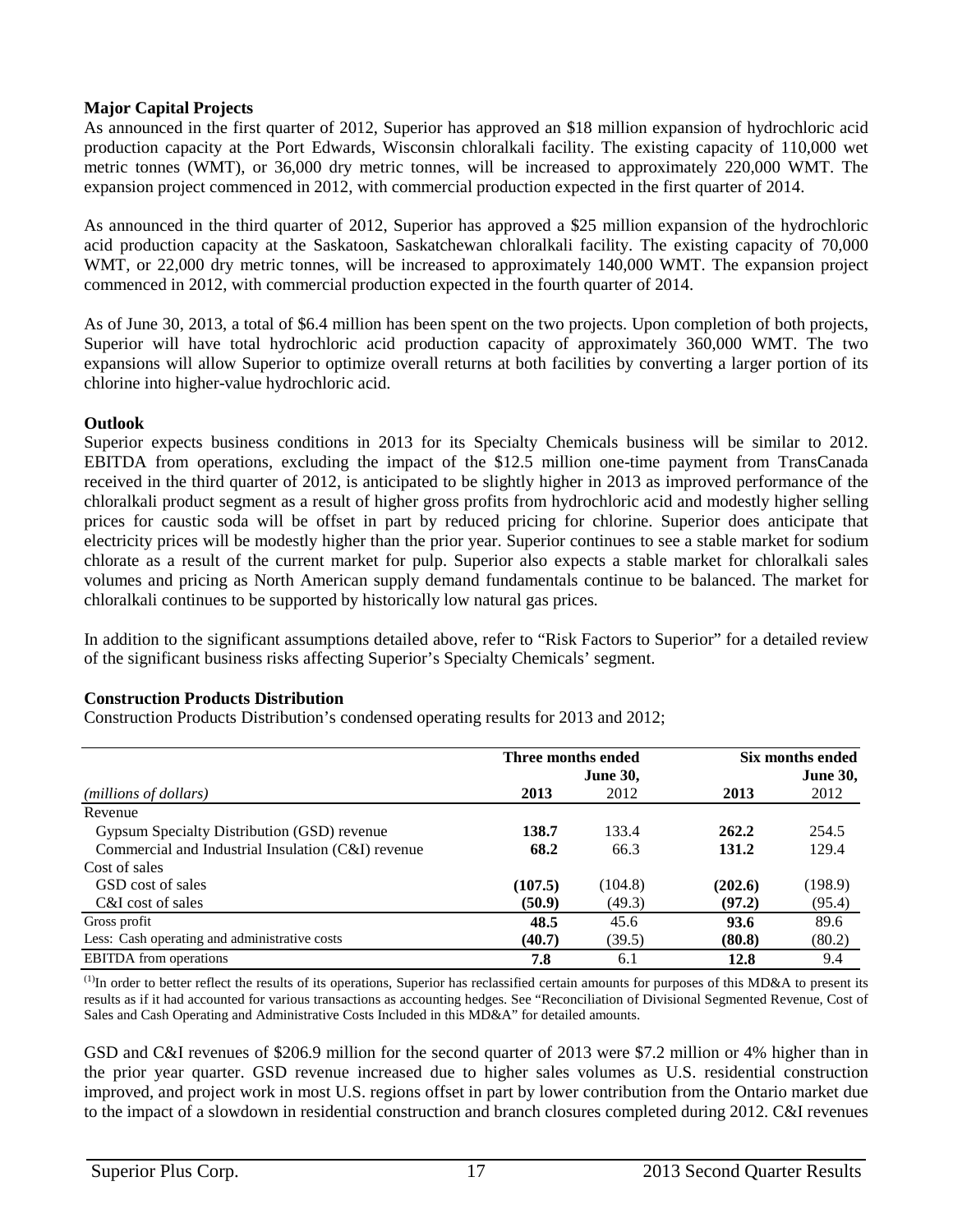were consistent with the prior year quarter.

Gross profits of \$48.5 million in the second quarter were \$2.9 million or 6% higher than in the prior year quarter primarily due to the higher revenues as noted above and increased gross margins. The increase in GSD gross margins was due to price increases, achievement of certain rebate plateaus, benefit of closing lower margin branches in 2012 and limiting the amount of lower margin work. C&I gross margins were consistent with the prior year.

Cash operating and administrative costs were \$40.7 million in the second quarter, an increase of \$1.2 million or 3% from the prior year quarter. The increase was primarily due to higher employee costs.

#### **Outlook**

Superior expects business conditions in 2013 for its Construction Products Distribution business to be similar to 2012 with slightly improving conditions in the U.S. and lower residential construction in Canada. EBITDA from operations is anticipated to be higher in 2013 than 2012 due in part to the absence of restructuring costs incurred in 2012. In addition, results will benefit from the ongoing business initiative activities. Superior continues to see difficult market conditions in both the residential and commercial segments in Canada and the U.S. commercial market. Superior does not anticipate significant improvements in the end-use markets in the near term.

Initiatives to improve results in the Construction Products Distribution business continued during the second quarter. Ongoing business improvement projects for 2013 include: a) assessment of overall logistics and existing branch network, b) review of supply chain management including procurement and transportation, c) review of product pricing, d) working capital management and e) sales growth in select focus products/markets.

In addition to the Construction Products Distribution segment's significant assumptions detailed above, refer to "Risk Factors to Superior" for a detailed review of the significant business risks affecting Superior's Construction Products Distribution segment.

| Consonautea Capital Lapenartal e Summal            |                    |                  |       |                 |
|----------------------------------------------------|--------------------|------------------|-------|-----------------|
|                                                    | Three months ended | Six months ended |       |                 |
|                                                    |                    | <b>June 30,</b>  |       | <b>June 30,</b> |
| (millions of dollars)                              | 2013               | 2012             | 2013  | 2012            |
| Efficiency, process improvement and growth-related | 10.9               | 0.5              | 19.4  | 2.3             |
| Other capital                                      | 6.3                | 6.7              | 9.5   | 10.9            |
|                                                    | 17.2               | 7.2              | 28.9  | 13.2            |
| Proceeds on disposition of capital                 | (0.5)              | (2.8)            | (1.0) | (3.7)           |
| Total net capital expenditures                     | 16.7               | 4.4              | 27.9  | 9.5             |
| Investment in finance leases                       | 0.4                | 0.5              | 1.4   | 3.8             |
| Total expenditures                                 | 17.1               | 4.9              | 29.3  | 13.3            |

#### **Consolidated Capital Expenditure Summary**

Efficiency, process improvement and growth related expenditures were \$10.9 million in the second quarter compared to \$0.5 million in the prior year quarter. These are primarily related to Energy Services' purchases of rental assets, truck related expenditures and additional expenditures made during the quarter on the Canadian Propane distribution system conversion as well as the expansion projects at Specialty Chemicals. Other capital expenditures were \$6.3 million in the second quarter compared to \$6.7 million in the prior year quarter, consisting primarily of required maintenance and general capital across all of Superior's segments. Proceeds on the disposal of capital were \$0.5 million in the second quarter and consisted of Superior's disposition of surplus tanks, cylinders and other assets. During the second quarter Superior entered into new leases with capital equivalent value of \$0.4 million primarily related to delivery vehicles for the Energy Services and Construction Products Distribution segments.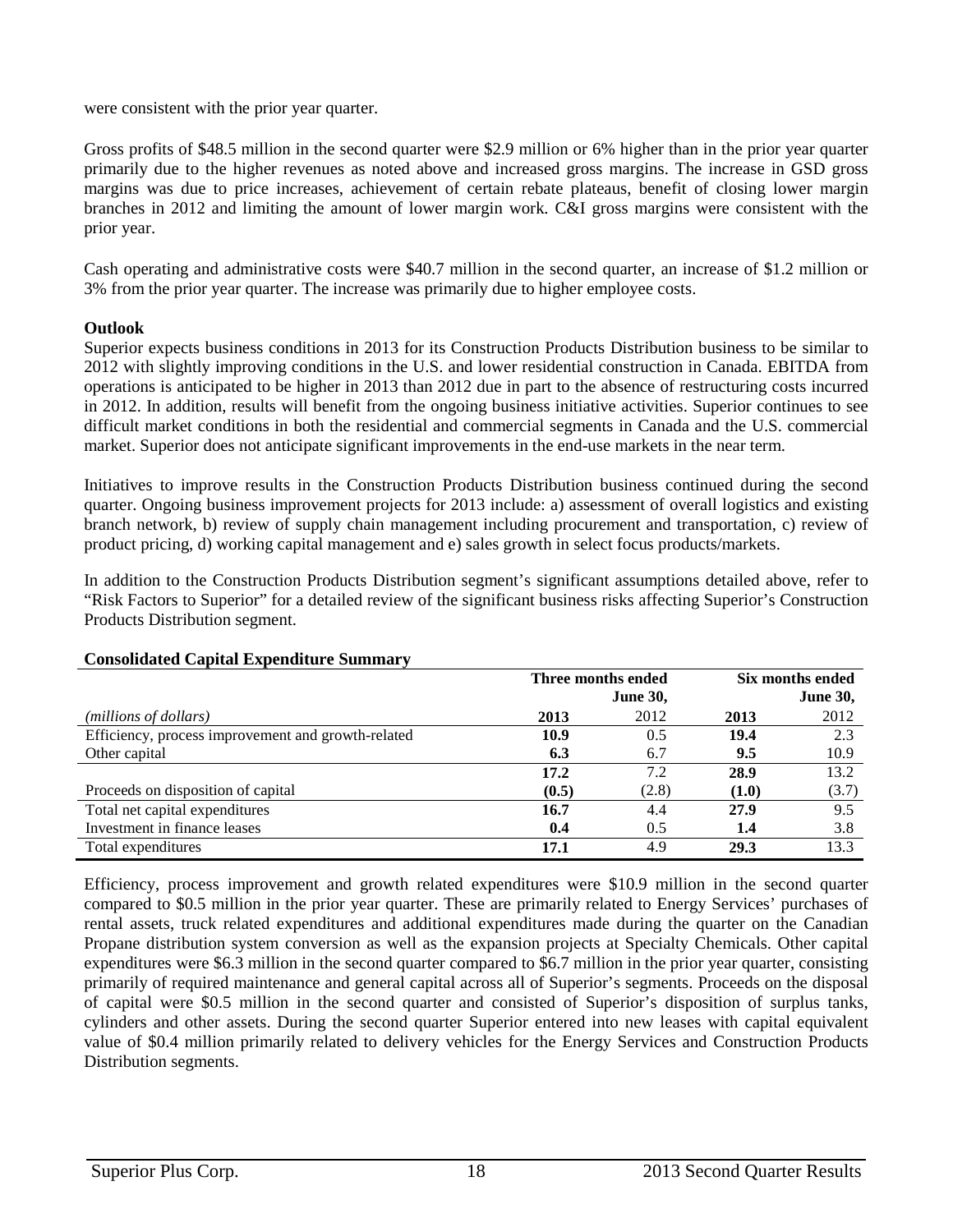#### **Corporate and Interest Costs**

Corporate costs for the second quarter were \$3.7 million, compared to \$3.4 million in the prior year quarter. The increase was primarily due to higher long term incentive costs as a result of an increase in Superior's share price and estimated payout amounts offset in part by realized gains on long term incentive hedges.

Interest expense on borrowing and finance lease obligations for the second quarter was \$6.4 million compared to \$8.2 million in the prior year quarter. The decrease was due to lower average debt as a result of Superior's \$143.9 million equity offering (\$137.6 million net of issuance costs) which closed on March 27, 2013, higher cash flows and the benefit of debt repayments efforts during the past 12 months offset in part by the convertible debenture redemptions completed during that time. See "Liquidity and Capital Resources" discussion for further details on the change in average debt levels.

Interest on Superior's convertible unsecured subordinated debentures ("Debentures" which include all series of convertible unsecured subordinated debentures) for the second quarter was \$7.4 million compared to \$8.0 million in the prior year quarter. The decrease was due to the redemption of \$49.9 million of Superior's 5.75% convertible subordinated debentures due December 31, 2012 on August 1, 2012 and \$50.0 million of Superior's 5.85% convertible subordinated debentures due October 31, 2015 on January 3, 2013 and \$25.0 million on April 9, 2013.

#### **Income Taxes**

Total income tax recovery for the second quarter was \$3.1 million and consists of \$0.4 million in cash income tax expense and \$3.5 million in deferred income tax recovery, compared to a total income tax recovery of \$3.8 million in the prior year quarter, which consisted of \$0.3 million in cash income tax expense and a \$4.1 million deferred income tax expense.

Cash income tax expense for the second quarter was \$0.4 million and consisted of income tax expense in the U.S. of \$0.4 million (2012 Q2 - \$0.3 million of U.S. cash tax expense). Deferred income tax expense for the second quarter was \$3.5 million (2012 Q2 - \$4.1 million deferred income tax recovery), resulting in a corresponding net deferred income tax asset of \$283.9 million as at June 30, 2013. Deferred income tax recovery was consistent with the prior year quarter.

#### **Canada Revenue Agency (CRA) Income Tax Update**

As anticipated in Superior's previous disclosures, Superior received on April 2, 2013 from the CRA, Notices of Reassessment for Superior's 2009 and 2010 taxation years reflecting the CRA's intent to challenge the tax consequences of Superior's corporate conversion transaction (Conversion) which occurred on December 31, 2008. The CRA's position is based on the acquisition of control rules, in addition to the general anti-avoidance rules in the Income Tax Act (Canada). The table below summarizes Superior's estimated tax liabilities and payment requirements associated with the received and anticipated Notices of Reassessment. Upon receipt of the Notices of Reassessment, 50% of the taxes payable pursuant to such Notices of Reassessment, must be remitted to the CRA.

|                      |                       | 50% of the Taxes |                      |
|----------------------|-----------------------|------------------|----------------------|
| <b>Taxation Year</b> | Taxes Payable (1)(2)  | Payable $(1)(2)$ | <b>Payment Dates</b> |
| 2009/2010            | \$13.0                | \$6.5            | Paid in April 2013   |
| 2011                 | \$10.0 <sup>(3)</sup> | \$5.0            | Q3 2013              |
| 2012                 | \$10.0 <sup>(3)</sup> | \$5.0            | Q3 2013              |
| 2013                 | \$20.0 <sup>(3)</sup> | \$10.0           | Q3 2014              |
| Total                | \$53.0                | \$26.5           |                      |

 $^{(1)}$ In millions of dollars

(2)Includes estimated interest and penalties.

<sup>(3)</sup>Estimated based on Superior's previously filed tax returns and the midpoint of Superior's 2013 outlook.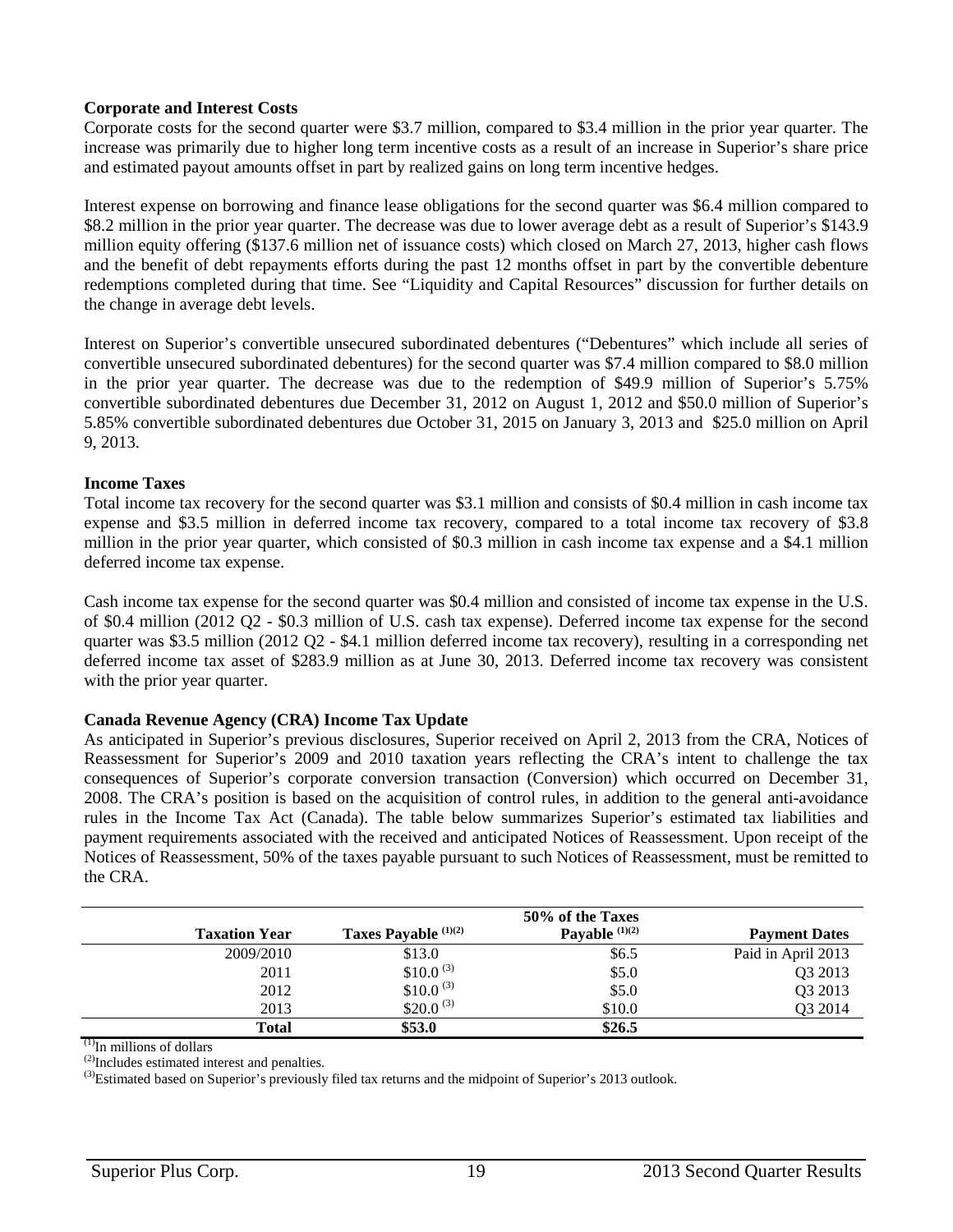On May 8, 2013, Superior filed a Notice of Objection with the CRA's appeals division. After 90 days, if the CRA has not responded to or settled the Notice of Objection with Superior, then Superior can make an application to the Tax Court of Canada. Superior anticipates filing its application to the Tax Court of Canada in August 2013 and that a decision in the Tax Court of Canada could be rendered by the end of 2014 or early 2015. If a decision of the Tax Court of Canada were to be appealed, the appeal process could reasonably be expected to take an additional 2 years. If Superior receives a positive decision then any taxes, interest and penalties paid to the CRA will be refunded plus interest and if Superior is unsuccessful then any remaining taxes payable plus interest and penalties will have to be remitted.

Superior remains confident in the appropriateness of its tax filing position and the expected tax consequences of the Conversion and intends to vigorously defend such position and intends to file its future tax returns on a basis consistent with its view of the outcome of the Conversion.

Superior's 2013 financial outlook as provided in this MD&A includes the impact of the reassessments received to date although the interim tax payments made by Superior will be recorded to the balance sheet and will not impact either adjusted operating cash flow or net earnings. Please refer to the Debt Management Summary on page22 for the cash flow implications.

Based on the midpoint of Superior's current 2013 financial outlook of adjusted operating cash flow per share of \$1.73, if the tax pools from the Conversion were not available to Superior, the impact would be an increase to cash income taxes of approximately \$0.15 per share for 2013. As previously stated, Superior intends to file its future income tax returns on a basis consistent with its view of the outcome of the Conversion.

### **Financial Outlook**

Superior's outlook is for adjusted operating cash flow for 2013 to be between \$1.60 per share and \$1.85 per share, the bottom end of the outlook has been increased by \$0.05 per share from the \$1.55 per share to \$1.85 per share included in Superiro's first quarter MD&A. The increase in the bottom end of the outlook is due to the actual results achieved to date and management's confidence in the second half of 2013. Achieving Superior's adjusted operating cash flow is dependent on the operating results of its three operating segments.

In addition to the operating results of Superior's three operating segments, significant assumptions underlying Superior's 2013 outlook are:

- Economic growth in Canada and the U.S. is expected to be similar to or modestly higher than in 2012;
- Superior is expected to continue to attract capital and obtain financing on acceptable terms;
- Superior's estimated total debt to EBITDA ratio is based on maintenance and growth related expenditures of \$78.4 million and working capital funding requirements which do not contemplate any significant commodity price changes;
- The foreign currency exchange rate between the Canadian dollar and US dollar is expected to average 1.03 in 2013 on all unhedged foreign currency transactions;
- Financial and physical counterparties are expected to continue fulfilling their obligations to Superior;
- Regulatory authorities are not expected to impose any new regulations impacting Superior;
- Superior's average interest rate on floating-rate debt is expected to remain consistent with 2012 levels; and
- Canadian and U.S. based cash taxes are expected to be minimal for 2013 based on existing statutory income tax rates and the ability to use available losses.

#### *Energy Services*

- Average temperatures across Canada and the Northeast U.S. are expected to be consistent with the recent five-year average for 2013;
- Total propane and U.S. refined fuels-related sales volumes are expected to increase in 2013, due to assumptions that weather will be consistent with the five-year average and that there will be an impact from customer win-back and retention programs;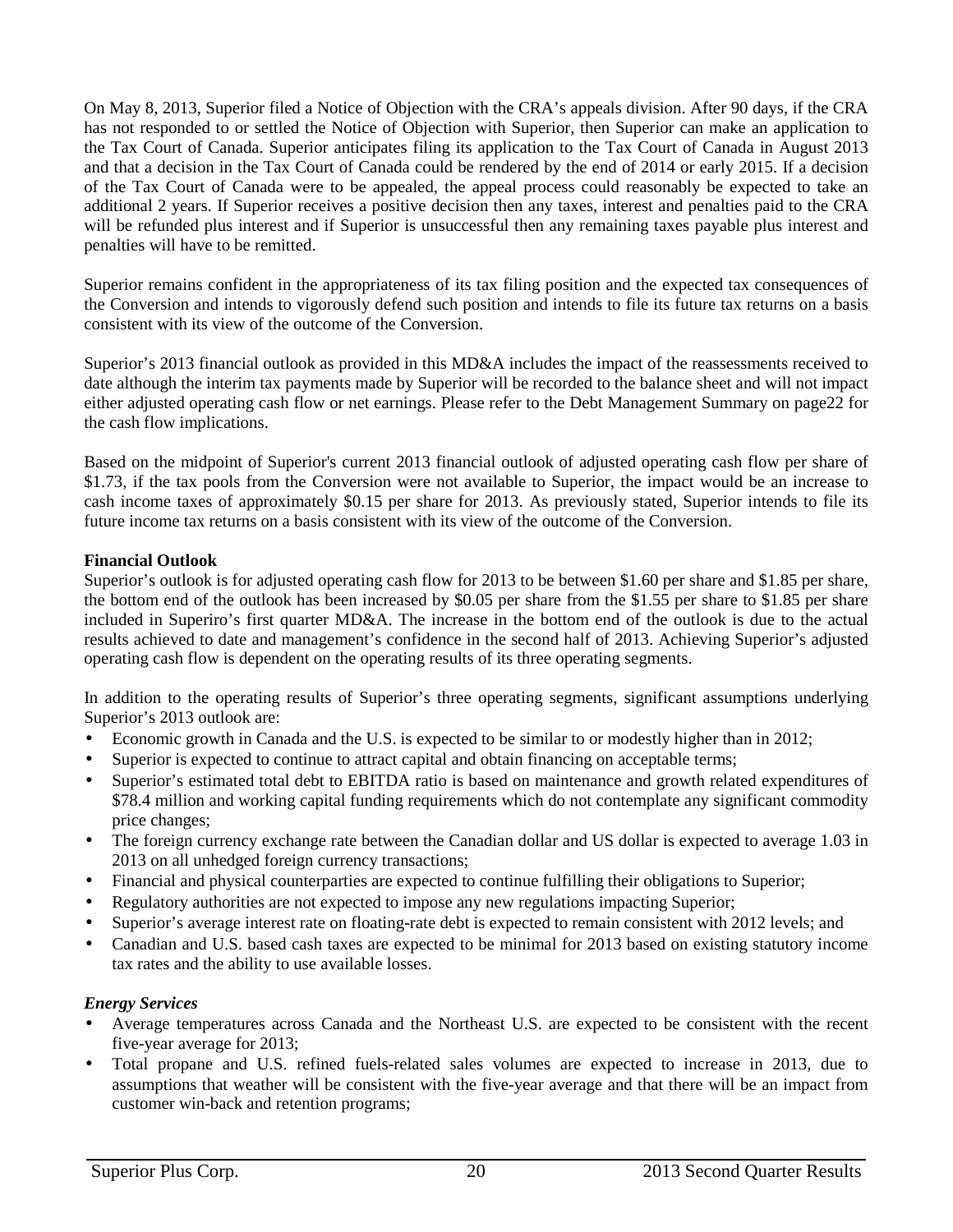- Wholesale propane and U.S. refined fuels-related prices are not anticipated to significantly impact demand for propane, refined fuels and related services;
- Supply portfolio management market results in 2013 are expected to increase as compared to 2012 due to supply chain management efforts, favourable supply contract renewals and higher sales volumes due to a return to normal weather; and
- Fixed-price energy services is expected to be able to access sales channel agents on acceptable contract terms although gross profits in 2013 will decrease from 2012. The decrease will be primarily related to lower natural gas gross margins due to lower transportation-related gross profits and lower contribution from residential customer renewals and residential customer count. Total new customer aggregation volumes are expected to decline from 2012 as the system price for natural gas remains low. Growth in the fixed-price electricity segment is expected to offset a portion of the decline in natural gas gross profits.

### *Specialty Chemicals*

- Sodium chlorate sales volumes are expected to increase in 2013 as compared to 2012 due to strong demand from North American and Chilean markets. Sodium chlorate pricing is expected to increase due to continued strong market conditions and impact of contract renewals although gross margins are expected to decline slightly as a result of higher electricity pricing;
- Chloralkali sales volumes are expected to increase in 2013 as compared to 2012 due to higher demand for all products. Pricing is expected to be soft for chlorine in 2013 as compared to 2012 although it will be consistent for other products. Gross profits are expected to be consistent with 2012 as lower margins for chlorine products are offset by higher on caustic and potassium products;
- Electrical costs are expected to increase slightly in 2013 as compared to the prior year; and
- Average plant utilization will approximate 91% in 2013.

### *Construction Products Distribution*

- GSD sales revenue from Canada is expected to decline in 2013 due to branch closures and lower residential construction activity, offset in part by the successful introduction of new products and price management. GSD sales revenue from the U.S. is expected to increase in 2013 due to continued expansion of existing product lines into U.S. branches, emphasis on specific product opportunities, pricing initiatives and residential market improvements. C&I sales revenue is expected to increase in 2013 due to emphasis on specific product/market opportunities and pricing initiatives;
- Sales margins for GSD and C&I are expected to increase slightly from 2012 due to price management initiatives, procurement strategy and closure of low-margin branches; and
- Operating costs as a percentage of revenue are expected to increase slightly due to investment in supply chain capability and inflationary increases of wages and other operating costs, offset in part by savings from branch closures and restructuring completed in 2012.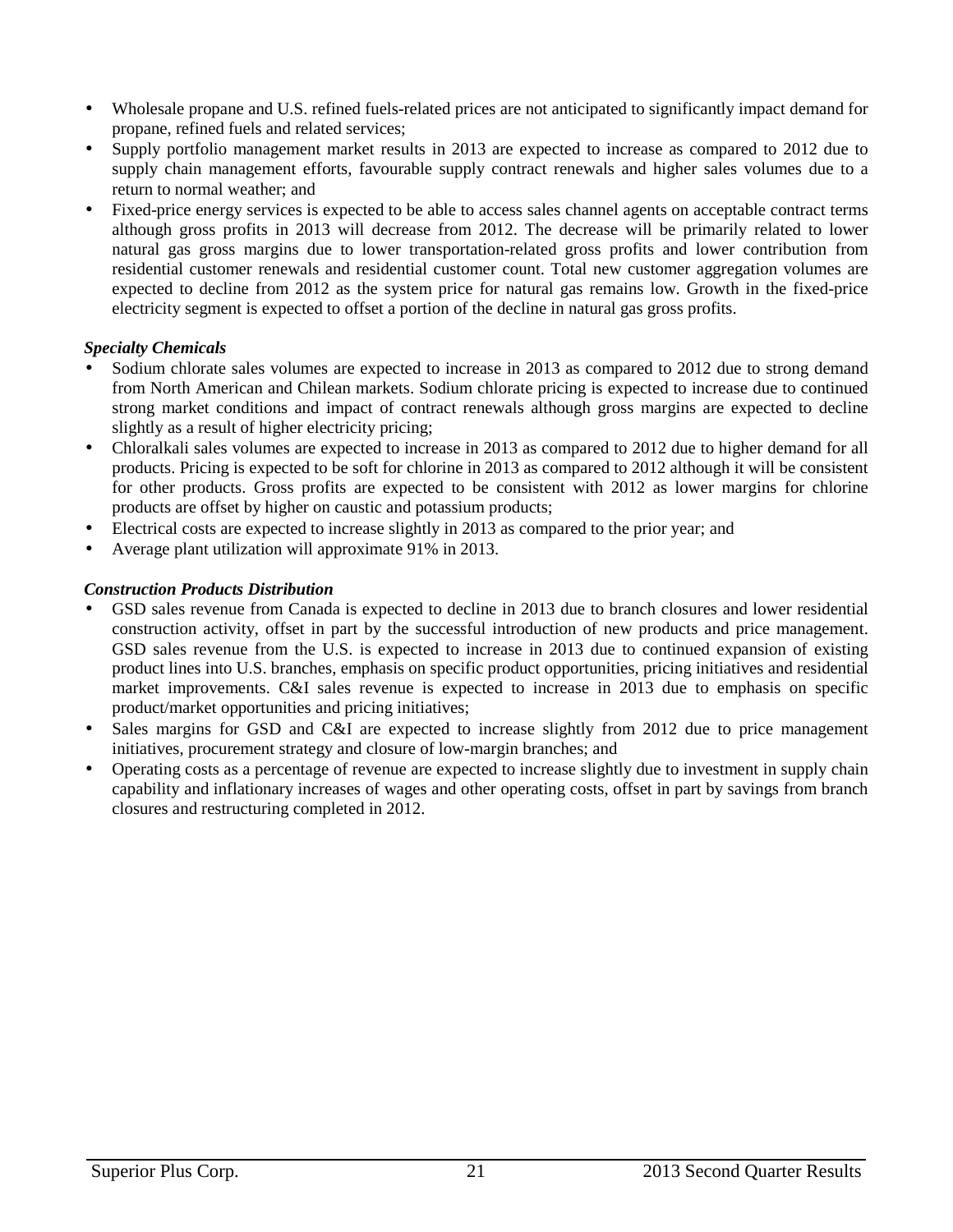#### **Debt Management Update**

Superior's anticipated debt repayment for 2013 and total debt to EBITDA leverage ratio as at December 31, 2013, based on Superior's 2013 financial outlook is detailed in the chart below. Superior will continue to focus on reducing its total debt.

#### **Debt Management Summary**

|                                                                  |               | Millions of   |
|------------------------------------------------------------------|---------------|---------------|
|                                                                  | Per Share     | dollars       |
| 2013 financial outlook AOCF per share – mid-point <sup>(1)</sup> | \$1.73        | 212.8         |
| Maintenance capital expenditures, net                            | (0.26)        | (31.7)        |
| Capital lease obligation repayments                              | (0.13)        | (15.4)        |
| Payment to CRA in relation to tax reassessment $^{(2)}$          | (0.13)        | (16.5)        |
| Cash flow available for dividends and debt repayment before      |               |               |
| growth capital                                                   | \$1.21        | 149.2         |
| Expansion of Port Edward's and Saskatoon facilities              | (0.23)        | (28.2)        |
| Other growth capital expenditures                                | (0.15)        | (18.5)        |
| Proceeds from dividend reinvestment program                      | 0.04          | 4.9           |
| Estimated 2013 free cash flow available for dividend and         |               |               |
| debt repayment                                                   | \$0.87        | 107.4         |
| Proceeds from equity issue, net of issue costs                   | 1.12          | 137.8         |
| Dividends (annualized)                                           | (0.60)        | (73.8)        |
| Total estimated debt repayment (including YTD 2013 actuals)      | \$1.39        | 171.4         |
| Estimated total debt to EBITDA ratio as at December 31, 2013     | $3.3X - 3.7X$ | $3.3X - 3.7X$ |
| Dividend per share (annualized)                                  | \$0.60        | 73.8          |
| Calculated payout ratio after all capital and payment to CRA     | 69%           | 69%           |

(1) See "Financial Outlook" for additional details including assumptions, definitions and risk factors.

See "Canada Revenue Agency Income Tax Update" for additional details.

In addition to Superior's significant assumptions detailed above, refer to "Risk Factors to Superior" for a detailed review of Superior's significant business risks.

#### **Liquidity and Capital Resources**

Superior's revolving syndicated bank facility (Credit Facility), term loans and finance lease obligations (collectively Borrowing) before deferred financing fees totaled \$492.1 million as at June 30, 2013, a decrease of \$147.5 million from December 31, 2012. The decrease in Borrowing was primarily due to the equity offering that Superior closed on March 27, 2013 for net proceeds of \$137.8 million, the seasonal decrease in net working capital funding requirements offset in part by the \$50.0 million debenture redemption (see Redemptions below) on January 3, 2013 and \$25.0 million debenture redemption (see Redemptions below) on April 9, 2013.

On June 10, 2013, Superior completed an extension of its \$570 million Credit Facility with eight lenders. The Credit Facility matures on June 27, 2016 and can be expanded to \$750 million. Financial covenant ratios were unchanged with consolidated secured debt to consolidated EBITDA ratio and a consolidated debt to consolidated EBITDA ratio of 3.0x and 5.0x, respectively. See "Summary of Cash Flow" for details on Superior's sources and uses of cash.

As at June 30, 2013, Debentures (before deferred issue costs) issued by Superior totaled \$466.4 million which was \$75.1 million lower than the balance as at December 31, 2012 due to the redemption of the 5.75% convertible unsecured subordinated debentures during the third quarter of 2012, first and second quarters of 2013, see Redemptions below for further details. See Note 11 to the unaudited condensed consolidated financial statements for additional details on Superior's Debentures.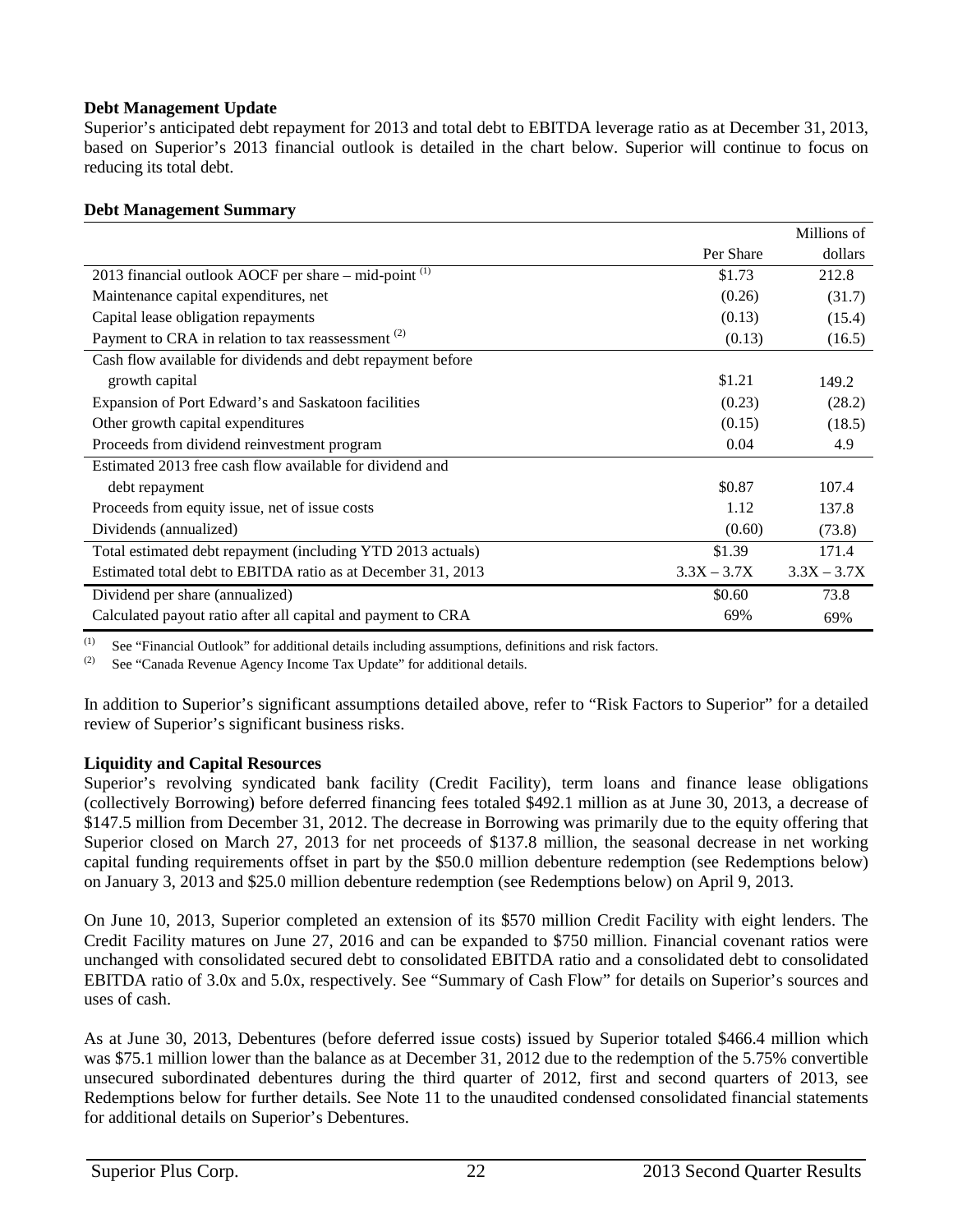## **Redemptions**

On August 1, 2012, Superior completed the redemption of the remaining \$49.9 million principal amount of its previously issued 5.75% convertible subordinated debentures (2012 Debentures) due December 31, 2012. Superior used funds from its credit facility to fund the redemption of the 2012 Debentures. The debentures were, in accordance with their terms, redeemed at the redemption price of \$1,000 in cash per \$1,000 principal amount of 2012 Debentures plus accrued and unpaid interest thereon up to the redemption date.

On January 3, 2013, Superior completed the redemption of \$50.0 million principal amount of its previously issued 5.85% convertible subordinated debentures (2015 Debentures) due October 31, 2015. Superior used funds from its Credit Facility to fund the redemption of the 2015 Debentures. The debentures were redeemed, at the redemption price of \$1,000 in cash per \$1,000 principal amount of 2015 Debentures plus accrued and unpaid interest up to but excluding the redemption date.

On April 9, 2013, Superior redeemed the remaining \$25.0 million principal amount of its 5.85% convertible unsecured subordinated debentures ("5.85% Debentures") due October 31, 2015 in accordance with the indenture governing such debentures. The debentures were redeemed at the redemption price which is equal to the outstanding principal amount of 5.85% Debentures to be redeemed, together with all accrued and unpaid interest thereon up to the redemption date.

As at June 30, 2013, approximately \$364.1 million was available under the Credit Facility which Superior considers sufficient to meet its expected net working capital, capital expenditure and refinancing requirements.

Consolidated net working capital was \$242.3 million as at June 30, 2013, a decrease of \$45.5 million from net working capital of \$287.8 million as at December 31, 2012. The decrease was primarily due to the seasonal decline in net working capital requirements within the Energy Services segment. This decrease was offset in part by higher net working capital at Specialty Chemicals was due to a decrease in unearned revenue as a prepayment contract with one customer is near completion. Superior's net working capital requirements are financed from revolving term bank credit facilities.

Proceeds received from the DRIP were \$1.3 million for the three months ended June 30, 2013 (three months ended June 30, 2012 \$3.4 million), a decrease of 2.1 million from the prior year quarter due to the announcement by Superior on March 7, 2013 that it will stop the active operation of its DRIP program effective after payment of the March dividend in April. Proceeds received from the DRIP were \$4.9 million for the six months ended June 30, 2013 (six months ended June 30, 2012 \$7.0 million).

As at June 30, 2013, when calculated in accordance with the Credit Facility, the consolidated secured debt to compliance EBITDA ratio was 1.2 to 1.0 (December 31,  $2012 - 1.9$  to 1.0) and the consolidated debt to compliance EBITDA ratio was 1.8 to 1.0 (December 31, 2012 – 2.4 to 1.0). For both of these covenants all outstanding Debentures are not included. These ratios are within the requirements contained in Superior's debt covenants. In accordance with the Credit Facility, Superior must maintain a consolidated secured debt to compliance EBITDA ratio of not more than 3.0 to 1.0 and not more than 3.5 to 1.0 as a result of acquisitions. In addition, Superior must maintain a consolidated debt to compliance EBITDA ratio of not more than 5.0 to 1.0, excluding Debentures. Also, Superior is subject to several distribution tests and the most restrictive stipulates that Distributions (including Debenture holders and related payments) cannot exceed compliance EBITDA less cash income taxes, plus \$35.0 million on a trailing 12-month rolling basis. On a 12-month rolling basis as at June 30, 2013, Superior's available distribution amount was \$80.0 million under the above noted distribution test.

On March 28, 2013, Standard and Poor's confirmed both Superior and Superior LP's long-term corporate credit rating as BB- and the secured debt rating as BB+. The outlook rating for Superior remains stable. On July 2, 2013, DBRS confirmed Superior LP's senior secured rating of BB (high) and Superior LP's senior unsecured rating of BB (low). The trend for both ratings is stable.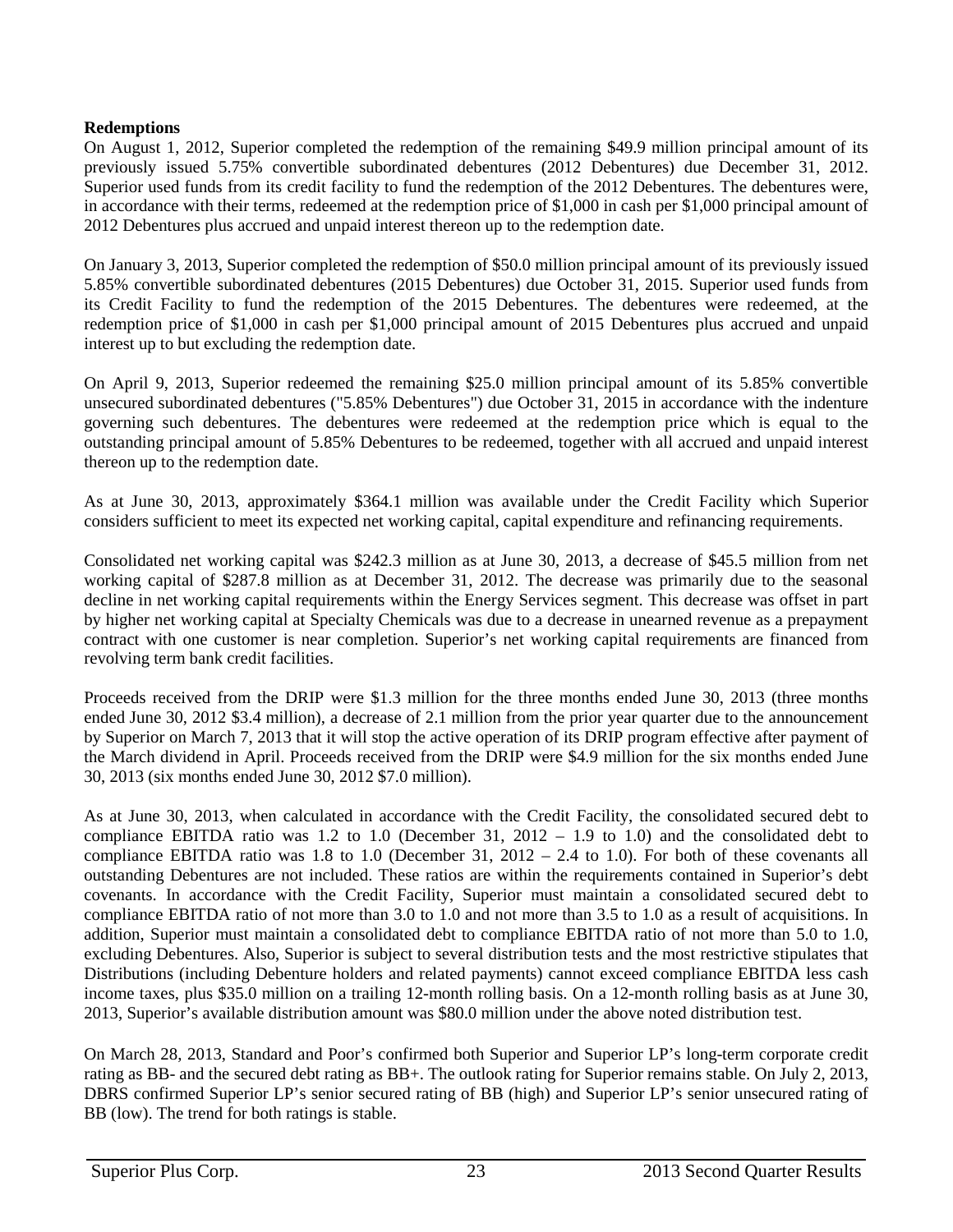As at June 30, 2013, Superior had an estimated defined benefit pension solvency deficiency of approximately \$27.1 million (December 31, 2012 - \$36.7 million) and a going concern solvency deficiency of approximately \$1.2 million (December 31, 2012 - \$6.5 million). Funding requirements required by applicable pension legislation are based upon going concern and solvency actuarial assumptions. These assumptions differ from the going concern actuarial assumptions used in Superior's financial statements. Superior has sufficient liquidity through existing revolving term bank credits and anticipated future operating cash flow to fund this deficiency over the prescribed funding period.

In the normal course of business, Superior is subject to lawsuits and claims. Superior believes the resolution of these matters will not have a material adverse effect, individually or in the aggregate, on Superior's liquidity, consolidated financial position or results of operations. Superior records costs as they are incurred or when they become determinable.

#### **Shareholders' Capital**

The weighted average number of common shares issued and outstanding during the second quarter was 119.9 million shares, an increase of 8.3 million weighted average number of common shares from the prior year quarter due to the issuance of 14,291,726 common shares over the year and the resulting impact on weighted average number of common shares outstanding. The following table provides details:

|                                                 | Closing<br>Date       | Average<br>Issuance<br>Price per<br><b>Share</b> | <b>Issued Number</b><br>of Common<br><b>Shares</b><br>(millions) |
|-------------------------------------------------|-----------------------|--------------------------------------------------|------------------------------------------------------------------|
| As at June 30, 2012                             |                       |                                                  | 111.9                                                            |
| Issuance of common shares under Superior's DRIP | July 13, 2012 through |                                                  |                                                                  |
|                                                 | April 15, 2013        | \$9.36                                           | 1.3                                                              |
| Issuance of common shares                       | March 27, 2013        | \$11.10                                          | 13.0                                                             |
| As at June 30, 2013                             |                       |                                                  | 126.2                                                            |

As at August 1, 2013, June 30, 2013 and December 31, 2012, the following common shares and securities convertible into common shares were issued and outstanding:

|                                                 | <b>August 1, 2013</b> |               | June 30, 2013     |               | December 31, 2012 |               |
|-------------------------------------------------|-----------------------|---------------|-------------------|---------------|-------------------|---------------|
|                                                 | Convertible           |               | Convertible       |               | Convertible       |               |
| (millions)                                      | <b>Securities</b>     | <b>Shares</b> | <b>Securities</b> | <b>Shares</b> | Securities        | <b>Shares</b> |
| Common shares outstanding                       |                       | 126.2         |                   | 126.2         |                   | 112.8         |
| 5.85% Debentures $(1)$                          |                       |               |                   |               | \$75.0            | 2.4           |
| 7.50% Debentures $(2)$                          | \$69.0                | 5.3           | \$69.0            | 5.3           | \$69.0            | 5.3           |
| 5.75% Debentures <sup>(3)</sup>                 | \$172.5               | 9.1           | \$172.5           | 9.1           | \$172.5           | 9.1           |
| $6.00\%$ Debentures <sup>(4)</sup>              | \$150.0               | 9.9           | \$150.0           | 9.9           | \$150.0           | 9.9           |
| 7.50% Debentures <sup>(5)</sup>                 | \$75.0                | 6.6           | \$75.0            | 6.6           | \$75.0            | 6.6           |
| $6.00\%$ Debentures <sup><math>(6)</math></sup> | \$97.0                | 5.8           |                   |               |                   |               |
| Shares outstanding and issuable                 |                       |               |                   |               |                   |               |
| upon conversion of Debentures                   |                       | 162.9         |                   | 157.1         |                   | 146.1         |

 $(1)$  Convertible at \$31.25 per share.

 $^{(2)}$  Convertible at \$13.10 per share.

 $^{(3)}$  Convertible at \$19.00 per share.

 $^{(4)}$  Convertible at \$15.10 per share.

 $(5)$  Convertible at \$11.35 per share.

 $(6)$  Convertible at \$16.75 per share.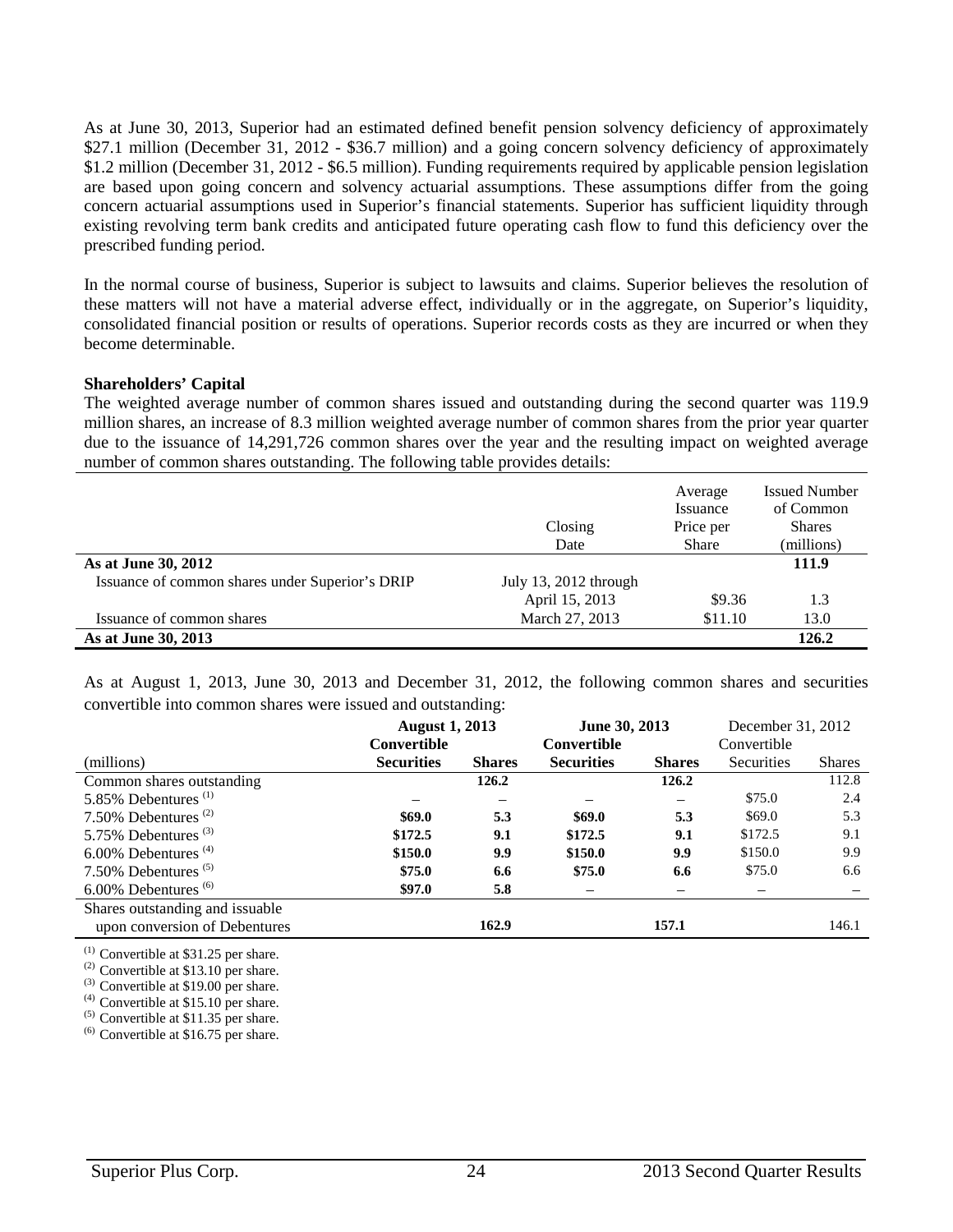#### **Dividends Paid to Shareholders**

Dividends paid to Superior's shareholders depend on its cash flow from operating activities with consideration for Superior's changes in working capital requirements, investing activities and financing activities. See "Summary of Adjusted Operating Cash Flow" and "Summary of Cash Flow" for additional details.

Dividends paid to shareholders in the second quarter were \$19.0 million (before DRIP proceeds of \$1.3 million) or \$0.15 per share, an increase of \$2.3 million due to the issuance of shares under Superior DRIP during the past 12 months and the equity issuance completed on March 27, 2013. Dividends paid to shareholders in during the six months ended June 30, 2013 was \$35.9 million (before DRIP proceeds of \$4.9 million) or \$0.15 per share, an increase of \$2.5 million as compared to the prior year due to the issuance of shares under Superior DRIP during the past 12 months and the equity issuance completed on March 27, 2013. Superior's monthly dividend is \$0.05 per share or \$0.60 per share on an annualized basis. See "Debt Management Update" for further details. Dividends to shareholders are declared at the discretion of Superior's Board of Directors.

#### **Subsequent Events**

On July 22, 2013, Superior announced the successful closing of the previously announced issue of 6.00% convertible unsecured subordinated debentures (the "Debentures") for gross proceeds of \$80,000,000 at a price of \$1,000 per Debenture (the "Offering"). The underwriters maintain an over-allotment option to purchase up to an additional \$12,000,000 aggregate principal amount of Debentures at the same price, exercisable in whole or in part at any time for a period of up to 30 days following July 22, 2013. Concurrent with the closing of the Offering, Superior issued an additional \$5,000,000 in Debentures at a price of \$1,000 per Debenture pursuant to a private placement to one of its directors. Superior intends to use the net proceeds from the Offering and the private placement initially to repay existing revolving term bank debt which will then be available to be drawn as required to fund the redemption of Superior's 7.50% convertible unsecured subordinated debentures due December 31, 2014 (the "7.50% Debentures") and for working capital and/or general corporate purposes.

On July 22, 2013, Superior announced that on September 3, 2013, it will early redeem the entire \$68.9 million principal amount of its 7.50% convertible unsecured subordinated debentures which mature on December 31, 2014. The early redemption allows for Superior to benefit from lower average interest rates in addition to actively managing its balance sheet maturities.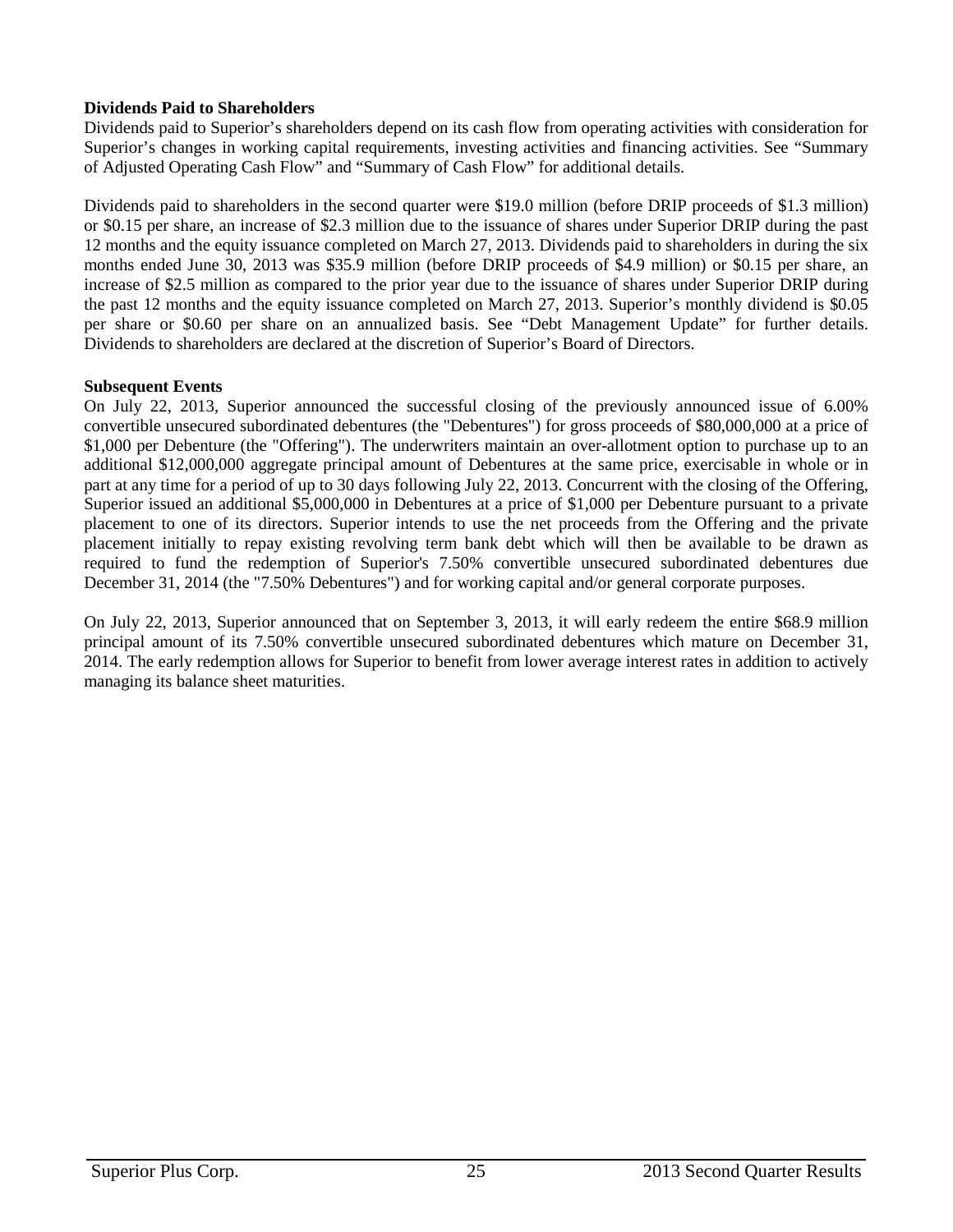Superior's primary sources and uses of cash are detailed below:

#### **Summary of Cash Flow** (1)

|                                                                             | Three months ended |                 | <b>Six months ended</b> |                 |  |
|-----------------------------------------------------------------------------|--------------------|-----------------|-------------------------|-----------------|--|
|                                                                             |                    | <b>June 30,</b> |                         | <b>June 30,</b> |  |
| (millions of dollars)                                                       | 2013               | 2012            | 2013                    | 2012            |  |
| Cash flow from operating activities                                         | 74.8               | 121.2           | 165.4                   | 237.6           |  |
| Investing activities <sup>(2)</sup> :                                       |                    |                 |                         |                 |  |
| Purchase of property, plant and equipment                                   | (17.1)             | (7.2)           | (28.8)                  | (13.2)          |  |
| Proceeds on disposal of property, plant and equipment                       | 0.5                | 2.8             | 1.0                     | 3.7             |  |
| Cash flow used in investing activities                                      | (16.6)             | (4.4)           | (27.8)                  | (9.5)           |  |
| Financing activities:<br>Net proceeds (repayment) of of revolving term bank |                    |                 |                         |                 |  |
| credits and other debt                                                      | (32.7)             | (94.4)          | (156.3)                 | (186.6)         |  |
| Repayment of finance lease obligation                                       | (3.8)              | (4.0)           | (7.7)                   | (7.6)           |  |
| Redemption of 5.75% convertible debentures                                  | (25.0)             |                 | (75.0)                  |                 |  |
| Issuance of common shares                                                   |                    |                 | 143.9                   |                 |  |
| Issue costs on issuance of common shares                                    | (0.2)              |                 | (6.3)                   |                 |  |
| Proceeds from the dividend reinvestment plan                                | 1.3                | 3.4             | 4.9                     | 7.0             |  |
| Dividends paid to shareholders                                              | (19.0)             | (16.7)          | (35.9)                  | (33.4)          |  |
| Cash flow used in financing activities                                      | (79.4)             | (111.7)         | (132.4)                 | (220.6)         |  |
|                                                                             |                    |                 |                         |                 |  |
| Net (decrease) increase in cash and cash equivalents                        | (21.2)             | 5.1             | 5.2                     | 7.5             |  |
| Cash and cash equivalents, beginning of period                              | 33.9               | 7.3             | 7.6                     | 5.2             |  |
| Effect of translation of foreign denominated cash and cash                  |                    |                 |                         |                 |  |
| Equivalents                                                                 | 0.2                | 0.1             | 0.1                     | (0.2)           |  |
| Cash and cash equivalents, end of period                                    | 12.9               | 12.5            | 12.9                    | 12.5            |  |

 $(1)$ (1) See the consolidated statement of cash flow for additional details.<br>(2) See "Consolidated Cenital Europeiium Summerry" for additional

See "Consolidated Capital Expenditure Summary" for additional details.

#### **Financial Instruments – Risk Management**

Derivative and non-financial derivatives are used by Superior to manage its exposure to fluctuations in foreign currency exchange rates, interest rates, share-based compensation and commodity prices. Superior assesses the inherent risks of these instruments by grouping derivative and non-financial derivatives related to the exposures these instruments mitigate. Superior's policy is not to use derivative or non-financial derivative instruments for speculative purposes. Superior does not formally designate its derivatives as hedges and, as a result, Superior does not apply hedge accounting and is required to designate its derivatives and non-financial derivatives as held for trading. Refer to Superior's 2012 Annual MD&A for further details on financial instrument risk management.

As at June 30, 2013, Superior has hedged approximately 83% of its estimated US dollar exposure for 2013. The estimated sensitivity of adjusted operating cash flow for Superior, including divisional US exposures with respect to a \$0.01 change in the Canadian to United States exchange rate for 2013 is \$0.2 million after giving effect to United States forward contracts for 2013, as shown in the table below. Superior's sensitivities and guidance are based on an anticipated average Canadian to US dollar foreign currency exchange rate for 2013 of 1.03.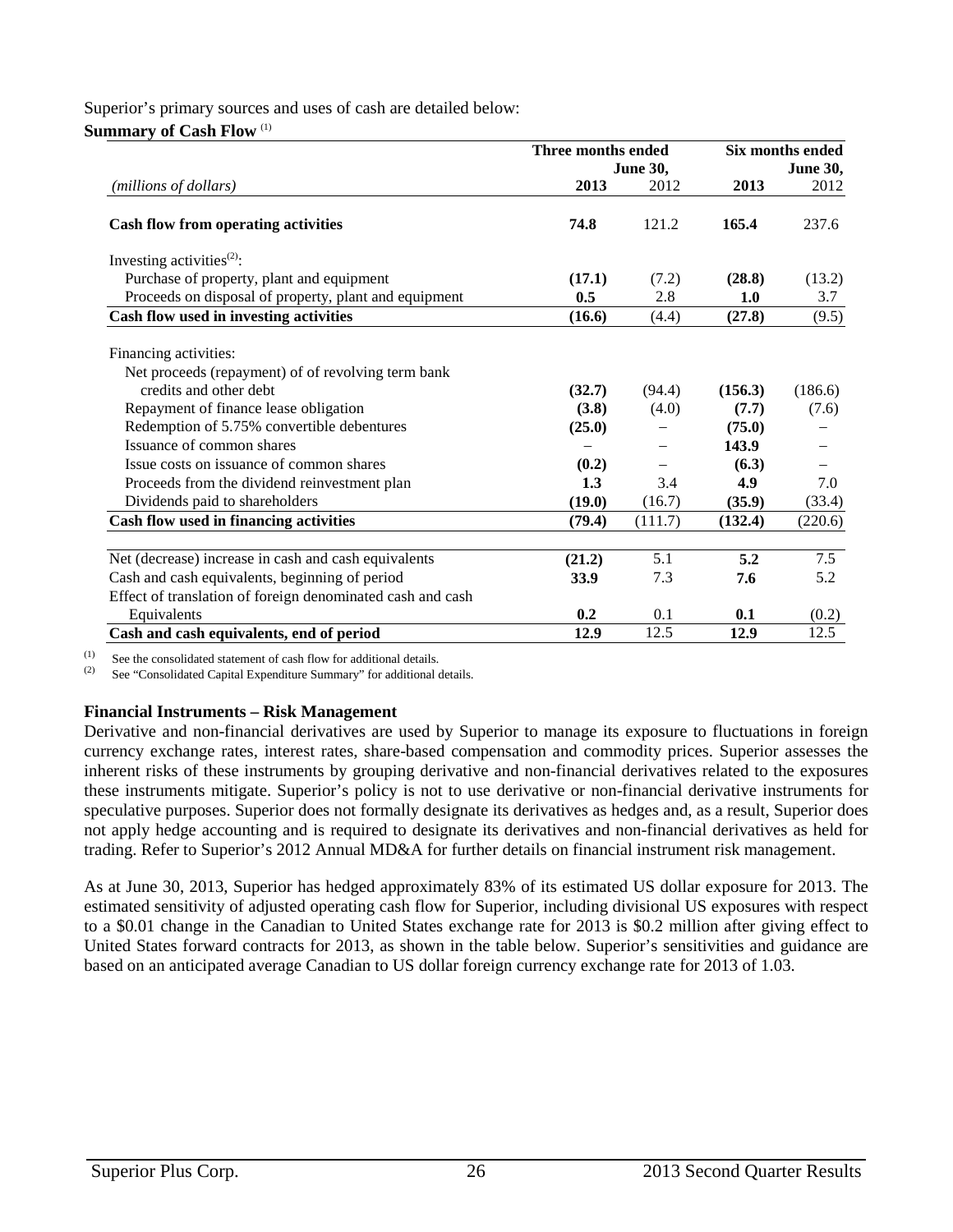|                                                         |        |        |                 |       |                          | <b>2018</b> and          |              |
|---------------------------------------------------------|--------|--------|-----------------|-------|--------------------------|--------------------------|--------------|
| (US\$ millions except exchange rates)                   | 2013   | 2014   | 2015            | 2016  | 2017                     | <b>Thereafter</b>        | <b>Total</b> |
| Energy Services – US\$ forward sales                    | 12.4   | 26.0   | 26.0            |       |                          |                          | 64.4         |
| Construction Products Distribution – US\$ forward sales | 12.0   | 12.0   | 12.0            | 12.0  | $\overline{\phantom{0}}$ |                          | 48.0         |
| Specialty Chemicals – US\$ forward sales                | 84.0   | 181.0  | 142.0           | 101.4 | 51.0                     |                          | 559.4        |
| Corporate – US\$ forward purchases                      | (35.5) | (27.0) | $\qquad \qquad$ |       | $\overline{\phantom{0}}$ | $\overline{\phantom{m}}$ | (62.5)       |
| Net US \$ forward sales                                 | 72.9   | 192.0  | 180.0           | 113.4 | 51.0                     |                          | 609.3        |
|                                                         |        |        |                 |       |                          |                          |              |
| Energy Services – Average US\$ forward sales rate       | 1.05   | 1.01   | 1.01            |       |                          |                          | 1.02         |
| Construction Products Distribution – Average US\$       |        |        |                 |       |                          |                          |              |
| forward sales rate                                      | 1.07   | 1.00   | 1.00            | 1.03  |                          |                          | 1.02         |
| Specialty Chemicals – Average US\$ forward sales rate   | 1.04   | 1.03   | 1.01            | 1.04  | 1.04                     |                          | 1.03         |
| Corporate – US\$ forward purchases rate                 | 1.01   | 1.01   | -               |       |                          |                          | 1.00         |
| Net average external US\$/CDN\$ exchange rate           | 1.05   | 1.02   | 1.01            | 1.04  | 1.04                     |                          | 1.03         |

For additional details on Superior's financial instruments, including the amount and classification of gains and losses recorded in Superior's second quarter condensed consolidated financial statements, summary of fair values, notional balances, effective rates and terms, and significant assumptions used in the calculation of the fair value of Superior's financial instruments, see Note 12 to the unaudited condensed consolidated financial statements.

#### **Disclosure Controls and Procedures and Internal Controls Over Financial Reporting**

No changes have been made in Superior's internal control over financial reporting that have materially affected, or are reasonably likely to materially affect, Superior's internal control over financial reporting in the quarter ended June 30, 2013.

#### **Critical Accounting Policies and Estimates**

Superior's unaudited condensed consolidated financial statements have been prepared in accordance with IFRS. The significant accounting policies are described in the unaudited condensed consolidated financial statements for the period ended June 30, 2013. Certain of these accounting policies, as well as estimates made by management in applying such policies, are recognized as critical because they require management to make subjective or complex judgments about matters that are inherently uncertain. Our critical accounting estimates relate to the allowance for doubtful accounts, employee future benefits, future income tax assets and liabilities, the valuation of derivatives and non-financial derivatives and asset impairments and the assessment of potential asset retirement obligations.

#### **Recent Accounting Pronouncements**

Certain new standards, interpretations, amendments or improvements to existing standards were issued by the IASB or the International Financial Reporting Interpretations Committee (IFRIC) that are mandatory for accounting periods beginning on January 1, 2013 or later. The affected standards that apply to Superior are as follows:

#### IFRS 9 – *Financial Instruments: Classification and Measurement*

IFRS 9, Financial Instruments, was issued in November 2009 and is intended to replace International Accounting Standard (IAS) 39*, Financial Instruments: Recognition and Measurement*. IFRS 9 uses a single approach to determine whether a financial asset is measured at amortized cost or fair value, replacing the multiple rules in IAS 39. The approach in IFRS 9 is based on how an entity manages its financial instruments in the context of its business model and the contractual cash flow characteristics of the financial assets. The new standard also requires a single impairment method to be used, replacing the multiple impairment methods in IAS 39. Requirements for financial liabilities were added in October 2010 and they largely carried forward existing requirements in IAS 39, except that fair value changes due to credit risk for liabilities designated at fair value through profit and loss would generally be recorded in other comprehensive income. This standard is required to be applied for accounting periods beginning on or after January 1, 2015, with earlier adoption permitted. Superior is assessing the effect of IFRS 9 on its financial results and financial position; changes, if any, are not expected to be material.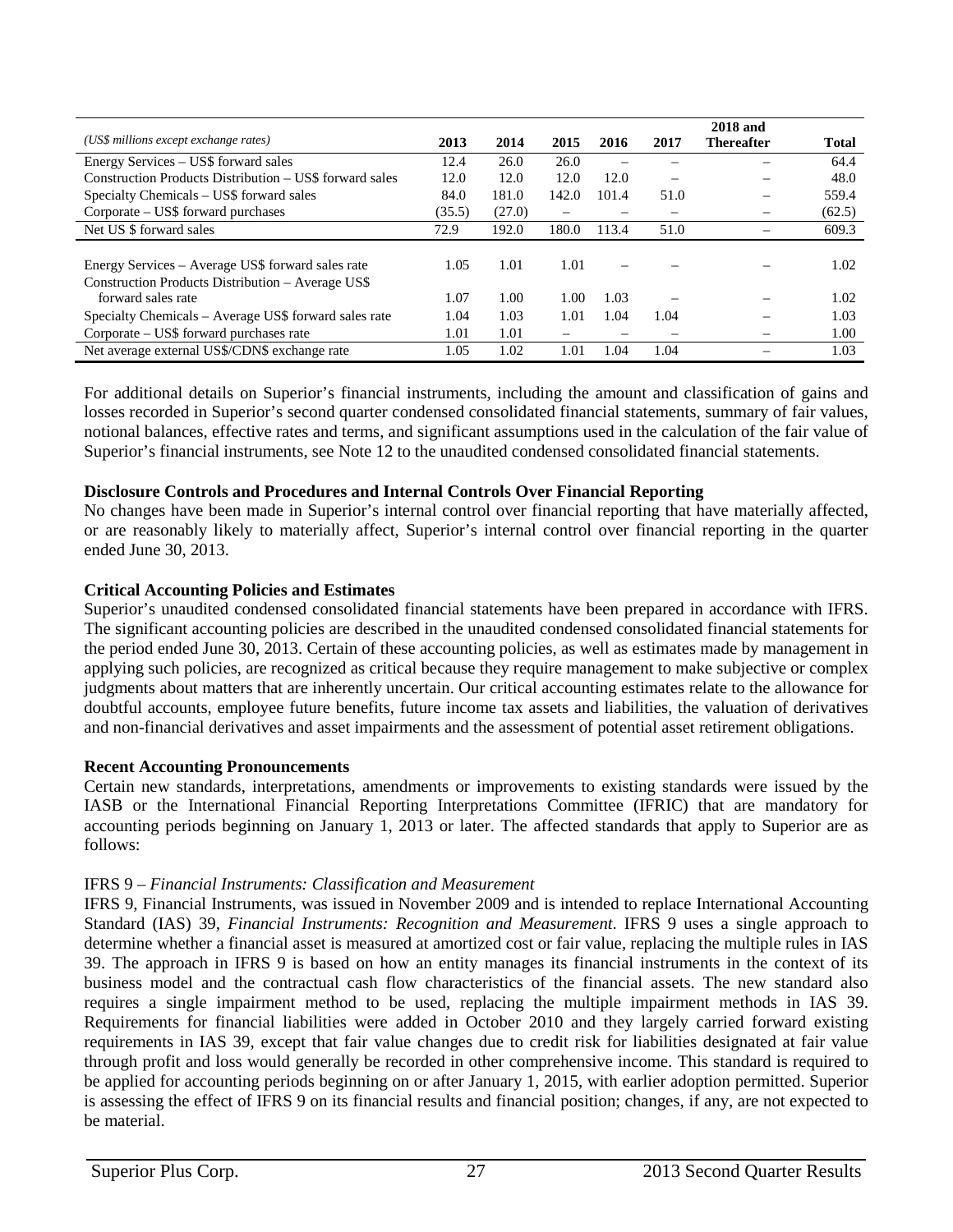## **Superior adopted the following on January 1, 2013**:

#### IFRS 10 – *Consolidated Financial Statements*

IFRS 10 establishes principles for the presentation and preparation of consolidated financial statements when an entity controls one or more other entities. IFRS 10 requires an entity to consolidate an investee when it is exposed, or has rights, to variable returns from its involvement with the investee and has the ability to affect those returns through its power over the investee. Under existing IFRS, consolidation is required when an entity has the power to govern the financial and operating policies of an entity so as to obtain benefits from its activities. The revised standard was effective for Superior on January 1, 2013. Superior adopted the amendments on January 1, 2013, with no impact to Superior.

#### IFRS 11 – *Joint Arrangements*

IFRS 11 requires a venture to classify its interest in a joint arrangement as a joint venture or joint operation. Joint ventures will be accounted for using the equity method of accounting, whereas joint operations will require the venture to recognize its share of the assets, liabilities, revenue and expenses. This standard became applicable on January 1, 2013. Superior adopted the amendments on January 1, 2013, with no impact to Superior.

#### IFRS 12 – *Disclosure of Interests in Other Entities*

IFRS 12 establishes disclosure requirements for interests in other entities, such as joint arrangements, associates, special purpose vehicles and off-balance-sheet vehicles. The standard carries forward existing disclosure and also introduces significant additional disclosure requirements that address the nature of, and risks associated with, an entity's interests in other entities. This standard became effective for Superior on January 1, 2013. Superior adopted the amendments on January 1, 2013, with no impact to Superior.

#### IFRS 13 *– Fair Value Measurement*

IFRS 13 defines fair value, sets out a single IFRS framework for measuring fair value and requires disclosure about fair value measurements. IFRS 13 applies to accounting standards that require or permit fair value measurements or disclosure about fair value measurements (and measurements, such as fair value less costs to sell, based on fair value or disclosure about those measurements), except in specified circumstances. IFRS 13 became applicable on January 1, 2013. Superior adopted the amendments on January 1, 2013, with no impact to Superior.

#### IAS 1 – *Presentation of Other Comprehensive Income*

The amendments to IAS 1, *Presentation of Financial Statements*, issued in June 2011, require entities to group items presented in other comprehensive income on the basis of whether they might be reclassified to the consolidated statement of income in subsequent periods and items that will not be reclassified to the consolidated statement of income. The amendments did not address which items are presented in other comprehensive income and did not change the option to present items net of tax. The amendments to IAS 1 became effective for annual periods beginning on or after July 1, 2012, which was January 1, 2013 for Superior, and are to be applied retrospectively. Superior adopted the amendments on January 1, 2013, with no financial impact to Superior.

#### IAS 19 – *Employee Benefits, amendments*

IAS 19 amendments were issued in June 2011, and changed the accounting and disclosure for defined benefit plans and termination benefits. The standard requires that the changes in defined benefit obligations are recognized as they occur, eliminating the corridor approach and accelerating the recognition of past service costs. The changes in defined benefit obligations and plan assets are to be disaggregated into three components: service costs, net interest on the net defined benefit liabilities (assets) and re-measurements of the net defined benefit liabilities (assets). This standard applies for accounting periods beginning on or after January 1, 2013. Superior adopted IAS 19 on January 1, 2013 and the financial impact is an increase of \$3.1 million to pension expenses and a corresponding decrease to accumulated other comprehensive loss for the year ended December 31, 2012. The impact on Superior's balance sheet as at January 1, 2012 is a \$4.0 million increase to retained deficit, a \$0.1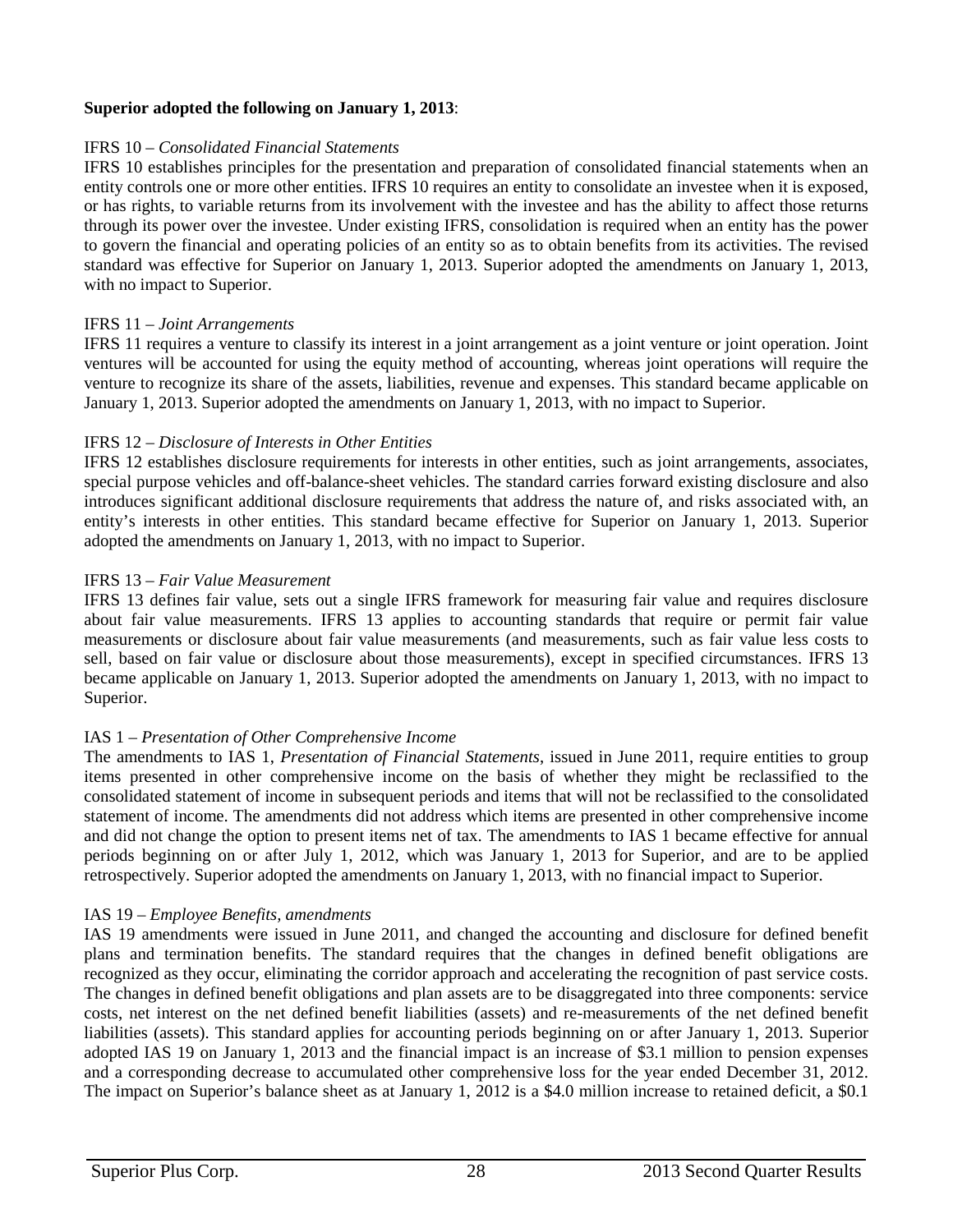million decrease in employee benefit obligations and a corresponding decrease to accumulated other comprehensive loss of \$4.1 million. See below for the quarterly impact to AOCF in 2012.

| Reconciliation of the retrospective impact of IAS 19 |              |             |
|------------------------------------------------------|--------------|-------------|
|                                                      | (millions of |             |
|                                                      | dollars)     | (per share) |
| AOCF as reported under IFRS in 2012                  | 193.5        | \$1.73      |
| IAS 19 Quarterly impact:                             |              |             |
| Q1 decrease in AOCF                                  | (0.8)        | \$(0.01)    |
| Q2 decrease in AOCF                                  | (0.8)        | \$(0.01)    |
| 03 decrease in AOCF                                  | (0.8)        | \$(0.01)    |
| Q4 decrease in AOCF                                  | (0.7)        |             |
| AOCF as revised for 2012                             | 190.4        | \$1.70      |

# **Reconciliation of the retrospective impact of IAS 19**

#### **Quarterly Financial and Operating Information**

| (millions of dollars except per share  |               | 2012 Quarters <sup>(2)</sup><br>2013 Quarters<br>2011 Ouarters |        |        |        |         |            |          |
|----------------------------------------|---------------|----------------------------------------------------------------|--------|--------|--------|---------|------------|----------|
| amounts)                               | <b>Second</b> | First                                                          | Fourth | Third  | Second | First   | Fourth     | Third    |
| Canadian propane sales volumes         |               |                                                                |        |        |        |         |            |          |
| (millions of litres)                   | 265           | 429                                                            | 383    | 240    | 255    | 413     | 368        | 239      |
| U.S. refined fuels sales volumes       |               |                                                                |        |        |        |         |            |          |
| (millions of litres)                   | 383           | 512                                                            | 428    | 335    | 363    | 473     | 440        | 344      |
| Natural gas sales volumes (millions)   |               |                                                                |        |        |        |         |            |          |
| of GJs)                                | 5             | 5                                                              | 5      | 5      | 5      | 5       | 5          | 5        |
| Electricity sales volumes (millions)   |               |                                                                |        |        |        |         |            |          |
| of KwH)                                | 205           | 205                                                            | 200    | 245    | 187    | 185     | 167        | 176      |
| Chemical sales volumes (thousands      |               |                                                                |        |        |        |         |            |          |
| of metric tonnes)                      | 199           | 203                                                            | 200    | 193    | 190    | 188     | 187        | 197      |
| Revenues                               | 854.4         | 1,049.9                                                        | 934.0  | 790.1  | 834.3  | 1,065.9 | 1,043.4    | 845.0    |
| Gross profit                           | 190.0         | 253.1                                                          | 228.2  | 195.9  | 184.1  | 238.1   | 234.6      | 178.5    |
| Net earnings (loss)                    | (25.5)        | 31.4                                                           | 13.5   | 35.9   | 12.7   | 27.9    | (231.4)    | (113.4)  |
| Per share, basic                       | $(\$0.20)$    | \$0.28                                                         | \$0.12 | \$0.32 | \$0.11 | \$0.25  | $(\$2.10)$ | (\$1.04) |
| Per share, diluted                     | $(\$0.20)$    | \$0.27                                                         | \$0.12 | \$0.29 | \$0.11 | \$0.24  | $(\$2.10)$ | (\$1.04) |
| Adjusted operating cash flow           | 30.2          | 82.0                                                           | 61.9   | 33.7   | 28.2   | 66.6    | 63.8       | 23.5     |
| Per share, basic                       | \$0.24        | \$0.72                                                         | \$0.55 | \$0.30 | \$0.25 | \$0.60  | \$0.58     | \$0.21   |
| Per share, diluted                     | \$0.24        | \$0.69                                                         | \$0.55 | \$0.30 | \$0.25 | \$0.60  | \$0.58     | \$0.21   |
| Net working capital $(1)$ (millions of |               |                                                                |        |        |        |         |            |          |
| dollars)                               | 242.3         | 280.5                                                          | 287.8  | 218.3  | 234.4  | 325.3   | 377.3      | 295.0    |

(1) Net working capital reflects amounts as at the quarter-end and is comprised of accounts receivable and inventories, less trade and other payables and deferred revenue.

(2) Superior's 2012 quarterly results have been restated for the adoption of IAS 19 *Employee Benefits*.

#### **Non-IFRS Financial Measures**

#### *Adjusted Operating Cash Flow*

Adjusted operating cash flow is equal to cash flow from operating activities as defined by IFRS, adjusted for changes in non-cash working capital, other expenses, non-cash interest expense, current income taxes and finance costs. Superior may deduct or include additional items in its calculation of adjusted operating cash flow; these items would generally, but not necessarily, be items of a non-recurring nature. Adjusted operating cash flow is the main performance measure used by management and investors to evaluate Superior's performance. Readers are cautioned that adjusted operating cash flow is not a defined performance measure under IFRS and that adjusted operating cash flow cannot be assured. Superior's calculation of adjusted operating cash flow may differ from similar calculations used by comparable entities. Adjusted operating cash flow represents cash flow generated by Superior that is available for, but not necessarily limited to, changes in working capital requirements, investing activities and financing activities of Superior.

The seasonality of Superior's individual quarterly results must be assessed in the context of annualized adjusted operating cash flow. Adjustments recorded by Superior as part of its calculation of adjusted operating cash flow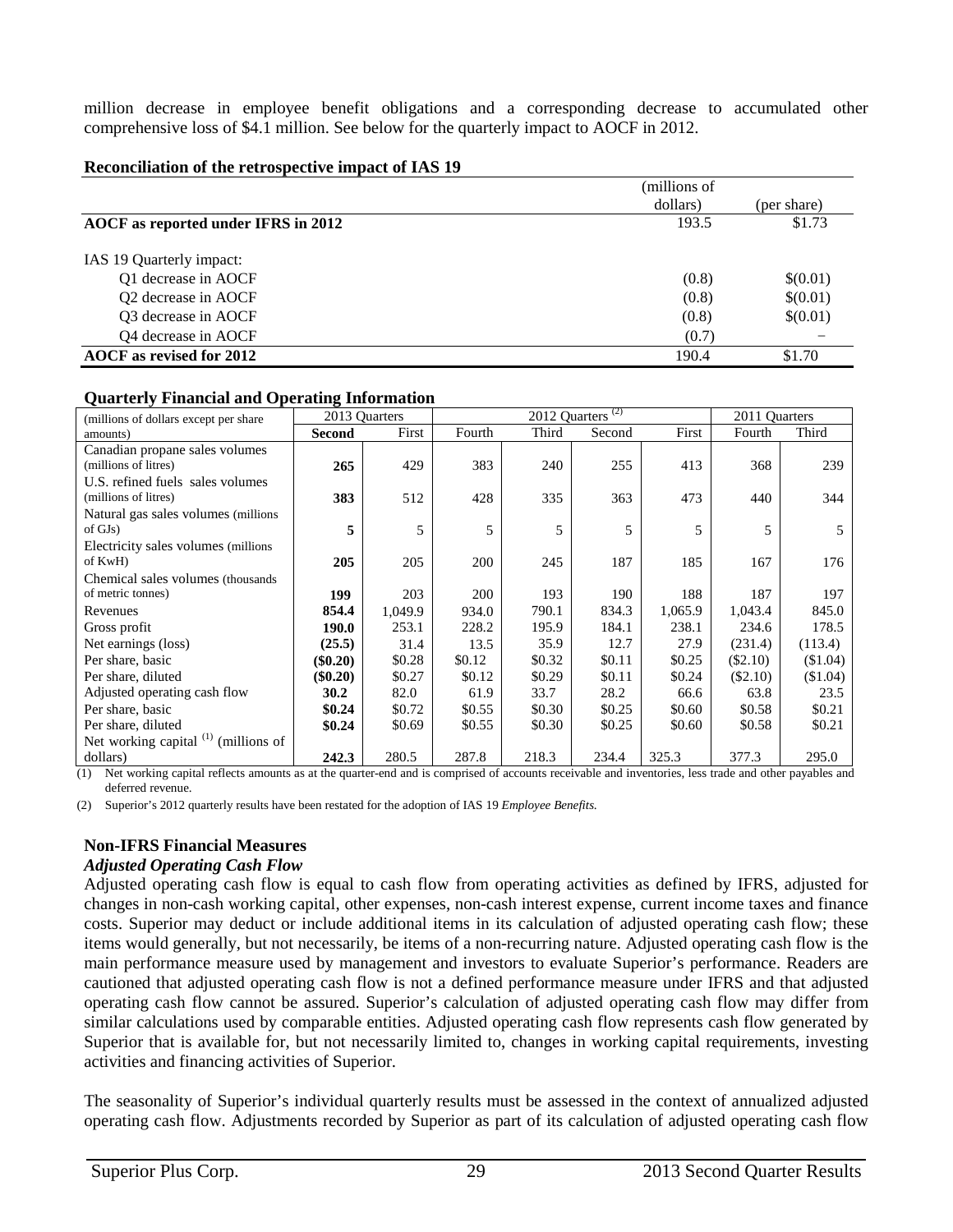include, but are not limited to, the impact of the seasonality of Superior's businesses, principally the Energy Services segment, by adjusting for non-cash working capital items, thereby eliminating the impact of the timing between the recognition and collection/payment of Superior's revenues and expenses, which can differ significantly from quarter to quarter. Adjustments are also made to reclassify the cash flow related to natural gas and electricity customer contract-related costs in a manner consistent with the income statement's recognition of these costs. Adjusted operating cash flow is reconciled to net cash flow from operating activities on page 11.

## *EBITDA*

EBITDA represents earnings before taxes, depreciation, amortization, finance expense and certain other non-cash expenses, and is used by Superior to assess its consolidated results and the results of its operating segments. EBITDA is not a defined performance measure under IFRS. Superior's calculation of EBITDA may differ from similar calculations used by comparable entities. The EBITDA of Superior's operating segments may be referred to as EBITDA from operations. Net earnings before income taxes are reconciled to EBITDA from operations on page 31.

### *Compliance EBITDA*

Compliance EBITDA represents earnings before interest, taxes, depreciation, amortization and certain other noncash expenses calculated on a 12 month trailing basis, giving pro forma effect to acquisitions and divestitures, and is used by Superior to calculate its debt covenants and other credit information. Compliance EBITDA is not a defined performance measure under IFRS. Superior's calculation of compliance EBITDA may differ from similar calculations used by comparable entities. See Note 14 to the unaudited condensed consolidated financial statements for a reconciliation of net earnings to compliance EBITDA.

#### *Payout Ratio*

Payout ratio represents dividends as a percentage of adjusted operating cash flow less other capital expenditures, and is used by Superior to assess its financial results and leverage. Payout ratio is not a defined performance measure under IFRS. Superior's calculation of payout ratio may differ from similar calculations used by comparable entities.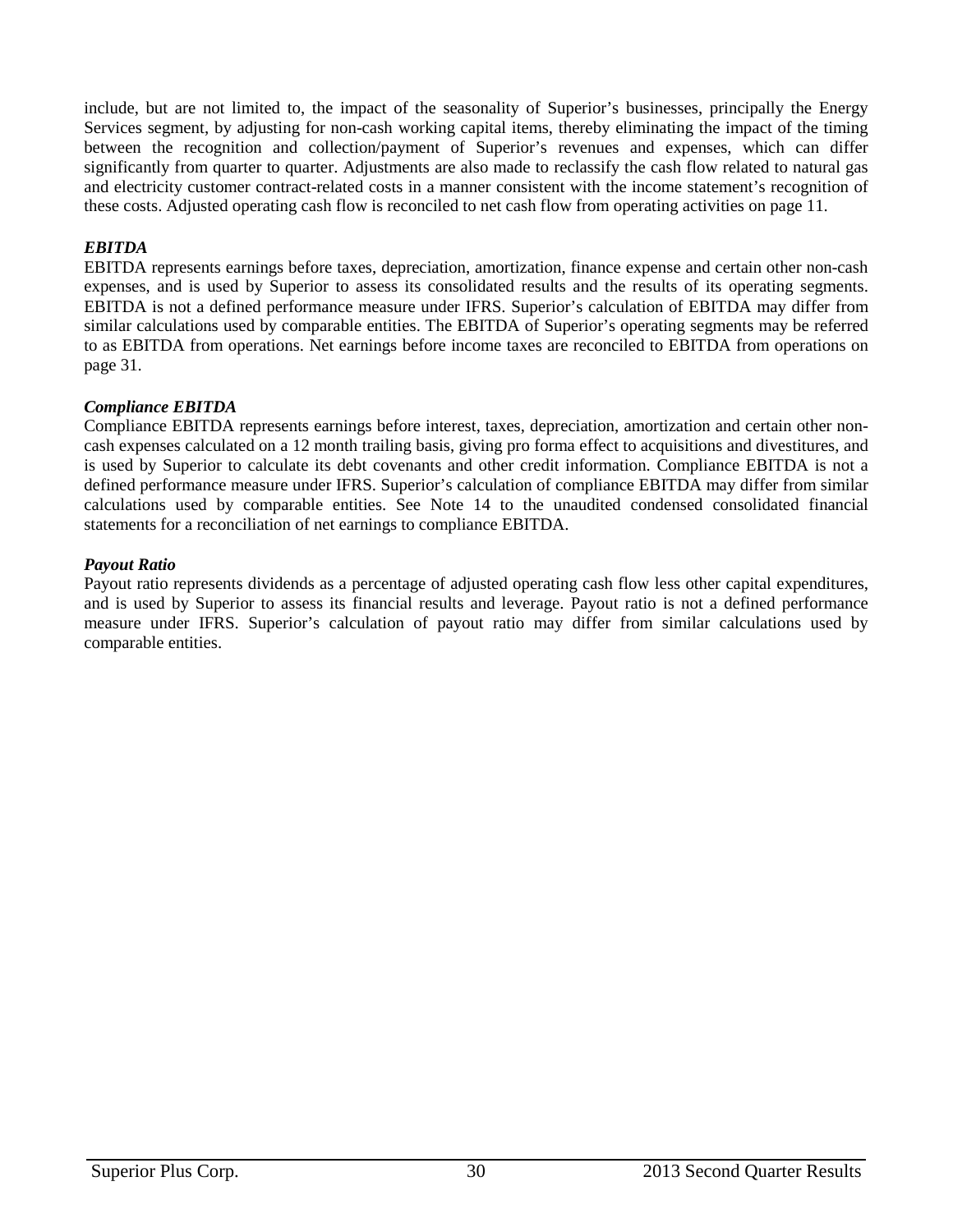#### **Reconciliation of Net Earnings before income taxes to EBITDA from Operations** (1) (2)

|                                                                          |                          |                          | <b>Construction</b>        |
|--------------------------------------------------------------------------|--------------------------|--------------------------|----------------------------|
| For the three months ended June 30, 2013                                 | <b>Energy</b>            | <b>Specialty</b>         | <b>Products</b>            |
| Net Earnings before income taxes                                         | <b>Services</b><br>0.4   | <b>Chemicals</b><br>16.4 | <b>Distribution</b><br>6.1 |
| Add: Amortization of property, plant and equipment and intangible assets | 12.9                     |                          | $1.5\,$                    |
| Amortization included in cost of sales                                   |                          | 9.7                      |                            |
| Gains on disposal of assets                                              | (0.1)                    |                          |                            |
| Amortization of customer contract related costs                          | 0.7                      |                          |                            |
| Customer contract related costs                                          | (0.1)                    |                          |                            |
| Finance costs                                                            | 0.7                      |                          | 0.2                        |
| Unrealized losses (gains) on derivative financial instruments            | 0.7                      | (1.0)                    |                            |
| <b>EBITDA</b> from operations                                            | 15.2                     | 25.1                     | 7.8                        |
|                                                                          |                          |                          | Construction               |
|                                                                          | <b>Energy</b>            | <b>Specialty</b>         | <b>Products</b>            |
| For the three months ended June 30, 2012                                 | <b>Services</b>          | <b>Chemicals</b>         | <b>Distribution</b>        |
| Net Earnings before income taxes                                         | 24.1                     | 13.5                     | 4.5                        |
| Add: Amortization of property, plant and equipment and intangible assets | 13.8                     | 1.7                      | 1.5                        |
| Amortization included in cost of sales                                   | $\equiv$                 | 11.6                     |                            |
| (Gains) losses on disposal of assets                                     | (1.5)                    |                          | 0.1                        |
| Amortization of customer contract-related costs                          | 0.9                      |                          |                            |
| Customer contract-related costs                                          | (0.2)                    |                          |                            |
| Finance costs                                                            | 1.0                      |                          |                            |
| Unrealized gains on derivative financial instruments                     | (21.9)                   |                          |                            |
| <b>EBITDA</b> from operations                                            | 16.1                     | 26.8                     | 6.1                        |
|                                                                          |                          |                          | <b>Construction</b>        |
|                                                                          | <b>Energy</b>            | <b>Specialty</b>         | <b>Products</b>            |
| For the six months ended June 30, 2013                                   | <b>Services</b>          | <b>Chemicals</b>         | <b>Distribution</b>        |
| Net Earnings before income taxes                                         | 71.7                     | 39.0                     | 9.4                        |
| Add: Amortization of property, plant and equipment and intangible assets | 25.5                     |                          | 3.0                        |
| Amortization included in cost of sales                                   | $\overline{\phantom{m}}$ | 20.0                     |                            |
| Losses on disposal of assets                                             | 0.2                      |                          | 0.1                        |
| Amortization of customer contract related costs                          | 1.4                      |                          |                            |
| Customer contract related costs                                          | (0.3)                    |                          |                            |
| Finance costs                                                            | 1.5                      | 0.1                      | 0.3                        |
| Unrealized gains on derivative financial instruments                     | (17.2)                   | (1.1)                    |                            |
| <b>EBITDA</b> from operations                                            | 82.8                     | 58.0                     | 12.8                       |
|                                                                          |                          |                          | <b>Construction</b>        |
|                                                                          | <b>Energy</b>            | <b>Specialty</b>         | <b>Products</b>            |
| For the six months ended June 30, 2012                                   | <b>Services</b>          | <b>Chemicals</b>         | <b>Distribution</b>        |
| Net Earnings before income taxes                                         | 58.9                     | 30.0                     | 6.0                        |
| Add: Amortization of property, plant and equipment and intangible assets | 27.6                     | 3.3                      | 3.0                        |
| Amortization included in cost of sales                                   | $\equiv$                 | 22.5                     |                            |
| (Gains) losses on disposal of assets                                     | (1.1)                    |                          | 0.1                        |
| Amortization of customer contract-related costs                          | 1.7                      |                          |                            |
| Customer contract-related costs                                          | (0.6)                    |                          |                            |
| Finance costs                                                            | 2.0                      | 0.1                      | 0.3                        |
| Unrealized gains on derivative financial instruments                     | (14.3)                   |                          |                            |
| <b>EBITDA</b> from operations                                            | 74.2                     | 55.9                     | 9.4                        |

(1) See the unaudited condensed consolidated financial statements for net earnings (loss) before income taxes, amortization of property, plant and equipment, intangible assets and accretion of convertible debenture issue costs, amortization included in cost of sales, amortization of customer contract costs, customer contract related costs and unrealized (gains) losses on derivative financial instruments.

(2) See "Non-IFRS Financial Measures" for additional details.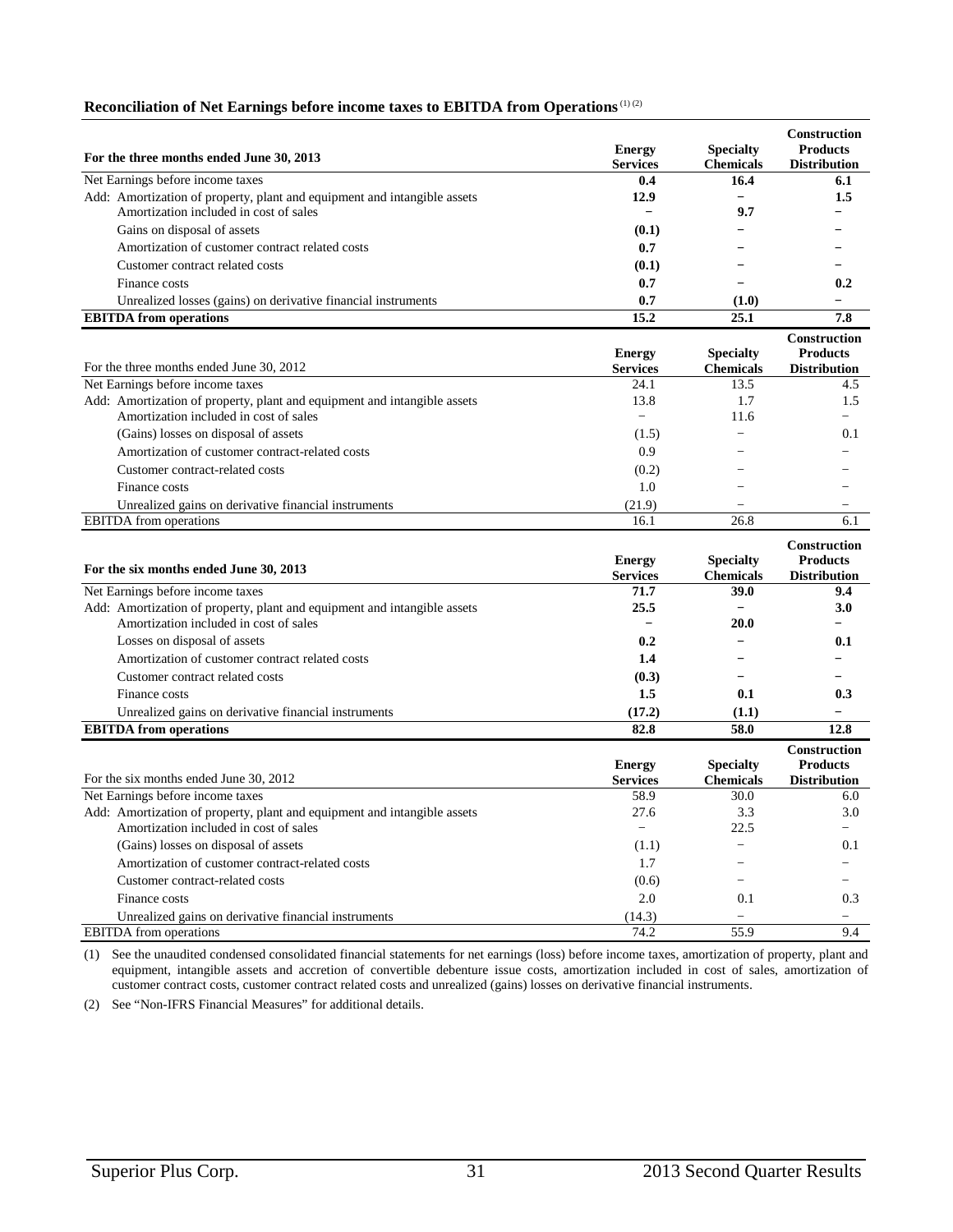#### **Reconciliation of Segmented Revenue, Cost of Sales and Cash Operating and Administrative Costs included in this MD&A**

|                                      |                 |                  | For the three months ended |                          |           | For the three months ended |
|--------------------------------------|-----------------|------------------|----------------------------|--------------------------|-----------|----------------------------|
|                                      |                 |                  | June 30, 2013              |                          |           | June 30, 2012              |
|                                      |                 |                  | <b>Construction</b>        |                          |           | Construction               |
|                                      | <b>Energy</b>   | <b>Specialty</b> | <b>Products</b>            | Energy                   | Specialty | Products                   |
|                                      | <b>Services</b> | <b>Chemicals</b> | <b>Distribution</b>        | <b>Services</b>          | Chemicals | Distribution               |
| Revenue per financial statements     | 511.3           | 136.2            | 206.9                      | 498.0                    | 136.6     | 199.7                      |
| Foreign currency gains related to    |                 |                  |                            |                          |           |                            |
| working capital                      |                 | 1.5              |                            | $\overline{\phantom{0}}$ | 1.0       |                            |
| Revenue per the MD&A                 | 511.3           | 137.7            | 206.9                      | 498.0                    | 137.6     | 199.7                      |
|                                      |                 |                  |                            |                          |           |                            |
| Cost of products sold per            |                 |                  |                            |                          |           |                            |
| financial statements                 | (417.3)         | (88.7)           | (158.4)                    | (407.6)                  | (87.8)    | (154.1)                    |
| Non-cash amortization                |                 | 9.7              |                            |                          | 11.6      |                            |
| Cost of products sold per the MD&A   | (417.3)         | (79.0)           | (158.4)                    | (407.6)                  | (76.2)    | (154.1)                    |
|                                      |                 |                  |                            |                          |           |                            |
| <b>Gross profit</b>                  | 94.0            | 58.7             | 48.5                       | 90.4                     | 61.4      | 45.6                       |
| Selling, distribution and            |                 |                  |                            |                          |           |                            |
| administrative costs per financial   |                 |                  |                            |                          |           |                            |
| statements                           | (92.2)          | (32.1)           | (42.2)                     | (87.2)                   | (35.3)    | (41.1)                     |
| Amortization and depreciation        |                 |                  |                            |                          |           |                            |
| expenses                             | 12.9            |                  | 1.5                        | 13.8                     | 1.7       | 1.5                        |
| (Gains) losses on disposal of assets | (0.1)           |                  |                            | (1.5)                    |           | 0.1                        |
| Amortization of customer contract    |                 |                  |                            |                          |           |                            |
| related costs                        | 0.7             |                  |                            | 0.8                      |           |                            |
| Customer contract related costs      | (0.1)           |                  |                            | (0.2)                    |           |                            |
| Reclassification of foreign          |                 |                  |                            |                          |           |                            |
| currency gains related to working    |                 |                  |                            |                          |           |                            |
| capital                              |                 | (1.5)            |                            |                          | (1.0)     |                            |
| Cash operating and administrative    |                 |                  |                            |                          |           |                            |
| costs per the MD&A                   | (78.8)          | (33.6)           | (40.7)                     | (74.3)                   | (34.6)    | (39.5)                     |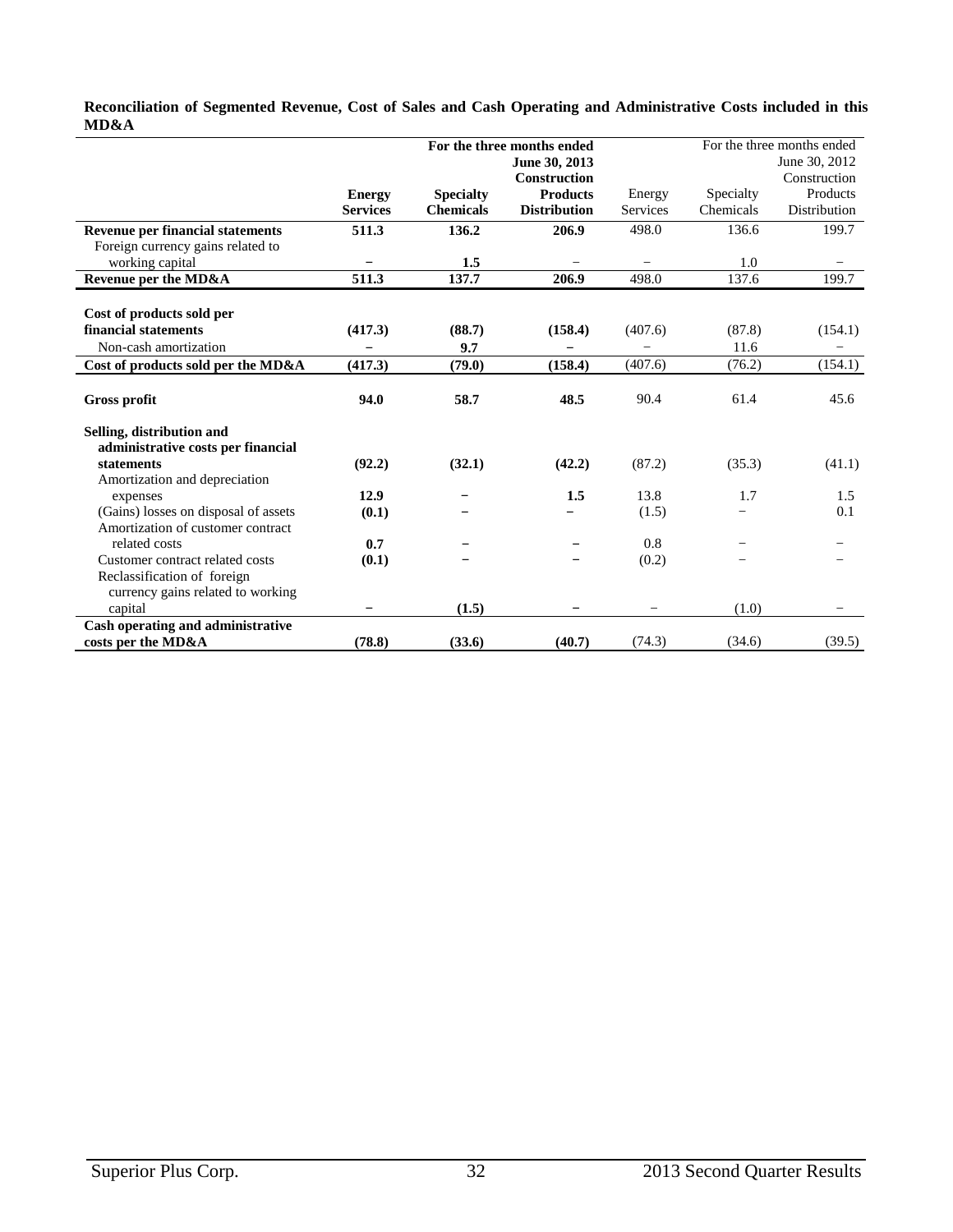|                                         | For the six months ended |                  |                     |           |           | For the six months ended |
|-----------------------------------------|--------------------------|------------------|---------------------|-----------|-----------|--------------------------|
|                                         |                          |                  | June 30, 2013       |           |           | June 30, 2012            |
|                                         |                          |                  | <b>Construction</b> |           |           | Construction             |
|                                         | <b>Energy</b>            | <b>Specialty</b> | <b>Products</b>     | Energy    | Specialty | Products                 |
|                                         | <b>Services</b>          | <b>Chemicals</b> | <b>Distribution</b> | Services  | Chemicals | Distribution             |
| <b>Revenue per financial statements</b> | 1,231.0                  | 279.9            | 393.4               | 1,245.6   | 270.7     | 383.9                    |
| Foreign currency gains (losses)         |                          |                  |                     |           |           |                          |
| related to working capital              |                          | 2.4              |                     |           | (0.2)     |                          |
| Revenue per the MD&A                    | 1,231.0                  | 282.3            | 393.4               | 1,245.6   | 270.5     | 383.9                    |
|                                         |                          |                  |                     |           |           |                          |
| Cost of products sold per               |                          |                  |                     |           |           |                          |
| financial statements                    | (983.5)                  | (177.9)          | (299.8)             | (1,013.2) | (170.5)   | (294.3)                  |
| Non-cash amortization                   |                          | 20.0             |                     |           | 22.5      |                          |
| Cost of products sold per the MD&A      | (983.5)                  | (157.9)          | (299.8)             | (1,013.2) | (148.0)   | (294.3)                  |
|                                         |                          |                  |                     |           |           |                          |
| <b>Gross profit</b>                     | 247.5                    | 124.4            | 93.6                | 232.4     | 122.5     | 89.6                     |
| Selling, distribution and               |                          |                  |                     |           |           |                          |
| administrative costs per financial      |                          |                  |                     |           |           |                          |
| statements                              | (191.5)                  | (64.0)           | (83.9)              | (185.8)   | (70.1)    | (83.3)                   |
| Amortization and depreciation           |                          |                  |                     |           |           |                          |
| expenses                                | 25.5                     |                  | 3.0                 | 27.6      | 3.3       | 3.0                      |
| (Gains) losses on disposal of assets    | 0.2                      |                  | 0.1                 | (1.1)     |           | 0.1                      |
| Amortization of customer contract       |                          |                  |                     |           |           |                          |
| related costs                           | 1.4                      |                  |                     | 1.7       |           |                          |
| Customer contract related costs         | (0.3)                    |                  |                     | (0.6)     |           |                          |
| Reclassification of foreign             |                          |                  |                     |           |           |                          |
| currency (gains) and losses             |                          |                  |                     |           |           |                          |
| related to working capital              |                          | (2.4)            |                     |           | 0.2       |                          |
| Cash operating and administrative       |                          |                  |                     |           |           |                          |
| costs per the MD&A                      | (164.7)                  | (66.4)           | (80.8)              | (158.2)   | (66.6)    | (80.2)                   |

#### **Risk Factors to Superior**

The risks factors and uncertainties detailed below are a summary of Superior's assessment of its material risk factors as detailed in Superior's 2012 Annual Information Form under "Risk Factors" which is filed on the Canadian Securities Administrators' website, www.sedar.com, and on Superior's website, www.superiorplus.com.

#### **Risks to Superior**

Superior depends entirely on the operations and assets of Superior LP. Superior's ability to make dividend payments to its shareholders depends on the ability of Superior LP to make distributions on its outstanding limited partnership units, as well as on the operations and business of Superior LP.

There is no assurance regarding the amount of cash to be distributed by Superior LP or generated by Superior LP and, therefore, there is no assurance regarding funds available for dividends to shareholders. The amount distributed in respect of the limited partnership units will depend on a variety of factors including, without limitation, the performance of Superior LP's operating businesses, the effect of acquisitions or dispositions on Superior LP, and other factors that may be beyond the control of Superior LP or Superior. In the event significant sustaining capital expenditures are required by Superior LP or the profitability of Superior LP declines, there would be a decrease in the amount of cash available for dividends to shareholders and such decrease could be material.

Superior's dividend policy and the distribution policy of Superior LP are subject to change at the discretion of the Board of Directors of Superior or the Board of Directors of Superior General Partner Inc., the general partner of Superior LP, as applicable. Superior's dividend policy and the distribution policy of Superior LP are also limited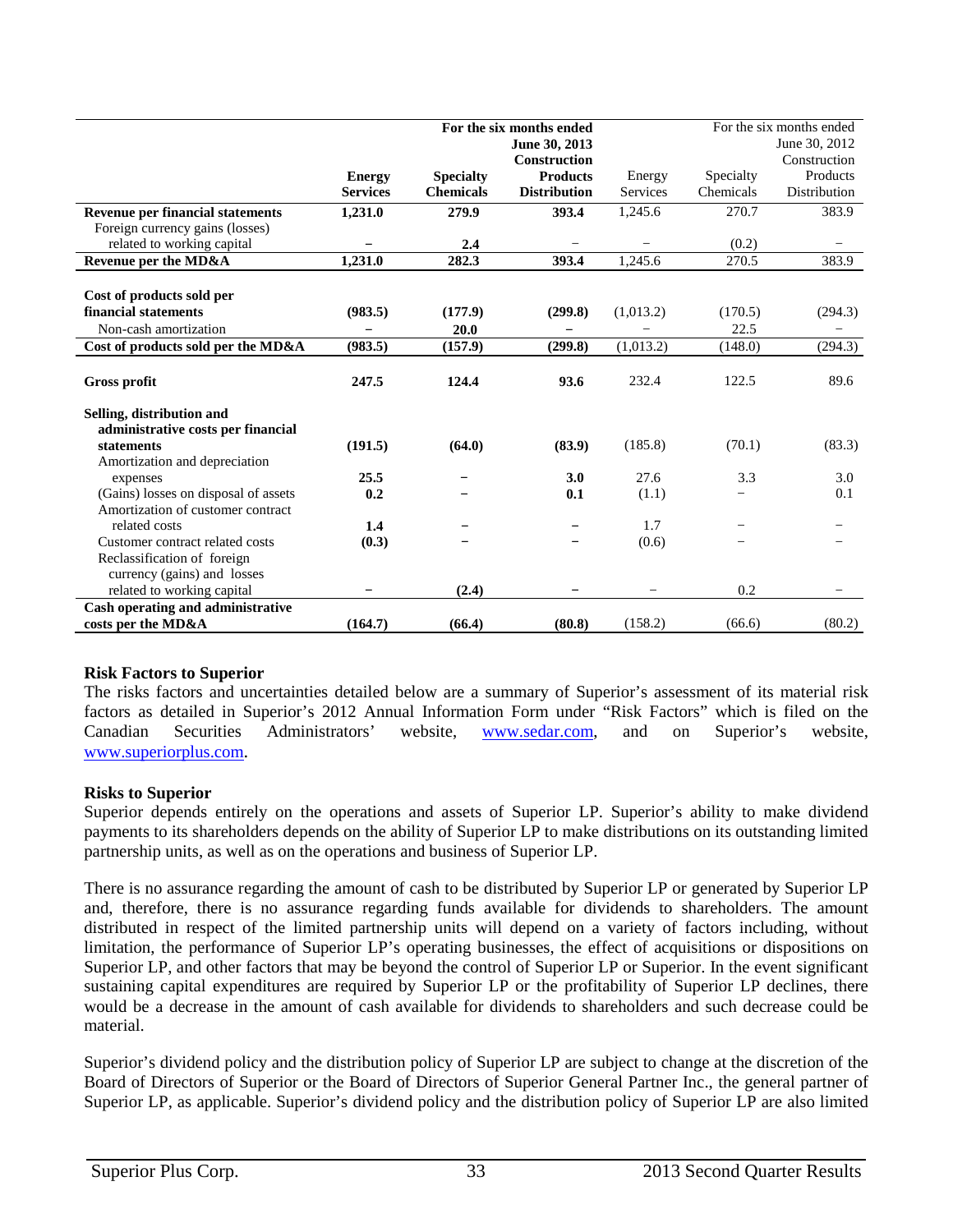by contractual agreements including agreements with lenders to Superior and its affiliates and by restrictions under corporate law.

Since the beginning of 2010, the CRA has requested and reviewed information from Superior relating to the plan of arrangement involving Superior Plus Income Fund and Ballard Power Systems Inc. and the Conversion. On February 11, 2013, Superior received the proposal letter from the CRA. The proposal letter proposes to deny the availability of capital losses of approximately \$623 million and other tax basis of approximately \$1,000 million. On April 2, 2013, Superior received from the CRA, Notices of Reassessment for Superior's 2009 and 2010 taxation years. On May 8, 2013, Superior filed a Notice of Objection with the CRA's appeals division. Superior remains confident in the appropriateness of its tax filing position and the expected tax consequences of the Arrangement and the Conversion and intends to vigorously defend such position. Superior also strongly believes that the acquisition of control or the general anti-avoidance rule do not apply to the Arrangement and the Conversion and intends to file its future tax returns on a basis consistent with its view of the outcome of the Arrangement and the Conversion.

The credit facilities and U.S. Notes of Superior LP contain covenants that require Superior LP to meet certain financial tests and that restrict, among other things, the ability of Superior LP to incur additional debt, dispose of assets or pay dividends/distributions in certain circumstances. These restrictions may preclude Superior LP from returning capital or making distributions on the limited partnership units.

The payout by Superior LP of substantially all of its available cash flow means that capital expenditures to fund growth opportunities can only be made in the event that other sources of financing are available. Lack of access to such additional financing could limit the future growth of the business of Superior LP and, over time, have a material adverse effect on the amount of cash available for dividends to shareholders.

To the extent that external sources of capital, including public and private markets, become limited or unavailable, Superior's and Superior LP's ability to make the necessary capital investments to maintain or expand the current business, and to make necessary principal payments and debenture redemptions under its term credit facilities may be impaired.

Superior maintains a substantial floating interest rate exposure through a combination of floating interest rate borrowing and the use of derivative instruments. Demand levels for approximately half of Energy Services' sales and substantially all of Specialty Chemicals' and Construction Products Distribution's sales are affected by general economic trends. Generally speaking, when the economy is strong, interest rates increase, as does demand from Superior's customers, thereby increasing Superior's sales and its ability to pay higher interest costs, and vice-versa. In this way, there is a common relationship between economic activity levels, interest rates and Superior's ability to pay higher or lower rates. Increased interest rates, however, will affect Superior's borrowing costs, which may have an adverse effect on Superior.

A portion of Superior's net cash flow is denominated in US dollars. Accordingly, fluctuations in the Canadian/US dollar exchange rate can affect profitability. Superior attempts to mitigate this risk by hedging.

The timing and amount of capital expenditures incurred by Superior LP or by its subsidiaries will directly affect the amount of cash available to Superior for dividends to shareholders. Dividends may be reduced, or even eliminated, at times when significant capital expenditures are incurred or other unusual expenditures are made.

If the Board of Directors of Superior decides to issue additional common shares, preferred shares or securities convertible into common shares, existing shareholders may suffer significant dilution.

There can be no assurance that income tax laws in the numerous jurisdictions in which Superior operates will not be changed, interpreted or administered in a manner which adversely affects Superior and its shareholders. In addition, there can be no assurance that the CRA (or provincial tax agency), U.S. Internal Revenue Service (or a state or local tax agency), or the Chilean Internal Revenue Service (collectively, the Tax Agencies) will agree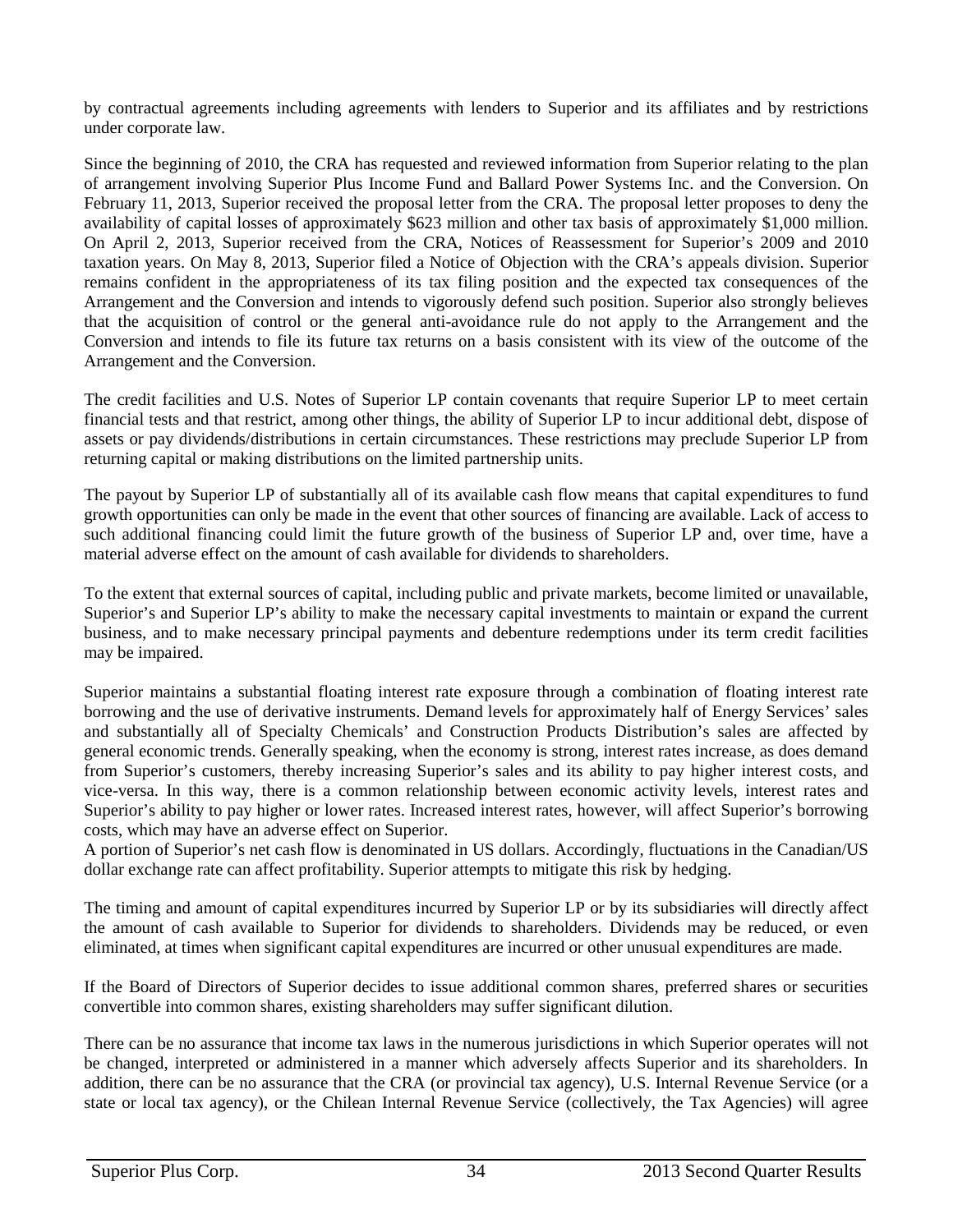with how Superior calculates its income for tax purposes or that the various Tax Agencies will not change their administrative practices to the detriment of Superior or its shareholders.

# **Risks to Superior's segments**

# **Energy Services**

#### *Canadian Propane Distribution and U.S. Refined Fuels*

Propane is sold in competition with other energy sources such as fuel oil, electricity and natural gas. While propane is usually more cost-effective than electricity, electricity is a major competitor in most areas. Fuel oil is also used as a residential, commercial and industrial source of heat. Except for certain industrial and commercial applications, propane is generally not competitive with natural gas in areas where natural gas service exists. Other alternative energy sources such as compressed natural gas, methanol and ethanol are available or could be further developed and could have an impact on the propane industry in general and Canadian propane distribution in particular, in the future. The trend towards increased conservation measures and technological advances in energy efficiency may have a detrimental effect on propane demand and Canadian propane distribution's sales. Demand for traditional propane end-use applications is increasing marginally with general economic growth. However, increases in the cost of propane encourage customers to reduce fuel consumption and to invest in more energy efficient equipment, reducing demand. Automotive propane demand is presently stabilizing after several years of decline but this trend could return depending upon propane pricing and the market acceptance of propane conversion options and the availability of infrastructure.

Competition in the U.S. refined fuels' business markets generally occurs on a local basis between large, fullservice, multi-state marketers and smaller, independent local marketers. Marketers primarily compete based on price and service and tend to operate in close proximity to customers, typically within a 35-mile marketing radius from a central depot, in order to minimize delivery costs and provide prompt service.

Weather and general economic conditions affect distillates market volumes. Weather influences the immediate demand for distillates, primarily for heating, while longer-term demand declines due to economic conditions as customers trend towards conservation and supplement heating with alternative sources such as wood pellets.

The trend towards increased conservation measures and technological advances in energy efficiency may have a detrimental effect on propane and heating oil demand and Superior's sales. Further, increases in the cost of propane encourage customers to conserve fuel and to invest in more energy-efficient equipment, reducing demand. Changes in propane supply costs are normally passed through to customers, but timing lags (between when Superior purchases the propane and when the customer purchases the propane) may result in positive or negative gross margin fluctuations.

Superior offers its customers various fixed-price propane and heating oil programs. In order to mitigate the price risk from offering these services, Superior uses its physical inventory position, supplemented by forward commodity transactions with various third parties having terms and volumes substantially the same as its customers' contracts. In periods of high propane price volatility the fixed-price programs create exposure to over or under-supply positions as the demand from customers may significantly exceed or fall short of supply procured. In addition, if propane prices decline significantly subsequent to customers signing up for a fixed-price program, there is a risk that customers will default on their commitments.

Superior's operations are subject to the risks associated with handling, storing and transporting propane in bulk. Slight quantities of propane may also be released during transfer operations. To mitigate risks, Superior has established a comprehensive environmental, health and safety protection program. It consists of an environmental policy, codes of practice, periodic self-audits, employee training, quarterly and annual reporting and emergency prevention and response.

The U.S. refined fuels business, through a centralized safety and environment management system, ensures that safety practices and regulatory compliance are an important part of its business. The storage and delivery of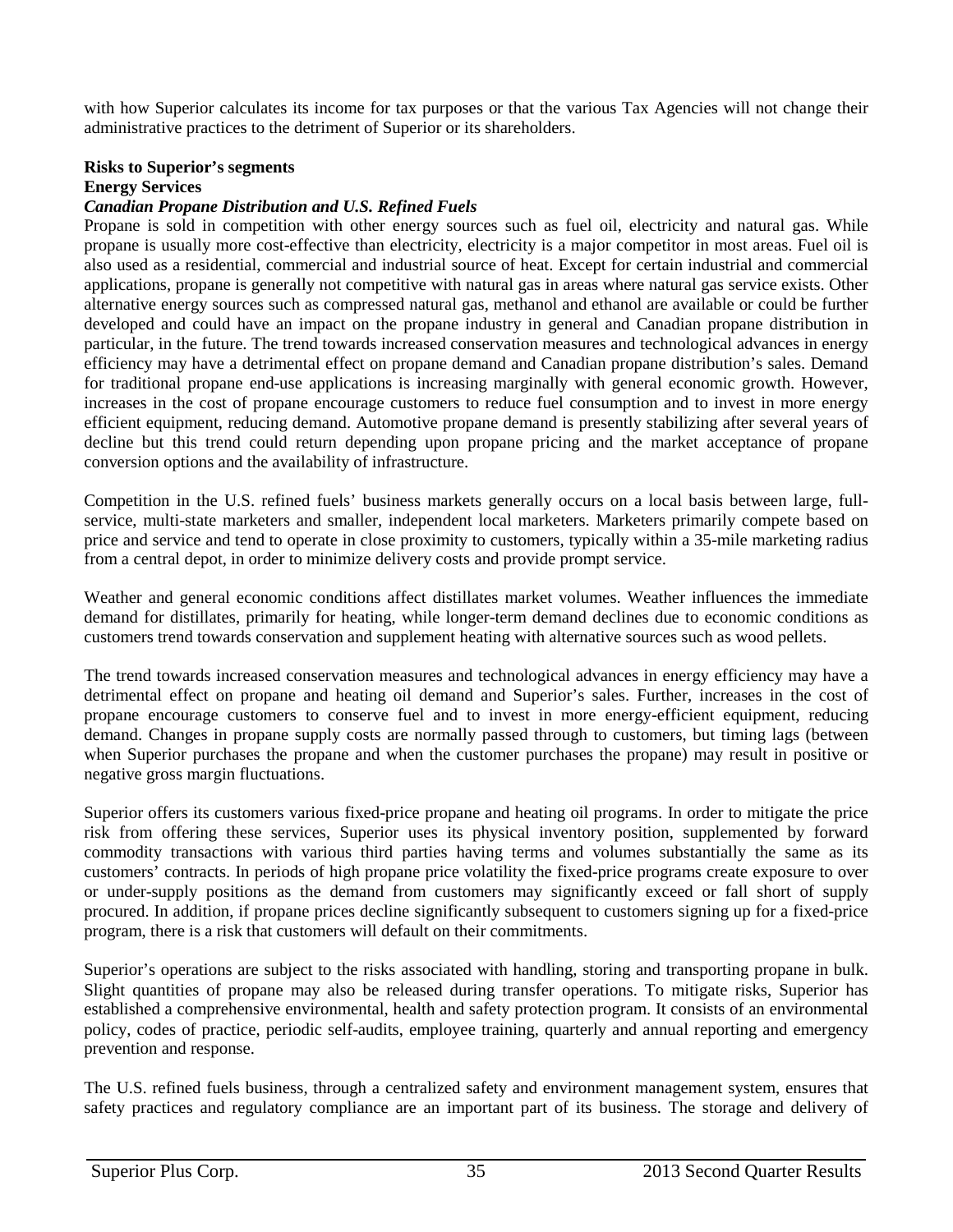refined fuels pose the potential for spills which impact the soil and water of storage facilities and customer properties.

Superior's fuel distribution businesses are based and operate in Canada and the United States and, as a result, such operations could be affected by changes to laws, rules or policies which may either be more favourable to competing energy sources or increase compliance costs or otherwise negatively affect the operations of Energy Services in comparison to such competing energy sources. Any such changes could have an adverse effect on the operations of Energy Services.

In 2013, Canadian propane distribution commenced the implementation of an order to cash, billing and logistics IT system to replace the distribution and invoicing functions of the present enterprise system. To mitigate the risk associated with system changes, Canadian propane distribution will leverage the learnings from the U.S refined fuels organization that have been using this new system and implementation will be rolled out one region at a time.

Approximately 19% of Superior's Canadian propane distribution business employees are unionized and 5% of U.S. refined fuels distribution business employees are unionized. Collective bargaining agreements are renegotiated in the normal course of business. While labour disruptions are not expected, there is always risk associated with the renegotiation process that could have an adverse impact on Superior.

### *Fixed-price energy services business*

There may be new market entrants in the energy retailing business that compete directly for the customer base that Superior targets, slowing or reducing its market share.

Superior Energy Management (SEM) purchases natural gas to meet its estimated commitments to its customers based on their historical consumption of gas. Depending on a number of factors, including weather, customer attrition and poor economic conditions affecting commercial customers' production levels, customer natural gas consumption may vary from the volume purchased. This variance must be reconciled and settled at least annually and may require SEM to purchase or sell natural gas at market prices which may have an adverse impact on the results of this business. To mitigate potential balancing risk, SEM closely monitors its balancing position and takes measures such as adjusting gas deliveries and transferring gas between pools of customers, minimizing imbalances. The reserve is reviewed on a monthly basis to ensure that it is sufficient to absorb any losses that might arise from balancing.

SEM matches its customers' estimated electricity requirements by entering into electricity swaps as customers are acquired customers within pre-determined risk tolerances. Depending on several factors, including weather, customers' energy consumption may vary from the volumes purchased by SEM. SEM is able to invoice existing commercial electricity customers for balancing charges when the amount of energy used is greater than or less than the tolerance levels set initially. In certain circumstances, there can be balancing issues for which SEM is responsible when customer aggregation forecasts are not realized.

Fixed-price energy services manages its fixed-price term natural gas sales commitments by entering into various physical natural gas and US dollar foreign exchange purchase contracts for similar terms and volumes to create an effective Canadian dollar fixed-price cost of supply. Superior transacts with eight financial and physical natural gas counterparties. There can be no assurance that any of these counterparties will not default on any of their obligations to Superior. The financial condition of each counterparty is, however, evaluated and credit limits are established to minimize Superior's exposure to this risk. There is also a risk that supply commitments and foreign exchange positions may become unmatched; however, this is monitored daily in compliance with Superior's risk management policy.

Fixed-price energy services must retain qualified sales agents in order to properly execute its business strategy. The continued growth of fixed-price energy services is reliant on the services of agents to sign up new customers.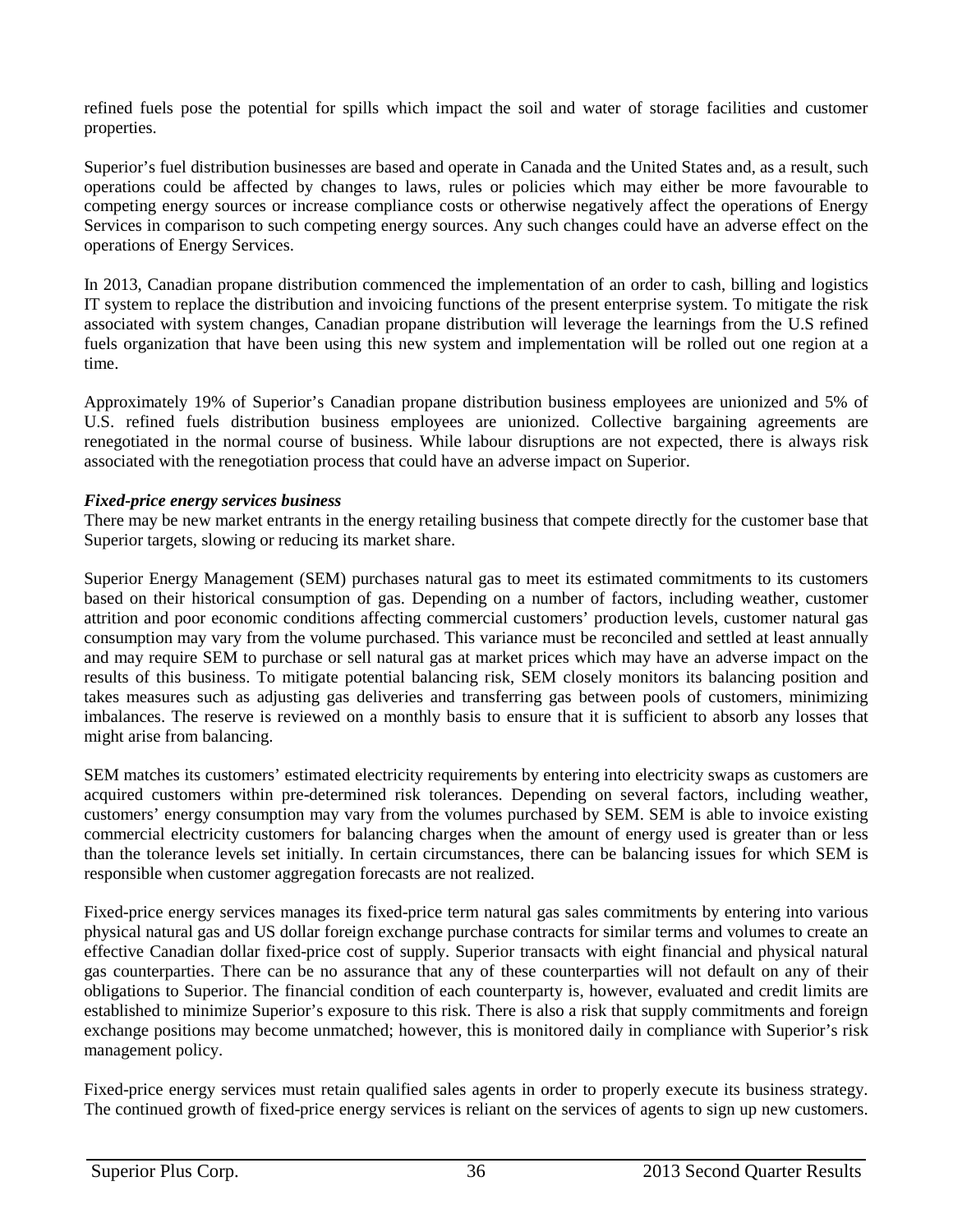There can be no assurance that competitive conditions will allow these agents to achieve these customer additions. Lack of success in the marketing programs of fixed-price energy services would limit future growth of cash flow.

Fixed-price energy services operates in the highly regulated energy industry in Ontario and Quebec. Changes to laws could impact this business' operations. As part of the current regulatory framework, local delivery companies are mandated to perform certain services on behalf of fixed-price energy services, including invoicing, collection, assuming specific bad debt risks, and storage and distribution of natural gas. Any elimination or changes to these rules could have a significant adverse effect on the results of this business. Fixed-price energy services also markets electricity in Pennsylvania and New York State and natural gas in New York State only. The regulatory environment in Pennsylvania is favourable to retail choice. The Pennsylvania Utility Commission's Retail Market Investigation focused on solutions to increase retail market share and included orders for utilities to investigate retail opt-in auctions to entice customers to consider retail choice, reduce enrolment timelines, implement retail referral programs and design seamless moves that would reduce churn as a customer moves or changes accounts.

### **Specialty Chemicals**

Specialty Chemicals competes with sodium chlorate, chloralkali and potassium producers on a worldwide basis. Key competitive factors include price, product quality, logistics capability, reliability of supply, technical capability and service. The end-use markets for products are correlated to the general economic environment and the competitiveness of customers, all of which are outside of the segment's control, along with market pricing for pulp.

Specialty Chemicals has long-term electricity contracts or electricity contracts that renew automatically with power producers in each of the jurisdictions where its plants are located. There is no assurance that Specialty Chemicals will remain able to secure adequate supplies of electricity at reasonable prices or on acceptable terms.

Potassium chloride (KCl) is a major raw material used in the production of potassium hydroxide at the Port Edwards, Wisconsin facility. Substantially all of Specialty Chemicals KCl is received from Potash Corporation of Saskatchewan. Specialty Chemicals currently has a limited ability to source KCl from additional suppliers.

Specialty Chemicals is exposed to fluctuations in the US dollar and the euro versus the Canadian dollar. Specialty Chemicals manages its exposure to fluctuations between the US dollar and Canadian dollar by entering into hedge contracts with external third parties and internally with other Superior businesses.

Specialty Chemicals' operations involve the handling, production, transportation, treatment and disposal of materials that are classified as hazardous and are regulated by environmental and health and safety laws, regulations and requirements. There is potential for the release of highly toxic and lethal substances, including chlorine. Equipment failure could result in damage to facilities, death or injury and liabilities to third parties. If at any time the appropriate regulatory authorities deem any of the segment's facilities unsafe, they may order that such facilities be shut down.

Specialty Chemicals' operations and activities in various jurisdictions require regulatory approval for the handling, production, transportation and disposal of chemical products and waste substances. The failure to obtain or comply fully with such applicable regulatory approval may materially adversely affect Specialty Chemicals.

Specialty Chemicals' production facilities maintain complex process and electrical equipment. The facilities have existed for many years and undergone upgrades and improvements. Routine maintenance is regularly completed to ensure equipment is operated within appropriate engineering and technical requirements. Notwithstanding Specialty Chemicals' operating standards and history of limited downtime, breakdown of an electrical transformer or rectifier equipment and certain other equipment would temporarily reduce production at the affected facility. Although the segment has insurance coverage to mitigate substantial loss due to equipment outage, Specialty Chemicals' reputation and its ability to meet customer requirements could be negatively affected by a major electrical equipment failure.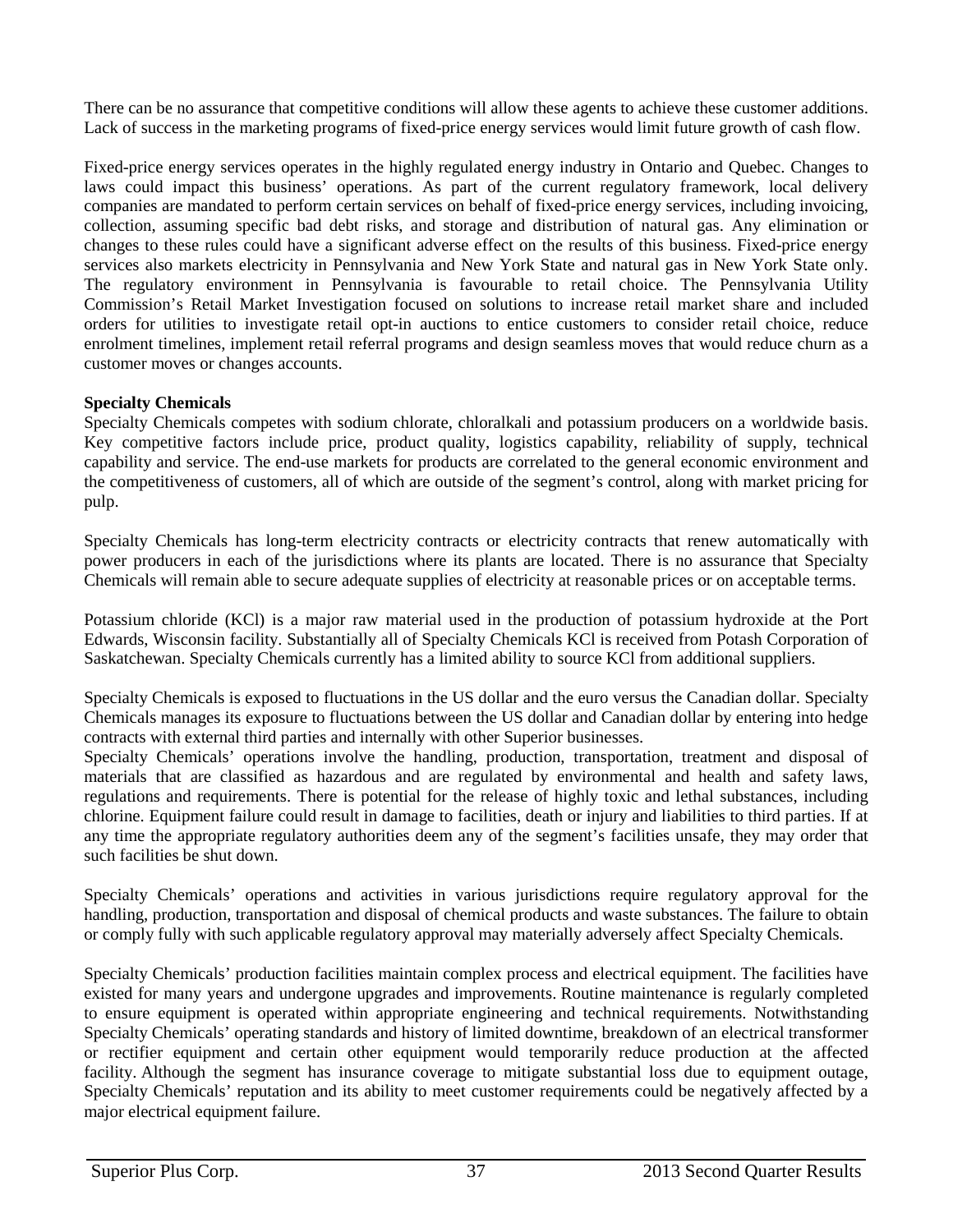Approximately 24% of Specialty Chemicals' employees are unionized. Collective bargaining agreements are renegotiated in the normal course of business. While labour disruptions are not expected, there is always risk associated with the negotiation process that could have an adverse impact on Superior.

#### **Construction Products Distribution**

Activity in the Construction Products Distribution segment is subject to changes in general economic activity and, in particular, residential and non-residential construction. New residential construction is subject to such factors as household income, employment levels, customer confidence, population changes and the local supply of residential units. Residential renovation is not as sensitive to these factors and can provide some balance in the demand for residential construction product distribution. Non-residential activity can be subdivided into commercial, industrial and institutional. New construction in these sectors is subject to many of the same general economic factors as for residential activity. In the industrial and institutional subsectors, government and regulatory programs can also have a significant impact on the outlook for product distribution, particularly as related to Superior's insulation businesses. As a result, changes to general economic activity or other factors mentioned above that affect the amount of construction or renovation in residential and non-residential markets can have an adverse effect on the segment's business and Superior.

Construction Products Distribution competes with other specialty construction distributors servicing the builder/contractor market, in addition to big-box home centres and independent lumber yards. The ability to remain competitive depends on the segment's ability to provide reliable service at competitive prices.

The GSD market is driven largely by residential and non-residential construction. Demand for wall and ceiling building materials is affected by changes in general and local economic factors including demographic trends, employment levels, interest rates, consumer confidence and overall economic growth. These factors in turn affect existing housing sales, new home construction, new non-residential construction, and office/commercial space turnover, all of which are significant factors in determining demand for products and services.

The C&I market is driven largely by C&I construction spending and economic growth. Demand is influenced by commercial construction and renovation, the construction, maintenance and expansion of industrial process facilities (such as oil refineries, petrochemical plants and power generation facilities) and institutional facilities in the government, healthcare and education sectors.

The distribution of walls and ceilings and C&I products involves risks, including the failure or substandard performance of equipment, human error, natural disasters, suspension of operations and new governmental statutes, regulations, guidelines and policies. Operations are also subject to various hazards incidental to the handling, processing, storage and transportation of certain hazardous materials, including industrial chemicals. These hazards can result in personal injury including fatalities, damage to and destruction of property and equipment and environmental damage. There can be no assurance that as a result of past or future operations, there will not be claims of injury by employees or members of the public due to exposure, or alleged exposure, to these materials. There can be no assurance as to the actual amount of these liabilities or the timing of them, if any. The business maintains safe working practices through proper procedures and direction and utilization of equipment such as forklifts, boom trucks, fabrication equipment and carts/dollies. The business handles and stores a variety of construction materials and maintains appropriate material handling compliance programs in accordance with local, state/provincial and federal regulations.

Approximately 4% of Construction Products Distribution's employees are unionized. Collective bargaining agreements are renegotiated in the normal course of business. While labour disruptions are not expected, there is always risk associated with the negotiation process that could have an adverse impact on the segment and Superior.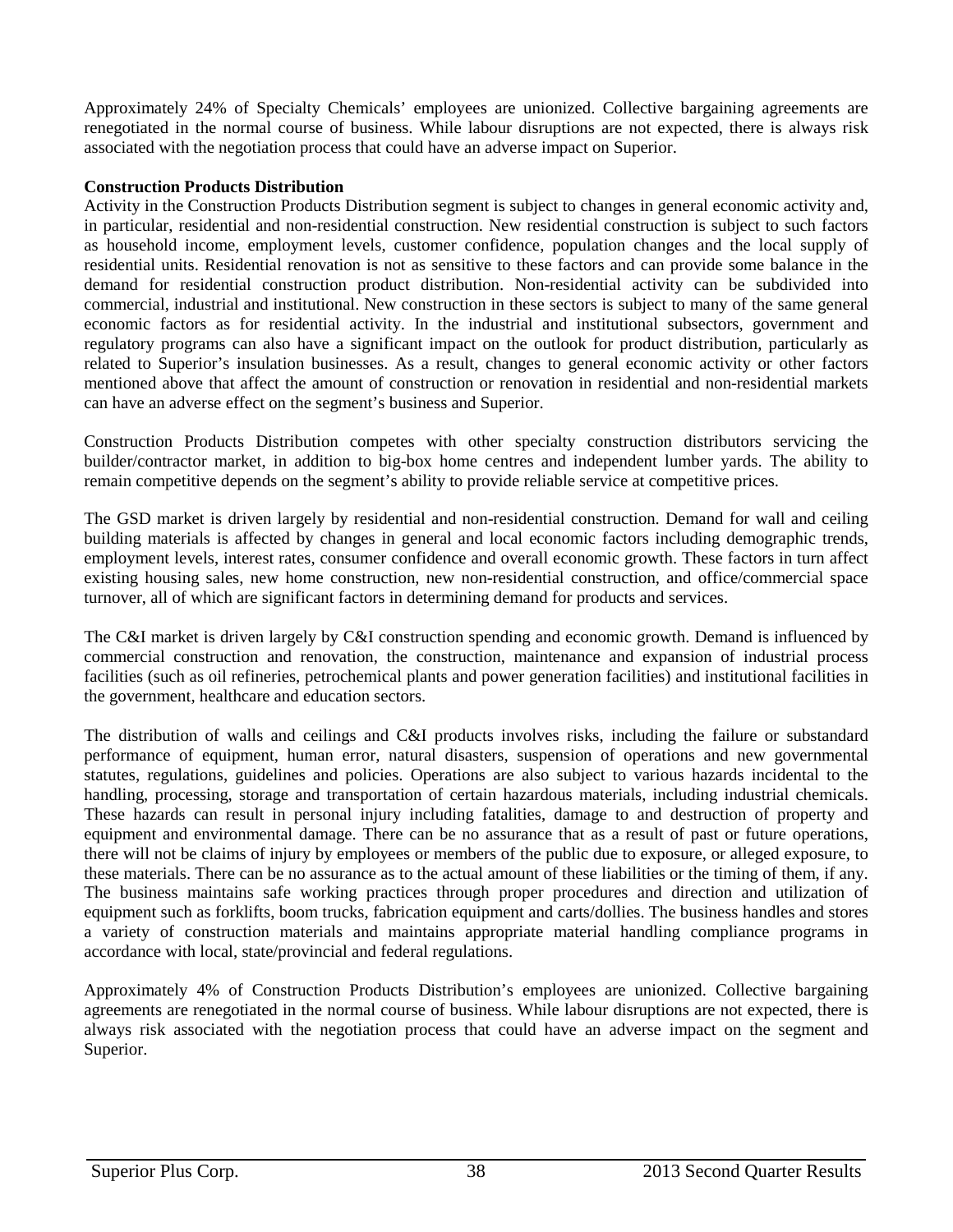#### **SUPERIOR PLUS CORP. Condensed Consolidated Balance Sheets**

| (unaudited, millions of Canadian dollars)                                               | <b>Notes</b> | June 30,<br>2013 | December 31<br>$2012^{(1)}$ |
|-----------------------------------------------------------------------------------------|--------------|------------------|-----------------------------|
| <b>Assets</b>                                                                           |              |                  |                             |
| <b>Current Assets</b>                                                                   |              |                  |                             |
| Cash and cash equivalents                                                               |              | 12.9             | 7.6                         |
| Trade and other receivables                                                             | 4&12         | 349.4            | 389.0                       |
| Prepaid expenses                                                                        |              | 37.7             | 24.7                        |
| Inventories                                                                             |              | 178.6            | 213.7                       |
| Unrealized gains on derivative financial instruments                                    | 12           | 7.8              | 16.6                        |
| <b>Total Current Assets</b>                                                             |              | 586.4            | 651.6                       |
| <b>Non-Current Assets</b>                                                               |              |                  |                             |
| Property, plant and equipment                                                           | 6            | 833.0            | 829.9                       |
| Intangible assets                                                                       |              | 35.5             | 39.6                        |
| Goodwill                                                                                |              | 189.1            | 189.1                       |
| Notes and finance lease receivables                                                     |              | 10.3             | 10.1                        |
| Deferred tax                                                                            | 13           | 289.0            | 303.1                       |
|                                                                                         | 12           | 7.7              | 12.9                        |
| Unrealized gains on derivative financial instruments<br><b>Total Non-Current Assets</b> |              |                  |                             |
|                                                                                         |              | 1,364.6          | 1,384.7                     |
| <b>Total Assets</b>                                                                     |              | 1,951.0          | 2,036.3                     |
| <b>Liabilities and Equity</b><br><b>Current Liabilities</b>                             |              |                  |                             |
| Trade and other payables                                                                | 8            | 295.1            | 314.1                       |
| Deferred revenue                                                                        | 9            | 9.0              | 18.2                        |
| Borrowing                                                                               | 10           | 57.4             | 59.7                        |
| Convertible unsecured subordinated debentures                                           | 11&21        |                  | 50.0                        |
| Dividends and interest payable                                                          |              | 19.3             | 7.3                         |
| Unrealized losses on derivative financial instruments                                   | 12           | 29.5             | 36.5                        |
| <b>Total Current Liabilities</b>                                                        |              | 410.3            | 485.8                       |
| <b>Non-Current Liabilities</b>                                                          |              |                  |                             |
| Borrowing                                                                               | 10           | 430.0            | 574.7                       |
| Convertible unsecured subordinated debentures                                           | 11           | 452.5            | 475.1                       |
| Other liabilities                                                                       | 9            | 0.3              | 1.0                         |
| Provisions                                                                              | 7            | 16.2             | 17.6                        |
| Employee future benefits                                                                |              | 40.2             | 54.0                        |
| Deferred tax                                                                            | 13           | 5.1              | 2.5                         |
| Unrealized losses on derivative financial instruments                                   | 12           | 71.7             | 42.6                        |
| <b>Total Non-Current Liabilities</b>                                                    |              | 1,016.0          | 1,167.5                     |
|                                                                                         |              |                  |                             |
| <b>Total Liabilities</b>                                                                |              | 1,426.3          | 1,653.3                     |
| <b>Equity</b>                                                                           |              |                  |                             |
| Capital                                                                                 |              | 1,788.4          | 1,646.5                     |
| Deficit                                                                                 |              | (1,240.0)        | (1,209.4)                   |
| Accumulated other comprehensive loss                                                    |              | (23.7)           | (54.1)                      |
| <b>Total Equity</b>                                                                     | 14           | 524.7            | 383.0                       |
| <b>Total Liabilities and Equity</b>                                                     |              | 1,951.0          | 2,036.3                     |

(1) December 31, 2012 has been restated for the impact of adopting IAS 19 *Employee Benefits, amendments* on January 1, 2013. Refer to Note 2.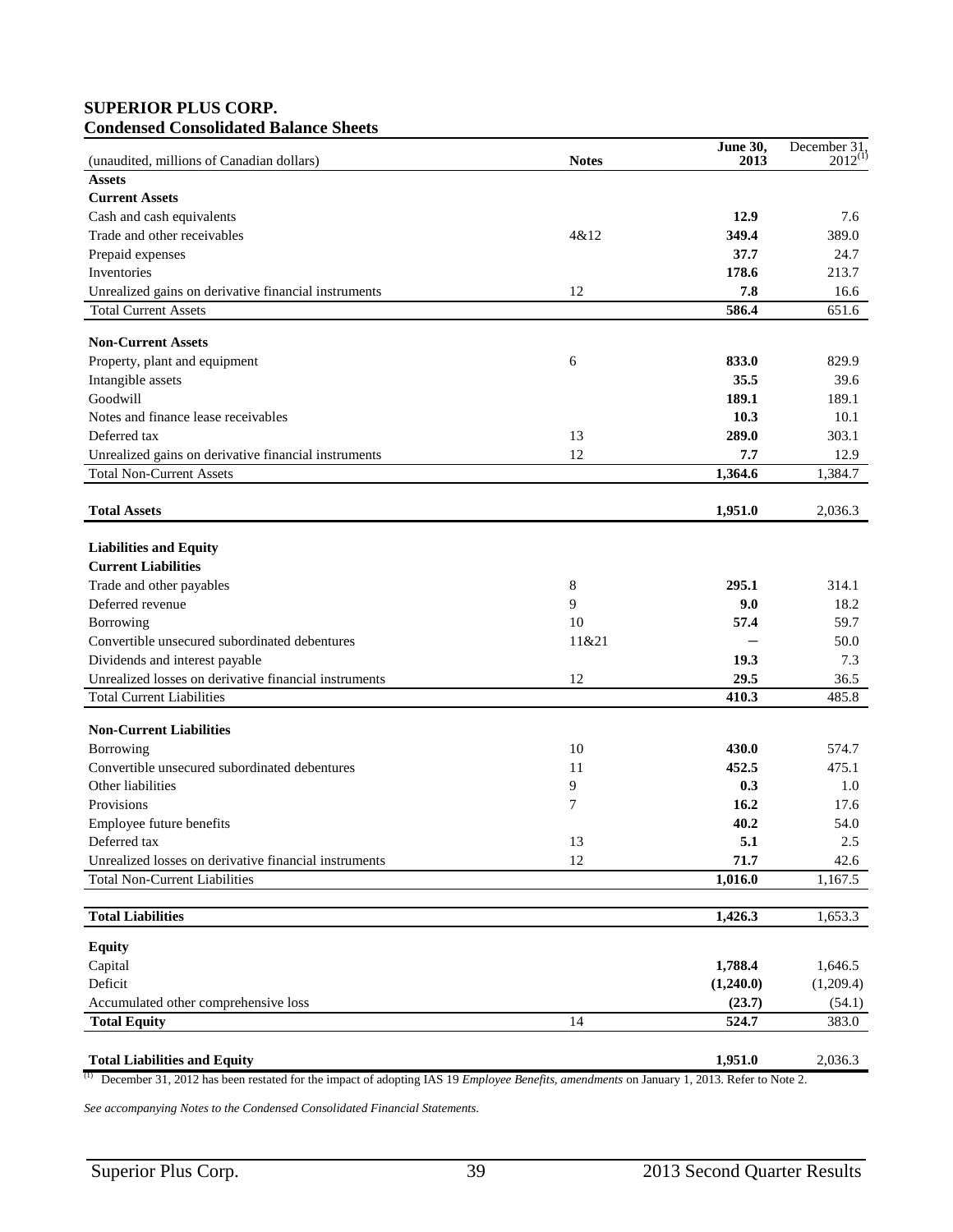#### **SUPERIOR PLUS CORP. Condensed Consolidated Statement of Changes in Equity**

| (unaudited, millions of Canadian dollars)                                  | Share<br>Capital | Contributed<br>$Surplus$ <sup>(1)</sup> | <b>Total</b><br>Capital  | <b>Deficit</b> | <b>Accumulated</b><br>other<br>comprehensive<br>loss | <b>Total</b> |
|----------------------------------------------------------------------------|------------------|-----------------------------------------|--------------------------|----------------|------------------------------------------------------|--------------|
| <b>January 1, 2012</b>                                                     | 1,629.8          | 3.3                                     | 1,633.1                  | (1,228.2)      | (55.3)                                               | 349.6        |
| Impact of adopting IAS 19, Employee<br>Benefits, amendments (note 2)       |                  |                                         |                          | (4.0)          | 4.1                                                  | 0.1          |
| Restated as at January 1, 2012                                             | 1,629.8          | 3.3                                     | 1,633.1                  | (1,232.2)      | (51.2)                                               | 349.7        |
| Net earnings                                                               |                  |                                         |                          | 40.6           |                                                      | 40.6         |
| Shares issued under Dividend<br><b>Reinvestment Plan</b>                   | 7.0              |                                         | 7.0                      |                |                                                      | 7.0          |
| Dividends declared to shareholders                                         |                  |                                         |                          | (33.5)         |                                                      | (33.5)       |
| Unrealized foreign currency losses on<br>translation of foreign operations |                  |                                         |                          |                | 1.6                                                  | 1.6          |
| Actuarial defined benefit gains                                            |                  |                                         |                          |                | (3.6)                                                | (3.6)        |
| Income tax recovery on other<br>comprehensive loss                         |                  |                                         |                          |                | 1.4                                                  | 1.4          |
| June 30, 2012                                                              | 1,636.8          | 3.3                                     | 1,640.1                  | (1,225.1)      | (51.8)                                               | 363.2        |
| Net earnings                                                               |                  |                                         |                          | 49.4           |                                                      | 49.4         |
| Option value associated with redemption<br>of convertible debentures       |                  | (0.8)                                   | (0.8)                    |                |                                                      | (0.8)        |
| Shares issued under Dividend<br>Reinvestment Plan                          | 7.2              |                                         | 7.2                      |                |                                                      | 7.2          |
| Dividends declared to shareholders                                         |                  |                                         |                          | (33.7)         |                                                      | (33.7)       |
| Unrealized foreign currency losses on<br>translation of foreign operations |                  |                                         |                          |                | (10.6)                                               | (10.6)       |
| Actuarial defined benefit gains                                            |                  |                                         |                          |                | 10.8                                                 | 10.8         |
| Income tax expense on other<br>comprehensive loss                          |                  |                                         |                          |                | (2.5)                                                | (2.5)        |
| December 31, 2012                                                          | 1,644.0          | 2.5                                     | 1,646.5                  | (1,209.4)      | (54.1)                                               | 383.0        |
| Net earnings                                                               | L.               | $\overline{\phantom{0}}$                | $\overline{\phantom{0}}$ | 5.9            | $\overline{\phantom{0}}$                             | 5.9          |
| Option value associated with redemption<br>of convertible debentures       |                  | (0.6)                                   | (0.6)                    |                |                                                      | (0.6)        |
| Shares issued under Dividend<br>Reinvestment Plan                          | 4.9              |                                         | 4.9                      |                |                                                      | 4.9          |
| Issuance of common shares                                                  | 137.6            |                                         | 137.6                    |                |                                                      | 137.6        |
| Dividends declared to shareholders                                         |                  |                                         |                          | (36.5)         |                                                      | (36.5)       |
| Unrealized foreign currency gains on<br>translation of foreign operations  |                  |                                         |                          |                | 23.1                                                 | 23.1         |
| Actuarial defined benefit gains                                            |                  |                                         |                          |                | 11.9                                                 | 11.9         |
| Income tax expense on other<br>comprehensive loss                          |                  |                                         |                          |                | (4.6)                                                | (4.6)        |
| June 30, 2013                                                              | 1,786.5          | 1.9                                     | 1,788.4                  | (1,240.0)      | (23.7)                                               | 524.7        |

(1) Contributed surplus represents Superior's equity reserve for the option value associated with the issuance of convertible unsecured subordinated debentures and warrants.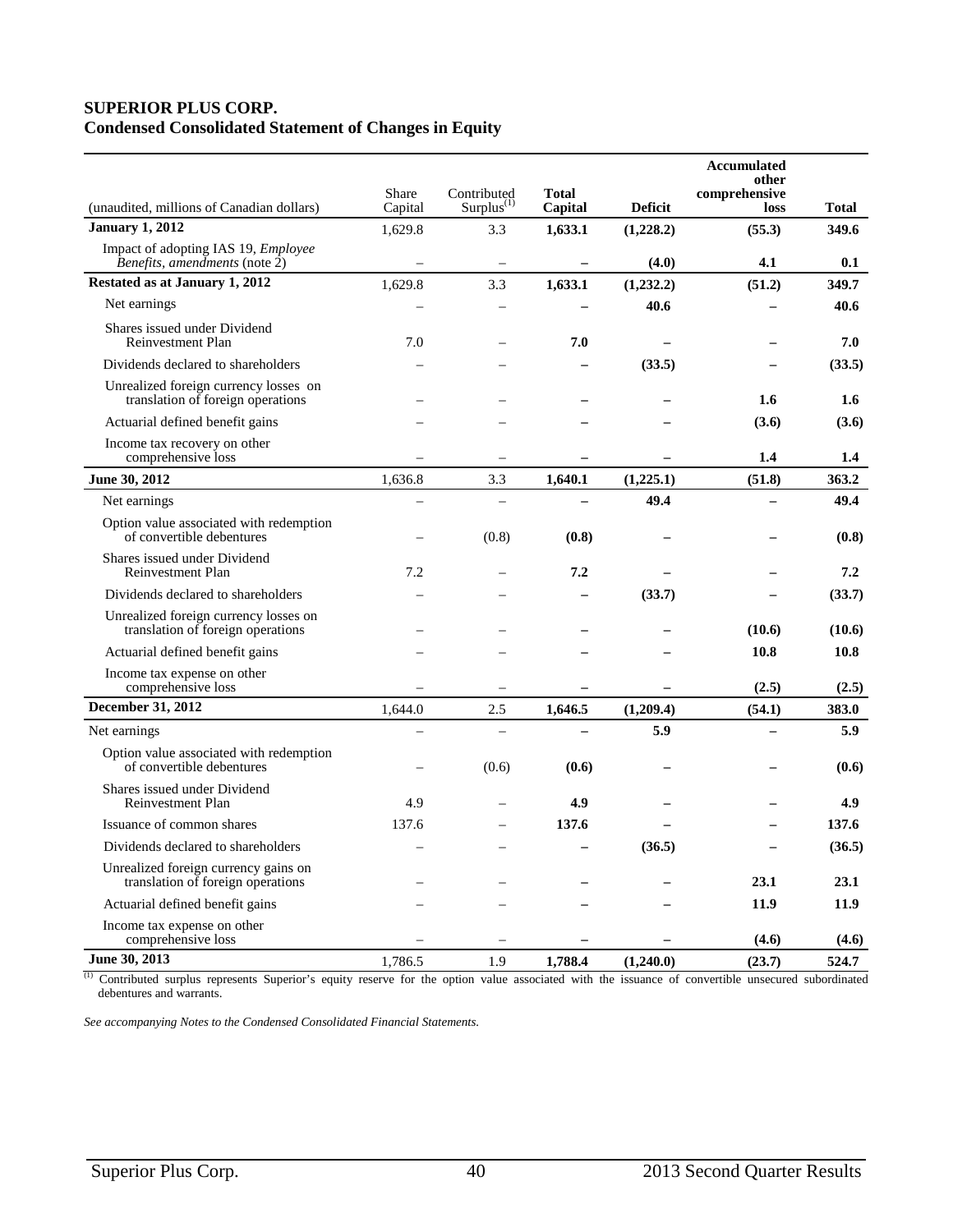#### **SUPERIOR PLUS CORP.**

**Condensed Consolidated Statement of Net Earnings and Total Comprehensive Income**

|                                                                                                                 |              | Three months ended | <b>June 30,</b> | Six months ended<br><b>June 30,</b> |              |
|-----------------------------------------------------------------------------------------------------------------|--------------|--------------------|-----------------|-------------------------------------|--------------|
| (unaudited, millions of Canadian dollars except per share amounts)                                              | <b>Notes</b> | 2013               | $2012^{(1)}$    | 2013                                | $2012^{(1)}$ |
| <b>REVENUES</b>                                                                                                 | 17           | 854.4              | 834.3           | 1,904.3                             | 1,900.2      |
| Cost of sales (includes products $\&$ services)                                                                 | 17           | (664.4)            | (650.2)         | (1,461.2)                           | (1,478.0)    |
| Gross profit                                                                                                    |              | 190.0              | 184.1           | 443.1                               | 422.2        |
| <b>EXPENSES</b>                                                                                                 |              |                    |                 |                                     |              |
| Selling, distribution and administrative costs                                                                  | 17           | 170.3              | 166.3           | 349.4                               | 346.6        |
| Finance expense                                                                                                 | 17           | 15.3               | 18.7            | 33.8                                | 40.1         |
| Unrealized losses (gains) on derivative financial<br>instruments                                                | 12           | 33.0               | (9.8)           | 41.3                                | (7.4)        |
|                                                                                                                 |              | 218.6              | 175.2           | 424.5                               | 379.3        |
| Net earnings (loss) before income taxes                                                                         |              | (28.6)             | 8.9             | 18.6                                | 42.9         |
| Income tax recovery (expense)                                                                                   | 13           | 3.1                | 3.8             | (12.7)                              | (2.3)        |
| Net earnings (loss)                                                                                             |              | (25.5)             | 12.7            | 5.9                                 | 40.6         |
| Net earnings (loss)                                                                                             |              | (25.5)             | 12.7            | 5.9                                 | 40.6         |
| Other comprehensive income (loss):<br>Unrealized foreign currency gains on translation of foreign<br>operations |              | 15.3               | 8.1             | 23.1                                | 1.6          |
| Actuarial defined benefit gains (losses)                                                                        |              | 5.8                | (8.7)           | 11.9                                | (3.6)        |
| Income tax recovery (expense) on other comprehensive<br>income (loss)                                           |              | (3.2)              | 2.5             | (4.6)                               | 1.4          |
| Other comprehensive income (loss)                                                                               |              | 17.9               | 1.9             | 30.4                                | (0.6)        |
| Total comprehensive income (loss) for the period                                                                |              | (7.6)              | 14.6            | 36.3                                | 40.0         |
| Net earnings (loss) per share                                                                                   |              |                    |                 |                                     |              |
| Basic and diluted                                                                                               | 15           | \$(0.20)           | \$0.11          | \$0.05                              | \$0.36       |

(1) Three and six months ended June 30, 2012 has been restated for the impact of adopting IAS 19 *Employee Benefits, amendments* on January 1, 2013. Refer to Note 2.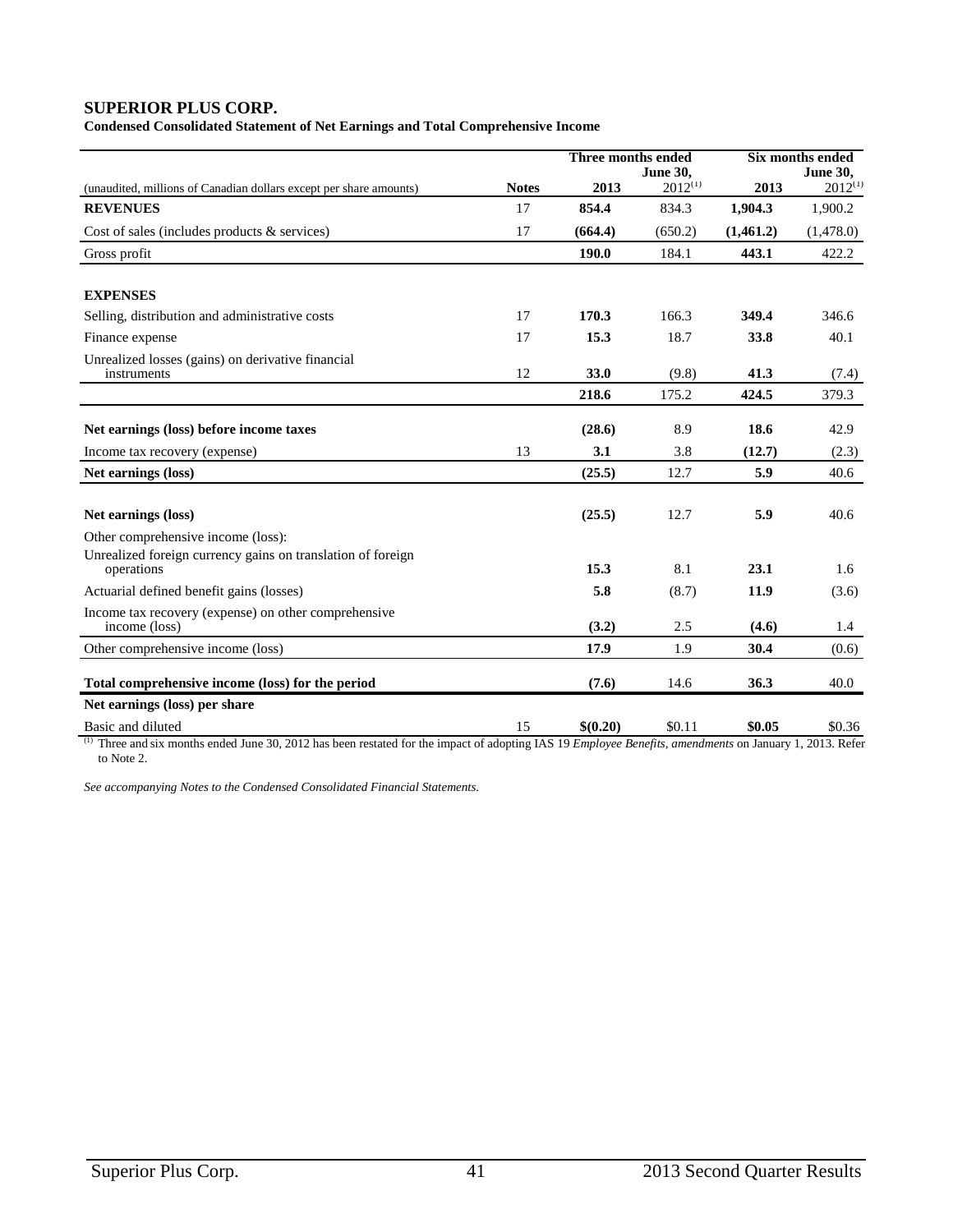#### **SUPERIOR PLUS CORP. Condensed Consolidated Statement of Cash Flows**

|                                                                                           |              | Three months ended |                 | Six months ended |                 |  |
|-------------------------------------------------------------------------------------------|--------------|--------------------|-----------------|------------------|-----------------|--|
|                                                                                           |              |                    | <b>June 30,</b> |                  | <b>June 30,</b> |  |
| (unaudited, millions of Canadian dollars except per share amounts)                        | <b>Notes</b> | 2013               | $2012^{(1)}$    | 2013             | $2012^{(1)}$    |  |
| <b>OPERATING ACTIVITIES</b>                                                               |              |                    |                 |                  |                 |  |
| Net earnings (loss) for the period                                                        |              | (25.5)             | 12.7            | 5.9              | 40.6            |  |
| Adjustments for:                                                                          |              |                    |                 |                  |                 |  |
| Depreciation included in selling, distribution and<br>administrative costs                | 6            | 10.3               | 10.6            | 20.6             | 21.2            |  |
| Amortization of intangible assets                                                         |              | 4.2                | 6.4             | 8.1              | 12.7            |  |
| Depreciation included in cost of sales                                                    | 6            | 9.7                | 11.6            | 20.0             | 22.5            |  |
| Amortization of customer contract-related costs                                           |              | 0.7                | 0.8             | 1.4              | 1.7             |  |
| (Gains) Losses on disposal of assets<br>Unrealized losses (gains) on derivative financial |              | (0.1)              | (1.4)           | 0.3              | (1.0)           |  |
| instruments<br>Customer contract-related costs                                            | 12           | 33.0<br>(0.1)      | (9.8)<br>(0.2)  | 41.3<br>(0.3)    | (7.4)<br>(0.6)  |  |
| Finance expense recognized in net earnings (loss)                                         |              | 15.3               | 18.7            | 33.8             | 40.1            |  |
| Income tax expense (recovery) recognized in net earnings                                  |              |                    |                 | 12.7             | 2.3             |  |
| $(\text{loss})$<br>Decrease in non-cash operating working capital                         | 16           | (3.1)<br>52.6      | (3.8)<br>95.4   | 48.5             | 129.8           |  |
| Net cash flows from operating activities                                                  |              | 97.0               | 141.0           | 192.3            | 261.9           |  |
| Income taxes received (paid)                                                              |              | (6.3)              | $\equiv$        | (6.3)            | 0.4             |  |
| Interest paid                                                                             |              | (15.9)             | (19.8)          | (20.6)           | (24.7)          |  |
| Cash flows from operating activities                                                      |              | 74.8               | 121.2           | 165.4            | 237.6           |  |
| <b>INVESTING ACTIVITIES</b>                                                               |              |                    |                 |                  |                 |  |
| Purchase of property, plant and equipment                                                 | 19           | (17.1)             | (7.2)           | (28.8)           | (13.2)          |  |
| Proceeds from disposal of property, plant and equipment                                   |              | 0.5                | 2.8             | 1.0              | 3.7             |  |
| Cash flows used in investing activities                                                   |              | (16.6)             | (4.4)           | (27.8)           | (9.5)           |  |
|                                                                                           |              |                    |                 |                  |                 |  |
| <b>FINANCING ACTIVITIES</b>                                                               |              |                    |                 |                  |                 |  |
| Net repayment of revolving term bank credits and other debt                               |              | (32.7)             | (94.4)          | (156.3)          | (186.6)         |  |
| Repayment of finance lease obligations                                                    |              | (3.8)              | (4.0)           | (7.7)            | (7.6)           |  |
| Redemption of 5.85% convertible debentures                                                |              | (25.0)             |                 | (75.0)           |                 |  |
| Proceeds from issuance of common shares                                                   |              |                    | $\equiv$        | 143.9            |                 |  |
| Issue costs on issuance of common shares                                                  |              | (0.2)              |                 | (6.3)            |                 |  |
| Proceeds from the dividend reinvestment program                                           |              | 1.3                | 3.4             | 4.9              | 7.0             |  |
| Dividends paid to shareholders                                                            |              | (19.0)             | (16.7)          | (35.9)           | (33.4)          |  |
| Cash flows used in financing activities                                                   |              | (79.4)             | (111.7)         | (132.4)          | (220.6)         |  |
|                                                                                           |              |                    |                 |                  |                 |  |
| Net (decrease) increase in cash and cash equivalents                                      |              | (21.2)             | 5.1             | 5.2              | 7.5             |  |
| Cash and cash equivalents, beginning of period                                            |              | 33.9               | 7.3             | 7.6              | 5.2             |  |
| Effect of translation of foreign currency-denominated cash<br>and cash equivalents        |              | 0.2                | 0.1             | 0.1              | (0.2)           |  |
| Cash and cash equivalents, end of period                                                  |              | 12.9               | 12.5            | 12.9             | 12.5            |  |

(1) Three and six months ended June 30, 2012 has been restated for the impact of adopting IAS 19 *Employee Benefits, amendments* on January 1, 2013. Refer to Note 2.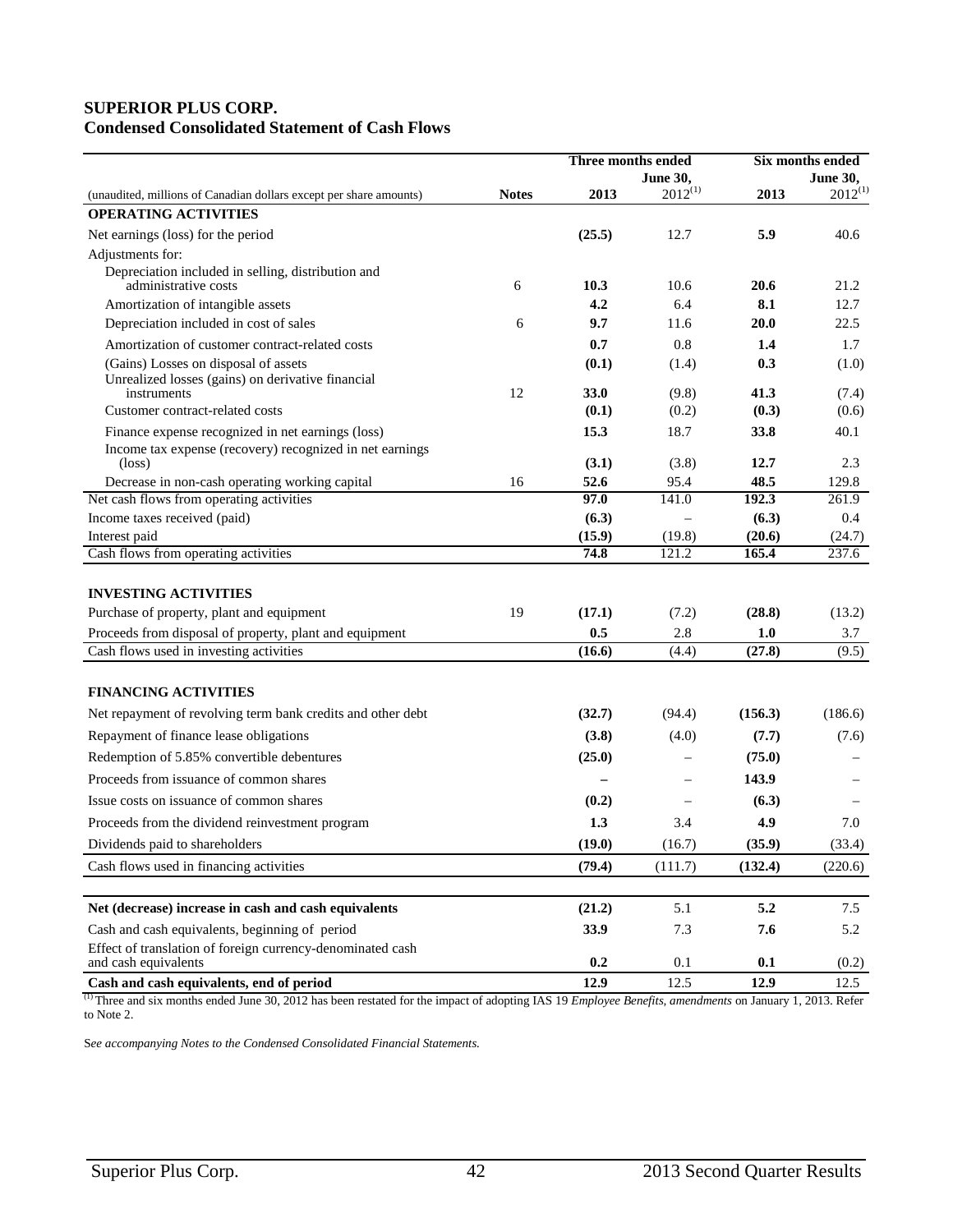#### **Notes to the Unaudited Condensed Consolidated Financial Statements**

(unaudited, Tabular amounts in millions of Canadian dollars, except per share amounts)

#### **1. Organization**

Superior Plus Corp. (Superior) is a diversified business corporation, incorporated under the Canada Business Corporations Act. The registered office is at suite  $1400$ ,  $840 - 7$ <sup>th</sup> Avenue S.W., Calgary, Alberta. Superior holds 100% of Superior Plus LP (Superior LP), a limited partnership formed between Superior General Partner Inc., as general partner and Superior as limited partner. Superior holds 100% of the interest of Superior General Partner Inc. Superior does not conduct active business operations but rather distributes to shareholders a portion of the income it receives from Superior Plus LP in the form of partnership allocations, net of expenses and interest payable on the convertible unsecured subordinated debentures (the debentures). Superior's investments in Superior Plus LP are financed by share capital and debentures. Superior is a publicly traded company with its common shares trading on the Toronto Stock Exchange ("TSX") under the exchange symbol SPB.

The accompanying unaudited condensed consolidated financial statements (consolidated financial statements) of Superior as at June 30, 2013 and the three and six months ended June 30, 2013 and 2012 were authorized for issuance by the Board of Directors on August 1, 2013.

### **Reportable Operating Segments**

Superior operates three distinct reportable operating segments: Energy Services, Specialty Chemicals and Construction Products Distribution. Superior's Energy Services operating segment provides distribution, wholesale procurement and related services in relation to propane, heating oil and other refined fuels. Energy Services also provides fixed-price natural gas and electricity supply services. Specialty Chemicals is a leading supplier of sodium chlorate and technology to the pulp and paper industries and a regional supplier of potassium and chloralkali products in the U.S. Midwest. Construction Products Distribution is one of the largest distributors of commercial and industrial insulation in North America and the largest distributor of specialty construction products to the walls and ceilings industry in Canada (See Note 19).

#### **2. Basis of Presentation**

The accompanying consolidated financial statements were prepared in accordance and comply with International Accounting Standards 34 *Interim Financial Reporting* (IAS 34) as issued by the International Accounting Standards Board (IASB) using the accounting policies Superior adopted in its annual consolidated financial statements as at and for the year ended December 31, 2012 other than the standards adopted as at January 1, 2013. The accounting policies are based on the International Financial Reporting Standards (IFRS) and International Financial Reporting Interpretations Committee (IFRIC) interpretations that were applicable at that time. These accounting policies have been applied consistently to all periods presented in these consolidated financial statements, and have been applied consistently throughout the consolidated entities.

The consolidated financial statements are presented in Canadian dollars, which is Superior's functional currency. All financial information presented in Canadian dollars has been rounded to the nearest hundred-thousand. These consolidated financial statements should be read in conjunction with Superior's 2012 annual consolidated financial statements.

The consolidated financial statements were prepared on the historical cost basis except for certain financial instruments that are measured at fair value as explained in Superior's 2012 annual consolidated financial statements and incorporate the accounts of Superior and its wholly-owned subsidiaries. Subsidiaries are all entities over which Superior has the power to govern the financial and operating policies generally accompanying a shareholding of more than one-half of the voting rights. The results of subsidiaries are included in Superior's statement of net earnings (loss) from date of acquisition or, in the case of disposals, up to the effective date of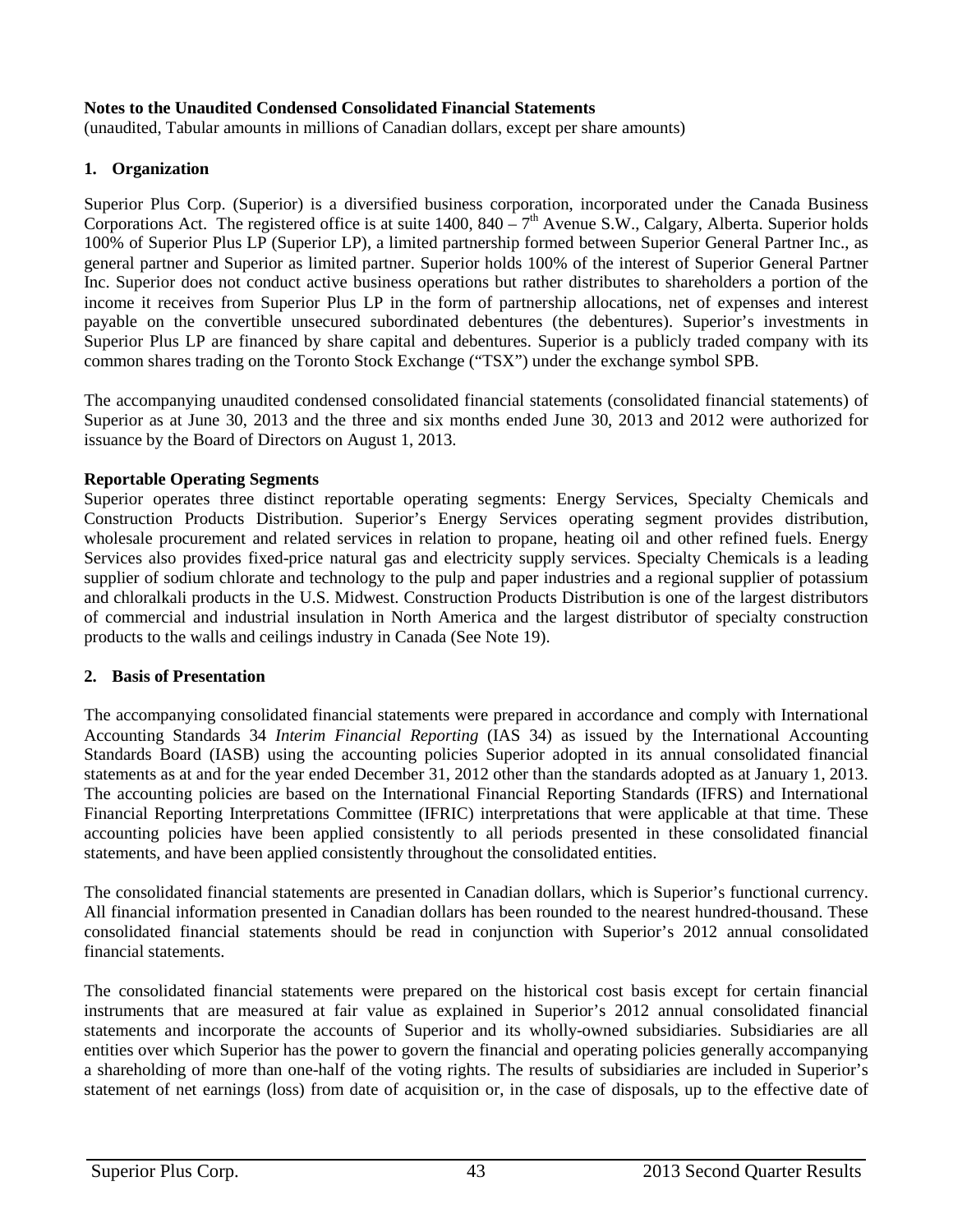disposal. All transactions and balances between Superior and Superior's subsidiaries are eliminated on consolidation. Superior's subsidiaries are all wholly owned directly or indirectly by Superior Plus Corp.

#### **Significant Accounting Policies**

#### **(a) Significant Accounting Judgments, Estimates and Assumptions**

The preparation of Superior's consolidated financial statements in accordance with IFRS requires management to make judgments, estimates and assumptions that affect the reported amounts of assets, liabilities, net earnings (loss) and related disclosure. The estimates and associated assumptions are based on historical experience and various other factors deemed reasonable under the circumstances, the results of which form the basis of making the judgments about carrying values of assets and liabilities that are not readily apparent from other sources. Actual results may differ from these estimates. The areas involving a higher degree of judgment or complexity, or where assumptions and estimates are significant to the financial statements are consistent with those disclosed in Superior's 2012 annual consolidated financial statements.

#### **(b) Recent Accounting Pronouncements**

Certain new standards, interpretations, amendments and improvements to existing standards were issued by the IASB or International Financial Reporting Interpretations Committee (IFRIC) that are mandatory for accounting periods beginning January 1, 2013 or later periods. The affected standards are consistent with those disclosed in Superior's 2012 annual consolidated financial statements.

### **Superior adopted the following standards on January 1, 2013:**

### IFRS 10 – *Consolidated Financial Statements*

IFRS 10 establishes principles for the presentation and preparation of consolidated financial statements when an entity controls one or more other entities. IFRS 10 requires an entity to consolidate an investee when it is exposed, or has rights, to variable returns from its involvement with the investee and has the ability to affect those returns through its power over the investee. Under previous IFRS, consolidation is required when an entity has the power to govern the financial and operating policies of an entity so as to obtain benefits from its activities. The revised standard was effective for Superior on January 1, 2013. Superior adopted the amendments on January 1, 2013, with no impact to Superior.

#### IFRS 11 – *Joint Arrangements*

IFRS 11 requires a venture to classify its interest in a joint arrangement as a joint venture or joint operation. Joint ventures will be accounted for using the equity method of accounting, whereas joint operations will require the venture to recognize its share of the assets, liabilities, revenue and expenses. This standard became applicable on January 1, 2013. Superior adopted the amendments on January 1, 2013, with no impact to Superior.

#### IFRS 12 – *Disclosure of Interests in Other Entities*

IFRS 12 establishes disclosure requirements for interests in other entities, such as joint arrangements, associates, special purpose vehicles and off-balance-sheet vehicles. The standard carries forward existing disclosure and also introduces significant additional disclosure requirements that address the nature of, and risks associated with, an entity's interests in other entities. This standard became effective for Superior on January 1, 2013. Superior adopted the amendments on January 1, 2013, with no impact to Superior.

#### IFRS 13 *– Fair Value Measurement*

IFRS 13 defines fair value, sets out a single IFRS framework for measuring fair value and requires disclosure about fair value measurements. IFRS 13 applies to accounting standards that require or permit fair value measurements or disclosure about fair value measurements (and measurements, such as fair value less costs to sell, based on fair value or disclosure about those measurements), except in specified circumstances. IFRS 13 became applicable on January 1, 2013. Superior adopted the amendments on January 1, 2013, with no impact to Superior.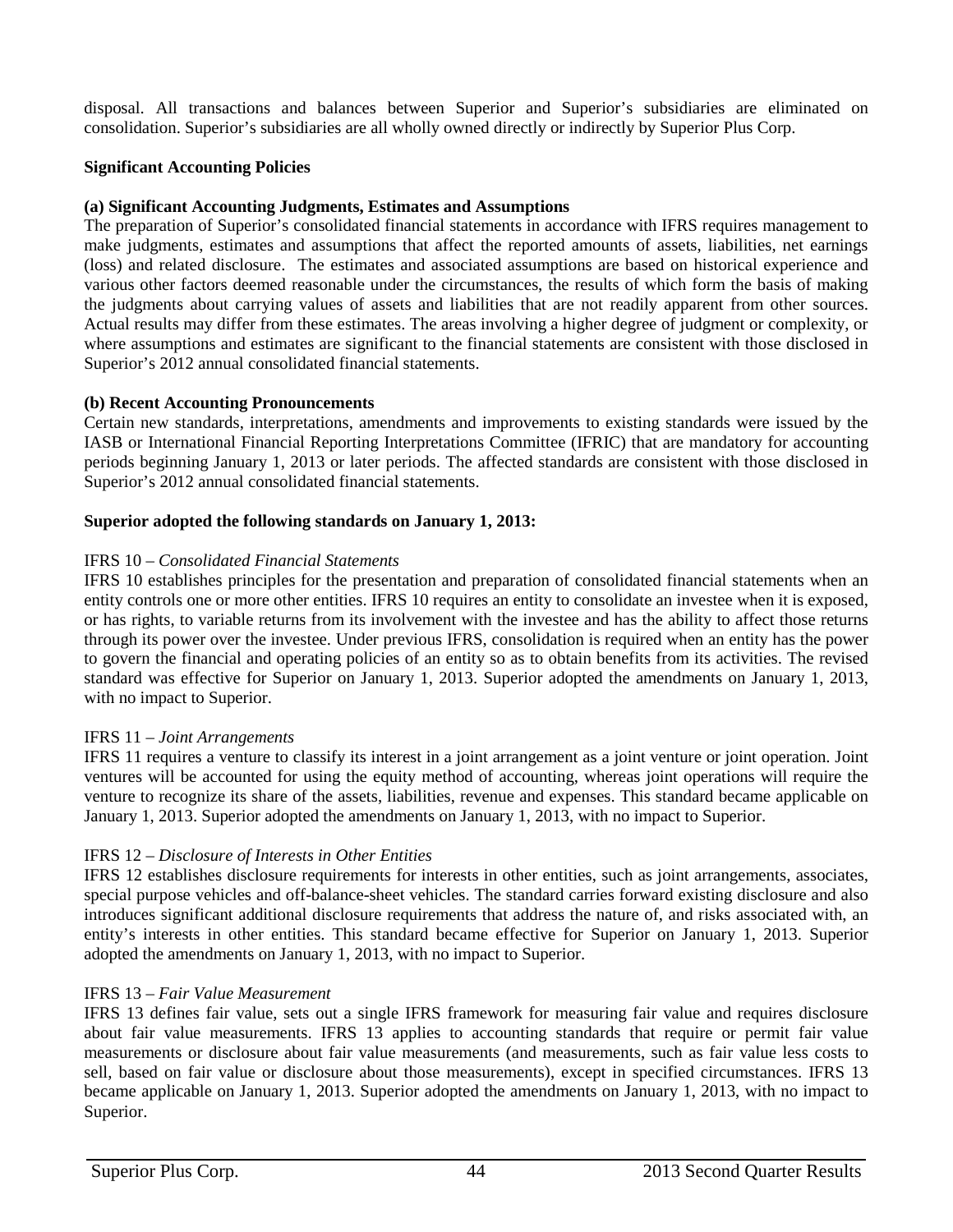### IAS 1 – *Presentation of Other Comprehensive Income*

The amendments to IAS 1, *Presentation of Financial Statements*, issued in June 2011, require entities to group items presented in other comprehensive income on the basis of whether they might be reclassified to the consolidated statement of income in subsequent periods and items that will not be reclassified to the consolidated statement of income. The amendments did not address which items are presented in other comprehensive income and did not change the option to present items net of tax. The amendments to IAS 1 became effective for annual periods beginning on or after July 1, 2012, which was January 1, 2013 for Superior, and are to be applied retrospectively. Superior adopted the amendments on January 1, 2013, with no impact to Superior.

#### IFRS 9 - *Financial Instruments: Classification and Measurement*

IFRS 9, Financial Instruments, was issued in November 2009 and is intended to replace IAS 39*, Financial Instruments: Recognition and Measurement*. IFRS 9 uses a single approach to determine whether a financial asset is measured at amortized cost or fair value, replacing the multiple rules in IAS 39. The approach in IFRS 9 is based on how an entity manages its financial instruments in the context of its business model and the contractual cash flow characteristics of the financial assets. The new standard also requires a single impairment method to be used, replacing the multiple impairment methods in IAS 39. Requirements for financial liabilities were added in October 2010 and they largely carried forward existing requirements in IAS 39, *Financial Instruments – Recognition and Measurement*, except that fair value changes due to credit risk for liabilities designated at fair value through profit and loss would generally be recorded in other comprehensive income. This standard is required to be applied for accounting periods beginning on or after January 1, 2015, with earlier adoption permitted. Superior adopted the amendments on January 1, 2013, with no impact to Superior.

#### IAS 19 – *Employee Benefits, amendments*

IAS 19 amendments were issued in June 2011 that changed the accounting and disclosure for defined benefit plans and termination benefits. This standard requires that the changes in defined benefit obligations are recognized as they occur, eliminating the corridor approach and accelerating the recognition of past service costs. The changes in defined benefit obligations and plan assets are to be disaggregated into three components: service costs, net interest on the net defined benefit liabilities (assets) and re-measurements of the net defined benefit liabilities (assets). This standard must be applied for accounting periods beginning on or after January 1, 2013. Superior adopted IAS 19 on January 1, 2012 and the financial impact is an increase of \$3.1 million to pension expense and a corresponding decrease to accumulated other comprehensive loss (AOCL) for the year ended December 31, 2012. The impact on Superior's balance sheet as at January 1, 2012 is a \$4.0 million increase to deficit, a \$0.1 million decrease in employee benefit obligations and a corresponding decrease to accumulated other comprehensive loss of \$4.1 million. The impact on the three and six months ended June 30, 2012 was an increase in Selling, distribution and administrative costs of \$0.8 million and 1.6 million, respectively.

# **3. Seasonality of Operations**

# **Energy Services**

Sales typically peak in the first quarter when approximately one-third of annual propane and other refined fuels sales volumes and gross profits are generated due to the demand from heating end-use customers. They then decline through the second and third quarters rising seasonally again in the fourth quarter with heating demand. Similarly, net working capital is typically at seasonally high levels during the first and fourth quarters, and normally declines to seasonal low in the second and third quarters. Net working capital is also significantly influenced by wholesale propane prices and other refined fuels.

# **Construction Products Distribution**

Sales typically peak during the second and third quarters with the seasonal increase in building and renovation activities. They then decline through the fourth quarters and into the subsequent first quarter. Similarly, net working capital is typically at seasonally highs levels during the second and third quarters, and normally decline to seasonal lows in the fourth and first quarters.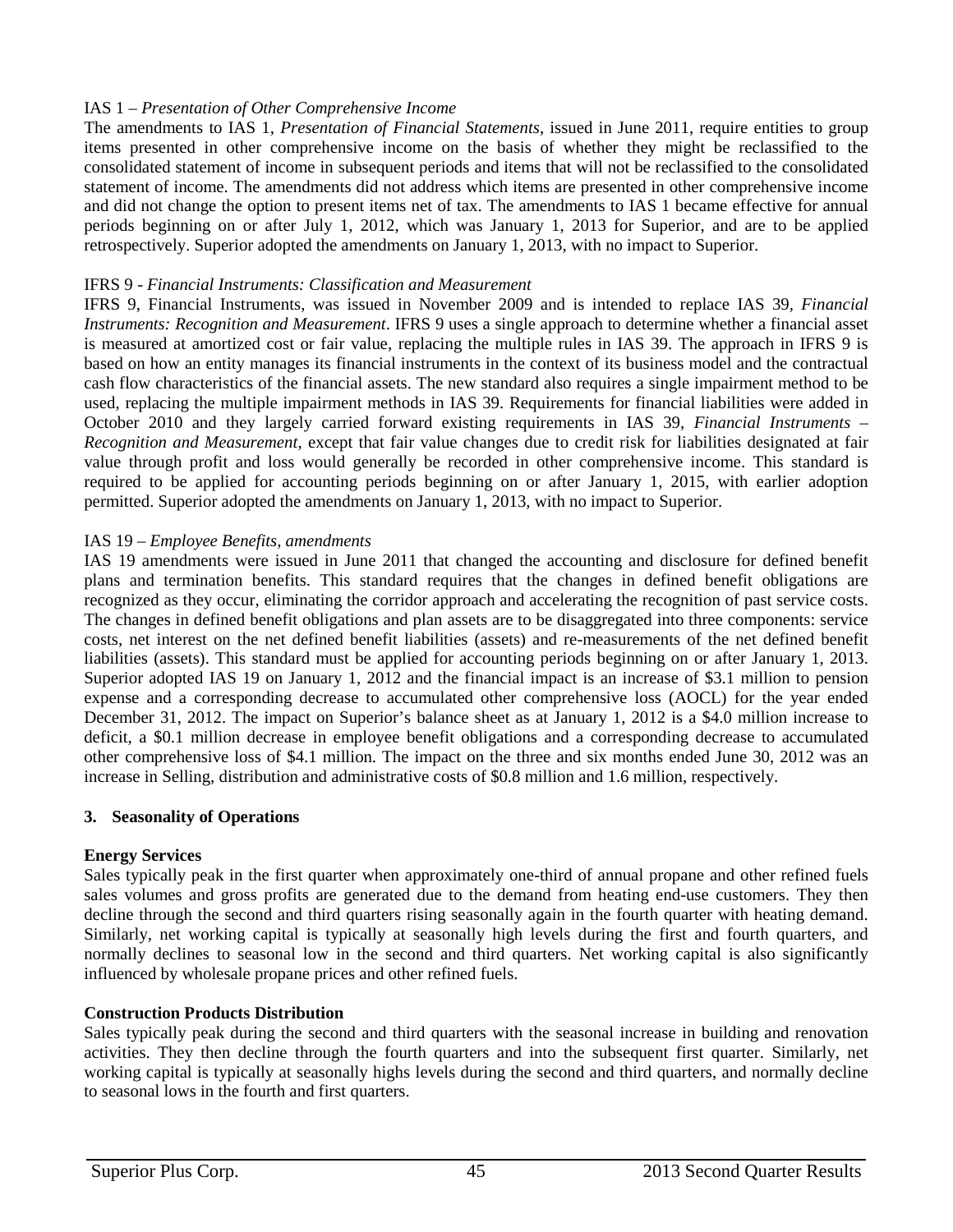#### **4. Trade and Other Receivables**

A summary of trade and other receivables is as follows:

|                                      | <b>Note</b> | <b>June 30, 2013</b> | December 31, 2012 |
|--------------------------------------|-------------|----------------------|-------------------|
| Trade receivables, net of allowances |             | 322.4                | 355.9             |
| Accounts receivable – other          |             | 26.1                 | 32.3              |
| Finance lease receivable             |             | 0.9                  | 0.8               |
| Trade and other receivables          |             | 349.4                | 389 O             |

#### **5. Inventories**

The cost of inventories recognized as an expense during the three and six months ended June 30, 2013 was \$599.4 million (June 30, 2012 - \$582.9 million) and \$1,342.9 million (June 30, 2012 - \$1,339.1 million). Superior recorded an inventory write down during the three and six months ended June 30, 2013 and 2012 of \$nil million (June 30, 2012 - \$3.6 million) and \$nil million (June 30, 2012 - \$2.9 million), respectively. Superior recorded no reversals of inventory write downs during the three and six months ended June 30, 2013 and 2012.

#### **6. Property, Plant and Equipment**

|                                 |             |       | <b>Specialty</b><br>Chemicals<br>Plant &<br>Land Buildings Equipment Equipment | <b>Energy</b><br><b>Services</b><br><b>Retailing</b> | <b>Construction</b><br><b>Products</b><br><b>Distribution</b> | Leasehold<br><b>Equipment Improvements Total</b> |         |
|---------------------------------|-------------|-------|--------------------------------------------------------------------------------|------------------------------------------------------|---------------------------------------------------------------|--------------------------------------------------|---------|
| Cost                            |             |       |                                                                                |                                                      |                                                               |                                                  |         |
| Balance at December 31,<br>2012 | 29.7        | 148.6 | 738.3                                                                          | 589.8                                                | 43.3                                                          | 9.7                                              | 1,559.4 |
| <b>Balance at June 30, 2013</b> | <b>30.0</b> | 150.9 | 765.8                                                                          | 605.6                                                | 44.6                                                          | 9.6                                              | 1,606.5 |
| <b>Accumulated Depreciation</b> |             |       |                                                                                |                                                      |                                                               |                                                  |         |
| Balance at December 31,<br>2012 | —           | 43.4  | 346.3                                                                          | 306.0                                                | 25.6                                                          | 8.2                                              | 729.5   |
| <b>Balance at June 30, 2013</b> |             | 47.1  | 369.0                                                                          | 321.0                                                | 28.5                                                          | 7.9                                              | 773.5   |
| <b>Carrying Amount</b>          |             |       |                                                                                |                                                      |                                                               |                                                  |         |
| Balance at December 31,<br>2012 | 29.7        | 105.2 | 392.0                                                                          | 283.8                                                | 17.7                                                          | 1.5                                              | 829.9   |
| <b>Balance at June 30, 2013</b> | 30.0        | 103.8 | 396.8                                                                          | 284.6                                                | 16.1                                                          | 1.7                                              | 833.0   |
| $\mathbf{r}$                    |             |       |                                                                                |                                                      |                                                               |                                                  |         |

Depreciation per cost category:

|                                                | <b>Three Months Ended</b> |                 | <b>Six Months Ended</b> |      |  |
|------------------------------------------------|---------------------------|-----------------|-------------------------|------|--|
|                                                |                           | <b>June 30,</b> | <b>June 30,</b>         |      |  |
|                                                | 2013                      | 2012            | 2013                    | 2012 |  |
| Cost of sales                                  | 9.7                       | 11.6            | 20.0                    | 22.5 |  |
| Selling, distribution and administrative costs | 10.3                      | 10.6            | 20.6                    | 21.2 |  |
| Total                                          | 20.0                      | 22.2            | 40.6                    | 43.7 |  |

The carrying amount of Superior's property, plant, and equipment includes \$64.2 million of leased assets as at June 30, 2013 (December 31, 2012 – \$67.8 million).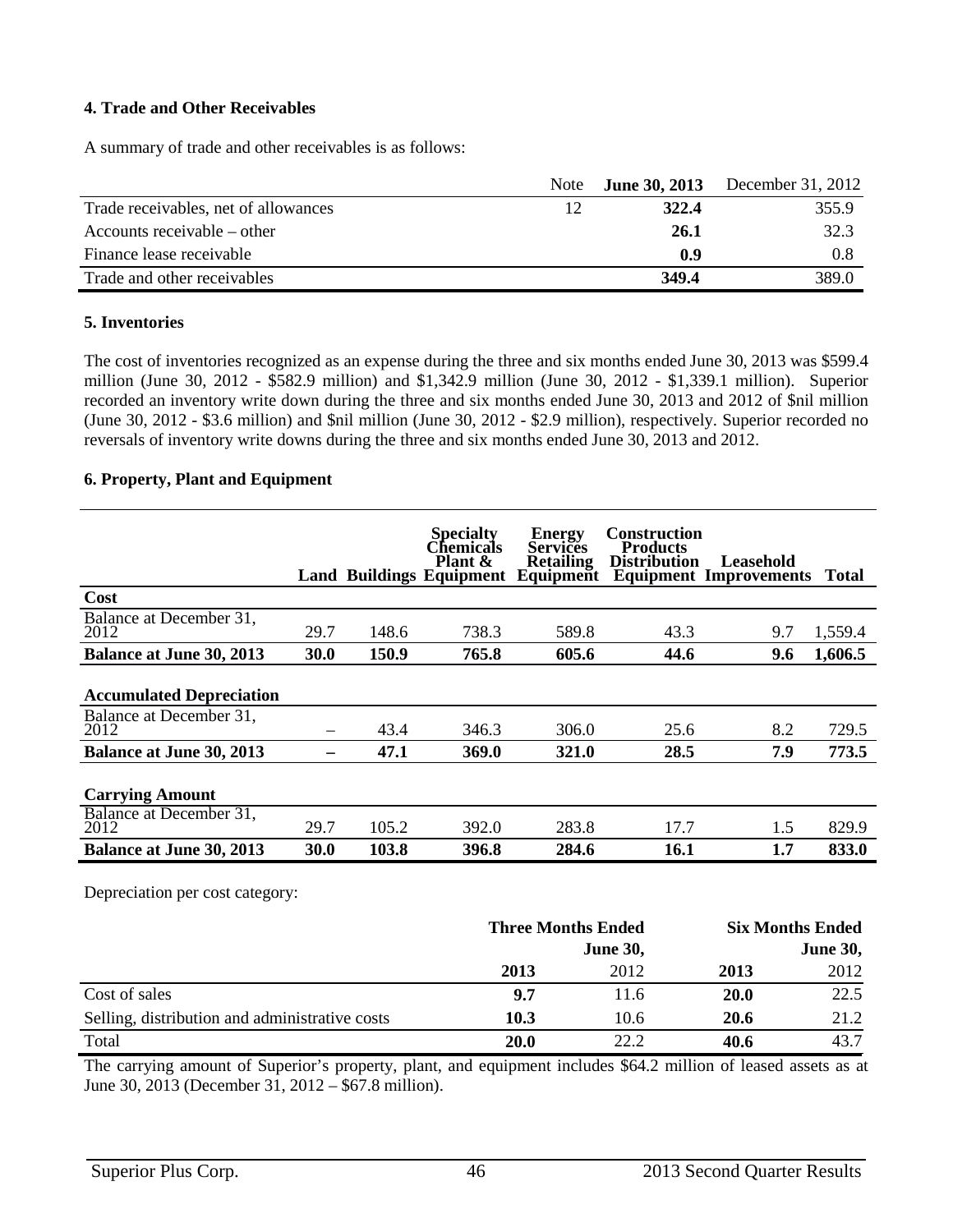#### **7. Provisions**

|                                          | Decommissioning | <b>Environmental</b> |              |
|------------------------------------------|-----------------|----------------------|--------------|
|                                          | Costs           | <b>Expenditures</b>  | <b>Total</b> |
| Balance at the beginning of the period   | <b>16.2</b>     | 1.4                  | 17.6         |
| <b>Additions</b>                         |                 | 0.1                  | 0.1          |
| <i>Utilization</i>                       |                 | (0.2)                | (0.2)        |
| Unwinding of discount                    | 0.2             |                      | 0.2          |
| Impact of change in discount rate        | (2.1)           |                      | (2.1)        |
| Net foreign currency exchange difference | 0.5             | 0.1                  | 0.6          |
| Balance at the end of the period         | 14.8            | 1.4                  | 16.2         |

#### *Decommissioning costs*

#### *Specialty Chemicals*

Superior makes full provision for the future cost of decommissioning Specialty Chemicals' chemical facilities. The provision is on a discounted basis and is based on existing technologies at current prices or long-term price assumptions, depending on the activity's expected timing. As at June 30, 2013, the discount rate used in Superior's calculation was 2.9% (December 31, 2012 – 2.4%). Superior estimates the total undiscounted amount of expenditures required to settle its decommissioning liabilities is approximately \$20.5 million (December 31, 2012 - \$20.1 million) which will be paid over the next nineteen to twenty-seven years. While Superior's provision for decommissioning costs is based on the best estimate of future costs and the economic lives of the chemical facilities, the amount and timing of these costs is uncertain.

#### *Energy Services*

Superior makes full provision for the future costs of decommissioning certain assets associated with the Energy Services segment. Superior estimates the total undiscounted expenditures required to settle its decommissioning liabilities to be approximately \$9.4 million at June 30, 2013 (December 31, 2012 – \$8.8 million) which will be paid out over the next nineteen years. The risk-free rate of 2.9% at June 30, 2012 (December 31, 2012 – 2.4%) was used to calculate the present value of the estimated cash flows.

#### *Environmental Expenditures*

Provisions for environmental remediation are made when a clean-up is probable and the amount of the obligation can be reliably estimated. Generally, this coincides with commitment to a formal plan or, if earlier, on divestment or closure of inactive sites. Superior estimates the total undiscounted expenditures required to settle its environmental expenditures to be approximately \$1.4 million at June 30, 2013 (December 31, 2012 – \$1.4 million) which will be paid out over the next two years. The provision for environmental expenditures has been estimated using existing technology, at current prices and discounted using a risk-free discount rate of 2.9% at June 30, 2013 (December 31, 2012 – 2.4%). The extent and cost of future remediation programs are inherently difficult to estimate. They depend on the scale of any possible contamination, the timing and extent of corrective actions, and Superior's share of the liability.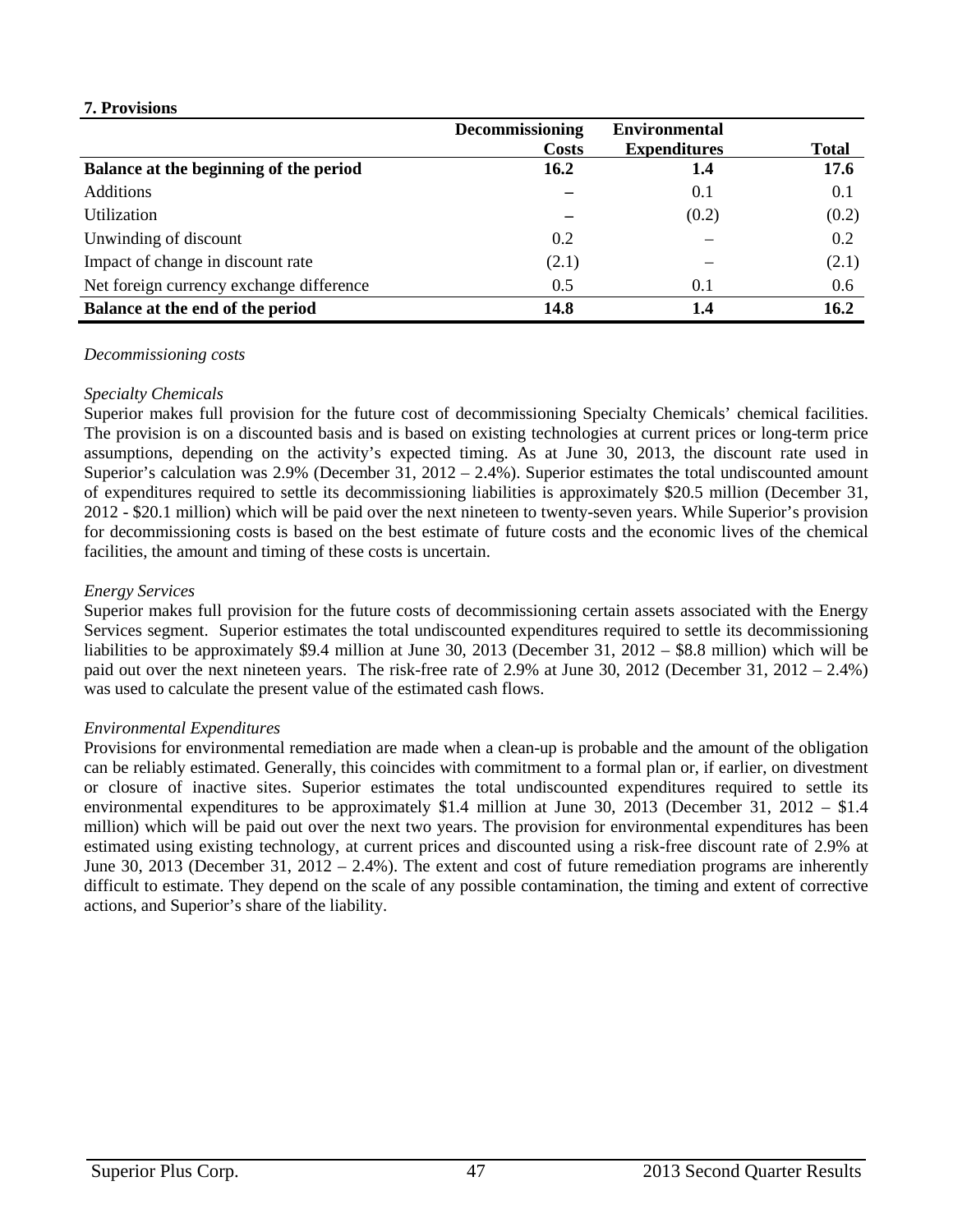# **8. Trade and Other Payables**

A summary of trade and other payables is as follows:

|                                                       | <b>June 30,</b> | December 31, |  |
|-------------------------------------------------------|-----------------|--------------|--|
|                                                       | 2013            | 2012         |  |
| Trade payables                                        | 228.7           | 241.6        |  |
| Net benefit obligation                                | 3.8             | 3.6          |  |
| Other payables                                        | 34.5            | 57.7         |  |
| Amounts due to customers under construction contracts | 1.6             | 1.3          |  |
| Share-based payments                                  | 26.5            | 9.9          |  |
| Trade and other payables                              | 295.1           | 314.1        |  |

# **9. Deferred Revenue**

|                                        | <b>June 30,</b> | December 31, |
|----------------------------------------|-----------------|--------------|
|                                        | 2013            | 2012         |
| Balance at the beginning of the period | 19.2            | 14.2         |
| Deferred during the period             | 5.7             | 29.1         |
| Released to net earnings (loss)        | (16.0)          | (23.9)       |
| Foreign exchange impact                | 0.4             | (0.2)        |
| Balance at the end of the period       | 9.3             | 19.2         |

|             | December 31,<br><b>June 30,</b> |      |
|-------------|---------------------------------|------|
|             | 2013                            | 2012 |
| Current     | 9.0                             | 18.2 |
| Non-current | 0.3                             | 0.1  |
|             | 9.3                             | 9.2  |

The deferred revenue relates to Energy Services' unearned service revenue and Specialty Chemicals' unearned product-related revenues.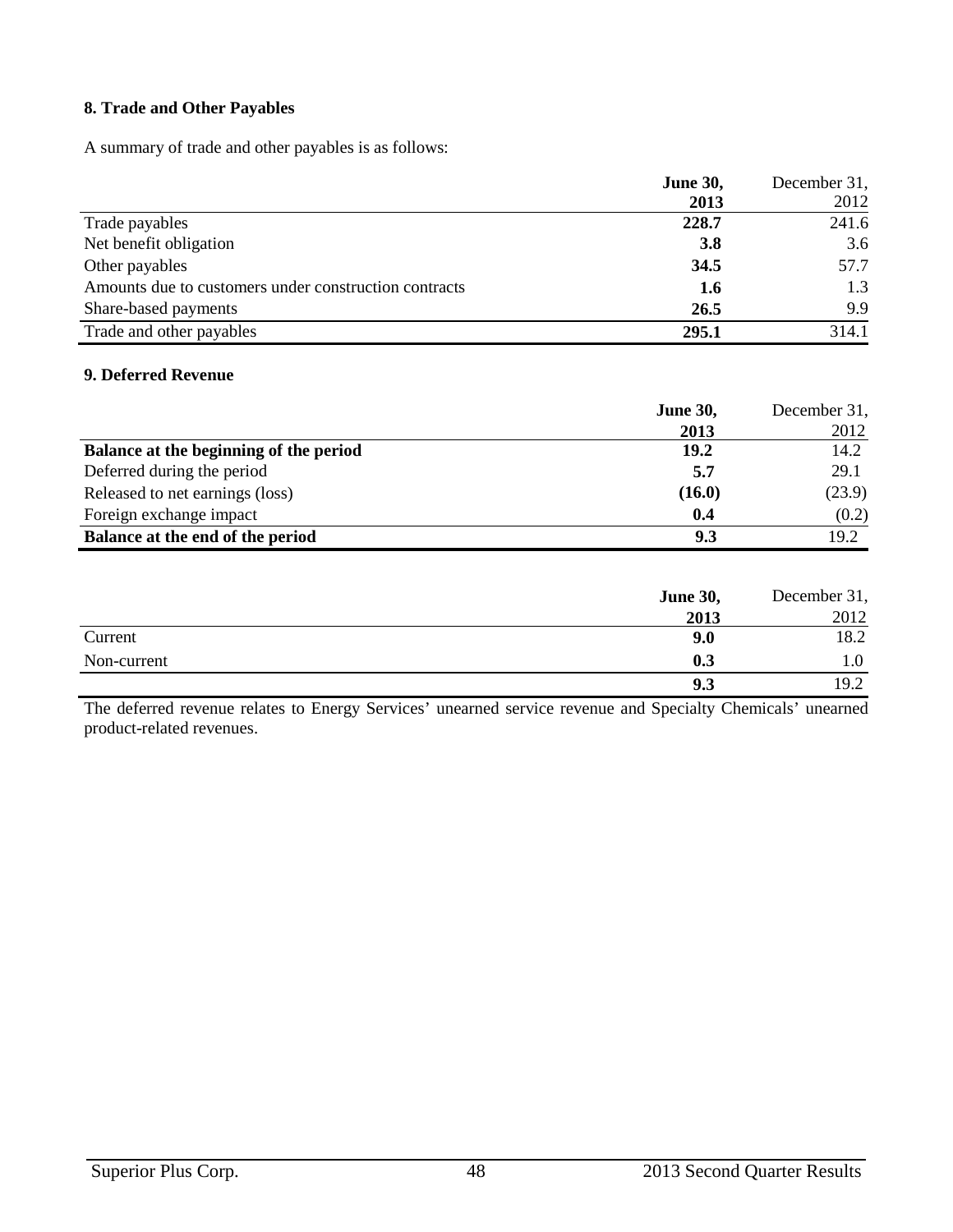#### **10. Borrowing**

|                                                                                       | Year of         |                                  |        | June 30, December 31,                 |
|---------------------------------------------------------------------------------------|-----------------|----------------------------------|--------|---------------------------------------|
|                                                                                       | Maturity        | <b>Effective Interest Rate</b>   | 2013   | 2012                                  |
| Revolving term bank credits <sup>(1)</sup>                                            |                 |                                  |        |                                       |
|                                                                                       |                 | Floating BA rate plus            |        |                                       |
| <b>Bankers Acceptances (BA)</b>                                                       | 2016            | applicable credit spread         | 58.8   | 148.6                                 |
| Canadian Prime Rate Loan                                                              | 2016            | Prime rate plus credit<br>spread | 13.0   | 13.0                                  |
|                                                                                       |                 | Floating LIBOR rate plus         |        |                                       |
| <b>LIBOR</b> Loans                                                                    | 2016            | applicable credit spread         | 80.9   | 137.3                                 |
| (US77.0 million; 2012 US \$138.0 million)                                             |                 |                                  |        |                                       |
|                                                                                       |                 | US Prime rate plus credit        |        |                                       |
| <b>US Base Rate Loan</b>                                                              | 2016            | spread                           | 27.5   | 34.5                                  |
| (US\$26.1 million; 2012- US\$34.6 million)                                            |                 |                                  |        |                                       |
|                                                                                       |                 |                                  | 180.2  | 333.4                                 |
| <b>Other Debt</b>                                                                     |                 |                                  |        |                                       |
| Accounts receivable factoring program <sup>(2)</sup>                                  |                 | <b>Floating BA Plus</b>          | 6.9    |                                       |
| Deferred consideration                                                                |                 | 2013-2016 Non-interest-bearing   | 2.5    | 2.7                                   |
|                                                                                       |                 |                                  | 9.4    | 2.7                                   |
| <b>Senior Secured Notes</b> <sup>(3)</sup>                                            |                 |                                  |        |                                       |
| Senior secured notes subject to fixed interest                                        |                 |                                  |        |                                       |
| rates (US\$92.0 million; $2012 - US$92.0$ million)                                    | 2013-2015 7.65% |                                  | 96.7   | 91.5                                  |
|                                                                                       |                 |                                  |        |                                       |
| <b>Senior Unsecured Debentures</b>                                                    |                 |                                  |        |                                       |
| Senior unsecured debentures                                                           | 2016            | 8.25%                            | 150.0  | 150.0                                 |
|                                                                                       |                 |                                  |        |                                       |
| <b>Finance Lease Obligations</b>                                                      |                 |                                  |        |                                       |
| Finance lease obligations                                                             |                 |                                  | 55.9   | 62.0                                  |
|                                                                                       |                 |                                  |        |                                       |
| Total borrowing before deferred financing fees                                        |                 |                                  | 492.2  | 639.6                                 |
| Deferred financing fees                                                               |                 |                                  | (4.8)  | (5.2)                                 |
| Borrowing                                                                             |                 |                                  | 487.4  | 634.4                                 |
| <b>Current maturities</b>                                                             |                 |                                  | (57.4) | (59.7)                                |
| Borrowing                                                                             |                 |                                  | 430.0  | 574.7                                 |
| $\frac{1}{2}$ Or Leve 10, 2012, Secondary and its relative count relativities. Second |                 |                                  |        | to the model and at 2010 they minuted |

 On June 10, 2013, Superior and its wholly-owned subsidiaries, Superior Plus Financing Inc. and Commercial E Industrial (Chile) Limitada, extended its \$570 million credit facility which can be expanded up to \$750 million. The credit facilities matures on June 27, 2016 and are secured by a general charge over the assets of Superior and certain of its subsidiaries. As at June 30, 2013, Superior had \$25.6 million of outstanding letters of credit (December 31, 2012 – \$31.1 million) and approximately \$116.5 million of outstanding financial guarantees (December 31, 2012 – \$121.9 million). The fair value of Superior's revolving term bank credits, other debt, letters of credit, and financial guarantees approximates their carrying value as a result of the market based-interest rates, the short-term nature of the underlying debt instruments and other related factors.

<sup>(2)</sup> Superior has entered into a Master Receivables Purchase Agreement (MRPA) with a financial institution where it may purchase from time to time, on an uncommitted revolving basis, a 100% interest in receivables from Superior. The maximum aggregate amount of purchased receivables purchased by the financial institution under this agreement and outstanding at any time is limited to \$15.0 million. As at June 30, 2013, the accounts receivable factoring program totaled CDN \$6.9 million (CDN\$nil million at December 31, 2012).

<sup>(3)</sup> Senior secured notes (the Notes) totaling US\$92.0 million and US\$92.0 million (respectively, CDN\$96.7 million at June 30, 2013 and CDN \$91.5 million at December 31, 2012) are secured by a general charge over the assets of Superior and certain of its subsidiaries. Principal repayments began in the fourth quarter of 2009. Management has estimated the fair value of the Notes based on comparisons to treasury instruments with similar maturities, interest rates and credit risk profiles. The estimated fair value of the Notes as at June 30, 2013 was CDN\$105.7 million (December 31, 2012 – CDN\$94.4 million).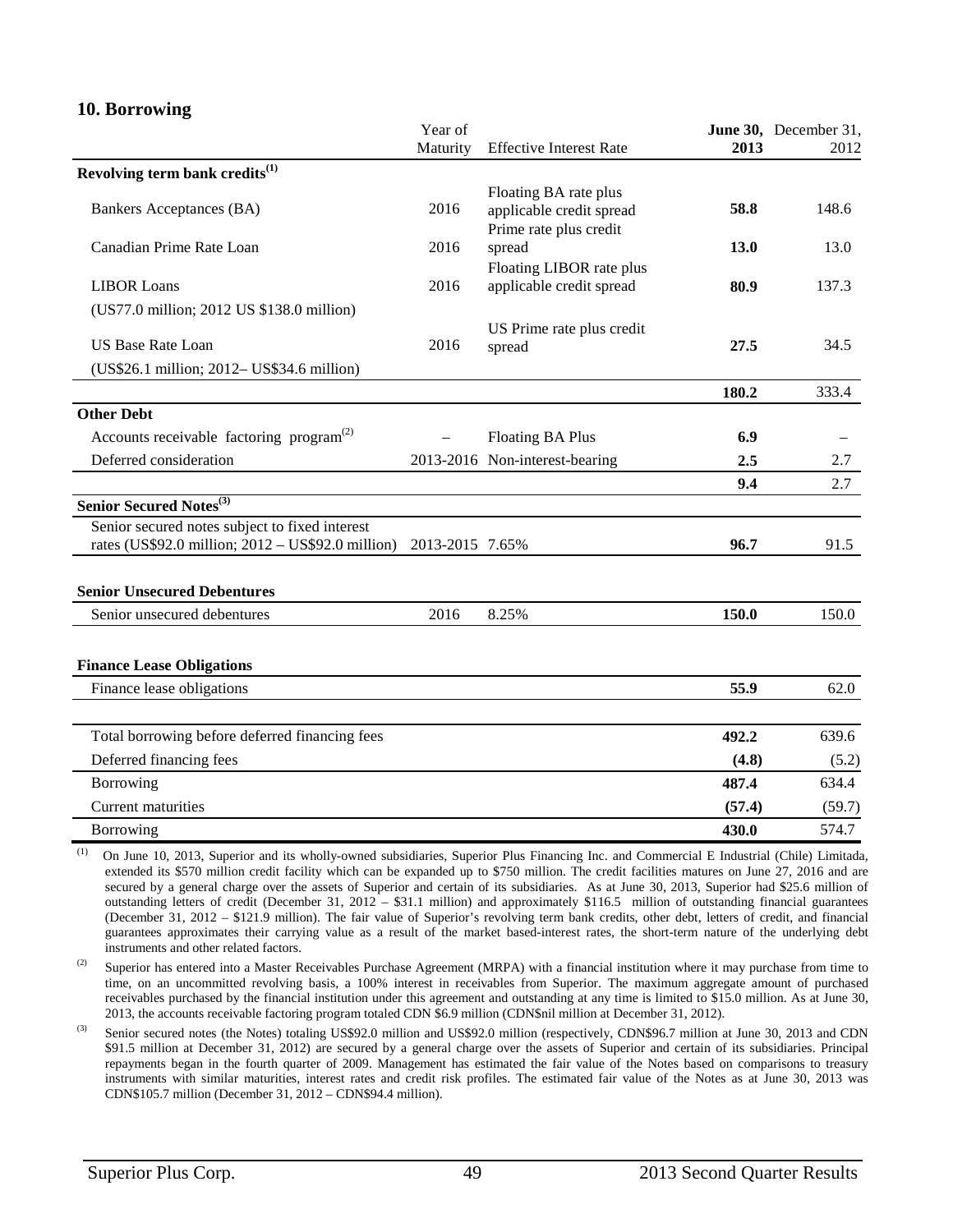Repayment requirements of Borrowing before deferred financing costs are as follows:

| Current maturities | 57.4  |
|--------------------|-------|
| Due in 2014        | 49.6  |
| Due in $2015$      | 47.2  |
| Due in $2016$      | 336.7 |
| Due in 2017        | 0.9   |
| Due in 2018        | 0.4   |
| Subsequent to 2018 |       |
| Total              | 492.2 |

### **11. Convertible Unsecured Subordinated Debentures**

Superior's debentures are as follows:

| Maturity                                          | October<br>$2015^{(1)(2)}$ | December<br>2014 | June<br>2017 | June<br>2018 | October<br>2016 | <b>Total</b> |
|---------------------------------------------------|----------------------------|------------------|--------------|--------------|-----------------|--------------|
| Interest rate                                     | 5.85%                      | 7.50%            | 5.75%        | 6.00%        | 7.50%           | Carrying     |
| Conversion price per share                        | \$31.25                    | \$13.10          | \$19.00      | \$15.10      | \$11.35         | <b>Value</b> |
| Debentures outstanding as at<br>June 30, 2013     |                            | 67.6             | 168.1        | 144.4        | 72.4            | 452.5        |
| Debentures outstanding as at<br>December 31, 2012 | 74.1                       | 67.4             | 167.6        | 144.0        | 72.0            | 525.1        |
| Quoted market value as at<br>June 30, 2013        |                            | 70.3             | 175.1        | 152.3        | 84.3            | 482.0        |
| Quoted market value as at<br>December 31, 2012    | 75.2                       | 71.4             | 169.2        | 148.0        | 84.2            | 548.0        |

 $<sup>(1)</sup>$  Superior redeemed \$50.0 million of the outstanding amount of the 5.85% October 2015 convertible unsecured subordinated debenture,</sup> on January 3, 2013.

<sup>(2)</sup> Superior made a final redemption of \$25.0 million being the total outstanding amount on the 5.85% October 2015 convertible unsecured subordinated debentures, on April 9, 2013.

The debentures may be converted into shares at the option of the holder at any time prior to maturity and may be redeemed by Superior in certain circumstances. Superior may elect to pay interest and principal upon maturity or redemption by issuing shares to a trustee in the case of interest payments, and to the debenture holders in the case of payment of principal. The number of any shares issued will be determined based on market prices for the shares at the time of issuance. Superior also has a cash conversion put option which allows Superior to settle any conversion of debentures in cash, in lieu of delivering common shares to the debenture holders of the June 2018 and October 2016 convertible debentures. The cash conversion put option has been classified as an embedded derivative and measured at fair value through net earnings (loss) (FVTNEL) (see Note 12 for further details).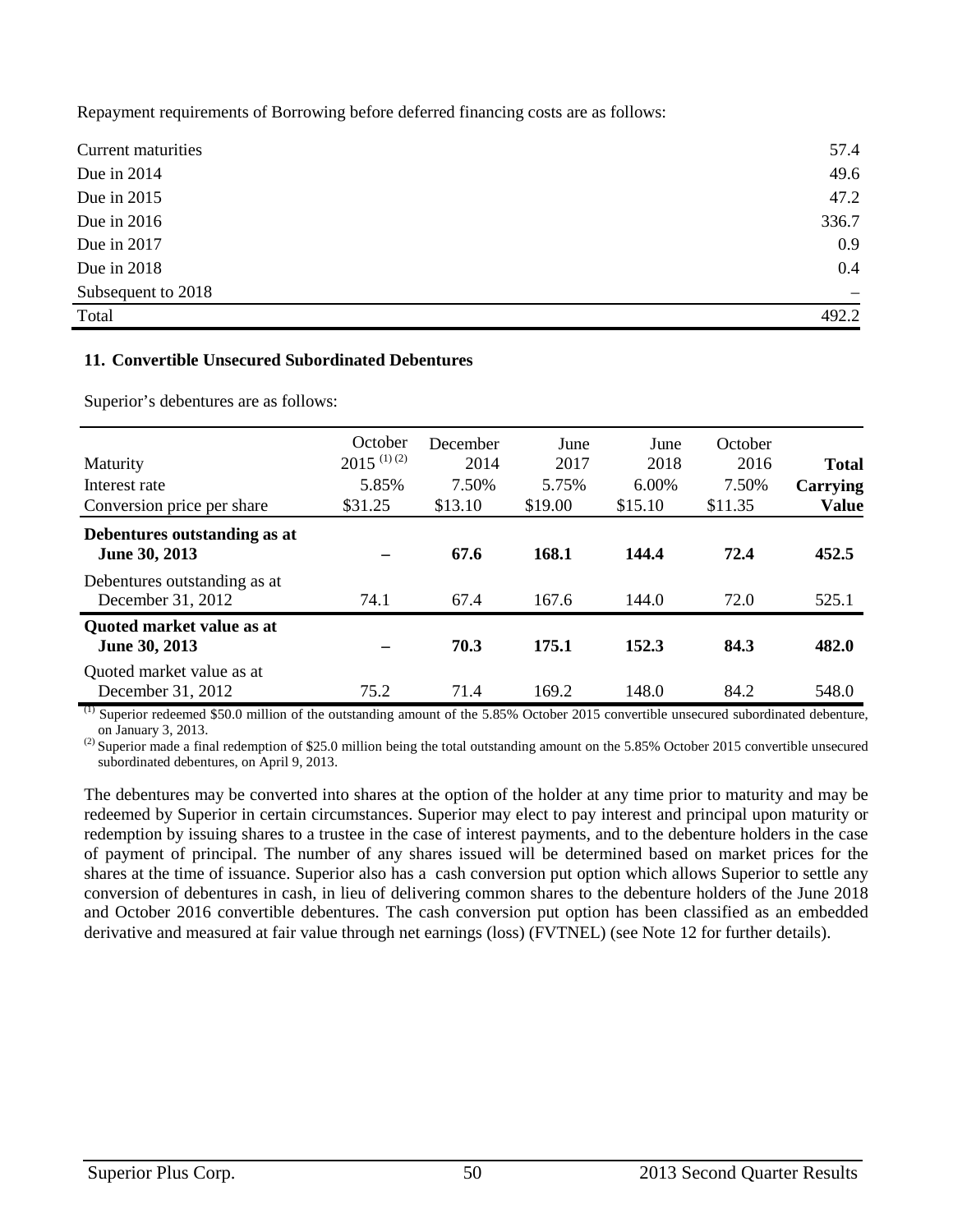### **12. Financial Instruments**

IFRS requires disclosure around fair value and specifies a hierarchy of valuation techniques based on whether the inputs to those valuation techniques are observable or unobservable. Observable inputs reflect market data obtained from independent sources, while unobservable inputs reflect Superior's market assumptions. These two types of input create the following fair-value hierarchy:

- *Level 1* quoted prices in active markets for identical instruments.
- *Level 2* quoted prices for similar instruments in active markets; quoted prices for identical or similar instruments in markets that are not active; and model-derived valuations in which all significant inputs and significant value drivers are observable in active markets.
- *Level 3* valuations derived from valuation techniques in which one or more significant inputs or significant value drivers are unobservable.

The fair value of a financial instrument is the consideration estimated to be agreed upon in an arm's-length transaction between knowledgeable, willing parties who are under no compulsion to act. Fair values are determined by reference to quoted bid or asking prices, as appropriate, in the most advantageous active market for that instrument to which Superior has immediate access (Level 1). Where bid and ask prices are unavailable, Superior uses the closing price of the most recent transaction of the instrument. In the absence of an active market, Superior estimates fair values based on prevailing market rates (bid and ask prices, as appropriate) for instruments with similar characteristics and risk profiles or internal or external valuation models, such as discounted cash flow analysis using, to the extent possible, observable market-based inputs (Level 2). Superior uses internally developed methodologies and unobservable inputs to determine the fair value of some financial instruments when required (Level 3).

Fair values determined using valuation models require assumptions concerning the amount and timing of estimated future cash flows and discount rates. In determining those assumptions, Superior looks primarily to available readily observable external market inputs including forecast commodity price curves, interest rate yield curves, currency rates, and price and rate volatilities as applicable.

During August 2012, Specialty Chemicals received a payment of \$15.8 million from TransCanada Energy Ltd., a subsidiary of TransCanada Corporation, in connection with the arbitration ruling related to the Sundance Power Purchase Agreement (PPA) between TransAlta Corporation and TransCanada Corporation. The payment resulted from the Electrical Sales Agreement (ESA) between TransCanada Corporation and Superior whereby TransCanada Corporation supplies Superior with fixed-priced energy from the PPA. A one-time gain of \$12.5 million, representing the payment, net of certain settlement costs, is recorded in cost of goods sold. This settlement relates to Specialty Chemicals' fixed-price electricity purchase agreement which expires in 2017. Specialty Chemicals expects to receive electricity production from the PPA by July 31, 2013 once the production units have been returned to service.

With respect to the valuation of Specialty Chemicals' fixed-price electricity agreement, the valuation of this agreement requires Superior to make assumptions about the long-term price of electricity in electricity markets for which active market information is not available. The impact of the assumption for the long-term forward price curve of electricity has a material impact on the fair value of this agreement. A \$1/MWh change in the forecast price of electricity would result in a change in the fair value of this agreement of \$0.8 million, with a corresponding impact to net earnings (loss) before income taxes.

No changes in valuation techniques were made by Superior during the period ended June 30, 2013 and no financial instruments have been reclassified between the different fair value input levels.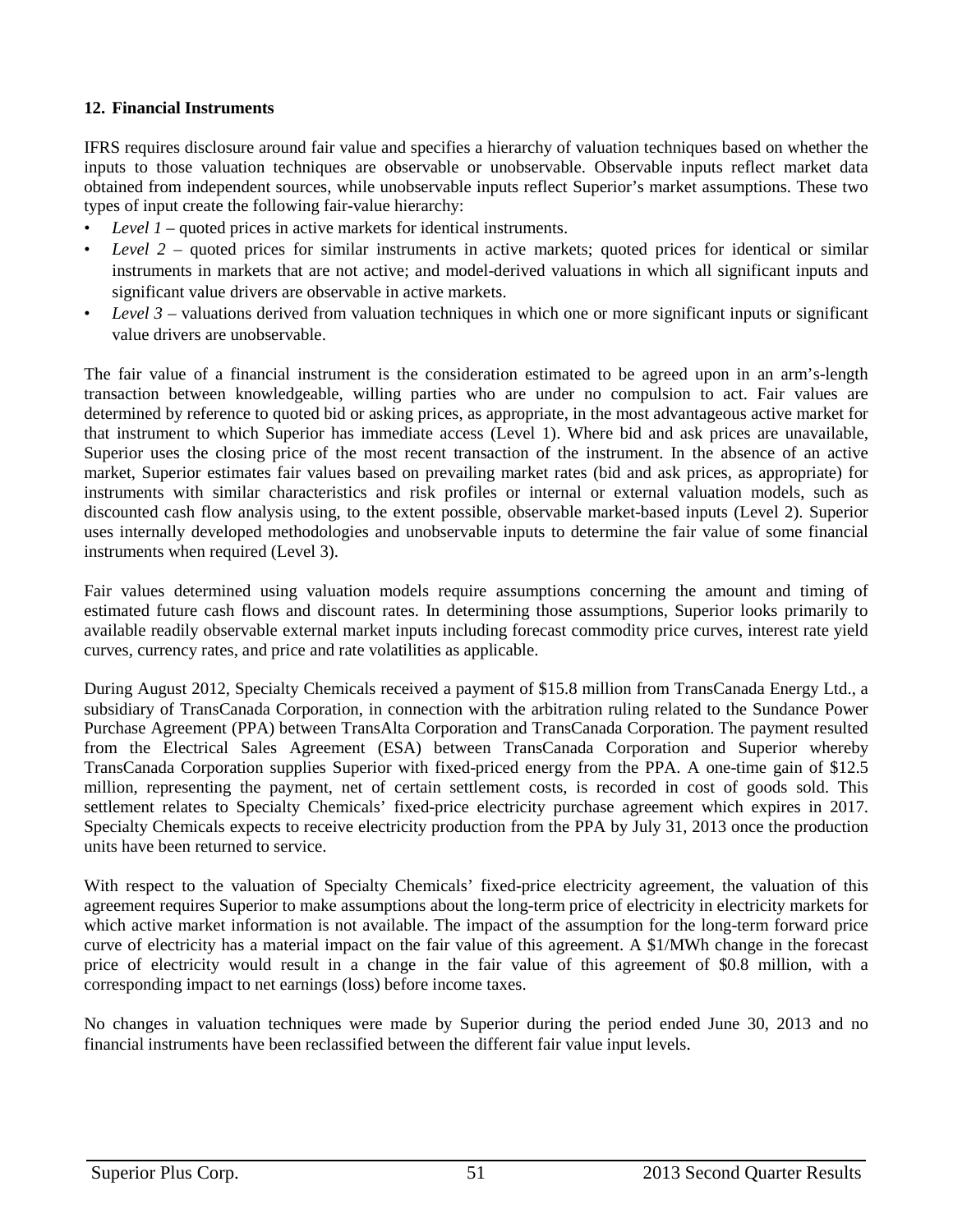|                                                                                  |                                        |               |                                    |                                         |                         | <b>Asset (Liability)</b> |  |  |
|----------------------------------------------------------------------------------|----------------------------------------|---------------|------------------------------------|-----------------------------------------|-------------------------|--------------------------|--|--|
| <b>Description</b>                                                               | Notional <sup>(1)</sup>                | <b>Term</b>   | <b>Effective</b><br>Rate           | <b>Fair Value</b><br><b>Input Level</b> | <b>June 30,</b><br>2013 | December<br>31, 2012     |  |  |
| Natural gas financial swaps-AECO                                                 | 22.86 $GI^{(2)}$                       | 2013-<br>2018 | CDN\$4.62/<br>GJ                   | Level 1                                 | (27.1)                  | (42.2)                   |  |  |
| Foreign currency forward contracts, net<br>sale                                  | $US$642.4^{(3)}$                       | 2013-<br>2017 | 1.03                               | Level 1                                 | (26.6)                  | 10.7                     |  |  |
| Foreign currency forward contracts,<br>balance sheet-related                     | $US$59.0^{(3)}$                        | 2013-<br>2014 | 1.01                               | Level 1                                 | 3.0                     | 0.2                      |  |  |
| Interest rate swaps – CDN\$                                                      | $$150.0^{(3)}$                         | 2013-<br>2017 | Six-month<br>BA rate plus<br>2.65% | Level 2                                 | 6.4                     | 9.4                      |  |  |
| Equity derivative contracts                                                      | \$12.6 <sup>(3)</sup>                  | 2013-<br>2015 | \$10.26/share                      | Level 2                                 | 0.7                     | 0.5                      |  |  |
| Debenture-embedded derivative                                                    | $$255.0^{(3)}$                         | 2013-<br>2018 |                                    | Level 3                                 | (37.0)                  | (19.8)                   |  |  |
| Energy Services Butane wholesale<br>purchase and sale contracts, net sale        | $0.22$ USG <sup>(4)</sup>              | 2013-<br>2014 | \$1.65/USG                         | Level 2                                 |                         | (0.2)                    |  |  |
| <b>Energy Services Diesel wholesale</b><br>purchase and sale contracts, net sale | $0.7$ USG <sup>(4)</sup>               | 2013-<br>2014 | \$3.85/USG                         | Level 2                                 | 0.1                     |                          |  |  |
| Energy Services Propane wholesale<br>purchase and sale contracts, net sale       | $1.36$ USG <sup>(4)</sup>              | 2013          | \$0.96/USG                         | Level 2                                 | (0.3)                   | 0.7                      |  |  |
| Energy Services electricity swaps                                                | $0.97$ MWh <sup><math>(5)</math></sup> | 2013-<br>2017 | \$39.93/MWh                        | Level 2                                 | (7.8)                   | (10.3)                   |  |  |
| Energy Services heating oil purchase<br>and sale contracts                       | 7.69<br>Gallons <sup>(4)</sup>         | 2013          | \$3.03<br>US/Gallon                | Level 2                                 | 0.3                     | (0.2)                    |  |  |
| Specialty Chemicals fixed-price<br>electricity purchase agreement                | 12-45 $MW^{(6)}$                       | 2013-<br>2017 | $$37-$<br>\$59/MWh                 | Level 3                                 | 2.6                     | 1.6                      |  |  |

<sup>(1)</sup> Notional values as at June 30, 2013<sup>(2)</sup> Millions of gigajoules (GJ) purchased. <sup>(3)</sup> Millions of dollars.<br><sup>(4)</sup> Millions of United States gallons purchased. <sup>(5)</sup> Millions of mega watt hours (MWh). <sup>(6)</sup> Megawatts year purchased.

All financial and non-financial derivatives are designated as fair value through net earnings (loss) upon their initial recognition.

| <b>Description</b>                                             | <b>Current</b><br><b>Assets</b> | Long-term<br><b>Assets</b> | <b>Current</b><br><b>Liabilities</b> | Long-term<br><b>Liabilities</b> |
|----------------------------------------------------------------|---------------------------------|----------------------------|--------------------------------------|---------------------------------|
| Natural gas financial swaps -AECO                              |                                 |                            | 18.8                                 | 8.3                             |
| Energy Services electricity swaps                              | 0.1                             |                            | 4.0                                  | 3.9                             |
| Foreign currency forward contracts, net sale                   | 1.2                             | 0.3                        | 5.6                                  | 22.5                            |
| Foreign currency forward contracts, balance sheet-related      | 1.5                             | 1.5                        |                                      |                                 |
| Interest rate swaps                                            | 2.6                             | 3.9                        | 0.1                                  |                                 |
| Equity derivative contracts                                    | 0.7                             | -                          |                                      |                                 |
| Debenture-embedded derivative                                  |                                 |                            |                                      | 37.0                            |
| Energy Services propane wholesale purchase and sale contracts  | 0.5                             |                            | 0.7                                  |                                 |
| Energy Services propane purchase and sale contracts            | $\overline{\phantom{0}}$        |                            | 0.1                                  |                                 |
| Energy Services butane wholesale purchase and sale contracts   | 0.2                             |                            | 0.2                                  |                                 |
| Energy Services heating oil purchase and sale contracts        | 0.3                             |                            |                                      |                                 |
| Energy Services diesel purchase and sale contracts             | 0.1                             |                            |                                      |                                 |
| Specialty Chemicals fixed-price electricity purchase agreement | 0.6                             | 2.0                        |                                      |                                 |
| As at June 30, 2013                                            | 7.8                             | 7.7                        | 29.5                                 | 71.7                            |
| As at December 31, 2012                                        | 16.6                            | 12.9                       | 36.5                                 | 42.6                            |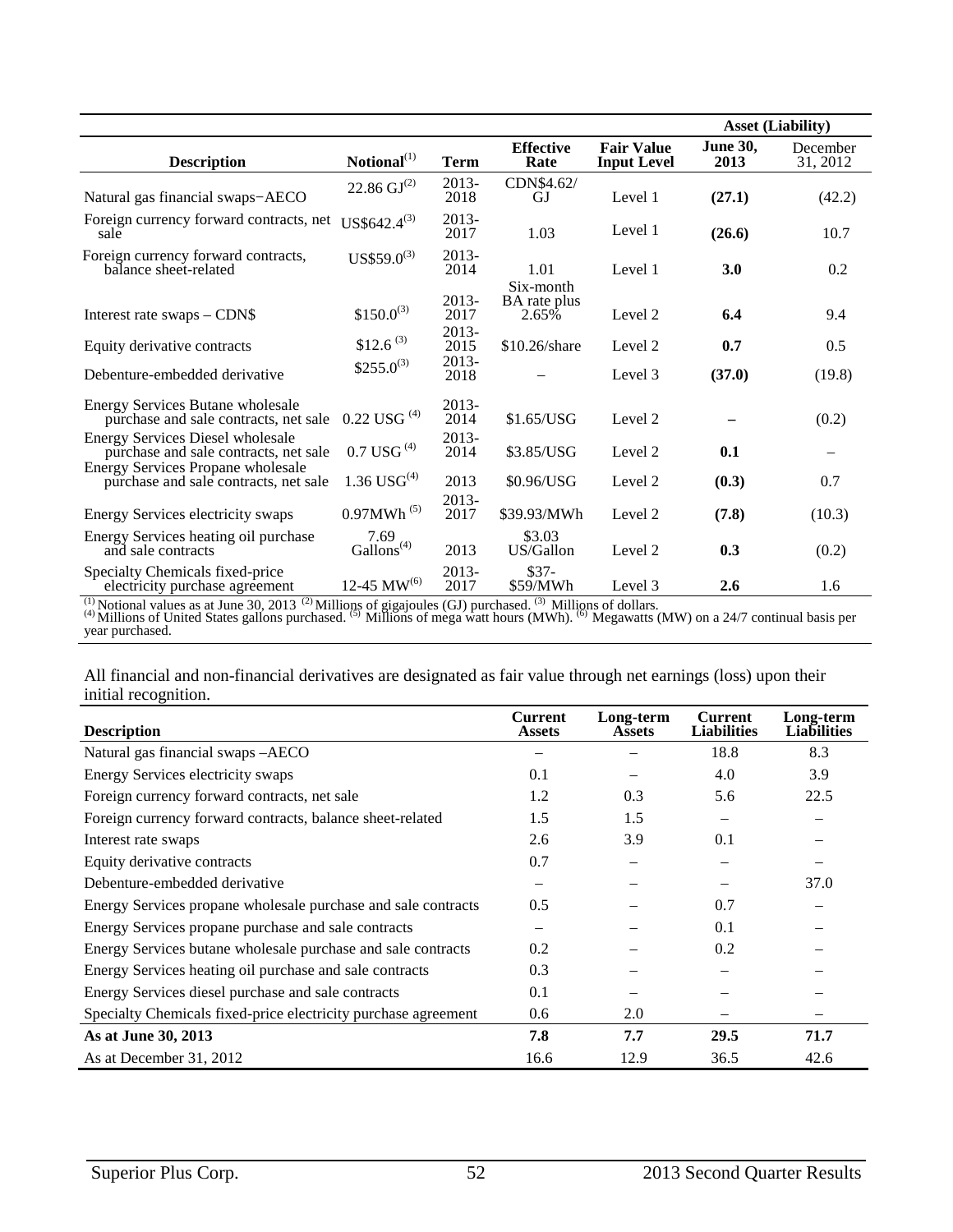|                                                                  | For the three months ended     |                                  | For the three months ended |                           |  |
|------------------------------------------------------------------|--------------------------------|----------------------------------|----------------------------|---------------------------|--|
|                                                                  |                                | June 30, 2013                    | June 30, 2012              |                           |  |
| Description                                                      | <b>Realized</b><br>gain (loss) | <b>Unrealized</b><br>gain (loss) | Realized<br>gain (loss)    | Unrealized<br>gain (loss) |  |
| Natural gas financial swaps - AECO                               | (5.9)                          | 0.6                              | (15.9)                     | 18.0                      |  |
| Energy Services electricity swaps                                | (1.7)                          | (1.3)                            | (3.4)                      | 5.4                       |  |
| Foreign currency forward contracts, net sale                     | 1.5                            | (23.7)                           | 1.2                        | (12.7)                    |  |
| Foreign currency forward contracts, balance sheet-related        |                                | 2.1                              |                            | 1.4                       |  |
| Interest rate swaps                                              | 1.2                            | (3.3)                            | 1.2                        | 1.2                       |  |
| Equity derivative contracts                                      | 0.4                            | (0.9)                            |                            |                           |  |
| Energy Services propane wholesale purchase and sale<br>contracts |                                | (0.2)                            |                            | 1.6                       |  |
| Energy Services propane purchase and sale contracts              |                                | (0.2)                            |                            |                           |  |
| Energy Services butane wholesale purchase and sale contracts     |                                |                                  |                            | (0.4)                     |  |
| Energy Services heating oil purchase and sale contracts          | 1.1                            | 0.2                              | 2.7                        | (2.0)                     |  |
| Energy Services diesel purchase and sale contracts               |                                |                                  |                            |                           |  |
| Specialty Chemicals fixed-price power purchase agreements        |                                | 0.9                              | (0.7)                      |                           |  |
| Total (losses) gains on financial and non-financial derivatives  | (3.4)                          | (25.8)                           | (14.9)                     | 12.5                      |  |
| Foreign currency translation of senior secured notes             |                                | (3.4)                            |                            | (2.5)                     |  |
| Change in fair value of debenture embedded derivative            |                                | (3.8)                            |                            | (0.2)                     |  |
| Total realized and unrealized (losses) gains                     | (3.4)                          | (33.0)                           | (14.9)                     | 9.8                       |  |

|                                                                 | For the six months ended<br>June 30, 2013 |                                  | For the six months ended<br>June 30, 2012 |                           |
|-----------------------------------------------------------------|-------------------------------------------|----------------------------------|-------------------------------------------|---------------------------|
| Description                                                     | <b>Realized</b><br>gain (loss)            | <b>Unrealized</b><br>gain (loss) | Realized<br>gain (loss)                   | Unrealized<br>gain (loss) |
| Natural gas financial swaps - AECO                              | (13.6)                                    | 15.1                             | (30.4)                                    | 15.4                      |
| Energy Services electricity swaps                               | (3.3)                                     | 2.3                              | (7.1)                                     | (1.4)                     |
| Foreign currency forward contracts, net sale                    | 1.6                                       | (37.3)                           | 2.6                                       | (5.9)                     |
| Foreign currency forward contracts, balance sheet-related       |                                           | 3.1                              |                                           | 1.1                       |
| Interest rate swaps                                             | 1.2                                       | (3.0)                            | 1.2                                       | (1.5)                     |
| Equity derivative contracts                                     | 0.4                                       | 0.1                              |                                           |                           |
| Energy Services propane wholesale purchase and sale contracts   |                                           | (1.2)                            |                                           | 1.6                       |
| Energy Services propane purchase and sale contracts             |                                           | 0.2                              |                                           |                           |
| Energy Services butane wholesale purchase and sale contracts    |                                           | 0.2                              |                                           | (0.4)                     |
| Energy Services heating oil purchase and sale contracts         | 1.8                                       | 0.4                              | 0.5                                       | (0.9)                     |
| Energy Services diesel purchase and sale contracts              |                                           | 0.1                              |                                           |                           |
| Specialty Chemicals fixed-price power purchase agreements       |                                           | 1.0                              | (1.4)                                     |                           |
| Total (losses) gains on financial and non-financial derivatives | (11.9)                                    | (19.0)                           | (34.6)                                    | 8.0                       |
| Foreign currency translation of senior secured notes            |                                           | (5.2)                            |                                           | (0.3)                     |
| Change in fair value of debenture embedded derivative           |                                           | (17.1)                           |                                           | (0.3)                     |
| Total realized and unrealized (losses) gains                    | (11.9)                                    | (41.3)                           | (34.6)                                    | 7.4                       |

Realized (losses) gains on financial and non-financial derivatives and foreign currency translation (losses) gains on the revaluation of Canadian domiciled US-denominated working capital have been classified on the statement of net earnings (loss) based on the underlying nature of the financial statement line item and/or the economic exposure being managed.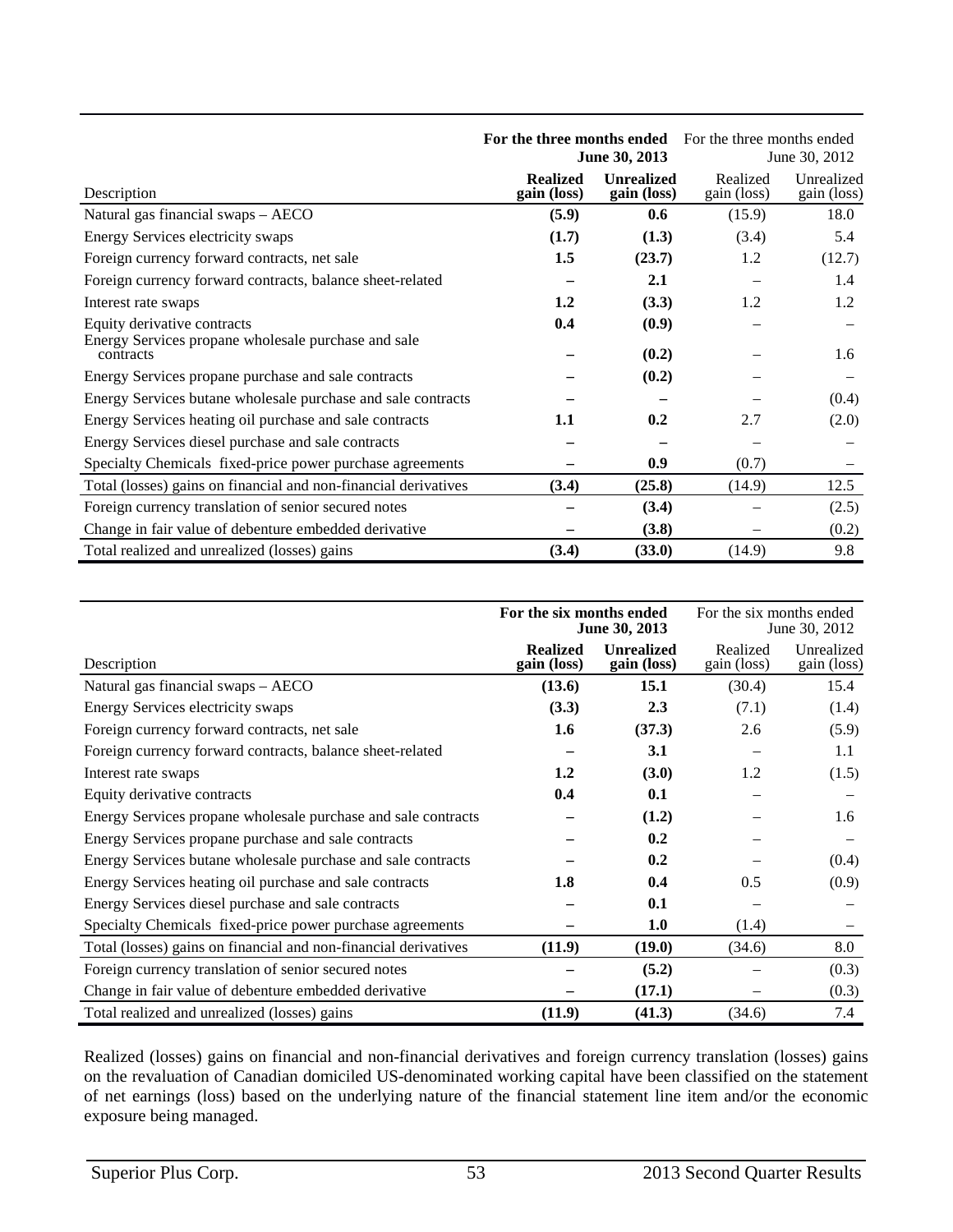The following summarizes Superior's classification and measurement of financial assets and liabilities:

|                                                              | <b>Classification</b> | <b>Measurement</b> |
|--------------------------------------------------------------|-----------------------|--------------------|
| <b>Financial Assets</b>                                      |                       |                    |
| Cash and cash equivalents                                    | Loans and receivables | Amortized cost     |
| Trade and other receivables                                  | Loans and receivables | Amortized cost     |
| Derivative assets                                            | <b>FVTNEL</b>         | Fair Value         |
| Notes and finance lease receivables                          | Loans and receivables | Amortized cost     |
| <b>Financial liabilities</b>                                 |                       |                    |
| Trade and other payables                                     | Other liabilities     | Amortized cost     |
| Dividends and interest payable                               | Other liabilities     | Amortized cost     |
| Borrowing                                                    | Other liabilities     | Amortized cost     |
| Convertible unsecured subordinated debentures <sup>(1)</sup> | Other liabilities     | Amortized cost     |
| Derivative liabilities                                       | <b>FVTNEL</b>         | Fair Value         |

 $\overline{p}$  Except for derivatives embedded in the related financial instruments that are classified as FVTNEL and measured at fair value.

# **Non-Derivative Financial Instruments**

The fair value of Superior's cash and cash equivalents, trade and other receivables, notes and finance lease receivables, trade and other payables, and dividends and interest payable approximates their carrying value due to the short-term nature of these amounts. The carrying value and the fair value of Superior's borrowing and debentures is provided in Notes 10 and 11.

### **Financial Instruments – Risk Management**

#### *Market Risk*

Financial derivatives and non-financial derivatives are used by Superior to manage its exposure to fluctuations in foreign currency exchange rates, interest rates and commodity prices. Superior assesses the inherent risks of these instruments by grouping derivative and non-financial derivatives related to the exposures these instruments mitigate. Superior's policy is not to use financial derivative or non-financial derivative instruments for speculative purposes. Superior does not formally designate its derivatives as hedges and, as a result, Superior does not apply hedge accounting and is required to designate its financial derivatives and non-financial derivatives as fair value through net earnings or loss. Details on Superior's market risk policies are consistent with those disclosed in Superior's 2012 annual consolidated financial statements.

# *Credit Risk*

Superior utilizes a variety of counterparties in relation to its derivative and non-financial derivative instruments in order to mitigate its counterparty risk. Superior assesses the credit-worthiness of its significant counterparties at the inception and throughout the term of a contract. Superior is also exposed to customer credit risk. Energy Services deals with a large number of small customers, thereby reducing this risk. Specialty Chemicals, due to the nature of its operations, sells its products to a relatively small number of customers. Specialty Chemicals mitigates its customer credit risk by actively monitoring the overall credit-worthiness of its customers. Energy Services has minimal exposure to customer credit risk as local natural gas and electricity distribution utilities have been mandated, for a nominal fee, to provide Energy Services with invoicing, collection and the assumption of bad debt risk for residential customers. Energy Services actively monitors the credit-worthiness of its commercial customers. Overall, Superior's credit quality is enhanced by its portfolio of customers which is diversified across geographical (primarily Canada and the United States) and end-use (primarily commercial, residential and industrial) markets.

Allowances for doubtful accounts receivables are reviewed by Superior at each balance sheet date. Superior updates its estimate of the allowance for doubtful accounts based on the evaluation of the recoverability of trade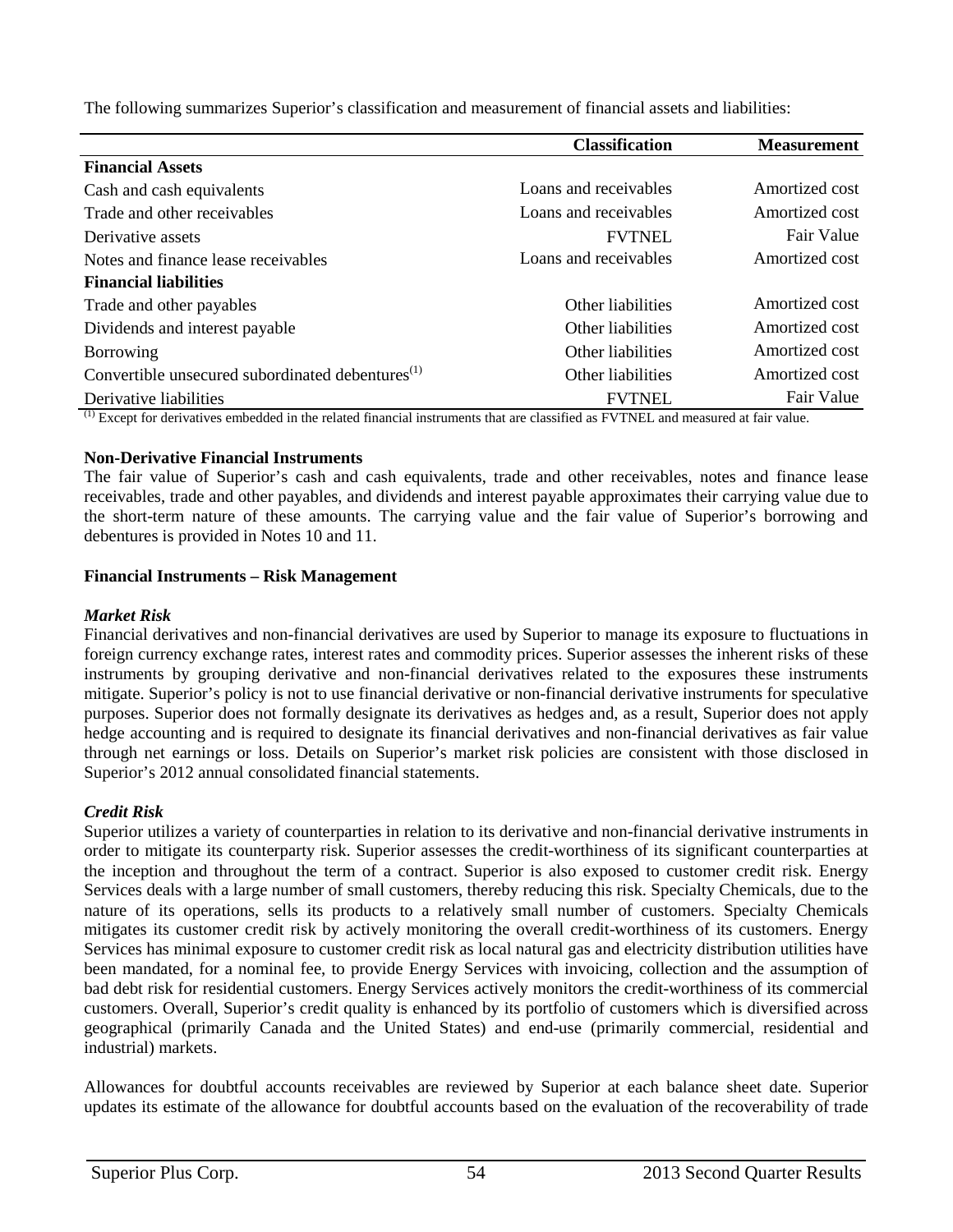receivables with each customer, taking into account historical collection trends of past due accounts and current economic conditions. Trade receivables are written-off once it is determined they are not collectable.

Pursuant to their respective terms, trade receivables, before deducting an allowance for doubtful accounts, are aged as follows:

|                            | <b>June 30,</b> | December 31, |
|----------------------------|-----------------|--------------|
|                            | 2013            | 2012         |
| Current                    | 232.5           | 243.1        |
| Past due less than 90 days | 82.7            | 108.2        |
| Past due over 90 days      | 13.7            | 11.8         |
| Trade receivables          | 328.9           | 363.1        |

The current portion of Superior's trade receivables is neither impaired nor past due and there are no indications as of the reporting date that the debtors will not make payment.

Superior's trade receivables are stated after deducting a provision of \$6.5 million as at June 30, 2013 (December 31, 2012 − \$7.2 million). The movement in the provision for doubtful accounts was as follows:

|                                                                 | <b>June 30,</b> | December 31, |
|-----------------------------------------------------------------|-----------------|--------------|
|                                                                 | 2013            | 2012         |
| Allowance for doubtful accounts, at the beginning of the period | (7.2)           | (20.8)       |
| Impairment losses recognized on receivables                     | (1.7)           | (3.9)        |
| Amounts written off during the period as uncollectible          | 2.4             | 17.5         |
| Allowance for doubtful accounts at the end of the period        | (6.5)           | (7.2)        |

#### *Liquidity Risk*

Liquidity risk is the risk that Superior cannot meet a demand for cash or fund an obligation as it comes due. Liquidity risk also includes the risk of not being able to liquidate assets in a timely manner at a reasonable price.

To ensure it is able to react to contingencies and investment opportunities quickly, Superior maintains sources of liquidity at the corporate and subsidiary levels. The main sources of liquidity are cash and other financial assets, the undrawn committed revolving-term bank credit facility, equity markets and debenture markets.

Superior is subject to the risks associated with debt financing, including the ability to refinance indebtedness at maturity. Superior believes these risks are mitigated through the use of long-term debt secured by high-quality assets, maintaining debt levels that in management's opinion are appropriate, and by diversifying maturities over an extended time. Superior also seeks to include in its agreements terms that protect it from liquidity issues of counterparties that might otherwise impact liquidity.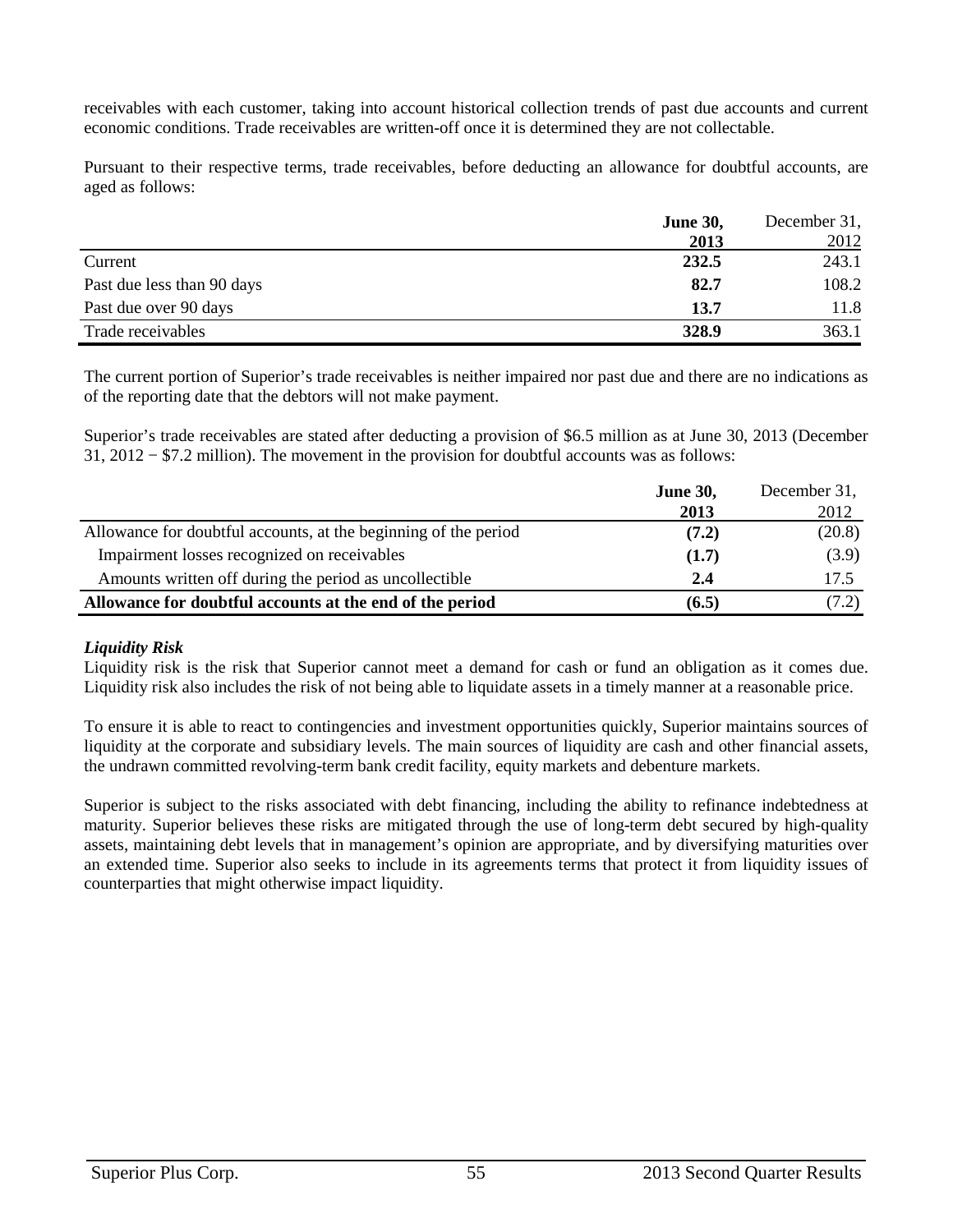|                                               |                          |        |       |       |                 | <b>2018</b> and                 |              |
|-----------------------------------------------|--------------------------|--------|-------|-------|-----------------|---------------------------------|--------------|
|                                               | 2013                     | 2014   | 2015  | 2016  | 2017 Thereafter |                                 | <b>Total</b> |
| Borrowing                                     | 57.4                     | 49.6   | 47.2  | 336.7 | 0.9             | 0.4                             | 492.2        |
| Convertible unsecured subordinated            | $\overline{\phantom{m}}$ | 67.6   |       | 72.4  | 168.1           | 144.4                           | 452.5        |
| US\$ foreign currency forward sales contracts | 109.8                    | 224.4  | 182.0 | 117.4 | 52.9            | $-$                             | 686.5        |
| US\$ foreign currency forward purchases       | (32.2)                   | (27.2) |       |       |                 | $\hspace{0.1mm}-\hspace{0.1mm}$ | (59.4)       |
| CDN\$ natural gas purchases                   | 10.2                     | 3.4    | 0.8   | 0.4   | 0.2             |                                 | 15.0         |
| CDN\$ butane purchases                        | 0.5                      |        |       |       |                 | $\overline{\phantom{0}}$        | 0.5          |
| CDN\$ propane purchases                       | 1.8                      | 0.1    |       |       |                 |                                 | 1.9          |
| US\$ propane purchases                        | 0.8                      |        |       |       |                 |                                 | 0.8          |
| Fixed-price electricity purchase commitments  | 3.7                      | 8.9    | 8.9   | 8.9   | 8.9             |                                 | 39.3         |

Superior's contractual obligations associated with its financial liabilities are as follows:

Superior's contractual obligations are considered normal-course operating commitments and do not include the impact of mark-to-market fair values on financial and non-financial derivatives. Superior expects to fund these obligations through a combination of cash flow from operations, proceeds on revolving term bank credits and proceeds on the issuance of share capital. Superior's financial instruments' sensitivities as at June 30, 2013 are consistent with those disclosed in Superior's 2012 annual consolidated financial statements.

#### **13. Income Taxes**

Consistent with prior periods, Superior recognizes a provision for income taxes for its subsidiaries that are subject to current and deferred income taxes, including United States income tax and Chilean income tax.

Total income tax recovery (expense), comprised of current taxes and deferred taxes for the three and six months ended June 30, 2013 was \$3.1 million and \$(12.7) million respectively, compared to \$3.8 million and \$(2.3) million in the comparative period. For the three and six months ended June 30, 2013, deferred income tax recovery (expense) from operations in Canada, the United States and Chile was \$3.4 million and \$(11.9) million, respectively, which resulted in a corresponding total net deferred income tax asset of \$283.9 million at June 30, 2013.

On April 2, 2013, Superior received from the CRA, Notices of Reassessment for Superior's 2009 and 2010 taxation years reflecting the CRA's intent to challenge the tax consequences of Superior's corporate conversion transaction (Conversion) which occurred on December 31, 2008. The CRA's position is based on the acquisition of control rules, in addition to the general anti-avoidance rules in the Income Tax Act (Canada). The table below summarizes Superior's estimated tax liabilities and payment requirements associated with the received and anticipated Notices of Reassessment. Upon receipt of the Notices of Reassessment, 50% of the taxes payable pursuant to such Notices of Reassessment, must be remitted to the CRA.

|                      |                       | 50% of the Taxes    |                      |
|----------------------|-----------------------|---------------------|----------------------|
| <b>Taxation Year</b> | Taxes Payable (1)(2)  | Payable $^{(1)(2)}$ | <b>Payment Dates</b> |
| 2009/2010            | \$13.0                | \$6.5               | Paid in April 2013   |
| 2011                 | \$10.0 <sup>(3)</sup> | \$5.0               | Q3 2013              |
| 2012                 | \$10.0 <sup>(3)</sup> | \$5.0               | Q3 2013              |
| 2013                 | \$20.0 $^{(3)}$       | \$10.0              | Q3 2014              |
| <b>Total</b>         | \$53.0                | \$26.5              |                      |

(1) In millions of dollars

(2) Includes estimated interest and penalties.

 $<sup>(3)</sup>$  Estimated based on Superior's previously filed tax returns and the midpoint of Superior's 2013 outlook.</sup>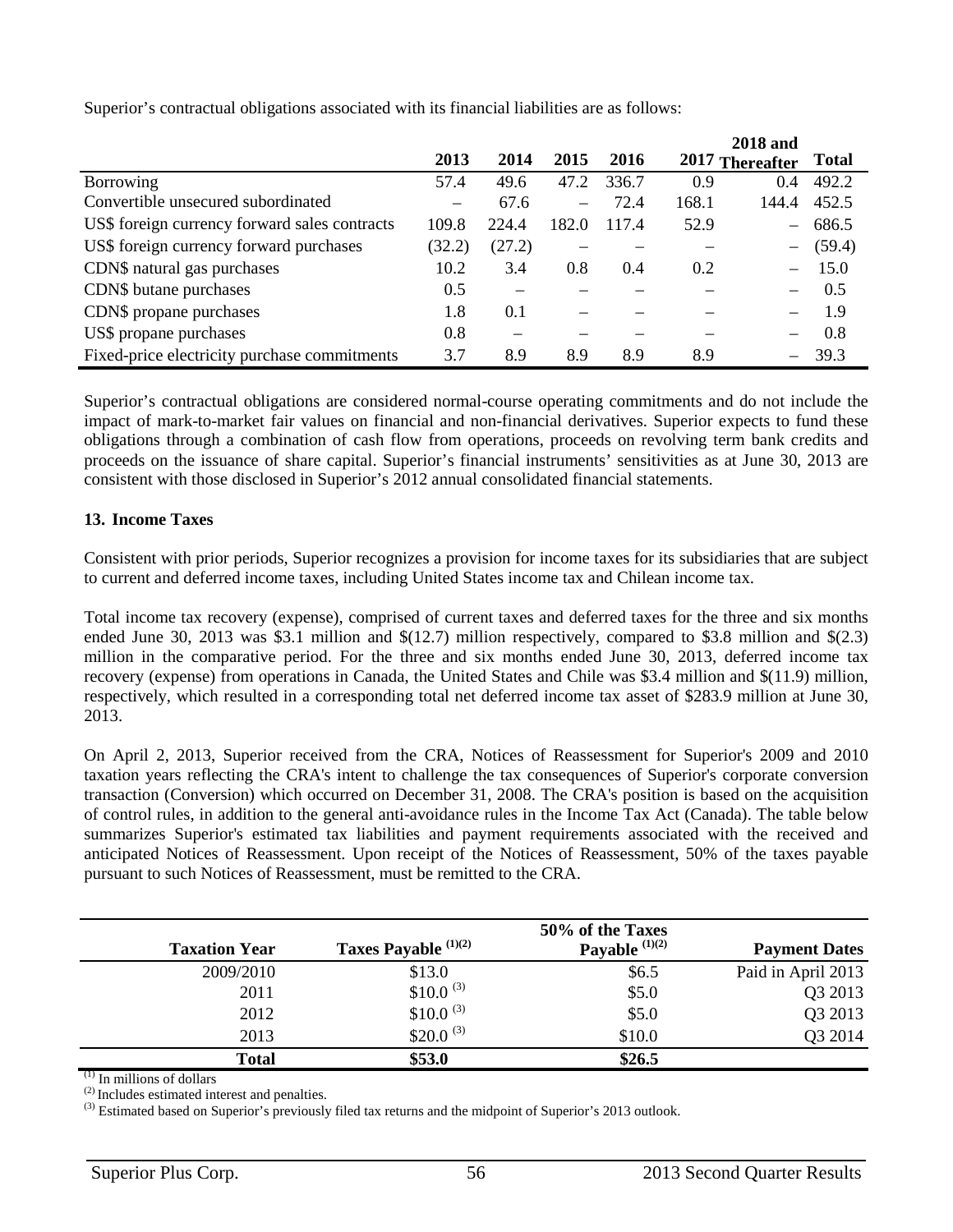On May 8, 2013, Superior filed a Notice of Objection with the CRA's appeals division. After 90 days, if the CRA has not responded to or settled the Notice of Objection with Superior, then Superior can make an application to the Tax Court of Canada. Superior anticipates filing its application to the Tax Court of Canada in August 2013 and that a decision in the Tax Court of Canada could be rendered by the end of 2014 or early 2015. If a decision of the Tax Court of Canada were to be appealed, the appeal process could reasonably be expected to take an additional 2 years. If Superior receives a positive decision then any taxes, interest and penalties paid to the CRA will be refunded plus interest and if Superior is unsuccessful then any remaining taxes payable plus interest and penalties will have to be remitted.

Superior remains confident in the appropriateness of its tax filing position and the expected tax consequences of the Conversion and intends to vigorously defend such position and intends to file its future tax returns on a basis consistent with its view of the outcome of the Conversion.

# **14. Total Equity**

Superior is authorized to issue an unlimited number of common shares and an unlimited number of preferred shares. The holders of common shares are entitled to dividends if, as and when, declared by the Board of Directors: to one vote per share at meetings of the holders of common shares; and upon liquidation, dissolution or winding up of Superior to receive pro rata the remaining property and assets of Superior, subject to the rights of any shares having priority over the common shares, of which none are outstanding.

Preferred shares are issuable in series with each class of preferred share having such rights as the Board of Directors may determine. Holders of preferred shares are entitled, in priority to holders of common shares, to be paid ratably with holders of each other series of preferred shares the amount of accumulated dividends, if any, specified to be payable preferentially to the holders of such series upon liquidation, dissolution or winding up of Superior. Superior does not have any preferred shares outstanding.

|                                                            | Issued Number of     |        |
|------------------------------------------------------------|----------------------|--------|
|                                                            | <b>Common Shares</b> | Total  |
|                                                            | (Millions)           | Equity |
| <b>Total Equity, December 31, 2012</b>                     | 112.8                | 383.0  |
| Net earnings                                               |                      | 5.9    |
| Other comprehensive income                                 |                      | 30.4   |
| Option value associated with the redemption of convertible |                      | (0.6)  |
| Shares issued under Dividend Reinvestment Plan             | 0.4                  | 4.9    |
| Issuance of common shares                                  | 13.0                 | 137.6  |
| Dividends declared to shareholders <sup>(1)</sup>          |                      | (36.5) |
| Total Equity, June 30, 2013                                | 126.2                | 524.7  |

 $\overline{^{(1)}}$  Dividends to shareholders are declared at the discretion of Superior. During the six months ended June 30, 2013, Superior paid dividends of \$35.9 million or \$0.30 per share (June 30, 2012 – \$33.4 million or \$0.30 per share).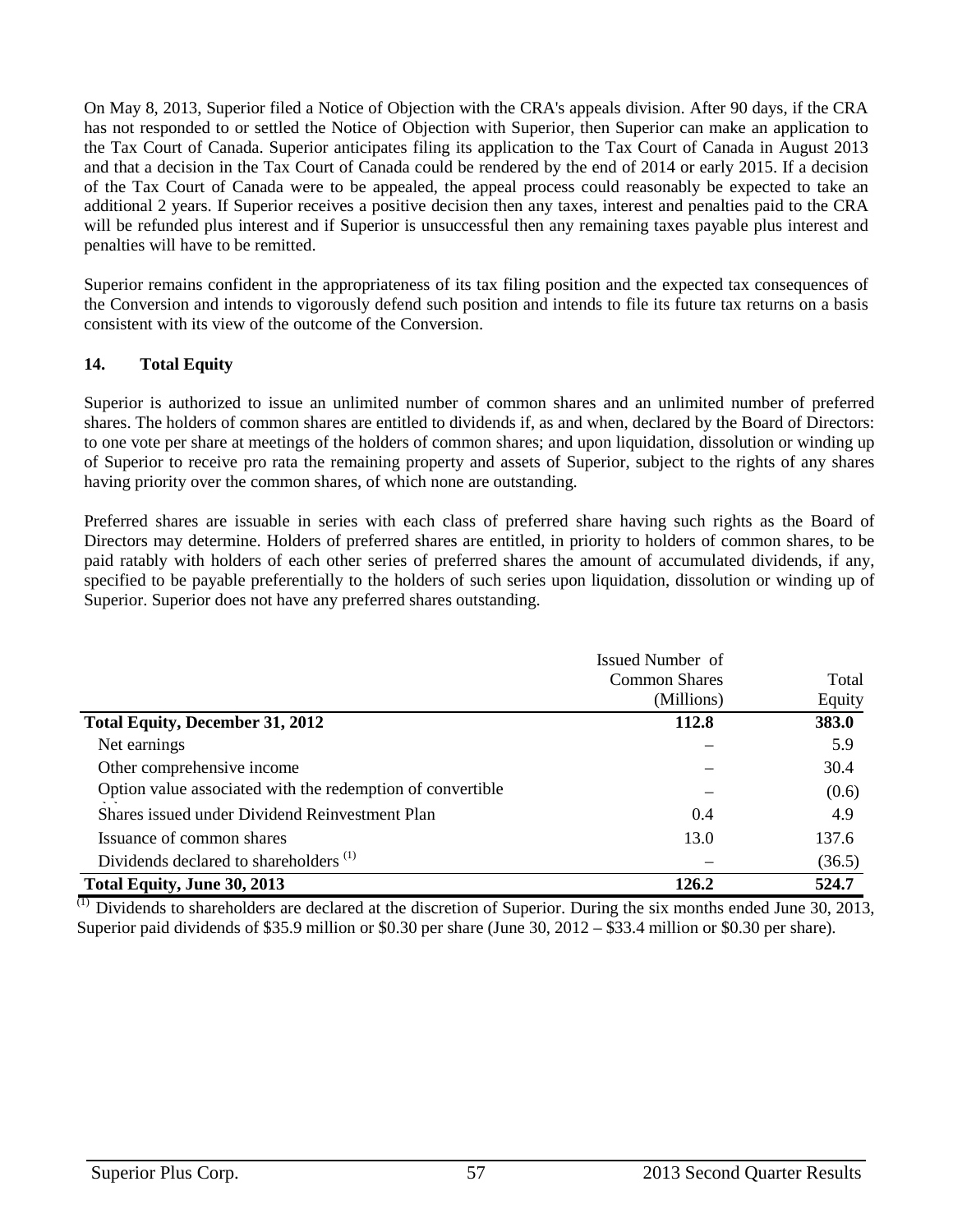|                                                                                  | <b>June 30,</b><br>2013 | December 31,<br>2012 |
|----------------------------------------------------------------------------------|-------------------------|----------------------|
| Accumulated other comprehensive loss before reclassification                     |                         |                      |
| <b>Currency translation adjustment</b>                                           |                         |                      |
| Balance at the beginning of the period                                           | (22.8)                  | (13.8)               |
| Unrealized foreign currency gains and (losses) on translation of                 |                         |                      |
| foreign operations                                                               | 23.1                    | (9.0)                |
| Balance at the end of the period                                                 | 0.3                     | (22.8)               |
| <b>Actuarial defined benefits</b>                                                |                         |                      |
| Balance at the beginning of the period                                           | (25.3)                  | (31.4)               |
| Actuarial defined benefit gains                                                  | 11.9                    | 7.2                  |
| Income tax expense                                                               | (4.6)                   | (1.1)                |
| Balance at the end of the period                                                 | (18.0)                  | (25.3)               |
| Total accumulated other comprehensive loss before                                | (17.7)                  | (48.1)               |
| Amounts reclassified from accumulated other comprehensive loss                   |                         |                      |
| <b>Accumulated derivative losses</b>                                             |                         |                      |
| Balance at the beginning of the period                                           | (6.0)                   | (6.0)                |
| Reclassification of derivative gains (losses) previously deferred <sup>(1)</sup> |                         |                      |
| Balance at the end of the period                                                 | (6.0)                   | (6.0)                |
| Total amounts reclassified from accumulated other                                | (6.0)                   | (6.0)                |
| Accumulated other comprehensive loss at the end of the period                    | (23.7)                  | (54.1)               |

 $^{(1)}$  The reclassification of derivative gains (losses) previously deferred are included in unrealized losses (gains) on derivative financial instruments on the statement of net earnings (loss).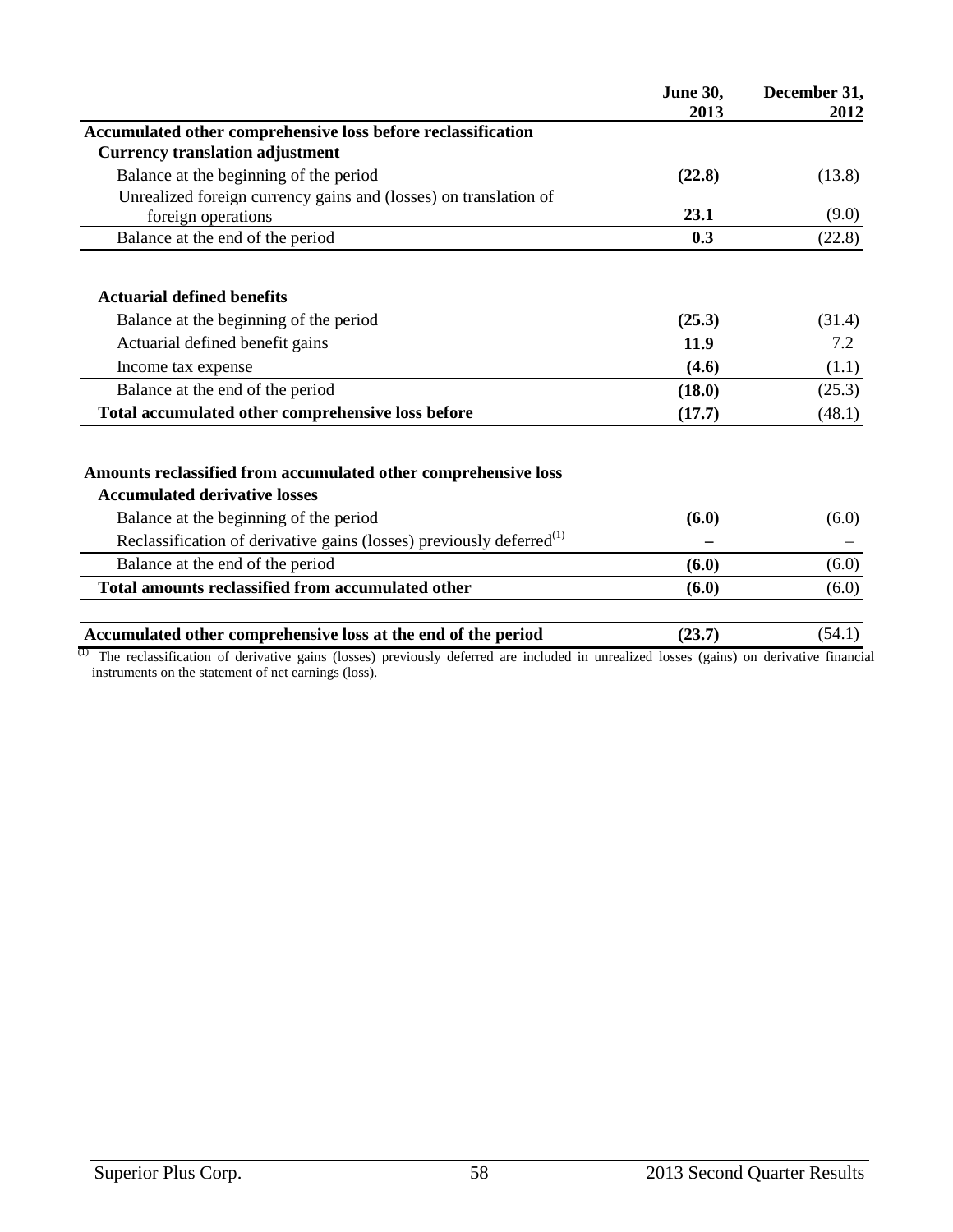#### **Other Capital Disclosures**

#### **Additional Capital Disclosure**

Superior's objectives when managing capital are: (i) to maintain a flexible capital structure to preserve its ability to meet its financial obligations, including potential obligations from acquisitions; and (ii) to safeguard its assets while maximizing the growth of its businesses and returns to its shareholders.

In the management of capital, Superior includes shareholders' equity (excluding accumulated other comprehensive loss) current and long-term debt, convertible debentures, securitized accounts receivable and cash and cash equivalents.

Superior manages its capital structure and makes adjustments in light of changes in economic conditions and nature of the underlying assets. In order to maintain or adjust the capital structure, Superior may adjust the amount of dividends to Shareholders, issue additional share capital, issue new debt or convertible debentures, or issue new debt or convertible debentures with different characteristics.

Superior monitors its capital based on the ratio of senior debt outstanding to net earnings (loss) before interest, taxes, depreciation, amortization and other non-cash expenses (EBITDA), as defined by its revolving term credit facility, and the ratio of total debt outstanding to EBITDA. Superior's reference to EBITDA as defined by its revolving term credit facility may be referred to as compliance EBITDA in its other public reports.

Superior is subject to various financial covenants in its credit facility agreements, including senior debt, total debt to EBITDA ratio and restricted payments test which are measured on a quarterly basis. As at June 30, 2013 and December 31, 2012 Superior was in compliance with all of its financial covenants.

Superior's financial objectives and strategy related to managing its capital as described above remained unchanged from the prior fiscal year. Superior believes that its debt to EBITDA ratios are within reasonable limits, in light of Superior's size, the nature of its businesses and its capital management objectives.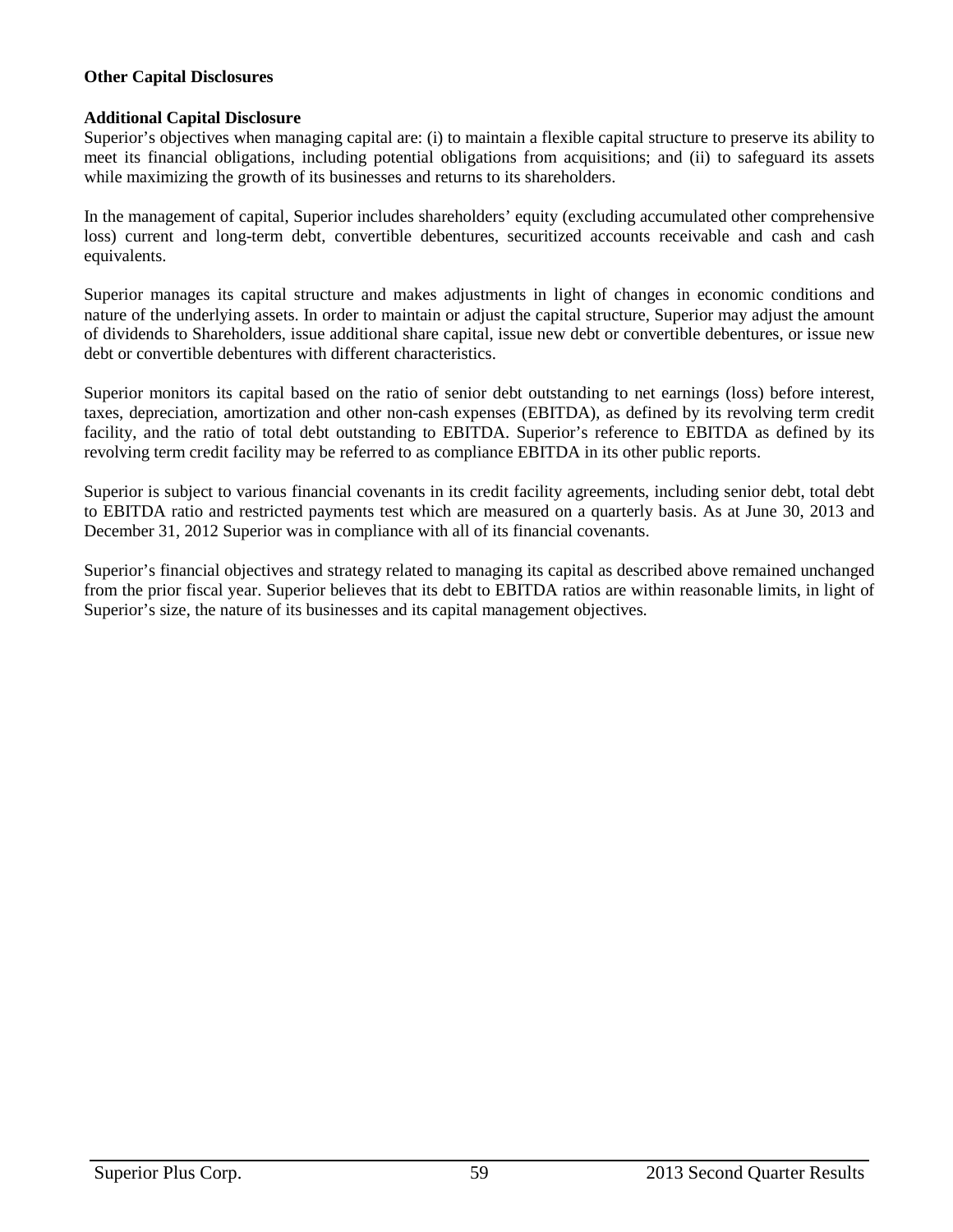#### **Financial Measures utilized for bank covenant purposes**

#### *Compliance EBITDA*

Compliance EBITDA represents earnings before interest, taxes, depreciation, amortization and other non-cash expenses calculated on a 12 month trailing basis giving pro forma effect to acquisitions and divestitures and is used by Superior to calculate its debt covenants and other credit information. Compliance EBITDA is not a defined performance measure under IFRS. Superior's calculation of compliance EBITDA may differ from similar calculations used by comparable entities.

The capital structure of Superior and the calculation of its key capital ratios are as follows:

| As at                                                                           | June 30, 2013 | December 31, 2012 |
|---------------------------------------------------------------------------------|---------------|-------------------|
| Total shareholders' equity                                                      | 524.7         | 383.0             |
| Exclude accumulated other comprehensive loss                                    | 23.7          | 54.1              |
| Shareholders' equity excluding accumulated other comprehensive                  | 548.4         | 437.1             |
| Current borrowing <sup>(1)</sup>                                                | 57.4          | 59.7              |
| Borrowing $(1)$                                                                 | 434.8         | 579.9             |
| Less: Senior unsecured debentures                                               | (150.0)       | (150.0)           |
| Consolidated secured debt                                                       | 342.2         | 489.6             |
| Add: Senior unsecured debentures                                                | 150.0         | 150.0             |
| Consolidated debt                                                               | 492.2         | 639.6             |
| Current portion of convertible unsecured subordinated debentures <sup>(1)</sup> |               | 50.0              |
| Convertible unsecured subordinated debentures <sup>(1)</sup>                    | 466.4         | 491.5             |
| <b>Total Debt</b>                                                               | 958.6         | 1,181.1           |
| <b>Total Capital</b>                                                            | 1,507.0       | 1,618.2           |

<sup>(1)</sup> Borrowing and convertible unsecured subordinated debentures are before deferred issuance costs and option value.

| <b>Twelve months ended</b>                                     |       | <b>June 30, 2013</b> December 31, 2012 |
|----------------------------------------------------------------|-------|----------------------------------------|
| Net earnings                                                   | 55.3  | 90.0                                   |
| Adjusted for:                                                  |       |                                        |
| Finance expense                                                | 71.3  | 77.6                                   |
| Realized gains on derivative financial instruments included in |       |                                        |
| finance expense                                                | 2.4   | 2.2                                    |
| Depreciation of property, plant and equipment                  | 41.8  | 42.4                                   |
| Depreciation and amortization included in cost of sales        | 42.4  | 44.9                                   |
| Losses on disposal of assets                                   | 2.3   | 1.0                                    |
| Amortization of intangible assets                              | 18.9  | 23.5                                   |
| Impairment of property, plant and equipment                    | 4.7   | 4.7                                    |
| Income tax expense                                             | 19.4  | 9.0                                    |
| Unrealized (gains) losses on derivative financial instruments  | 16.6  | (32.1)                                 |
| Pro-forma impact of acquisitions                               |       | 0.6                                    |
| Compliance EBITDA $(1)(2)$                                     | 275.1 | 263.8                                  |

(1) EBITDA, as defined by Superior's revolving-term credit facility, is calculated on a trailing 12-month basis taking into consideration the pro-forma impact of acquisitions and dispositions in accordance with the requirements of Superior's credit facility. Superior's calculation of EBITDA and debt to EBITDA ratios may differ from those of similar entities.

(2) The twelve months ended December 31, 2012 has been restated for the impact of adopting IAS 19 *Employee Benefits, amendments* on January 1, 2013. Refer to Note 2.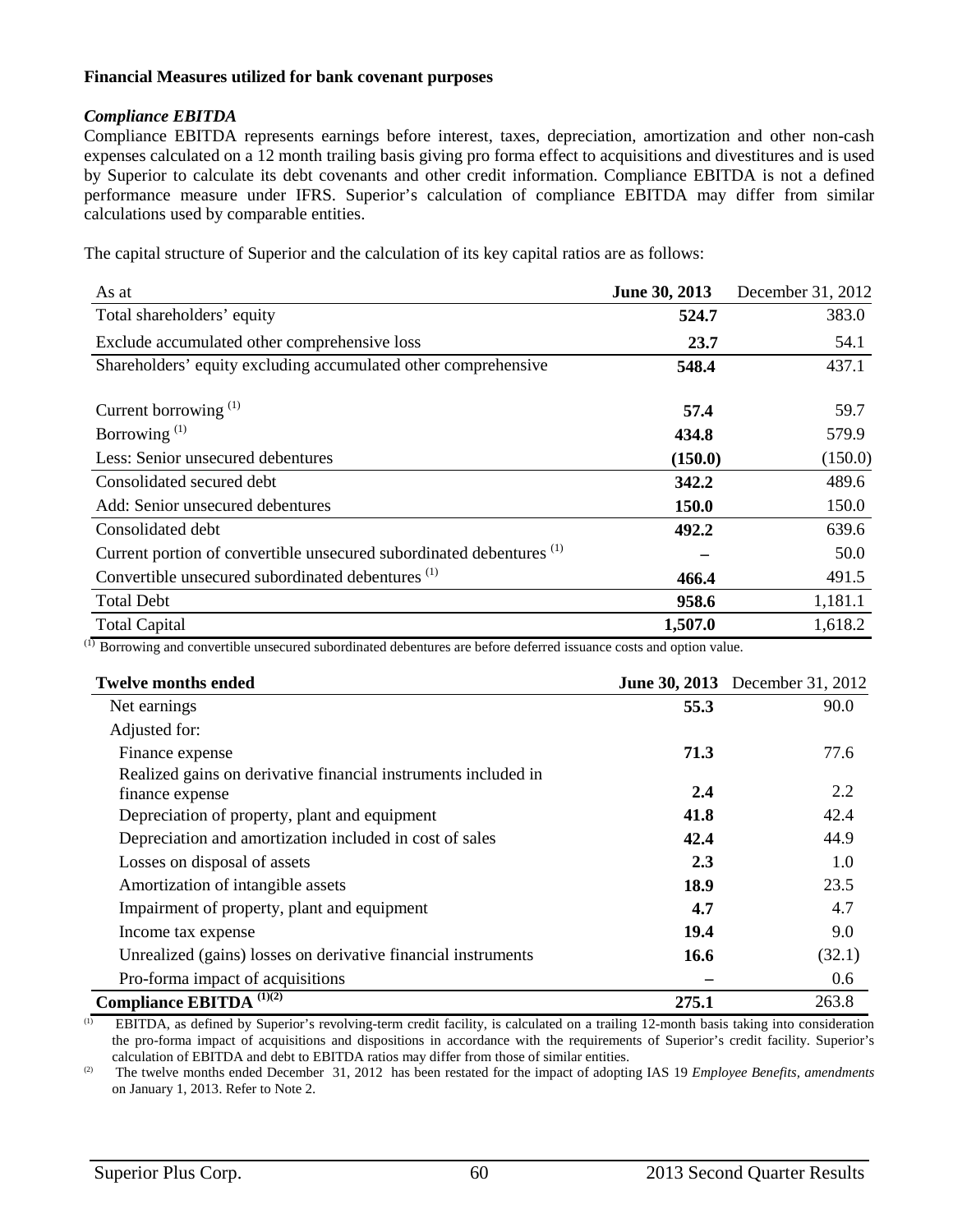|                                                | <b>June 30,</b> | December 31, |
|------------------------------------------------|-----------------|--------------|
|                                                | 2013            | $2012^{(1)}$ |
| Consolidated secured debt to Compliance EBITDA | 1.2:1           | 1.9:1        |
| Consolidated debt to Compliance EBITDA         | 1.8:1           | 2.4:1        |
| Total debt to Compliance EBITDA                | 3.5:1           | 4.5:1        |

**(1)** The compliance ratios have been restated for the impact of adopting IAS 19 *Employee Benefits, amendments* on January 1, 2013. Refer to Note 2.

#### **15. Net Earnings per Share**

|                                                      | Three months ended<br><b>June 30,</b> |        | Six months ended<br><b>June 30,</b> |        |
|------------------------------------------------------|---------------------------------------|--------|-------------------------------------|--------|
|                                                      | 2013                                  | 2012   | 2013                                | 2012   |
| Net earnings (loss) per share computation, basic and |                                       |        |                                     |        |
| diluted                                              |                                       |        |                                     |        |
| Net earnings (loss) for the period                   | (25.5)                                | 12.7   | 5.9                                 | 40.6   |
| Weighted average shares outstanding (millions)       | 126.2                                 | 111.6  | 119.9                               | 111.4  |
| Net earnings (loss) per share, basic and diluted     | \$(0.20)                              | \$0.11 | \$0.05                              | \$0.36 |

# **16. Supplemental Disclosure of Non-Cash Operating Working Capital Changes**

|                                     | Three months ended<br><b>June 30,</b> |        | Six months ended<br><b>June 30,</b> |        |
|-------------------------------------|---------------------------------------|--------|-------------------------------------|--------|
|                                     | 2013                                  | 2012   | 2013                                | 2012   |
| Changes in non-cash working capital |                                       |        |                                     |        |
| Trade receivables and other         | 52.5                                  | 94.2   | 26.4                                | 134.7  |
| Inventories                         | (5.0)                                 | 13.7   | 35.1                                | 41.8   |
| Trade and other payables            | (9.0)                                 | (15.6) | (28.8)                              | (47.4) |
| Other                               | <b>14.1</b>                           | 3.1    | 15.8                                | 0.7    |
|                                     | 52.6                                  | 95.4   | 48.5                                | 129.8  |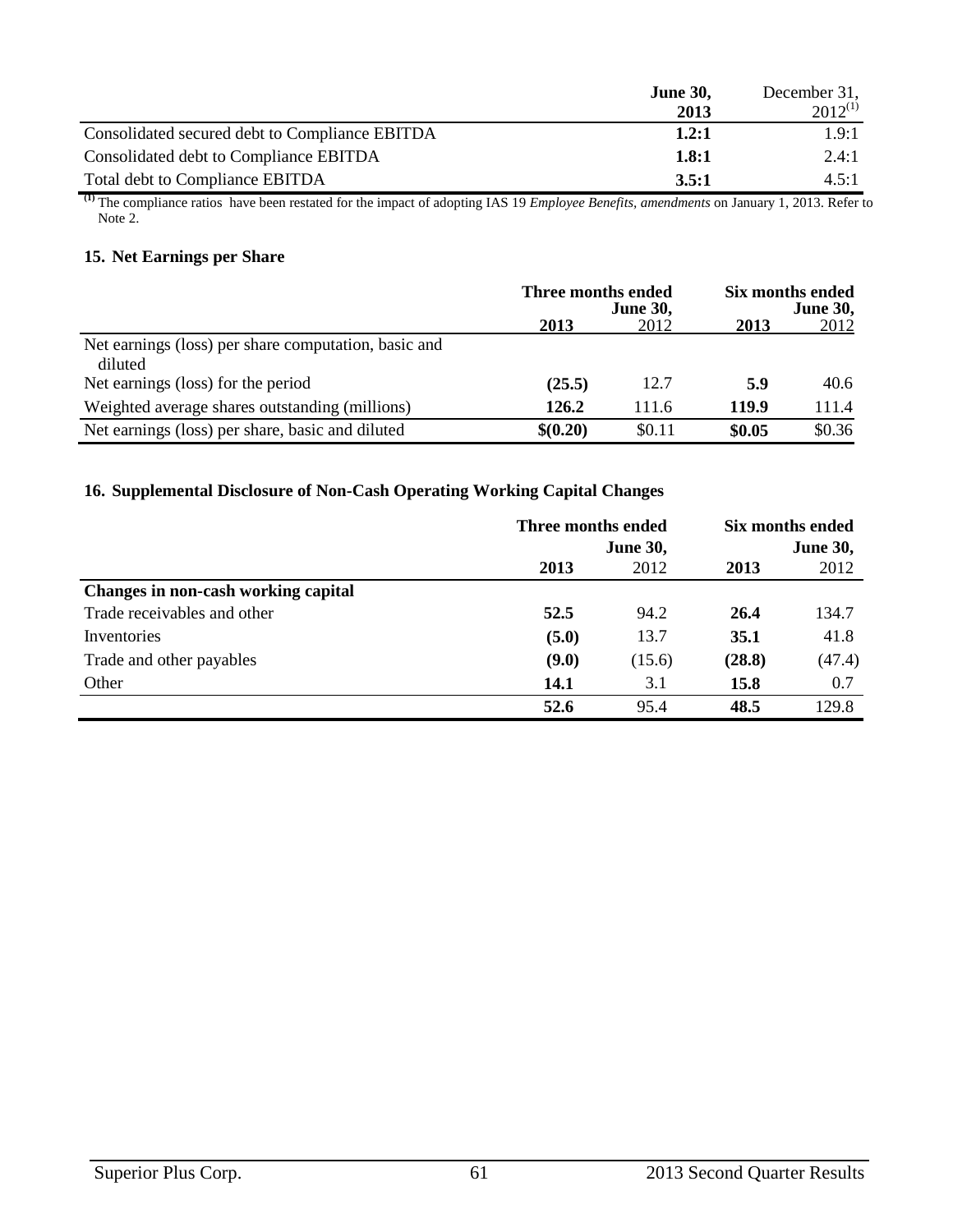|                                                      | Three months ended |          | <b>Six months ended</b> |           |
|------------------------------------------------------|--------------------|----------|-------------------------|-----------|
|                                                      |                    | June 30, |                         | June 30,  |
|                                                      | 2013               | 2012     | 2013                    | 2012      |
| <b>Revenues</b>                                      |                    |          |                         |           |
| Revenue from products                                | 833.6              | 812.7    | 1,861.8                 | 1,853.1   |
| Revenue from the rendering of services               | 13.5               | 11.6     | 28.7                    | 27.5      |
| Rental revenue                                       | 6.3                | 6.0      | 11.8                    | 11.3      |
| Construction contract revenue                        | 0.1                | 2.7      | (0.4)                   | 5.3       |
| Realized gains on derivative financial instruments   | 0.9                | 1.3      | 2.4                     | 3.0       |
|                                                      | 854.4              | 834.3    | 1,904.3                 | 1,900.2   |
| Cost of sales (includes products and services)       |                    |          |                         |           |
| Cost of products and services                        | (649.6)            | (621.3)  | (1,427.6)               | (1,416.8) |
| Depreciation of property, plant and equipment        | (9.7)              | (11.6)   | (20.0)                  | (22.5)    |
| Realized losses on derivative financial instruments  | (5.1)              | (17.3)   | (13.6)                  | (38.7)    |
|                                                      | (664.4)            | (650.2)  | (1,461.2)               | (1,478.0) |
| Selling, distribution and administrative costs       |                    |          |                         |           |
| Other selling, distribution and administrative costs | 66.4               | 82.1     | 134.8                   | 167.5     |
| Employee future benefit expense                      | 1.7                | 1.5      | 3.2                     | 3.0       |
| Employee costs                                       | 89.3               | 68.2     | 184.8                   | 143.1     |
| Depreciation of property, plant and equipment        | 10.3               | 10.6     | 20.6                    | 21.2      |
| Amortization of intangible assets                    | 4.2                | 6.4      | 8.1                     | 12.7      |
| (Gains) Losses on disposal of assets                 | (0.1)              | (1.4)    | 0.3                     | (1.0)     |
| Realized (gains) losses on the translation of U.S.   |                    |          |                         |           |
| denominated net working capital                      | (1.5)              | (1.1)    | (2.4)                   | 0.1       |
|                                                      | 170.3              | 166.3    | 349.4                   | 346.6     |
| <b>Finance expense</b>                               |                    |          |                         |           |
| Interest on borrowing                                | 6.9                | 8.0      | 15.1                    | 17.2      |
| Interest on convertible unsecured subordinated       | 7.4                | 9.3      | 15.3                    | 18.5      |
| Interest on obligations under finance leases         | 0.8                | 0.9      | 1.7                     | 2.2       |
| Gain on debenture redemption                         | (0.2)              |          | (0.4)                   |           |
| Unwinding of discount on debentures, borrowing and   |                    |          |                         |           |
| decommissioning liabilities                          | 1.7                | 1.6      | 3.4                     | 3.3       |
| Realized gains on derivative financial instruments   | (1.3)              | (1.1)    | (1.3)                   | (1.1)     |
|                                                      | 15.3               | 18.7     | 33.8                    | 40.1      |

# **17. Supplemental Disclosure of Condensed Consolidated Statement of Comprehensive Income**

#### **18. Related Party Transactions**

Transactions between Superior and its subsidiaries, which are related parties, have been eliminated on consolidation and are not disclosed in this note. For the three and six months ended June 30, 2013, Superior incurred \$0.1 million and \$0.2 million (June 30, 2012 − \$0.3 million) in legal fees respectively, with Norton Rose Canada LLP, a related party with Superior as a member of Superior's Board of Directors is a Partner at the law firm.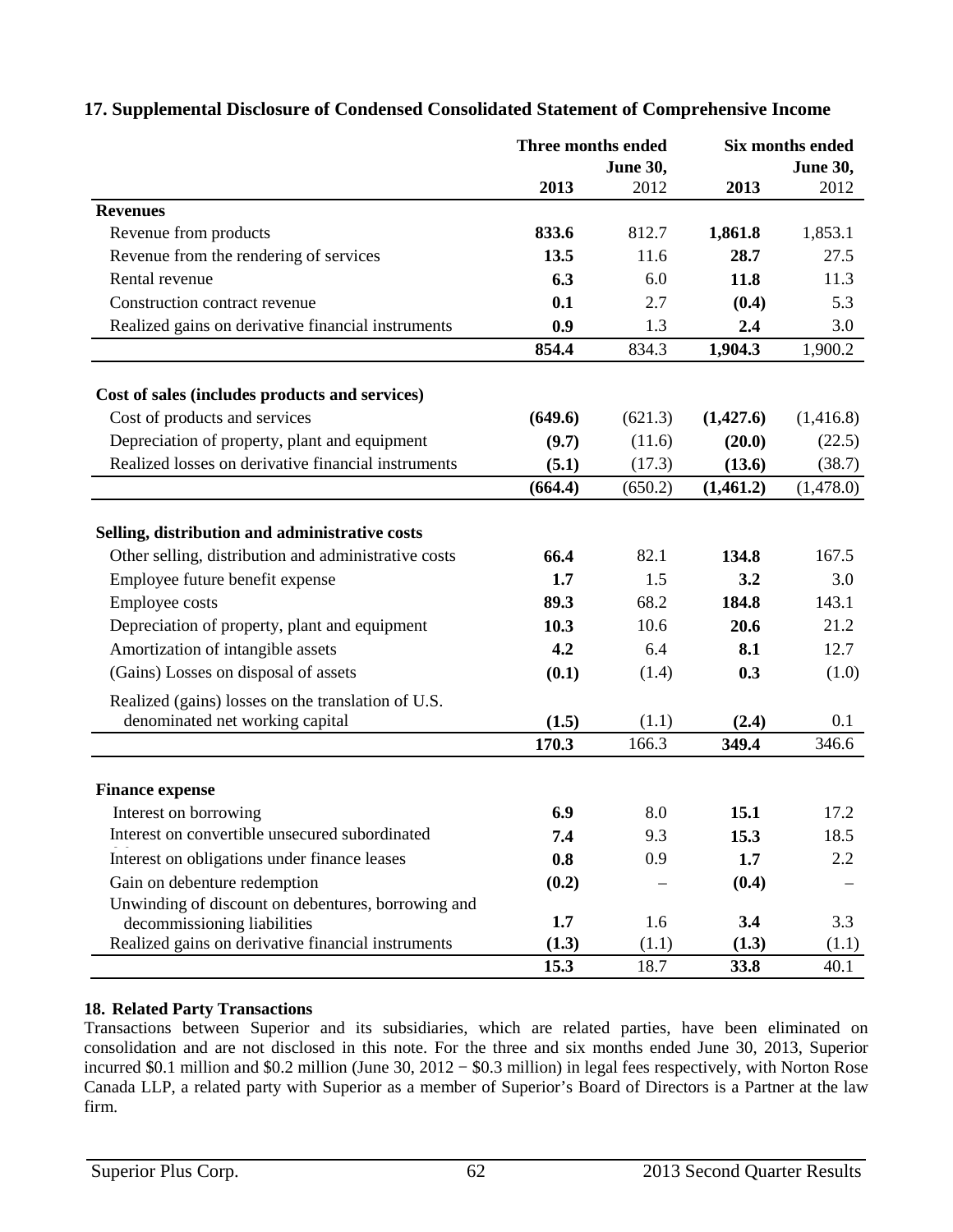#### **19. Reportable Segment Information**

Superior has adopted IFRS 8 Operating Segments, which requires operating segments to be identified on the basis of internal reports about components of the Company that are regularly reviewed by the chief operating decisionmaker in order to allocate resources to the segments and to assess their performance. Segment revenues reported below represents revenues generated from external customers.

| For the three months ended June 30, 2013                         | <b>Energy</b><br><b>Services</b> | <b>Specialty</b><br><b>Chemicals</b> | <b>Construction</b><br><b>Products</b><br><b>Distribution</b> |        | Total<br><b>Corporate Consolidated</b> |
|------------------------------------------------------------------|----------------------------------|--------------------------------------|---------------------------------------------------------------|--------|----------------------------------------|
| <b>Revenues</b>                                                  | 511.3                            | 136.2                                | 206.9                                                         |        | 854.4                                  |
| Cost of sales (includes product and services)                    | (417.3)                          | (88.7)                               | (158.4)                                                       |        | (664.4)                                |
| <b>Gross Profit</b>                                              | 94.0                             | 47.5                                 | 48.5                                                          |        | 190.0                                  |
| <b>Expenses</b>                                                  |                                  |                                      |                                                               |        |                                        |
| Selling, distribution and administrative costs                   | 92.2                             | 32.1                                 | 42.2                                                          | 3.8    | 170.3                                  |
| Finance expense                                                  | 0.7                              |                                      | 0.2                                                           | 14.4   | 15.3                                   |
| Unrealized (gains) losses on derivative<br>financial instruments | 0.7                              | (1.0)                                |                                                               | 33.3   | 33.0                                   |
|                                                                  | 93.6                             | 31.1                                 | 42.4                                                          | 51.5   | 218.6                                  |
| Net earnings (loss) before income taxes                          | 0.4                              | 16.4                                 | 6.1                                                           | (51.5) | (28.6)                                 |
| Income tax recovery                                              |                                  |                                      |                                                               | 3.1    | 3.1                                    |
| <b>Net Earnings (Loss)</b>                                       | 0.4                              | 16.4                                 | 6.1                                                           | (48.4) | (25.5)                                 |

| For the three months ended June 30, 2012                         | <b>Energy</b><br><b>Services</b> | <b>Specialty</b><br><b>Chemicals</b> | Construction<br><b>Products</b><br><b>Distribution</b> |        | <b>Total</b><br><b>Corporate Consolidated</b> |
|------------------------------------------------------------------|----------------------------------|--------------------------------------|--------------------------------------------------------|--------|-----------------------------------------------|
| <b>Revenues</b>                                                  | 498.0                            | 136.6                                | 199.7                                                  |        | 834.3                                         |
| Cost of sales (includes product and services)                    | (408.3)                          | (87.8)                               | (154.1)                                                |        | (650.2)                                       |
| <b>Gross Profit</b>                                              | 89.7                             | 48.8                                 | 45.6                                                   |        | 184.1                                         |
| <b>Expenses</b>                                                  |                                  |                                      |                                                        |        |                                               |
| Selling, distribution and administrative costs                   | 86.5                             | 35.3                                 | 41.1                                                   | 3.4    | 166.3                                         |
| Finance expense                                                  | 1.0                              |                                      |                                                        | 17.7   | 18.7                                          |
| Unrealized (gains) losses on derivative<br>financial instruments | (21.9)                           |                                      |                                                        | 12.1   | (9.8)                                         |
|                                                                  | 65.6                             | 35.3                                 | 41.1                                                   | 33.2   | 175.2                                         |
| Net earnings (loss) before income taxes                          | 24.1                             | 13.5                                 | 4.5                                                    | (33.2) | 8.9                                           |
| Income tax recovery                                              |                                  |                                      |                                                        | 3.8    | 3.8                                           |
| <b>Net Earnings (Loss)</b>                                       | 24.1                             | 13.5                                 | 4.5                                                    | (29.4) | 12.7                                          |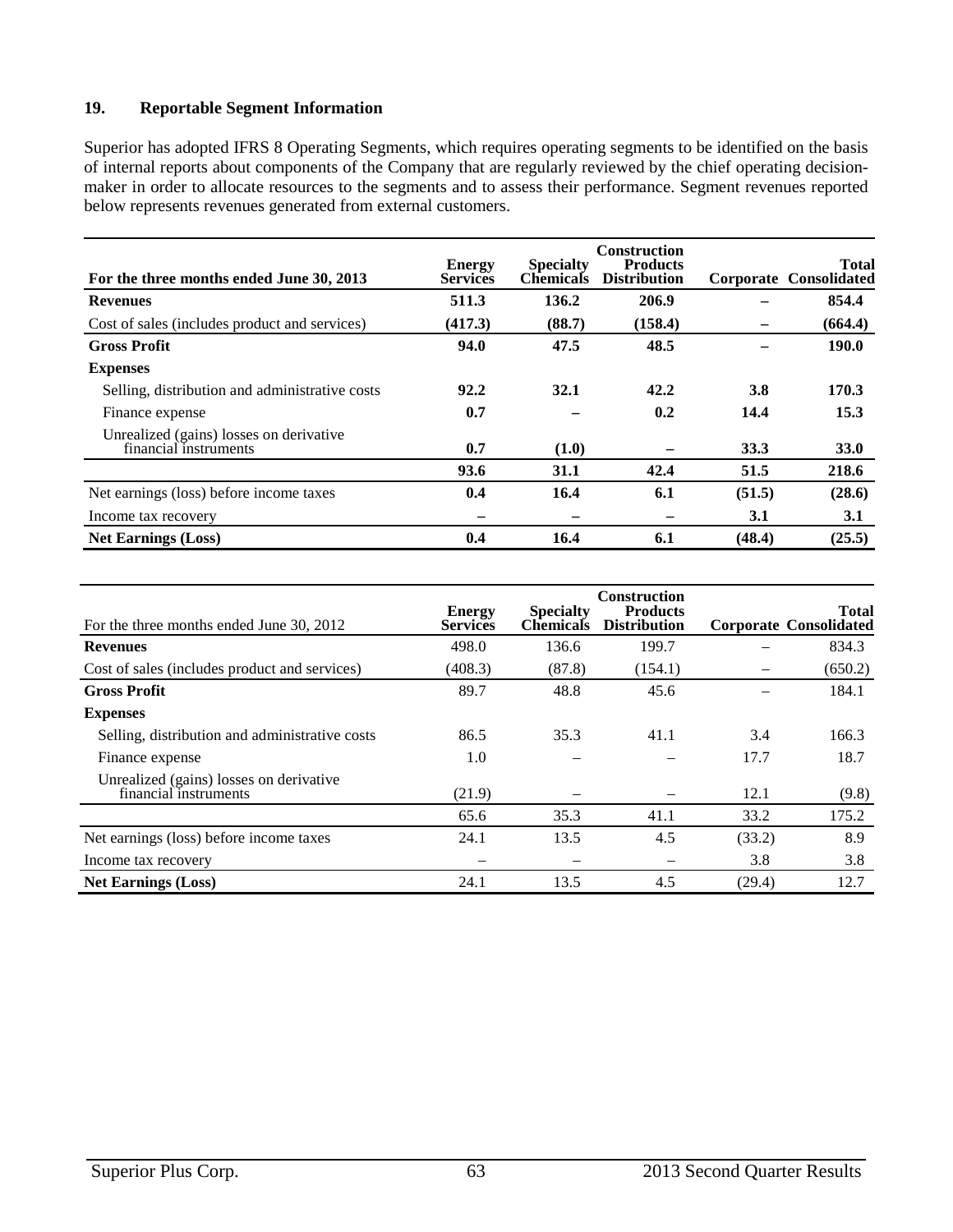| For the six months ended June 30, 2013                               | <b>Energy</b><br><b>Services</b> | <b>Specialty</b><br><b>Chemicals</b> | <b>Construction</b><br><b>Products</b><br><b>Distribution</b> | Corporate | <b>Total</b><br><b>Consolidated</b> |
|----------------------------------------------------------------------|----------------------------------|--------------------------------------|---------------------------------------------------------------|-----------|-------------------------------------|
| <b>Revenues</b>                                                      | 1,231.0                          | 279.9                                | 393.4                                                         |           | 1,904.3                             |
| Cost of sales (includes product and services)                        | (983.5)                          | (177.9)                              | (299.8)                                                       |           | (1,461.2)                           |
| <b>Gross Profit</b>                                                  | 247.5                            | 102.0                                | 93.6                                                          |           | 443.1                               |
| <b>Expenses</b><br>Selling, distribution and administrative<br>costs | 191.5                            | 64.0                                 | 83.9                                                          | 10.0      | 349.4                               |
| Finance expense                                                      | 1.5                              | 0.1                                  | 0.3                                                           | 31.9      | 33.8                                |
| Unrealized (gains) losses on derivative<br>financial instruments     | (17.2)                           | (1.1)                                |                                                               | 59.6      | 41.3                                |
|                                                                      | 175.8                            | 63.0                                 | 84.2                                                          | 101.5     | 424.5                               |
| Net earnings (loss) before income taxes                              | 71.7                             | 39.0                                 | 9.4                                                           | (101.5)   | 18.6                                |
| Income tax expense                                                   |                                  |                                      |                                                               | (12.7)    | (12.7)                              |
| <b>Net Earnings (Loss)</b>                                           | 71.7                             | 39.0                                 | 9.4                                                           | (114.2)   | 5.9                                 |

| For the six months ended June 30, 2012                               | <b>Energy</b><br><b>Services</b> | <b>Specialty</b> | <b>Construction</b><br><b>Products</b><br><b>Chemicals</b> Distribution | Corporate | <b>Total</b><br><b>Consolidated</b> |
|----------------------------------------------------------------------|----------------------------------|------------------|-------------------------------------------------------------------------|-----------|-------------------------------------|
|                                                                      |                                  |                  |                                                                         |           |                                     |
| <b>Revenues</b>                                                      | 1,245.6                          | 270.7            | 383.9                                                                   |           | 1,900.2                             |
| Cost of sales (includes product and services)                        | (1,013.2)                        | (170.5)          | (294.3)                                                                 |           | (1,478.0)                           |
| <b>Gross Profit</b>                                                  | 232.4                            | 100.2            | 89.6                                                                    |           | 422.2                               |
| <b>Expenses</b><br>Selling, distribution and administrative<br>costs | 185.8                            | 70.1             | 83.3                                                                    | 7.4       | 346.6                               |
| Finance expense                                                      | 2.0                              | 0.1              | 0.3                                                                     | 37.7      | 40.1                                |
| Unrealized (gains) losses on derivative<br>financial instruments     | (14.3)                           |                  |                                                                         | 6.9       | (7.4)                               |
|                                                                      | 173.5                            | 70.2             | 83.6                                                                    | 52.0      | 379.3                               |
| Net earnings (loss) before income taxes                              | 58.9                             | 30.0             | 6.0                                                                     | (52.0)    | 42.9                                |
| Income tax expense                                                   |                                  |                  |                                                                         | (2.3)     | (2.3)                               |
| <b>Net Earnings (Loss)</b>                                           | 58.9                             | 30.0             | 6.0                                                                     | (54.3)    | 40.6                                |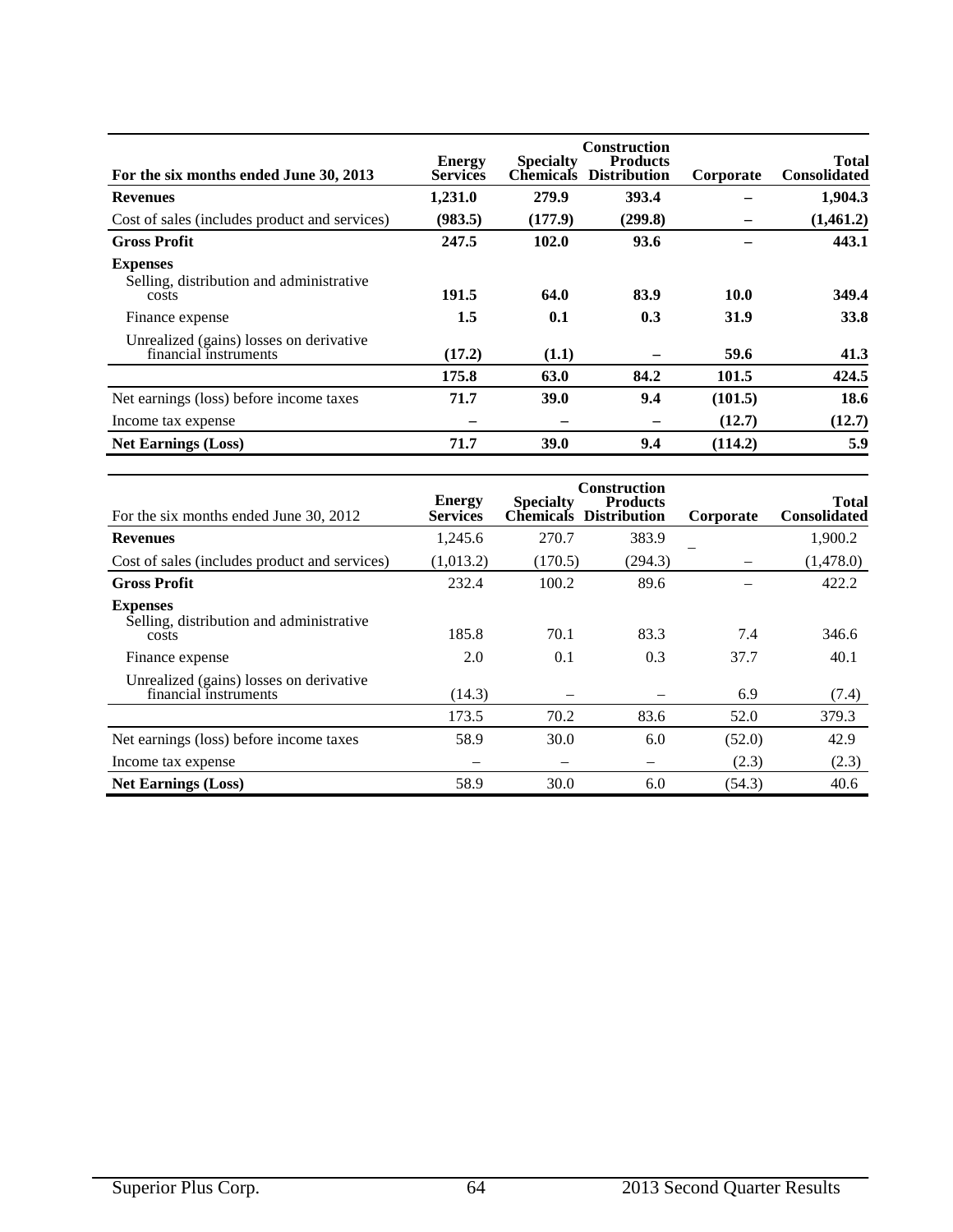|                                          | <b>Construction</b> |                  |                                                                                 |         |              |
|------------------------------------------|---------------------|------------------|---------------------------------------------------------------------------------|---------|--------------|
|                                          | <b>Energy</b>       | <b>Specialty</b> | <b>Products</b><br><b>Services Chemicals Distribution CorporateConsolidated</b> |         | <b>Total</b> |
| As at June 30, 2013                      |                     |                  |                                                                                 |         |              |
| Net working capital <sup>(1)</sup>       | 132.6               | 34.3             | 106.5                                                                           | (31.1)  | 242.3        |
| Total assets                             | 637.9               | 599.3            | 210.7                                                                           | 503.1   | 1,951.0      |
| Total liabilities                        | 245.2               | 191.0            | 84.5                                                                            | 905.6   | 1,426.3      |
| As at December 31, 2012                  |                     |                  |                                                                                 |         |              |
| Net working capital $(1)$                | 188.1               | 16.3             | 105.5                                                                           | (22.1)  | 287.8        |
| Total assets                             | 729.6               | 585.6            | 199.6                                                                           | 521.5   | 2,036.3      |
| Total liabilities                        | 298.7               | 171.7            | 84.2                                                                            | 1,098.7 | 1,653.3      |
| For the three months ended June 30,      |                     |                  |                                                                                 |         |              |
| Purchase of property, plant and          | 9.6                 | 7.0              | 0.5                                                                             |         | 17.1         |
| For the three months ended June 30, 2012 |                     |                  |                                                                                 |         |              |
| Purchase of property, plant and          | 2.4                 | 4.7              | 0.1                                                                             |         | 7.2          |
| For the six months ended June 30, 2013   |                     |                  |                                                                                 |         |              |
| Purchase of property, plant and          | 15.4                | 12.6             | 0.8                                                                             |         | 28.8         |
| For the six months ended June 30, 2012   |                     |                  |                                                                                 |         |              |
| Purchase of property, plant and          | 5.3                 | 7.2              | 0.7                                                                             |         | 13.2         |

**Net working capital, Total assets, Total liabilities, and Purchase of property, plant and equipment**

<sup>(1)</sup> Net working capital reflects amounts as at the quarter end and is comprised of trade and other receivables, prepaid expenses and inventories, less trade and other payables, deferred revenue and dividends and interest payable.

#### **20. Geographical Information**

|                                                   | <b>United</b> |               |              | <b>Total</b>        |  |
|---------------------------------------------------|---------------|---------------|--------------|---------------------|--|
|                                                   | Canada        | <b>States</b> | <b>Other</b> | <b>Consolidated</b> |  |
| Revenues for the three months ended June 30,      | 300.1         | 526.3         | 28.0         | 854.4               |  |
| Revenues for the six months ended June 30, 2013   | 691.7         | 1,167.4       | 45.2         | 1,904.3             |  |
| Property, plant and equipment as at June 30, 2013 | 449.1         | 338.4         | 45.5         | 833.0               |  |
| Intangible assets as at June 30, 2013             | 15.6          | 19.9          |              | 35.5                |  |
| Goodwill as at June 30, 2013                      | 188.2         | 0.9           |              | 189.1               |  |
| Total assets as at June 30, 2013                  | 1,245.6       | 639.5         | 65.9         | 1,951.0             |  |
| Revenues for the three months ended June 30, 2012 | 313.6         | 492.3         | 28.4         | 834.3               |  |
| Revenues for the six months ended June 30, 2012   | 767.8         | 1,076.1       | 56.3         | 1,900.2             |  |
| Property, plant and equipment as at December 31,  | 460.6         | 324.4         | 44.9         | 829.9               |  |
| Intangible assets as at December 31, 2012         | 15.8          | 23.8          |              | 39.6                |  |
| Goodwill as at December 31, 2012                  | 188.3         | 0.8           |              | 189.1               |  |
| Total assets as at December 31, 2012              | 1,320.6       | 649.6         | 66.1         | 2,036.3             |  |

#### **21. Subsequent Events**

On July 22, 2013, Superior successfully completed the closing of the previously announced issue of 6.00% convertible unsecured subordinated debentures (the "Debentures") for gross proceeds of \$92.0 million at a price of \$1,000 per Debenture (the "Offering"). The gross proceeds for the issue include the previously announced \$80.0 million in Debentures and the \$12.0 million in Debentures issued upon the full exercise of the over-allotment option on July 30, 2013.